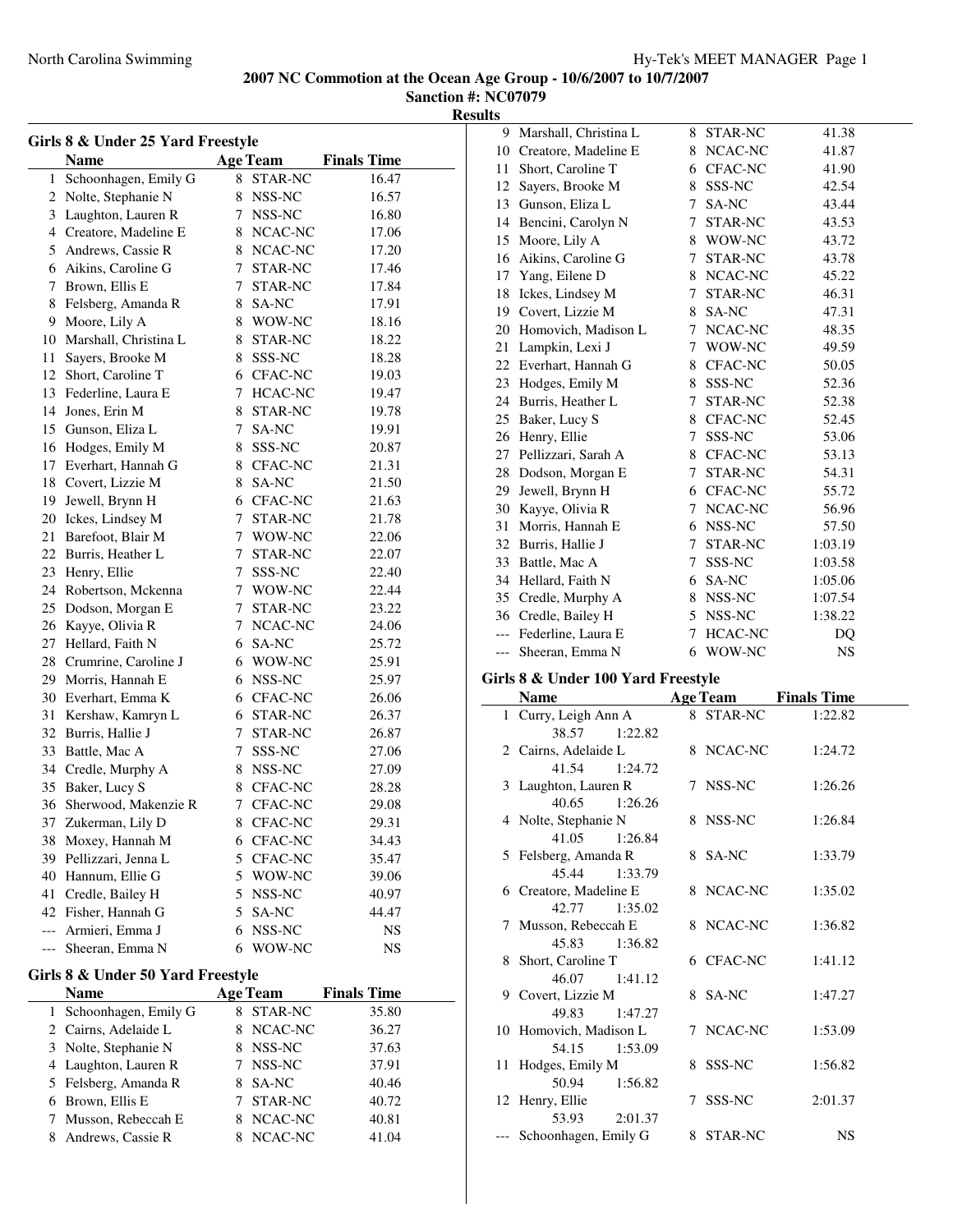7 Moore, Lily A 8 WOW-NC 25.81

**2007 NC Commotion at the Ocean Age Group - 10/6/2007 to 10/7/2007 Sanction #: NC07079**

**Results**

| Girls 8 & Under 25 Yard Backstroke |                                      |             |                 |                    |  |
|------------------------------------|--------------------------------------|-------------|-----------------|--------------------|--|
|                                    | <b>Name</b>                          |             | <b>Age Team</b> | <b>Finals Time</b> |  |
| 1                                  | Curry, Leigh Ann A                   | 8           | STAR-NC         | 19.50              |  |
| $\overline{c}$                     | Aikins, Caroline G                   | 7           | STAR-NC         | 20.75              |  |
| 3                                  | Laughton, Lauren R                   |             | 7 NSS-NC        | 20.94              |  |
| 4                                  | Cairns, Adelaide L                   |             | 8 NCAC-NC       | 21.33              |  |
| 5                                  | Sayers, Brooke M                     |             | 8 SSS-NC        | 21.60              |  |
| 6                                  | Yang, Eilene D                       |             | 8 NCAC-NC       | 22.00              |  |
| 7                                  | Andrews, Cassie R                    |             | 8 NCAC-NC       | 22.12              |  |
| 8                                  | Henry, Ellie                         | 7           | SSS-NC          | 22.21              |  |
| 9                                  | Marshall, Christina L                |             | 8 STAR-NC       | 22.25              |  |
| 10                                 | Homovich, Madison L                  |             | 7 NCAC-NC       | 22.38              |  |
| 11                                 | Brown, Ellis E                       |             | 7 STAR-NC       | 22.53              |  |
| 12                                 | Jones, Erin M                        |             | 8 STAR-NC       | 22.75              |  |
| 13                                 | Felsberg, Amanda R                   |             | 8 SA-NC         | 23.00              |  |
| 14                                 | Bencini, Carolyn N                   | 7           | STAR-NC         | 23.31              |  |
| 15                                 | Lampkin, Lexi J                      |             | 7 WOW-NC        | 23.37              |  |
| 16                                 | Ickes, Lindsey M                     | 7           | STAR-NC         | 24.00              |  |
| 17                                 | Hodges, Emily M                      |             | 8 SSS-NC        | 24.12              |  |
| 18                                 | Gunson, Eliza L                      | 7           | SA-NC           | 24.35              |  |
| 19                                 | Short, Caroline T                    |             | 6 CFAC-NC       | 24.96              |  |
| 20                                 | Kayye, Olivia R                      | 7           | NCAC-NC         | 25.28              |  |
| 21                                 | Everhart, Hannah G                   |             | 8 CFAC-NC       | 25.50              |  |
| 22                                 |                                      |             | 7 WOW-NC        |                    |  |
|                                    | Barefoot, Blair M                    |             |                 | 26.34              |  |
| 23                                 | Federline, Laura E                   |             | 7 HCAC-NC       | 26.40              |  |
| 24                                 | Baker, Lucy S                        |             | 8 CFAC-NC       | 26.50              |  |
| 25                                 | Burris, Heather L                    |             | 7 STAR-NC       | 26.78              |  |
|                                    | 26 Covert, Lizzie M                  |             | 8 SA-NC         | 27.40              |  |
| $*27$                              | Burris, Hallie J                     |             | 7 STAR-NC       | 27.82              |  |
| $*27$                              | Dodson, Morgan E                     | $7^{\circ}$ | STAR-NC         | 27.82              |  |
| 29                                 | Kershaw, Kamryn L                    |             | 6 STAR-NC       | 28.28              |  |
| 30                                 | Robertson, Mckenna                   |             | 7 WOW-NC        | 28.49              |  |
| 31                                 | Crumrine, Caroline J                 |             | 6 WOW-NC        | 29.28              |  |
| 32                                 | Jewell, Brynn H                      |             | 6 CFAC-NC       | 29.94              |  |
| 33                                 | Pellizzari, Sarah A                  |             | 8 CFAC-NC       | 30.19              |  |
| 34                                 | Morris, Hannah E                     |             | 6 NSS-NC        | 30.47              |  |
| 35                                 | Hellard, Faith N                     |             | 6 SA-NC         | 31.72              |  |
|                                    | 36 Credle, Murphy A                  | 8           | NSS-NC          | 32.47              |  |
|                                    | 37 Battle, Mac A                     | 7           | SSS-NC          | 33.28              |  |
|                                    | 38 Everhart, Emma K                  |             | 6 CFAC-NC       | 35.72              |  |
| 39                                 | Sherwood, Makenzie R                 | 7           | CFAC-NC         | 36.65              |  |
| 40                                 | Credle, Bailey H                     |             | 5 NSS-NC        | 37.25              |  |
| 41                                 | Hannum, Ellie G                      |             | 5 WOW-NC        | 42.60              |  |
| 42                                 | Zukerman, Lily D                     |             | 8 CFAC-NC       | 44.84              |  |
|                                    | 43 Pellizzari, Jenna L               |             | 5 CFAC-NC       | 56.78              |  |
| ---                                | Moxey, Hannah M                      |             | 6 CFAC-NC       | DQ                 |  |
| $---$                              | Fisher, Hannah G                     |             | 5 SA-NC         | NS                 |  |
| $---$                              | Armieri, Emma J                      | 6           | NSS-NC          | NS                 |  |
|                                    | Girls 8 & Under 25 Yard Breaststroke |             |                 |                    |  |
|                                    | Name                                 |             | <b>Age Team</b> | <b>Finals Time</b> |  |
| 1                                  | Schoonhagen, Emily G                 | 8           | STAR-NC         | 22.03              |  |
| 2                                  | Cairns, Adelaide L                   | 8           | NCAC-NC         | 24.17              |  |
| 3                                  | Jones, Erin M                        |             | 8 STAR-NC       | 24.25              |  |
| 4                                  | Yang, Eilene D                       |             | 8 NCAC-NC       | 24.47              |  |
| 5                                  | Musson, Rebeccah E                   |             | 8 NCAC-NC       | 25.03              |  |
| 6                                  | Nolte, Stephanie N                   | 8.          | NSS-NC          | 25.47              |  |
|                                    |                                      |             |                 |                    |  |

| 8        | Everhart, Hannah G                   | 8      | <b>CFAC-NC</b>  | 26.44              |
|----------|--------------------------------------|--------|-----------------|--------------------|
|          | 9 Sayers, Brooke M                   |        | 8 SSS-NC        | 26.53              |
|          | 10 Curry, Leigh Ann A                |        | 8 STAR-NC       | 26.69              |
|          | 11 Bencini, Carolyn N                |        | 7 STAR-NC       | 26.72              |
|          | 12 Aikins, Caroline G                |        | 7 STAR-NC       | 26.90              |
|          | 13 Gunson, Eliza L                   |        | 7 SA-NC         | 28.28              |
|          | 14 Dodson, Morgan E                  |        | 7 STAR-NC       | 28.40              |
|          | 15 Ickes, Lindsey M                  |        | 7 STAR-NC       | 28.47              |
|          | 16 Lampkin, Lexi J                   |        | 7 WOW-NC        | 29.72              |
|          | 17 Barefoot, Blair M                 |        | 7 WOW-NC        | 30.47              |
|          | 18 Robertson, Mckenna                |        | 7 WOW-NC        | 30.52              |
|          | 19 Burris, Heather L                 |        | 7 STAR-NC       | 31.12              |
|          | 20 Burris, Hallie J                  |        | 7 STAR-NC       | 31.62              |
| 21       | Pellizzari, Sarah A                  |        | 8 CFAC-NC       | 34.78              |
|          | 22 Jewell, Brynn H                   |        | 6 CFAC-NC       | 35.32              |
|          | 23 Zukerman, Lily D                  |        | 8 CFAC-NC       | 35.94              |
|          | 24 Hellard, Faith N                  |        | 6 SA-NC         | 36.63              |
|          | 25 Federline, Laura E                |        | 7 HCAC-NC       | 36.94              |
|          | 26 Covert, Lizzie M                  |        | 8 SA-NC         | 37.19              |
|          | 27 Kershaw, Kamryn L                 |        | 6 STAR-NC       | 37.26              |
|          | 28 Morris, Hannah E                  |        | 6 NSS-NC        | 38.00              |
|          | 29 Crumrine, Caroline J              |        | 6 WOW-NC        | 39.20              |
|          | 30 Baker, Lucy S                     |        | 8 CFAC-NC       | 40.50              |
|          | 31 Everhart, Emma K                  |        | 6 CFAC-NC       | 45.97              |
|          | 32 Pellizzari, Jenna L               |        | 5 CFAC-NC       | 49.93              |
|          | --- Battle, Mac A                    | 7      | SSS-NC          | DQ                 |
|          | --- Moxey, Hannah M                  |        | 6 CFAC-NC       | DQ                 |
|          |                                      |        |                 | NS                 |
| $---$    |                                      | 6      |                 |                    |
|          | Sheeran, Emma N                      |        | WOW-NC          |                    |
|          | Girls 8 & Under 25 Yard Butterfly    |        |                 |                    |
|          | <b>Name</b>                          |        | <b>Age Team</b> | <b>Finals Time</b> |
| 1        | Curry, Leigh Ann A                   | 8      | STAR-NC         | 17.50              |
| 2        | Schoonhagen, Emily G                 | 8      | STAR-NC         | 18.15              |
| 3        | Nolte, Stephanie N                   |        | 8 NSS-NC        | 18.75              |
|          | 4 Aikins, Caroline G                 |        | 7 STAR-NC       | 19.76              |
|          | 5 Laughton, Lauren R                 |        | 7 NSS-NC        | 20.41              |
|          | 6 Marshall, Christina L              |        | 8 STAR-NC       | 20.53              |
| 7        | Andrews, Cassie R                    |        | 8 NCAC-NC       | 20.57              |
| 8        | Brown, Ellis E                       | 7      | <b>STAR-NC</b>  | 21.22              |
|          | 9 Short, Caroline T                  |        | 6 CFAC-NC       | 21.28              |
|          | *10 Creatore, Madeline E             | 8      | NCAC-NC         | 21.97              |
|          | *10 Sayers, Brooke M                 | 8      | SSS-NC          | 21.97              |
|          | 12 Musson, Rebeccah E                | 8      | NCAC-NC         | 22.41              |
| 13       | Jones, Erin M                        | 8      | STAR-NC         | 22.81              |
|          | 14 Homovich, Madison L               | 7      | NCAC-NC         | 23.29              |
|          | 15 Bencini, Carolyn N                | 7      | STAR-NC         | 23.31              |
|          | 16 Moore, Lily A                     | 8      | WOW-NC          | 24.78              |
| 17       | Everhart, Hannah G                   | 8      | CFAC-NC         | 25.23              |
| 18       | Gunson, Eliza L                      | 7      | SA-NC           | 26.19              |
| 19       | Yang, Eilene D                       | 8      | NCAC-NC         | 26.78              |
| 20       | Federline, Laura E                   | 7      | HCAC-NC         | 27.13              |
| 21       | Baker, Lucy S                        | 8      | CFAC-NC         | 27.17              |
| 22       | Pellizzari, Sarah A                  | 8      | CFAC-NC         | 29.09              |
| 23       | Henry, Ellie                         | 7      | SSS-NC          | 29.91              |
| 24<br>25 | Morris, Hannah E<br>Hellard, Faith N | 6<br>6 | NSS-NC<br>SA-NC | 30.00<br>33.68     |

26 Sherwood, Makenzie R 7 CFAC-NC 34.60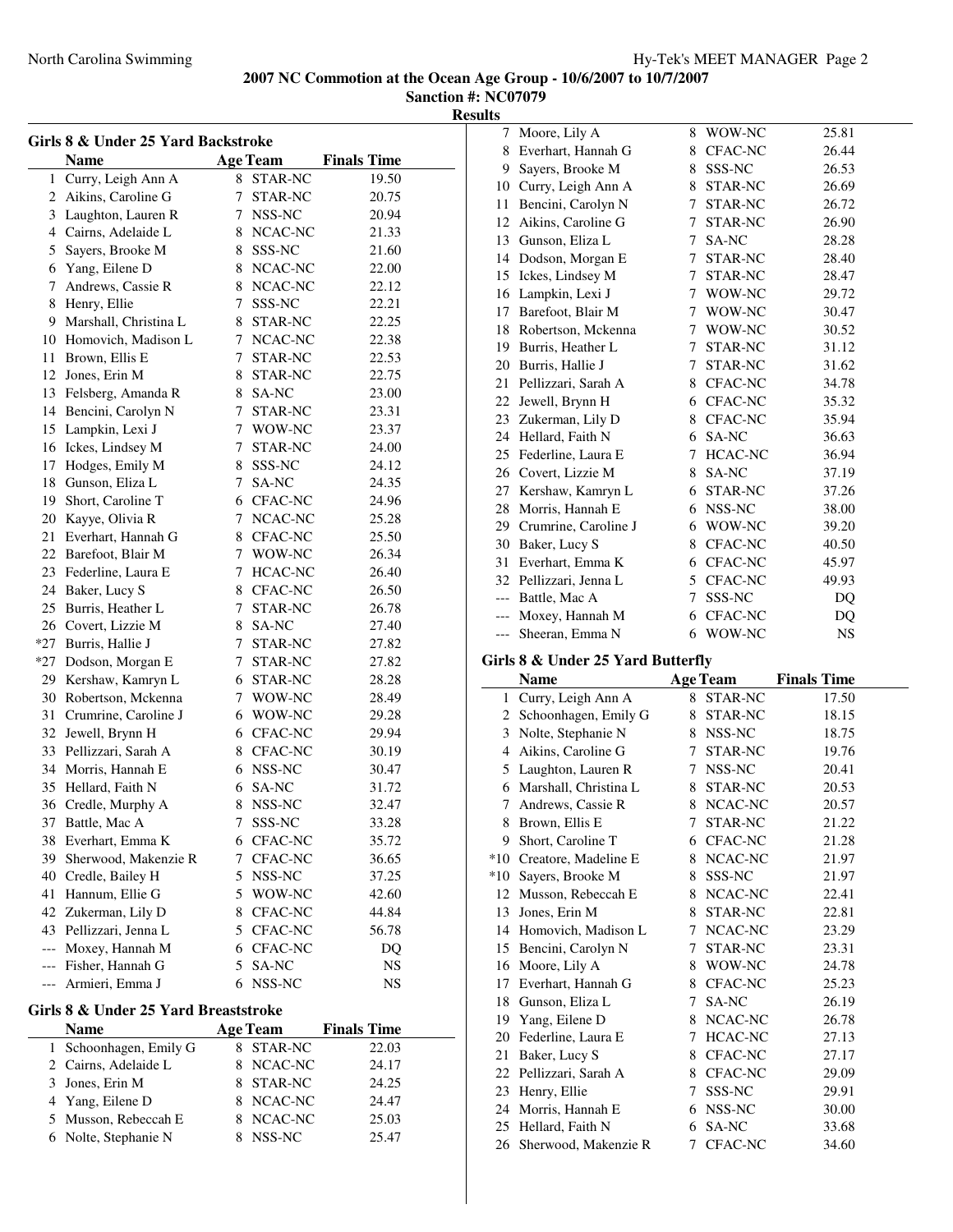| (Girls 8 & Under 25 Yard Butterfly) |                                    |   |                 |                    |  |
|-------------------------------------|------------------------------------|---|-----------------|--------------------|--|
|                                     | <b>Name</b>                        |   | <b>Age Team</b> | <b>Finals Time</b> |  |
|                                     | 27 Robertson, Mckenna              |   | 7 WOW-NC        | 35.60              |  |
|                                     | 28 Barefoot, Blair M               |   | 7 WOW-NC        | 37.03              |  |
|                                     | 29 Jewell, Brynn H                 |   | 6 CFAC-NC       | 37.18              |  |
|                                     | 30 Moxey, Hannah M                 |   | 6 CFAC-NC       | 39.87              |  |
|                                     | 31 Zukerman, Lily D                |   | 8 CFAC-NC       | 40.37              |  |
|                                     | 32 Everhart, Emma K                |   | 6 CFAC-NC       | 40.47              |  |
|                                     | 33 Credle, Murphy A                |   | 8 NSS-NC        | 43.31              |  |
|                                     | --- Pellizzari, Jenna L            |   | 5 CFAC-NC       | DQ                 |  |
|                                     | --- Kayye, Olivia R                |   | 7 NCAC-NC       | <b>NS</b>          |  |
|                                     | --- Lampkin, Lexi J                |   | 7 WOW-NC        | <b>NS</b>          |  |
|                                     |                                    |   |                 |                    |  |
|                                     | Girls 8 & Under 100 Yard IM        |   |                 |                    |  |
|                                     | <b>Name</b>                        |   | <b>Age Team</b> | <b>Finals Time</b> |  |
|                                     | 1 Cairns, Adelaide L               |   | 8 NCAC-NC       | 1:37.24            |  |
|                                     | 46.83<br>1:37.24                   |   |                 |                    |  |
| 2                                   | Brown, Ellis E                     |   | 7 STAR-NC       | 1:43.91            |  |
|                                     | 46.53<br>1:43.91                   |   |                 |                    |  |
|                                     | 3 Creatore, Madeline E             |   | 8 NCAC-NC       | 1:44.39            |  |
|                                     | 51.25<br>1:44.39                   |   |                 |                    |  |
|                                     | 4 Musson, Rebeccah E               |   | 8 NCAC-NC       | 1:45.77            |  |
|                                     | 48.17<br>1:45.77                   |   |                 |                    |  |
| 5                                   | Jones, Erin M                      | 8 | STAR-NC         | 1:46.53            |  |
|                                     | 51.48<br>1:46.53                   |   |                 |                    |  |
| 6                                   | Felsberg, Amanda R                 |   | 8 SA-NC         | 1:48.32            |  |
|                                     | 51.15<br>1:48.32                   |   |                 |                    |  |
| 7                                   | Yang, Eilene D                     | 8 | NCAC-NC         | 1:51.20            |  |
|                                     | 50.71<br>1:51.20                   |   |                 |                    |  |
| 8                                   | Moore, Lily A                      | 8 | WOW-NC          | 1:51.78            |  |
|                                     | 52.30<br>1:51.78                   |   |                 |                    |  |
| 9                                   | Bencini, Carolyn N                 | 7 | STAR-NC         | 1:51.94            |  |
|                                     | 52.40<br>1:51.94                   |   |                 |                    |  |
|                                     | 10 Homovich, Madison L             |   | 7 NCAC-NC       | 1:56.49            |  |
|                                     | 49.06<br>1:56.49                   |   |                 |                    |  |
| 11                                  | Ickes, Lindsey M                   | 7 | STAR-NC         | 2:01.59            |  |
|                                     | 58.69<br>2:01.59                   |   |                 |                    |  |
|                                     | 12 Sherwood, Makenzie R            |   | 7 CFAC-NC       | 2:39.78            |  |
|                                     | 1:14.55<br>2:39.78                 |   |                 |                    |  |
|                                     | Andrews, Cassie R                  | 8 | NCAC-NC         | DQ                 |  |
|                                     | 48.29<br>DQ                        |   |                 |                    |  |
|                                     | Hodges, Emily M                    |   | 8 SSS-NC        | DQ                 |  |
|                                     | 1:02.24<br>DQ                      |   |                 |                    |  |
|                                     | Curry, Leigh Ann A                 | 8 | <b>STAR-NC</b>  | DQ                 |  |
|                                     | 40.64<br>DQ                        |   |                 |                    |  |
|                                     | Lampkin, Lexi J                    | 7 | WOW-NC          | DQ                 |  |
|                                     | 1:30.59                            |   |                 |                    |  |
|                                     | --- Burris, Heather L              | 7 | STAR-NC         | NS                 |  |
| $---$                               | Burris, Hallie J                   | 7 | STAR-NC         | NS                 |  |
|                                     | Girls 10 & Under 50 Yard Freestyle |   |                 |                    |  |
|                                     | <b>Name</b>                        |   | <b>Age Team</b> | <b>Finals Time</b> |  |
| 1                                   | Hicks, Hannah L                    |   | 10 SA-NC        | 28.94              |  |
|                                     | 2 White, Lexie G                   |   | 10 SA-NC        | 29.21              |  |
|                                     | 3 Brewer, Adaira C                 |   | 10 MOR-NC       | 29.93              |  |
|                                     | 4 Lawton, Kelsey V                 |   | 10 MOR-NC       | 29.95              |  |
|                                     | 5 Spang, Katie Y                   |   | 10 NCAC-NC      | 30.92              |  |
|                                     | 6 Guest, Farrell F                 |   | 9 NCAC-NC       | 31.54              |  |
|                                     |                                    |   |                 |                    |  |

| 7     | Brem, Ashley M        |    | 9 UN-NC       | 32.04 |
|-------|-----------------------|----|---------------|-------|
| 8     | Dean, Carly A         |    | 10 SA-NC      | 32.84 |
|       | 9 Giles, Olivia K     |    | 10 HCAC-NC    | 32.98 |
|       | 10 Caison, Sarah E    |    | 9 WOW-NC      | 33.30 |
| 11    | Quintero, Dominique K |    | 9 MOR-NC      | 33.52 |
| 12    | Whalen, Paige B       |    | 10 MOR-NC     | 33.65 |
| 13    | Morrell, Mia C        | 9. | NCAC-NC       | 34.01 |
| 14    | Williams, Meredith L  |    | 10 GOLD-NC    | 34.14 |
| 15    | Aikins, Katherine I   | 9. | STAR-NC       | 34.30 |
| 16    | Brown, Kelsey N       |    | 10 SA-NC      | 34.34 |
| 17    | Pentony, Madison E    |    | 9 HCAC-NC     | 34.38 |
| 18    | Miles, CJ J           |    | 10 UN-NC      | 34.43 |
| 19    | Hendrix, Kess M       |    | 10 STAR-NC    | 34.50 |
| 20    | Hannum, Meghan E      |    | 10 WOW-NC     | 34.69 |
| 21    | Bevin, Morgan G       |    | 9 WOW-NC      | 34.75 |
|       | 22 Ferguson, Karlyn M |    | 9 SSS-NC      | 35.14 |
|       |                       |    |               |       |
| 23    | Bencini, Madison C    |    | 10 STAR-NC    | 35.20 |
| 24    | High, Carter Leigh L  |    | 9 WOW-NC      | 35.23 |
| 25    | Shirley, Maddie R     | 9  | SA-NC         | 35.30 |
| 26    | Finger, Katie S       |    | 10 NSS-NC     | 35.36 |
| 27    | Hu, Julie             | 10 | NCAC-NC       | 35.38 |
| 28    | Miller, Ryley A       | 9. | MOR-NC        | 35.51 |
| 29    | Jones, Kylie E        |    | 10 STAR-NC    | 35.71 |
| 30    | Burchnall, Ella R     |    | 10 WOW-NC     | 35.93 |
| 31    | Thomas, Ciara J       |    | 10 STAR-NC    | 36.05 |
| 32    | DeSelm, Claire M      |    | 9 NCAC-NC     | 36.24 |
| 33    | Marapese, Caroline T  |    | 9 WOW-NC      | 36.25 |
| 34    | Ritger, Elizabeth J   |    | 10 SA-NC      | 36.31 |
| 35    | Tomasko, Amanda R     |    | 10 MOR-NC     | 36.37 |
| 36    | Grant, Katy           |    | 10 NCAC-NC    | 36.48 |
| 37    | Yang, Catherine D     |    | 10 NCAC-NC    | 36.81 |
| 38    | Melville, Logan L     |    | 10 NCAC-NC    | 37.31 |
| 39    | Braye, Madeleine      |    | 10 STAR-NC    | 37.32 |
| 40    | Moran, Augusta A      |    | 10 MOR-NC     | 37.67 |
| 41    | Jewell, Aleta M       |    | 9 CFAC-NC     | 37.73 |
| 42    | Miles, Kat E          |    | 10 UN-NC      | 38.03 |
| 43    | Fersinger, Kate M     |    | 10 WOW-NC     | 38.23 |
| 44    | Hager, Hannah N       |    | 9 CFAC-NC     | 38.31 |
| 45    | Hellard, Maggie O     | 9  | SA-NC         | 38.36 |
|       | 46 Barker, Alexa C    |    | 10 STAR-NC    | 38.41 |
| 47    | Miller, Katy A        | 8  | SA-NC         | 38.46 |
| 48    | Wagner, Hannah M      |    | 10 WOW-NC     | 38.55 |
| 49    | Colby, Sarah J        | 10 | STAR-NC       | 39.14 |
| 50    | Fiore, Emily M        | 10 | STAR-NC       | 39.15 |
| 51    | Flake, Sydney E       | 10 | STAR-NC       | 39.39 |
| 52    | Yu, Chelsea L         | 9  | NCAC-NC       | 39.56 |
| 53    | Post, Melanie E       | 9. | WOW-NC        |       |
| 54    |                       | 10 |               | 39.59 |
|       | Wood, Kylie E         |    | STAR-NC       | 39.61 |
| 55    | Marotto, Katy A       | 9. | NCAC-NC       | 39.87 |
| 56    | Tanguay, Kaitlin A    | 9. | <b>SEA-NC</b> | 39.98 |
| 57    | Greengrass, Rebekah L |    | 10 NCAC-NC    | 40.02 |
| 58    | Don, Lian T           | 8  | UN-NC         | 40.06 |
| 59    | Messineo, Victoria A  |    | 10 WOW-NC     | 40.14 |
| *60   | Thompson, Cassie G    | 9. | STAR-NC       | 40.29 |
| $*60$ | Yeung, Alvina G       | 9  | CFAC-NC       | 40.29 |
| 62    | Rose, Kirsten E       | 9  | WOW-NC        | 40.43 |
| 63    | Baker, Natalie S      | 9  | SSS-NC        | 40.78 |
| 64    | Bay, Clara E          | 10 | WOW-NC        | 41.27 |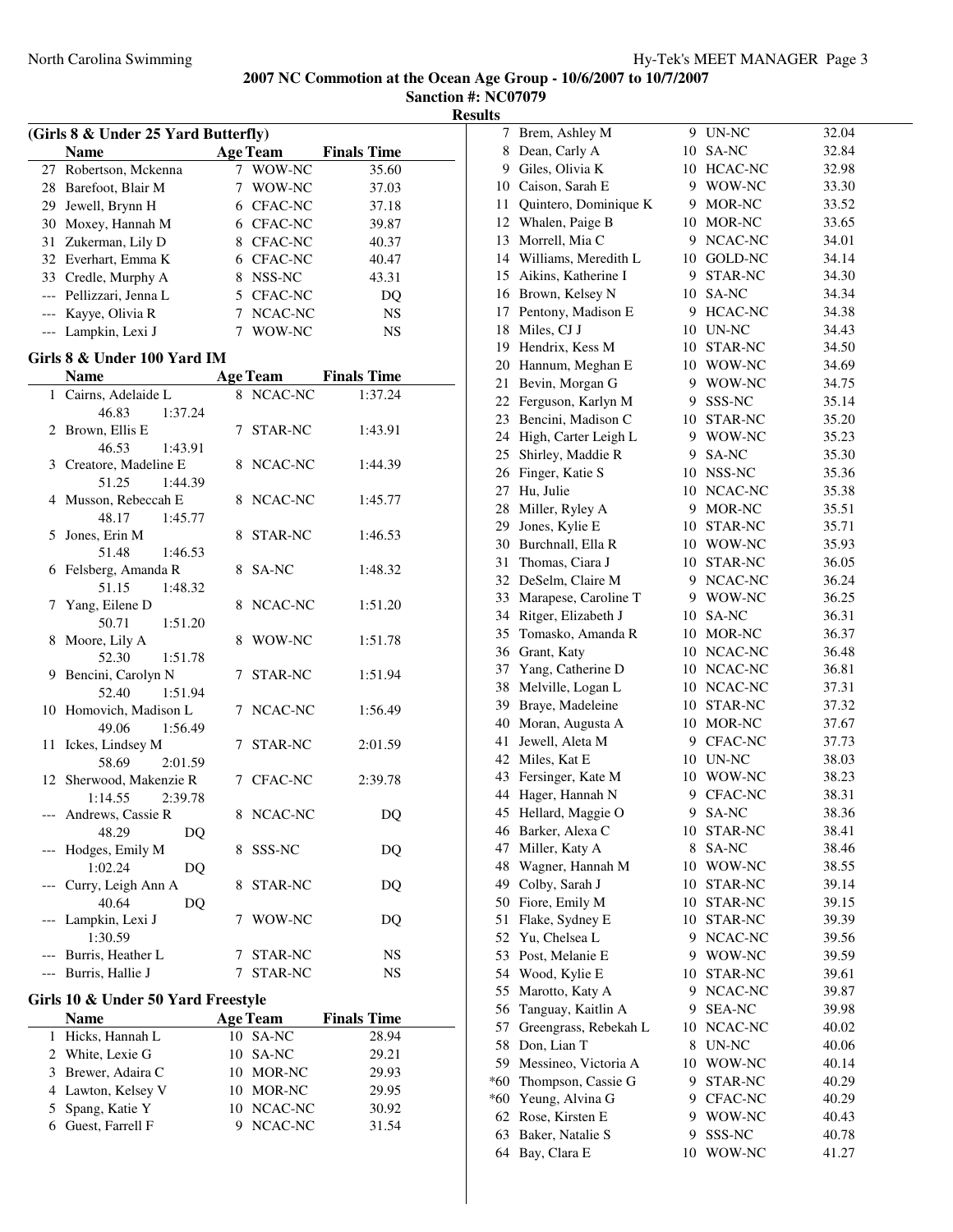**Sanction #: NC07079 Results**

| (Girls 10 & Under 50 Yard Freestyle) |                       |    |                 |                    |  |  |
|--------------------------------------|-----------------------|----|-----------------|--------------------|--|--|
|                                      | <b>Name</b>           |    | <b>Age Team</b> | <b>Finals Time</b> |  |  |
| 65                                   | Hardin, Alyssa L      |    | 10 SA-NC        | 41.51              |  |  |
| 66                                   | Davis, Morgan K       | 9  | STAR-NC         | 41.53              |  |  |
| 67                                   | King, Celia A         | 10 | WOW-NC          | 41.60              |  |  |
| 68                                   | Estep, Addie          | 9  | WOW-NC          | 43.00              |  |  |
| 69                                   | Padgett, Annie K      | 10 | NCAC-NC         | 43.20              |  |  |
| 70                                   | Peterson, Elizabeth A | 9  | STAR-NC         | 44.54              |  |  |
| 71                                   | Wilcox, Lindsey H     | 9  | WOW-NC          | 44.82              |  |  |
| 72                                   | Henderson, Brooke A   | 9  | NCAC-NC         | 46.11              |  |  |
| 73                                   | Vines, Meredith G     | 9  | <b>HCAC-NC</b>  | 46.16              |  |  |
| 74                                   | Mitchell, Alexis B    | 10 | GOLD-NC         | 46.57              |  |  |
| 75                                   | Russell, Maci E       | 10 | <b>CFAC-NC</b>  | 50.07              |  |  |
| 76                                   | Katz, Sarah F         | 9  | WOW-NC          | 1:02.43            |  |  |
| 77                                   | Hackler, Audrey M     | 9  | <b>SEA-NC</b>   | 1:04.50            |  |  |
|                                      | Arne, Gabrielle B     | 9  | WOW-NC          | DQ                 |  |  |
|                                      | Baker, Kathleen S     | 10 | <b>STAR-NC</b>  | NS                 |  |  |
|                                      | Tompkins, Sydney W    | 9  | <b>CFAC-NC</b>  | NS                 |  |  |
|                                      |                       |    |                 |                    |  |  |

### **Girls 10 & Under 100 Yard Freestyle**

|    | <b>Name</b>                   | <b>Age Team</b> | <b>Finals Time</b> |
|----|-------------------------------|-----------------|--------------------|
|    | 1 Hicks, Hannah L             | 10 SA-NC        | 1:01.72            |
|    | 30.04<br>1:01.72              |                 |                    |
|    | 2 Lawton, Kelsey V            | 10 MOR-NC       | 1:06.04            |
|    | 31.88<br>1:06.04              |                 |                    |
|    | 3 Brewer, Adaira C            | 10 MOR-NC       | 1:06.71            |
|    | 31.91<br>1:06.71              |                 |                    |
|    | 4 White, Lexie G              | 10 SA-NC        | 1:08.02            |
|    | 31.94<br>1:08.02              |                 |                    |
| 5. | House, Abby M                 | 10 SA-NC        | 1:11.40            |
|    | 34.76<br>1:11.40              |                 |                    |
| 6  | Spang, Katie Y                | 10 NCAC-NC      | 1:12.24            |
|    | 36.21<br>1:12.24              |                 |                    |
| 7  | Brem, Ashley M                | 9 UN-NC         | 1:13.13            |
|    | 35.59<br>1:13.13              |                 |                    |
|    | 8 Whalen, Paige B             | 10 MOR-NC       | 1:13.33            |
|    | 35.26<br>1:13.33              |                 |                    |
| 9  | Narayan, Abbey B              | 10 WOW-NC       | 1:14.79            |
|    | 34.99<br>1:14.79              |                 |                    |
|    | 10 Morton, Erin E             | 10 STAR-NC      | 1:15.26            |
|    | 34.85<br>1:15.26              |                 |                    |
| 11 | Hannum, Meghan E              | 10 WOW-NC       | 1:15.52            |
|    | 36.49<br>1:15.52              |                 |                    |
|    | 12 Guest, Farrell F           | NCAC-NC<br>9    | 1:16.58            |
|    | 36.92<br>1:16.58              | 10 UN-NC        | 1:16.72            |
|    | 13 Miles, CJ J<br>36.30       |                 |                    |
|    | 1:16.72<br>14 Giles, Olivia K | 10 HCAC-NC      | 1:16.94            |
|    | 36.16<br>1:16.94              |                 |                    |
|    | 15 Caison, Sarah E            | 9 WOW-NC        | 1:16.98            |
|    | 36.68<br>1:16.98              |                 |                    |
|    | 16 Hu, Julie                  | 10 NCAC-NC      | 1:17.57            |
|    | 37.07<br>1:17.57              |                 |                    |
|    | 17 Williams, Meredith L       | 10 GOLD-NC      | 1:18.23            |
|    | 37.02<br>1:18.23              |                 |                    |
|    | 18 Jones, Kylie E             | 10 STAR-NC      | 1:19.44            |
|    | 36.67<br>1:19.44              |                 |                    |

|    | 19 Bencini, Madison C                      |    | 10 STAR-NC     | 1:19.84 |
|----|--------------------------------------------|----|----------------|---------|
|    | 38.31<br>1:19.84                           |    |                |         |
| 20 | Ferguson, Karlyn M<br>37.99                |    | 9 SSS-NC       | 1:20.06 |
| 21 | 1:20.06<br>Finger, Katie S                 |    | 10 NSS-NC      | 1:20.14 |
|    | 37.80<br>1:20.14                           |    |                |         |
|    | 22 High, Carter Leigh L                    |    | 9 WOW-NC       | 1:20.19 |
|    | 38.64<br>1:20.19                           |    |                |         |
|    | 23 Shirley, Maddie R                       |    | 9 SA-NC        | 1:20.22 |
|    | 38.20<br>1:20.22                           |    |                |         |
|    | 24 Moran, Augusta A                        | 10 | MOR-NC         | 1:20.60 |
|    | 38.50<br>1:20.60                           |    |                |         |
|    | 25 Markert, Makena M                       | 7  | STAR-NC        | 1:20.74 |
|    | 38.89<br>1:20.74                           |    |                |         |
| 26 | Simpson, Katherine A<br>38.67<br>1:21.35   | 9  | MOR-NC         | 1:21.35 |
| 27 | Tomasko, Amanda R                          |    | 10 MOR-NC      | 1:21.84 |
|    | 11.70<br>1:21.84                           |    |                |         |
| 28 | Pentony, Madison E                         | 9  | <b>HCAC-NC</b> | 1:22.95 |
|    | 38.98<br>1:22.95                           |    |                |         |
| 29 | Thomas, Ciara J                            |    | 10 STAR-NC     | 1:23.39 |
|    | 39.04<br>1:23.39                           |    |                |         |
|    | 30 Burchnall, Ella R                       |    | 10 WOW-NC      | 1:23.66 |
|    | 39.11<br>1:23.66                           |    |                |         |
|    | 31 Aikins, Katherine I                     |    | 9 STAR-NC      | 1:23.97 |
|    | 38.70<br>1:23.97<br>32 Ritger, Elizabeth J |    | 10 SA-NC       | 1:24.37 |
|    | 1:24.37<br>40.51                           |    |                |         |
|    | 33 Hendrix, Kess M                         |    | 10 STAR-NC     | 1:25.17 |
|    | 40.25<br>1:25.17                           |    |                |         |
|    | 34 Grant, Katy                             |    | 10 NCAC-NC     | 1:25.58 |
|    | 40.89<br>1:25.58                           |    |                |         |
| 35 | Brown, Kelsey N                            |    | 10 SA-NC       | 1:25.59 |
|    | 40.54<br>1:25.59                           |    |                |         |
|    | 36 Yang, Catherine D<br>39.47              |    | 10 NCAC-NC     | 1:25.72 |
| 37 | 1:25.72<br>Miles, Kat E                    |    | 10 UN-NC       | 1:26.43 |
|    | 41.91<br>1:26.43                           |    |                |         |
|    | 38 Miller, Ryley A                         |    | 9 MOR-NC       | 1:27.09 |
|    | 40.50 1:27.09                              |    |                |         |
|    | 39 Hager, Hannah N                         |    | 9 CFAC-NC      | 1:27.68 |
|    | 41.66<br>1:27.68                           |    |                |         |
| 40 | Fiore, Emily M                             | 10 | STAR-NC        | 1:28.85 |
|    | 41.90<br>1:28.85                           |    |                |         |
| 41 | Yu, Chelsea L                              | 9. | NCAC-NC        | 1:29.38 |
| 42 | 41.53<br>1:29.38<br>Thompson, Cassie G     | 9  | STAR-NC        | 1:29.75 |
|    | 42.18<br>1:29.75                           |    |                |         |
|    | 43 Melville, Logan L                       | 10 | NCAC-NC        | 1:30.42 |
|    | 42.36<br>1:30.42                           |    |                |         |
|    | 44 Don, Lian T                             | 8  | UN-NC          | 1:31.65 |
|    | 42.22<br>1:31.65                           |    |                |         |
| 45 | Yeung, Alvina G                            | 9  | CFAC-NC        | 1:31.76 |
|    | 42.14<br>1:31.76                           |    |                |         |
| 46 | Marotto, Katy A                            | 9  | NCAC-NC        | 1:32.10 |
| 47 | 43.94<br>1:32.10<br>Tanguay, Kaitlin A     | 9  | <b>SEA-NC</b>  | 1:32.50 |
|    | 43.53<br>1:32.50                           |    |                |         |
|    |                                            |    |                |         |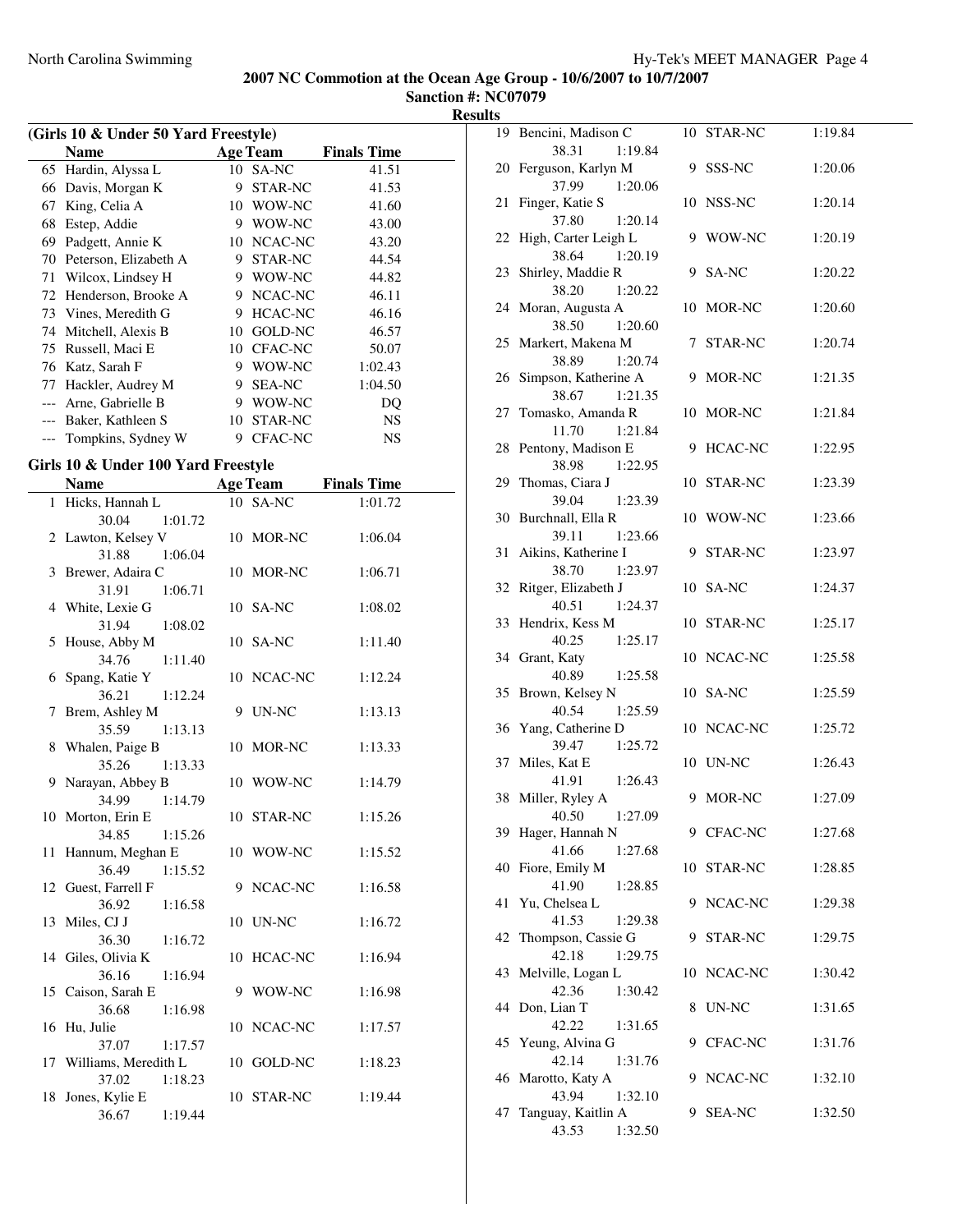| (Girls 10 & Under 100 Yard Freestyle) |                                              |    |                 |                    |
|---------------------------------------|----------------------------------------------|----|-----------------|--------------------|
|                                       | Name                                         |    | <b>Age Team</b> | <b>Finals Time</b> |
| 48                                    | Joliat, Lindsey D                            |    | 10 SEA-NC       | 1:32.54            |
|                                       | 43.17<br>1:32.54                             |    |                 |                    |
|                                       | 49 Estep, Addie                              | 9  | WOW-NC          | 1:32.72            |
|                                       | 42.60<br>1:32.72                             |    |                 |                    |
|                                       | 50 Marapese, Caroline T                      | 9  | WOW-NC          | 1:35.19            |
|                                       | 40.83<br>1:35.19                             |    |                 |                    |
| 51                                    | Fersinger, Kate M                            |    | 10 WOW-NC       | 1:35.58            |
|                                       | 44.35<br>1:35.58                             |    |                 |                    |
| 52                                    | Hardin, Alyssa L                             | 10 | SA-NC           | 1:35.60            |
|                                       | 46.79<br>1:35.60                             |    |                 |                    |
| 53                                    | Baker, Natalie S                             | 9  | SSS-NC          | 1:35.90            |
|                                       | 43.96<br>1:35.90                             |    |                 |                    |
| 54                                    | Wood, Kylie E                                | 10 | STAR-NC         | 1:36.13            |
|                                       | 44.83<br>1:36.13                             |    |                 |                    |
| 55                                    | King, Celia A                                |    | 10 WOW-NC       | 1:36.93            |
|                                       | 45.61<br>1:36.93                             |    |                 |                    |
| 56                                    | Tompkins, Sydney W                           |    | 9 CFAC-NC       | 1:37.50            |
|                                       | 43.23<br>1:37.50                             |    |                 |                    |
| 57                                    | Rose, Kirsten E                              | 9  | WOW-NC          | 1:37.60            |
|                                       | 45.43<br>1:37.60                             |    |                 |                    |
| 58                                    | Bay, Clara E                                 | 10 | WOW-NC          | 1:38.59            |
|                                       | 1:38.66                                      |    |                 |                    |
|                                       | 1:38.59<br>59 Vines, Meredith G              | 9  | HCAC-NC         | 1:40.73            |
|                                       | 48.59<br>1:40.73                             |    |                 |                    |
|                                       | 60 Wilcox, Lindsey H                         | 9  | WOW-NC          | 1:41.00            |
|                                       |                                              |    |                 |                    |
| 61                                    | 47.84<br>1:41.00<br>Tryer, Madison C         | 10 | WOW-NC          | 1:42.90            |
|                                       | 47.35<br>1:42.90                             |    |                 |                    |
|                                       |                                              |    |                 |                    |
| 62                                    | Padgett, Annie K                             |    | 10 NCAC-NC      | 1:44.76            |
|                                       | 49.12<br>1:44.76                             |    |                 |                    |
| 63                                    | Ickes, Ashley M<br>49.18<br>1:44.78          | 9  | STAR-NC         | 1:44.78            |
| 64                                    | Arne, Gabrielle B                            | 9  | WOW-NC          |                    |
|                                       |                                              |    |                 | 1:45.91            |
|                                       | 44.27<br>1:45.91<br>65 Peterson, Elizabeth A |    |                 |                    |
|                                       |                                              | 9. | STAR-NC         | 1:46.42            |
|                                       | 48.01<br>1:46.42                             |    |                 |                    |
| 66                                    | Messineo, Victoria A                         |    | 10 WOW-NC       | 1:46.80            |
|                                       | 47.34 1:46.80                                | 9  | WOW-NC          |                    |
| 67                                    | Russell, Hannah M                            |    |                 | 1:47.66            |
|                                       | 50.45<br>1:47.66                             |    |                 |                    |
| 68                                    | Mitchell, Alexis B                           |    | 10 GOLD-NC      | 1:47.72            |
|                                       | 50.32<br>1:47.72                             |    |                 |                    |
| 69                                    | Bevin, Morgan G                              | 9  | WOW-NC          | 1:49.18            |
|                                       | 10.60<br>1:49.18                             |    |                 |                    |
| 70                                    | Davis, Morgan K                              | 9  | STAR-NC         | 1:50.30            |
|                                       | 50.01<br>1:50.30                             |    |                 |                    |
| 71                                    | Russell, Maci E                              |    | 10 CFAC-NC      | 1:57.30            |
|                                       | 53.89<br>1:57.30                             |    |                 |                    |
| 72                                    | Henderson, Brooke A                          | 9  | NCAC-NC         | 2:03.00            |
|                                       | 55.21<br>2:03.00                             |    |                 |                    |
| ---                                   | Hackler, Audrey M                            | 9  | <b>SEA-NC</b>   | NS                 |
|                                       | 1:08.73                                      |    |                 |                    |
| $---$                                 | Baker, Kathleen S                            |    | 10 STAR-NC      | NS                 |
| $---$                                 | Brennan, Kate C                              |    | 10 WOW-NC       | NS                 |
|                                       | 11.17                                        |    |                 |                    |

| Girls 10 & Under 200 Yard Freestyle |                                     |                 |                    |  |  |
|-------------------------------------|-------------------------------------|-----------------|--------------------|--|--|
|                                     | <b>Name</b>                         | <b>Age Team</b> | <b>Finals Time</b> |  |  |
| 1                                   | Hicks, Hannah L                     | 10 SA-NC        | 2:13.62            |  |  |
|                                     | 39.22<br>1:23.77                    | 2:07.29         | 2:13.62            |  |  |
| 2                                   | White, Lexie G                      | 10 SA-NC        | 2:31.16            |  |  |
|                                     | 34.94<br>1:17.68                    | 2:03.06         | 2:31.16            |  |  |
| 3                                   | House, Abby M                       | 10 SA-NC        | 2:33.25            |  |  |
|                                     | 39.69<br>1:28.50                    | 2:15.43         | 2:33.25            |  |  |
|                                     | 4 Whalen, Paige B                   | 10 MOR-NC       | 2:33.96            |  |  |
|                                     | 40.04<br>1:25.10                    | 2:11.31         | 2:33.96            |  |  |
| 5                                   | Brem, Ashley M                      | 9 UN-NC         | 2:35.59            |  |  |
|                                     | 40.24<br>1:26.35                    | 2:13.14         | 2:35.59            |  |  |
| 6                                   | Hannum, Meghan E                    | 10 WOW-NC       | 2:38.84            |  |  |
|                                     | 38.13<br>1:21.63                    | 2:05.39         | 2:38.84            |  |  |
| 7                                   | Dean, Carly A                       | 10 SA-NC        | 2:41.06            |  |  |
|                                     | 39.00<br>1:26.09                    | 2:14.22         | 2:41.06            |  |  |
| 8                                   | Spang, Katie Y                      | 10 NCAC-NC      | 2:43.35            |  |  |
|                                     | 9 Hu, Julie                         | 10 NCAC-NC      | 2:45.78            |  |  |
|                                     | 10 Narayan, Abbey B                 | 10 WOW-NC       | 2:45.81            |  |  |
|                                     | 11 Hellard, Maggie O                | 9 SA-NC         | 2:49.47            |  |  |
|                                     | 12 Miller, Katy A                   | 8 SA-NC         | 2:56.53            |  |  |
|                                     | 13 Jewell, Aleta M                  | 9 CFAC-NC       | 2:57.84            |  |  |
|                                     | 14 Pentony, Madison E               | 9 HCAC-NC       | 2:58.75            |  |  |
|                                     | 15 Brown, Kelsey N                  | 10 SA-NC        | 2:59.22            |  |  |
|                                     | 16 High, Carter Leigh L             | 9 WOW-NC        | 3:02.82            |  |  |
|                                     | Girls 10 & Under 50 Yard Backstroke |                 |                    |  |  |
|                                     | <b>Name</b>                         | <b>Age Team</b> | <b>Finals Time</b> |  |  |
| 1                                   | Hicks, Hannah L                     | 10 SA-NC        | 33.33              |  |  |
|                                     | 2 Lawton, Kelsey V                  | 10 MOR-NC       | 34.15              |  |  |
|                                     | 3 Brewer, Adaira C                  | 10 MOR-NC       | 35.56              |  |  |
|                                     | 4 Brem, Ashley M                    | 9 UN-NC         | 35.97              |  |  |
|                                     | 5 Spang, Katie Y                    | 10 NCAC-NC      | 36.50              |  |  |
|                                     | 6 Morton, Erin E                    | 10 STAR-NC      | 36.89              |  |  |
|                                     | 7 House, Abby M                     | 10 SA-NC        | 37.08              |  |  |
|                                     | 8 Miles, CJ J                       | 10 UN-NC        | 38.94              |  |  |
|                                     | 9 Dean, Carly A                     | 10 SA-NC        | 39.26              |  |  |
|                                     | 10 Hannum, Meghan E                 | 10 WOW-NC       | 39.46              |  |  |
| 11                                  | Moran, Augusta A                    | 10 MOR-NC       | 39.64              |  |  |
|                                     | 12 Bencini, Madison C               | 10 STAR-NC      | 40.16              |  |  |
| 13                                  | Simpson, Katherine A                | 9 MOR-NC        | 40.19              |  |  |
| 14                                  | Brown, Kelsey N                     | SA-NC<br>10     | 40.60              |  |  |
| 15                                  | Aikins, Katherine I                 | 9<br>STAR-NC    | 40.88              |  |  |
|                                     | 16 Jones, Kylie E                   | 10<br>STAR-NC   | 41.25              |  |  |
| 17                                  | Yang, Catherine D                   | 10<br>NCAC-NC   | 41.33              |  |  |
| 18                                  | Shirley, Maddie R                   | SA-NC<br>9.     | 41.34              |  |  |
|                                     | 19 Giles, Olivia K                  | 10 HCAC-NC      | 41.37              |  |  |
| 20                                  | Hendrix, Kess M                     | STAR-NC<br>10   | 41.45              |  |  |
| 21                                  | Hu, Julie                           | 10 NCAC-NC      | 41.49              |  |  |
| 22                                  | DeSelm, Claire M                    | NCAC-NC<br>9.   | 41.72              |  |  |
| 23                                  | Ritger, Elizabeth J                 | 10<br>SA-NC     | 41.96              |  |  |
| 24                                  | Miller, Ryley A                     | MOR-NC<br>9     | 42.01              |  |  |
| 25                                  | Pentony, Madison E                  | HCAC-NC<br>9    | 42.28              |  |  |
| 26                                  | Ferguson, Karlyn M                  | SSS-NC<br>9.    | 42.34              |  |  |
| 27                                  | Markert, Makena M                   | STAR-NC<br>7    | 42.59              |  |  |
| 28                                  | Finger, Katie S                     | 10 NSS-NC       | 42.70              |  |  |
| 29                                  | Tomasko, Amanda R                   | MOR-NC<br>10    | 42.73              |  |  |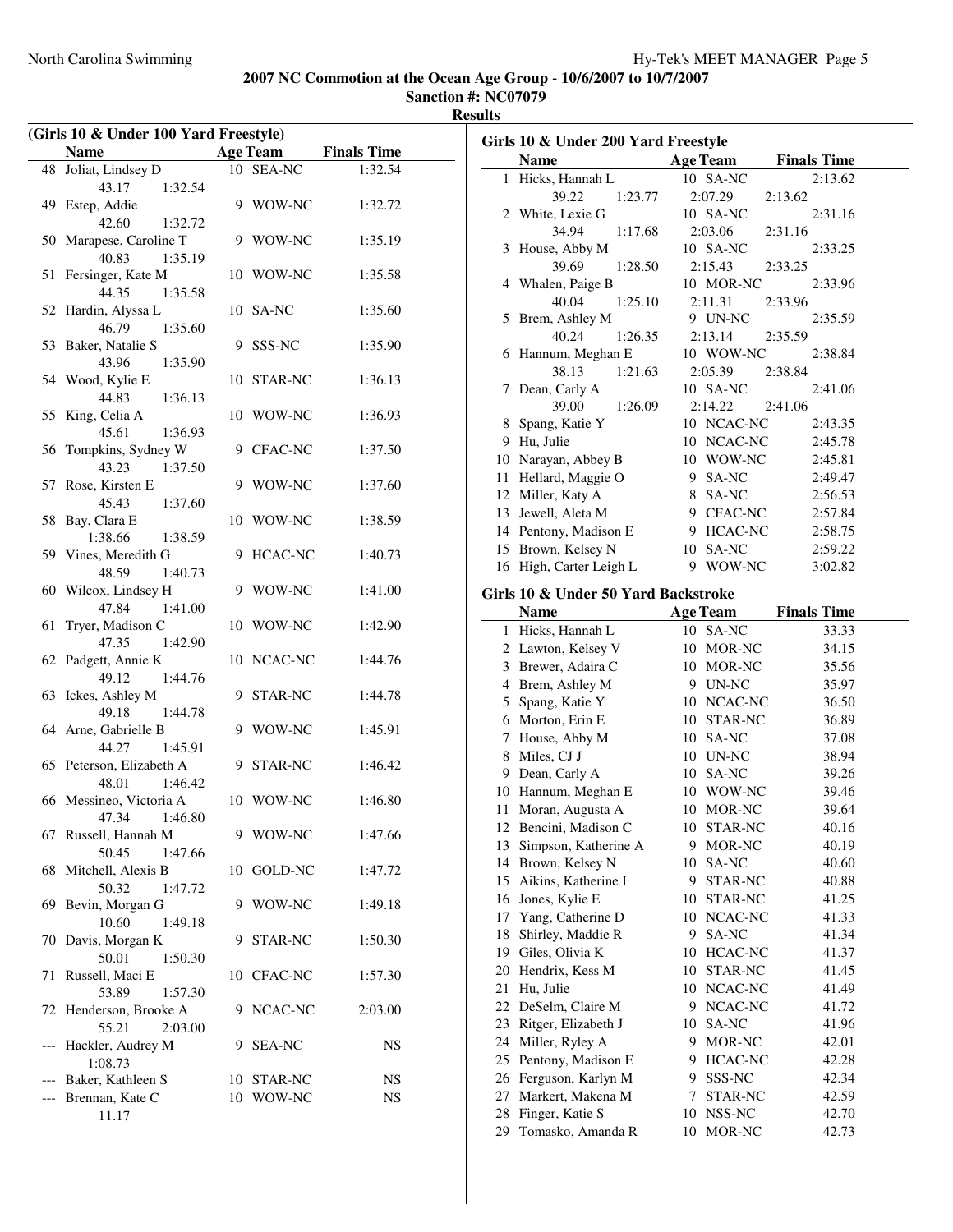**Sanction #: NC07079 Results**

| (Girls 10 & Under 50 Yard Backstroke) |                       |    |                 |                    |  |  |
|---------------------------------------|-----------------------|----|-----------------|--------------------|--|--|
|                                       | <b>Name</b>           |    | <b>Age Team</b> | <b>Finals Time</b> |  |  |
| 30                                    | High, Carter Leigh L  |    | 9 WOW-NC        | 43.26              |  |  |
| 31                                    | Yu, Chelsea L         |    | 9 NCAC-NC       | 43.56              |  |  |
| 32                                    | Hellard, Maggie O     |    | 9 SA-NC         | 43.60              |  |  |
| 33                                    | Miles, Kat E          |    | 10 UN-NC        | 43.69              |  |  |
| 34                                    | Burchnall, Ella R     |    | 10 WOW-NC       | 43.92              |  |  |
| 35                                    | Thomas, Ciara J       |    | 10 STAR-NC      | 43.93              |  |  |
| $*36$                                 | Yeung, Alvina G       |    | 9 CFAC-NC       | 44.23              |  |  |
| $*36$                                 | Marapese, Caroline T  |    | 9 WOW-NC        | 44.23              |  |  |
| 38                                    | Williams, Meredith L  |    | 10 GOLD-NC      | 44.25              |  |  |
| 39                                    | Braye, Madeleine      |    | 10 STAR-NC      | 44.60              |  |  |
| 40                                    | Thompson, Cassie G    |    | 9 STAR-NC       | 45.32              |  |  |
| 41                                    | Grant, Katy           |    | 10 NCAC-NC      | 45.40              |  |  |
| 42                                    | Wagner, Hannah M      |    | 10 WOW-NC       | 45.49              |  |  |
| 43                                    | Fiore, Emily M        |    | 10 STAR-NC      | 45.75              |  |  |
| 44                                    | Baker, Natalie S      |    | 9 SSS-NC        | 45.79              |  |  |
| 45                                    | Marotto, Katy A       |    | 9 NCAC-NC       | 46.82              |  |  |
| 46                                    | Jewell, Aleta M       |    | 9 CFAC-NC       | 46.86              |  |  |
| 47                                    | Fersinger, Kate M     |    | 10 WOW-NC       | 47.11              |  |  |
| 48                                    | King, Celia A         |    | 10 WOW-NC       | 47.35              |  |  |
| 49                                    | Post, Melanie E       |    | 9 WOW-NC        | 47.48              |  |  |
| 50                                    | Hager, Hannah N       |    | 9 CFAC-NC       | 47.49              |  |  |
| 51                                    | Barker, Alexa C       |    | 10 STAR-NC      | 47.89              |  |  |
| 52                                    | Melville, Logan L     |    | 10 NCAC-NC      | 47.95              |  |  |
| 53                                    | Messineo, Victoria A  |    | 10 WOW-NC       | 48.20              |  |  |
| 54                                    | Padgett, Annie K      |    | 10 NCAC-NC      | 48.33              |  |  |
| 55                                    | Bevin, Morgan G       |    | 9 WOW-NC        | 48.41              |  |  |
| 56                                    | Hardin, Alyssa L      |    | 10 SA-NC        | 48.48              |  |  |
| 57                                    | Miller, Katy A        |    | 8 SA-NC         | 48.68              |  |  |
| 58                                    | Flake, Sydney E       |    | 10 STAR-NC      | 48.84              |  |  |
| 59                                    | Tanguay, Kaitlin A    |    | 9 SEA-NC        | 49.32              |  |  |
| $*60$                                 | Estep, Addie          |    | 9 WOW-NC        | 50.36              |  |  |
| *60                                   | Rose, Kirsten E       |    | 9 WOW-NC        | 50.36              |  |  |
| 62                                    | Colby, Sarah J        |    | 10 STAR-NC      | 50.48              |  |  |
| 63                                    | Wilcox, Lindsey H     |    | 9 WOW-NC        | 50.97              |  |  |
| 64                                    | Brennan, Kate C       |    | 10 WOW-NC       | 51.85              |  |  |
| 65                                    | Tompkins, Sydney W    |    | 9 CFAC-NC       | 51.88              |  |  |
| 66                                    | Bay, Clara E          | 10 | WOW-NC          | 52.32              |  |  |
| 67                                    | Peterson, Elizabeth A | 9  | STAR-NC         | 52.68              |  |  |
| 68                                    | Ickes, Ashley M       | 9. | STAR-NC         | 52.95              |  |  |
| 69                                    | Arne, Gabrielle B     | 9. | WOW-NC          | 53.24              |  |  |
| 70                                    | Davis, Morgan K       | 9. | STAR-NC         | 53.73              |  |  |
| 71                                    | Vines, Meredith G     | 9  | HCAC-NC         | 55.41              |  |  |
| 72                                    | Henderson, Brooke A   | 9  | NCAC-NC         | 55.57              |  |  |
| 73                                    | Russell, Maci E       | 10 | CFAC-NC         | 59.07              |  |  |
| 74                                    | Hackler, Audrey M     | 9  | <b>SEA-NC</b>   | 1:02.10            |  |  |
| 75                                    | Katz, Sarah F         | 9. | WOW-NC          | 1:09.67            |  |  |
| ---                                   | Tryer, Madison C      | 10 | WOW-NC          | DQ                 |  |  |
| ---                                   | Mitchell, Alexis B    | 10 | <b>GOLD-NC</b>  | DQ                 |  |  |
|                                       | Caison, Sarah E       | 9  | WOW-NC          | DQ                 |  |  |
|                                       | Baker, Kathleen S     | 10 | STAR-NC         | NS                 |  |  |

#### **Girls 10 & Under 100 Yard Backstroke**

| <b>Name</b>       | <b>Age Team</b> | <b>Finals Time</b> |  |
|-------------------|-----------------|--------------------|--|
| 1 Hicks, Hannah L | $10$ SA-NC      | 1:11.28            |  |
| 34.86<br>1:11.28  |                 |                    |  |

| S  |                                         |    |            |         |
|----|-----------------------------------------|----|------------|---------|
|    | 2 Lawton, Kelsey V<br>36.82<br>1:15.38  |    | 10 MOR-NC  | 1:15.38 |
| 3  | Brem, Ashley M<br>39.94<br>1:20.20      |    | 9 UN-NC    | 1:20.20 |
| 4  | Spang, Katie Y<br>40.80<br>1:20.84      |    | 10 NCAC-NC | 1:20.84 |
| 5  | Narayan, Abbey B<br>43.18<br>1:21.19    |    | 10 WOW-NC  | 1:21.19 |
| 6  | House, Abby M<br>39.53<br>1:21.57       |    | 10 SA-NC   | 1:21.57 |
| 7  | Miles, CJ J<br>39.67<br>1:21.92         |    | 10 UN-NC   | 1:21.92 |
| 8  | Morton, Erin E<br>40.13<br>1:23.63      |    | 10 STAR-NC | 1:23.63 |
| 9  | Dean, Carly A<br>42.35<br>1:25.01       |    | 10 SA-NC   | 1:25.01 |
|    | 10 Hannum, Meghan E<br>42.09<br>1:25.91 |    | 10 WOW-NC  | 1:25.91 |
| 11 | Morrell, Mia C<br>43.02<br>1:26.38      | 9  | NCAC-NC    | 1:26.38 |
|    | 12 White, Lexie G<br>43.01<br>1:26.62   |    | 10 SA-NC   | 1:26.62 |
| 13 | Aikins, Katherine I<br>41.65<br>1:26.96 | 9  | STAR-NC    | 1:26.96 |
| 14 | Caison, Sarah E<br>42.78<br>1:27.08     | 9  | WOW-NC     | 1:27.08 |
| 15 | Jones, Kylie E<br>42.69<br>1:27.31      |    | 10 STAR-NC | 1:27.31 |
|    | 16 Moran, Augusta A<br>42.34<br>1:28.06 |    | 10 MOR-NC  | 1:28.06 |
| 17 | Bencini, Madison C<br>42.81<br>1:28.54  |    | 10 STAR-NC | 1:28.54 |
| 18 | Shirley, Maddie R<br>43.49<br>1:28.64   | 9. | SA-NC      | 1:28.64 |
| 19 | Finger, Katie S<br>43.96<br>1:28.80     |    | 10 NSS-NC  | 1:28.80 |
| 20 | Ritger, Elizabeth J<br>43.31<br>1:29.45 |    | 10 SA-NC   | 1:29.45 |
| 21 | Brown, Kelsey N<br>1:30.74<br>1:29.84   |    | 10 SA-NC   | 1:29.84 |
|    | 22 Hu, Julie<br>44.78<br>1:30.06        |    | 10 NCAC-NC | 1:30.06 |
| 23 | Miller, Ryley A<br>43.94<br>1:30.22     | 9  | MOR-NC     | 1:30.22 |
| 24 | Yang, Catherine D<br>43.33<br>1:31.20   |    | 10 NCAC-NC | 1:31.20 |
| 25 | Guest, Farrell F<br>42.80<br>1:31.21    | 9  | NCAC-NC    | 1:31.21 |
| 26 | Tomasko, Amanda R<br>44.59<br>1:31.41   |    | 10 MOR-NC  | 1:31.41 |
| 27 | Hellard, Maggie O<br>45.73<br>1:32.14   |    | 9 SA-NC    | 1:32.14 |
| 28 | Ferguson, Karlyn M<br>42.95<br>1:32.47  |    | 9 SSS-NC   | 1:32.47 |
| 29 | Markert, Makena M<br>44.54<br>1:32.58   |    | 7 STAR-NC  | 1:32.58 |
| 30 | Giles, Olivia K<br>44.27<br>1:32.86     | 10 | HCAC-NC    | 1:32.86 |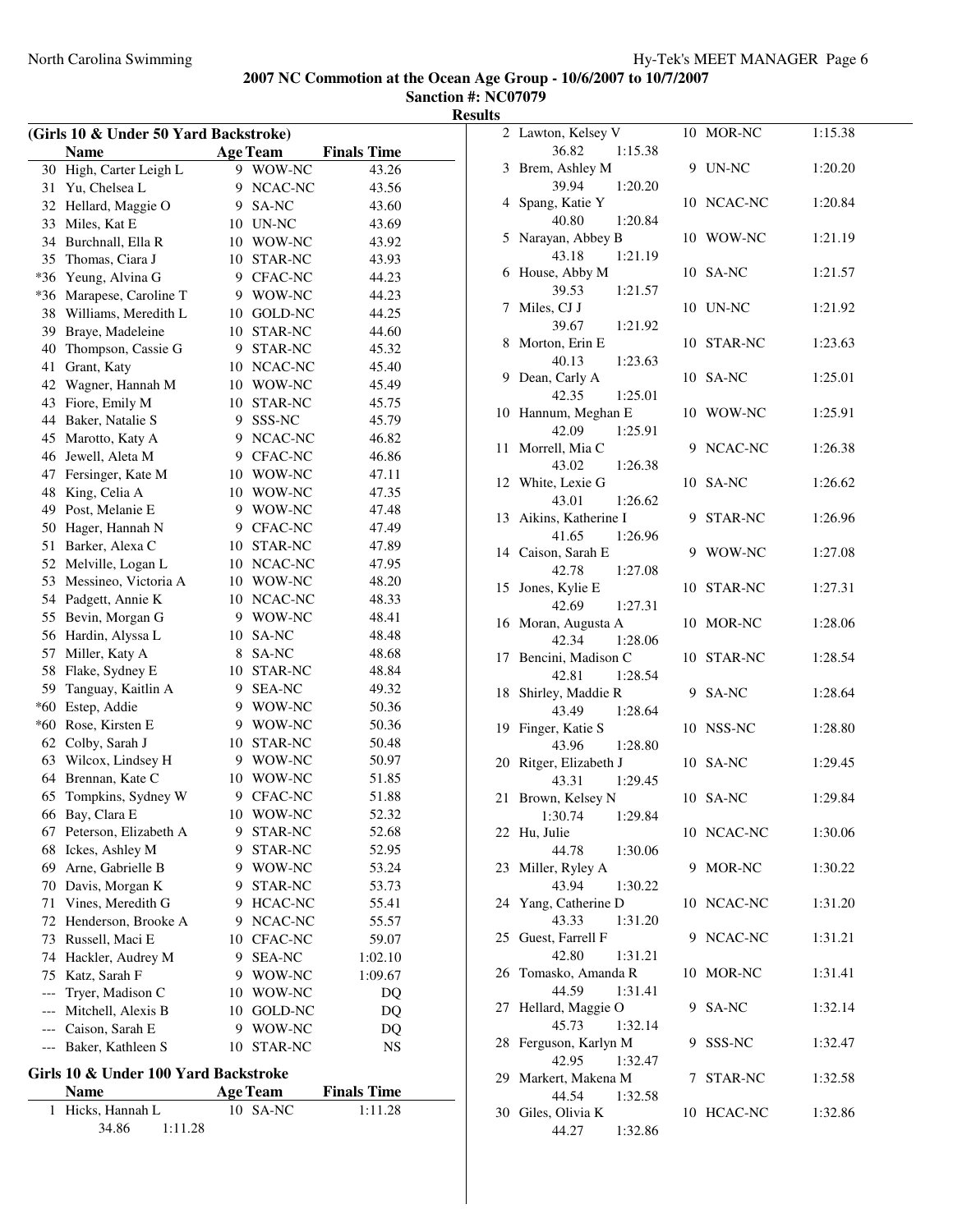**Sanction #: NC07079 Results**

| (Girls 10 & Under 100 Yard Backstroke) |                                      |    |                 |                    |
|----------------------------------------|--------------------------------------|----|-----------------|--------------------|
|                                        | <b>Name</b>                          |    | <b>Age Team</b> | <b>Finals Time</b> |
| 31                                     | Braye, Madeleine                     |    | 10 STAR-NC      | 1:33.00            |
|                                        | 46.19<br>1:33.00                     |    |                 |                    |
| 32                                     | High, Carter Leigh L                 |    | 9 WOW-NC        | 1:33.14            |
|                                        | 45.94<br>1:33.14                     |    |                 |                    |
| 33                                     | Miles, Kat E                         | 10 | UN-NC           | 1:33.29            |
|                                        | 45.66<br>1:33.29                     |    |                 |                    |
|                                        | 34 Don, Lian T                       | 8  | UN-NC           | 1:34.53            |
|                                        | 46.10<br>1:34.53                     |    |                 |                    |
| 35                                     | Hager, Hannah N                      |    | 9 CFAC-NC       | 1:35.02            |
|                                        | 45.76<br>1:35.02                     |    |                 |                    |
|                                        | 36 Grant, Katy                       |    | 10 NCAC-NC      | 1:36.36            |
|                                        | 47.94<br>1:36.36                     |    |                 |                    |
| 37                                     | Marotto, Katy A                      | 9  | NCAC-NC         | 1:37.28            |
|                                        | 47.56<br>1:37.28                     |    |                 |                    |
| 38                                     | Miller, Katy A                       | 8  | SA-NC           | 1:37.52            |
|                                        | 48.90<br>1:37.52                     |    |                 |                    |
|                                        | 39 Yu, Chelsea L                     | 9  | NCAC-NC         | 1:38.01            |
|                                        | 46.49<br>1:38.01                     |    |                 |                    |
| 40                                     | Yeung, Alvina G                      |    | 9 CFAC-NC       | 1:40.16            |
|                                        | 47.34<br>1:40.16                     |    |                 |                    |
| 41                                     | Greengrass, Rebekah L                |    | 10 NCAC-NC      | 1:40.48            |
|                                        | 1:40.48<br>49.08                     |    |                 |                    |
|                                        |                                      |    |                 |                    |
| 42                                     | Thompson, Cassie G                   |    | 9 STAR-NC       | 1:41.78            |
|                                        | 48.74<br>1:41.78                     |    |                 |                    |
| 43                                     | King, Celia A                        |    | 10 WOW-NC       | 1:42.61            |
|                                        | 49.05<br>1:42.61                     |    |                 |                    |
| 44                                     | Hardin, Alyssa L                     | 10 | SA-NC           | 1:46.18            |
|                                        | 52.64<br>1:46.18                     |    |                 |                    |
| 45                                     | Tanguay, Kaitlin A                   | 9. | <b>SEA-NC</b>   | 1:46.40            |
|                                        | 51.48<br>1:46.40                     |    |                 |                    |
|                                        | 46 Baker, Natalie S                  | 9  | SSS-NC          | 1:47.86            |
|                                        | 48.50<br>1:47.86                     |    |                 |                    |
| 47                                     | Bay, Clara E                         |    | 10 WOW-NC       | 1:52.81            |
|                                        | 54.88<br>1:52.81                     |    |                 |                    |
| 48                                     | Padgett, Annie K                     |    | 10 NCAC-NC      | 1:57.50            |
|                                        | 57.53<br>1:57.50                     |    |                 |                    |
| 49                                     | Russell, Maci E                      |    | 10 CFAC-NC      | 2:15.62            |
|                                        | $1:03.61$ $2:15.62$                  |    |                 |                    |
| 50                                     | Henderson, Brooke A                  | 9  | NCAC-NC         | 2:20.35            |
|                                        | 1:06.71<br>2:20.35                   |    |                 |                    |
| 51                                     | Hackler, Audrey M                    | 9  | <b>SEA-NC</b>   | 2:23.72            |
|                                        | 1:05.06<br>2:23.72                   |    |                 |                    |
|                                        | Vines, Meredith G                    | 9  | HCAC-NC         | DQ                 |
|                                        | 1:58.87<br>DQ                        |    |                 |                    |
|                                        | Pentony, Madison E                   | 9  | HCAC-NC         | DQ                 |
|                                        | 47.02<br>DQ                          |    |                 |                    |
|                                        | Melville, Logan L                    | 10 | NCAC-NC         | DQ                 |
|                                        | 46.95<br>DO                          |    |                 |                    |
|                                        | Wagner, Hannah M                     |    | 10 WOW-NC       | DQ                 |
|                                        | 48.20<br>DQ                          |    |                 |                    |
|                                        | Tompkins, Sydney W                   |    | 9 CFAC-NC       | NS                 |
|                                        | 2:21.76                              |    |                 |                    |
|                                        | $\Omega$ . Huden $E_0$ Vand Duccotat |    |                 |                    |

l.

| <b>Age Team</b><br><b>Name</b> |            | <b>Finals Time</b> |
|--------------------------------|------------|--------------------|
| 1 Morton, Erin E               | 10 STAR-NC | 39.85              |

| 2  | Whalen, Paige B        |    | 10 MOR-NC      | 40.39   |
|----|------------------------|----|----------------|---------|
| 3  | Lawton, Kelsey V       |    | 10 MOR-NC      | 40.49   |
| 4  | Brewer, Adaira C       | 10 | MOR-NC         | 40.69   |
| 5  | Guest, Farrell F       | 9. | NCAC-NC        | 41.04   |
| 6  | Aikins, Katherine I    | 9. | STAR-NC        | 42.74   |
| 7  | Giles, Olivia K        | 10 | HCAC-NC        | 43.81   |
| 8  | Hendrix, Kess M        | 10 | STAR-NC        | 44.34   |
| 9  | Dean, Carly A          | 10 | SA-NC          | 45.09   |
| 10 | Moran, Augusta A       | 10 | MOR-NC         | 45.65   |
| 11 | Simpson, Katherine A   | 9. | MOR-NC         | 46.20   |
| 12 | Markert, Makena M      | 7  | STAR-NC        | 46.34   |
|    | 13 Burchnall, Ella R   |    | 10 WOW-NC      | 46.42   |
|    | 14 Ritger, Elizabeth J | 10 | SA-NC          | 46.63   |
|    | 15 Caison, Sarah E     | 9. | WOW-NC         | 46.86   |
| 16 | Thomas, Ciara J        | 10 | STAR-NC        | 46.93   |
| 17 | Ferguson, Karlyn M     | 9. | SSS-NC         | 47.13   |
| 18 | Bencini, Madison C     |    |                |         |
|    |                        | 10 | STAR-NC        | 47.35   |
| 19 | Grant, Katy            | 10 | NCAC-NC        | 47.59   |
| 20 | Flake, Sydney E        | 10 | STAR-NC        | 47.65   |
| 21 | Thompson, Cassie G     | 9. | STAR-NC        | 47.67   |
| 22 | Yu, Chelsea L          | 9. | NCAC-NC        | 47.85   |
| 23 | DeSelm, Claire M       | 9  | NCAC-NC        | 48.11   |
| 24 | Miller, Ryley A        | 9  | MOR-NC         | 48.18   |
| 25 | Miller, Katy A         | 8  | SA-NC          | 48.26   |
| 26 | Marotto, Katy A        | 9  | NCAC-NC        | 48.32   |
| 27 | Jewell, Aleta M        | 9  | <b>CFAC-NC</b> | 48.74   |
| 28 | Colby, Sarah J         | 10 | STAR-NC        | 49.02   |
| 29 | Brennan, Kate C        | 10 | WOW-NC         | 49.10   |
| 30 | Tomasko, Amanda R      | 10 | MOR-NC         | 49.21   |
| 31 | Barker, Alexa C        | 10 | STAR-NC        | 49.47   |
| 32 | Fiore, Emily M         | 10 | STAR-NC        | 49.69   |
| 33 | Post, Melanie E        | 9  | WOW-NC         | 49.72   |
| 34 | Hager, Hannah N        | 9  | CFAC-NC        | 50.32   |
| 35 | Braye, Madeleine       | 10 | STAR-NC        | 50.70   |
| 36 | Yeung, Alvina G        | 9. | CFAC-NC        | 51.42   |
| 37 | Wilcox, Lindsey H      |    | 9 WOW-NC       | 52.53   |
| 38 | Peterson, Elizabeth A  | 9  | STAR-NC        | 52.63   |
| 39 | Baker, Natalie S       | 9  | SSS-NC         | 52.65   |
| 40 | Wood, Kylie E          | 10 | STAR-NC        | 53.34   |
| 41 | Padgett, Annie K       | 10 | NCAC-NC        | 53.35   |
| 42 | Melville, Logan L      | 10 | NCAC-NC        | 53.58   |
| 43 | Marapese, Caroline T   | 9  | WOW-NC         | 53.79   |
| 44 | Joliat, Lindsey D      | 10 | <b>SEA-NC</b>  | 53.92   |
| 45 | Estep, Addie           | 9  | WOW-NC         | 53.93   |
| 46 | Don, Lian T            | 8  | UN-NC          | 54.18   |
| 47 | Tanguay, Kaitlin A     | 9  |                | 54.31   |
| 48 |                        |    | <b>SEA-NC</b>  | 54.59   |
|    | Wagner, Hannah M       | 10 | WOW-NC         |         |
| 49 | Hardin, Alyssa L       | 10 | SA-NC          | 55.02   |
| 50 | Vines, Meredith G      | 9  | HCAC-NC        | 55.31   |
| 51 | Rose, Kirsten E        | 9  | WOW-NC         | 55.77   |
| 52 | Fersinger, Kate M      | 10 | WOW-NC         | 55.82   |
| 53 | Russell, Hannah M      | 9  | WOW-NC         | 57.99   |
| 54 | King, Celia A          | 10 | WOW-NC         | 58.30   |
| 55 | Messineo, Victoria A   | 10 | WOW-NC         | 58.83   |
| 56 | Henderson, Brooke A    | 9  | NCAC-NC        | 58.88   |
| 57 | Russell, Maci E        | 10 | CFAC-NC        | 59.66   |
| 58 | Ickes, Ashley M        | 9  | STAR-NC        | 59.74   |
| 59 | Tryer, Madison C       | 10 | WOW-NC         | 1:00.68 |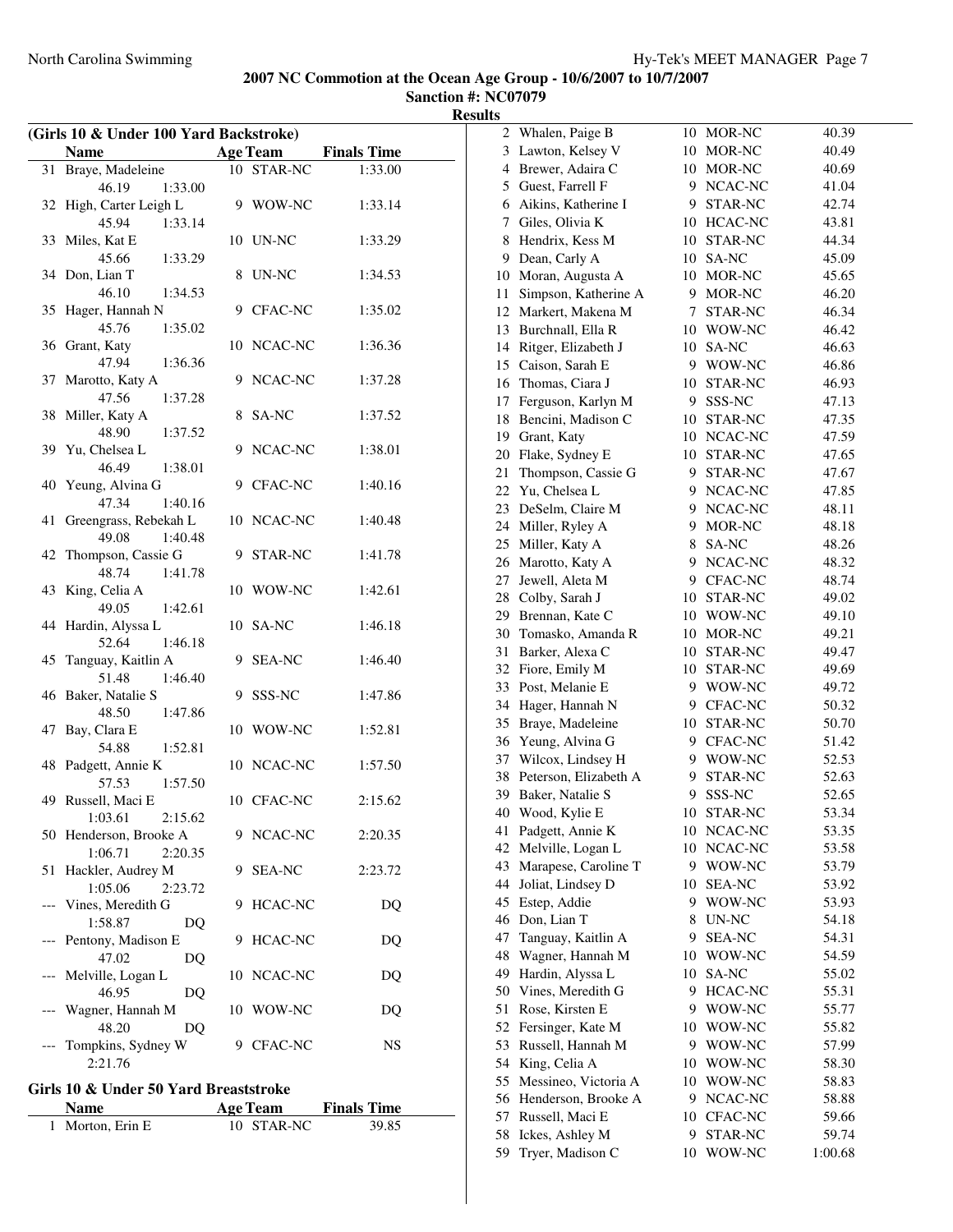| (Girls 10 & Under 50 Yard Breaststroke) |                                              |  |                 |                             |  |
|-----------------------------------------|----------------------------------------------|--|-----------------|-----------------------------|--|
|                                         | <b>Name</b>                                  |  |                 | <b>Age Team</b> Finals Time |  |
|                                         | 60 Tompkins, Sydney W                        |  | 9 CFAC-NC       | 1:02.56                     |  |
|                                         | --- Williams, Meredith L                     |  | 10 GOLD-NC      | DQ                          |  |
|                                         | --- Hackler, Audrey M                        |  | 9 SEA-NC        | DQ                          |  |
|                                         | --- Katz, Sarah F                            |  | 9 WOW-NC        | DQ                          |  |
|                                         | --- Yang, Catherine D                        |  | 10 NCAC-NC      | DQ                          |  |
|                                         | --- Baker, Kathleen S                        |  | 10 STAR-NC      | SCR                         |  |
|                                         | Girls 10 & Under 100 Yard Breaststroke       |  |                 |                             |  |
|                                         | <b>Name</b>                                  |  | <b>Age Team</b> | <b>Finals Time</b>          |  |
|                                         | 1 Morton, Erin E                             |  | 10 STAR-NC      | 1:28.44                     |  |
|                                         | 42.29<br>1:28.44                             |  |                 |                             |  |
|                                         | 2 Whalen, Paige B                            |  | 10 MOR-NC       | 1:29.01                     |  |
|                                         | 42.24<br>1:29.01                             |  |                 |                             |  |
|                                         | 3 Lawton, Kelsey V                           |  | 10 MOR-NC       | 1:31.10                     |  |
|                                         | 42.45<br>1:31.10                             |  |                 |                             |  |
|                                         | 4 Guest, Farrell F                           |  | 9 NCAC-NC       | 1:32.70                     |  |
|                                         | 44.44<br>1:32.70                             |  |                 |                             |  |
|                                         | 5 Aikins, Katherine I                        |  | 9 STAR-NC       | 1:34.31                     |  |
|                                         | 42.86<br>1:34.31                             |  |                 |                             |  |
|                                         | 6 Brewer, Adaira C                           |  | 10 MOR-NC       | 1:36.04                     |  |
|                                         | 44.37<br>1:36.04                             |  |                 |                             |  |
|                                         | 7 Yu, Chelsea L                              |  | 9 NCAC-NC       | 1:38.32                     |  |
|                                         | 47.20<br>1:38.32                             |  |                 |                             |  |
|                                         | 8 Giles, Olivia K                            |  | 10 HCAC-NC      | 1:38.64                     |  |
|                                         | 1:38.64<br>45.04                             |  |                 |                             |  |
|                                         | 9 Hendrix, Kess M                            |  | 10 STAR-NC      | 1:39.32                     |  |
|                                         | 46.41<br>1:39.32                             |  |                 |                             |  |
|                                         | 10 Hu, Julie                                 |  | 10 NCAC-NC      | 1:39.41                     |  |
|                                         | 47.52<br>1:39.41                             |  |                 |                             |  |
|                                         | 11 Marotto, Katy A                           |  | 9 NCAC-NC       | 1:39.52                     |  |
|                                         | 48.11<br>1:39.52                             |  |                 |                             |  |
| 12                                      | Ritger, Elizabeth J                          |  | 10 SA-NC        | 1:40.81                     |  |
|                                         | 46.06<br>1:40.81                             |  |                 |                             |  |
|                                         | 13 Moran, Augusta A                          |  | 10 MOR-NC       | 1:40.97                     |  |
|                                         | 47.75<br>1:40.97<br>14 Quintero, Dominique K |  | 9 MOR-NC        | 1:41.07                     |  |
|                                         | 48.40<br>1:41.07                             |  |                 |                             |  |
|                                         | 15 Simpson, Katherine A                      |  | 9 MOR-NC        | 1:41.17                     |  |
|                                         | 47.79 1:41.17                                |  |                 |                             |  |
| 16                                      | Thomas, Ciara J                              |  | 10 STAR-NC      | 1:41.84                     |  |
|                                         | 48.48<br>1:41.84                             |  |                 |                             |  |
| 17                                      | Burchnall, Ella R                            |  | 10 WOW-NC       | 1:42.13                     |  |
|                                         | 50.33<br>1:42.13                             |  |                 |                             |  |
| 18                                      | Markert, Makena M                            |  | 7 STAR-NC       | 1:42.84                     |  |
|                                         | 48.48<br>1:42.84                             |  |                 |                             |  |
|                                         | 19 Bencini, Madison C                        |  | 10 STAR-NC      | 1:44.06                     |  |
|                                         | 49.30<br>1:44.06                             |  |                 |                             |  |
|                                         | 20 Miller, Katy A                            |  | 8 SA-NC         | 1:44.23                     |  |
|                                         | 49.79<br>1:44.23                             |  |                 |                             |  |
|                                         | 21 Ferguson, Karlyn M                        |  | 9 SSS-NC        | 1:44.71                     |  |
|                                         | 50.40<br>1:44.71                             |  |                 |                             |  |
|                                         | 22 Yang, Catherine D                         |  | 10 NCAC-NC      | 1:47.20                     |  |
|                                         | 51.26<br>1:47.20                             |  |                 |                             |  |
|                                         | 23 Grant, Katy                               |  | 10 NCAC-NC      | 1:47.80                     |  |
|                                         | 51.43<br>1:47.80                             |  |                 |                             |  |

|       | 24 Greengrass, Rebekah L<br>52.46<br>1:50.21 |    | 10 NCAC-NC     | 1:50.21 |
|-------|----------------------------------------------|----|----------------|---------|
|       | 25 Fiore, Emily M                            |    | 10 STAR-NC     | 1:50.33 |
|       | 52.44<br>1:50.33                             |    |                |         |
|       | 26 Post, Melanie E                           |    | 9 WOW-NC       | 1:50.96 |
|       | 51.80<br>1:50.96                             |    |                |         |
|       | 27 DeSelm, Claire M                          | 9  | NCAC-NC        | 1:51.07 |
|       | 1:51.07<br>53.96                             |    | 9 CFAC-NC      |         |
|       | 28 Jewell, Aleta M<br>52.75<br>1:51.33       |    |                | 1:51.33 |
| 29    | Braye, Madeleine                             |    | 10 STAR-NC     | 1:51.73 |
|       | 54.16<br>1:51.73                             |    |                |         |
| 30    | Flake, Sydney E                              |    | 10 STAR-NC     | 1:52.17 |
|       | 54.28<br>1:52.17                             |    |                |         |
| 31    | Barker, Alexa C                              |    | 10 STAR-NC     | 1:53.09 |
|       | 53.83<br>1:53.09                             |    |                |         |
| 32    | Finger, Katie S<br>54.36                     |    | 10 NSS-NC      | 1:54.16 |
| 33    | 1:54.16<br>Don, Lian T                       |    | 8 UN-NC        | 1:54.25 |
|       | 54.70<br>1:54.25                             |    |                |         |
|       | 34 Shirley, Maddie R                         |    | 9 SA-NC        | 1:55.42 |
|       | 56.34<br>1:55.42                             |    |                |         |
|       | 35 Baker, Natalie S                          | 9  | SSS-NC         | 1:56.35 |
|       | 55.09<br>1:56.35                             |    |                |         |
|       | 36 Yeung, Alvina G                           |    | 9 CFAC-NC      | 1:56.99 |
|       | 56.07<br>1:56.99                             |    |                |         |
|       | 37 Wood, Kylie E                             |    | 10 STAR-NC     | 1:57.50 |
| 38    | Melville, Logan L<br>55.04<br>1:57.85        |    | 10 NCAC-NC     | 1:57.85 |
|       | 39 Peterson, Elizabeth A                     |    | 9 STAR-NC      | 1:59.26 |
|       | 57.45<br>1:59.26                             |    |                |         |
| 40    | Hardin, Alyssa L                             |    | 10 SA-NC       | 2:00.00 |
|       | 55.31<br>2:00.00                             |    |                |         |
| 41    | Vines, Meredith G                            | 9  | <b>HCAC-NC</b> | 2:00.24 |
|       | 2:00.24<br>59.05                             |    |                |         |
| 42    | Tanguay, Kaitlin A<br>58.89                  |    | 9 SEA-NC       | 2:00.34 |
|       | 2:00.34<br>43 Wagner, Hannah M               |    | 10 WOW-NC      | 2:01.04 |
|       | 55.26<br>2:01.04                             |    |                |         |
|       |                                              |    |                |         |
|       |                                              | 9  | WOW-NC         |         |
|       | 44 Wilcox, Lindsey H<br>58.02<br>2:04.53     |    |                | 2:04.53 |
|       | 45 Padgett, Annie K                          |    | 10 NCAC-NC     | 2:05.02 |
|       | 59.48<br>2:05.02                             |    |                |         |
|       | 46 Rose, Kirsten E                           | 9  | WOW-NC         | 2:07.84 |
|       | 57.49<br>2:07.84                             |    |                |         |
|       | 47 Marapese, Caroline T                      | 9  | WOW-NC         | 2:09.03 |
|       | 58.50<br>2:09.03                             |    |                |         |
| $---$ | Estep, Addie<br>56.79<br>D <sub>O</sub>      | 9  | WOW-NC         | DQ      |
|       | Henderson, Brooke A                          | 9  | NCAC-NC        | DQ      |
|       | 1:03.19<br>DQ                                |    |                |         |
|       | Colby, Sarah J                               | 10 | STAR-NC        | DQ      |
|       | 51.36<br>DQ                                  |    |                |         |
|       | Thompson, Cassie G                           | 9  | STAR-NC        | DQ      |
| $---$ | 50.58<br>DQ                                  |    |                |         |
|       | Russell, Maci E<br>57.53<br>DQ               |    | 10 CFAC-NC     | DQ      |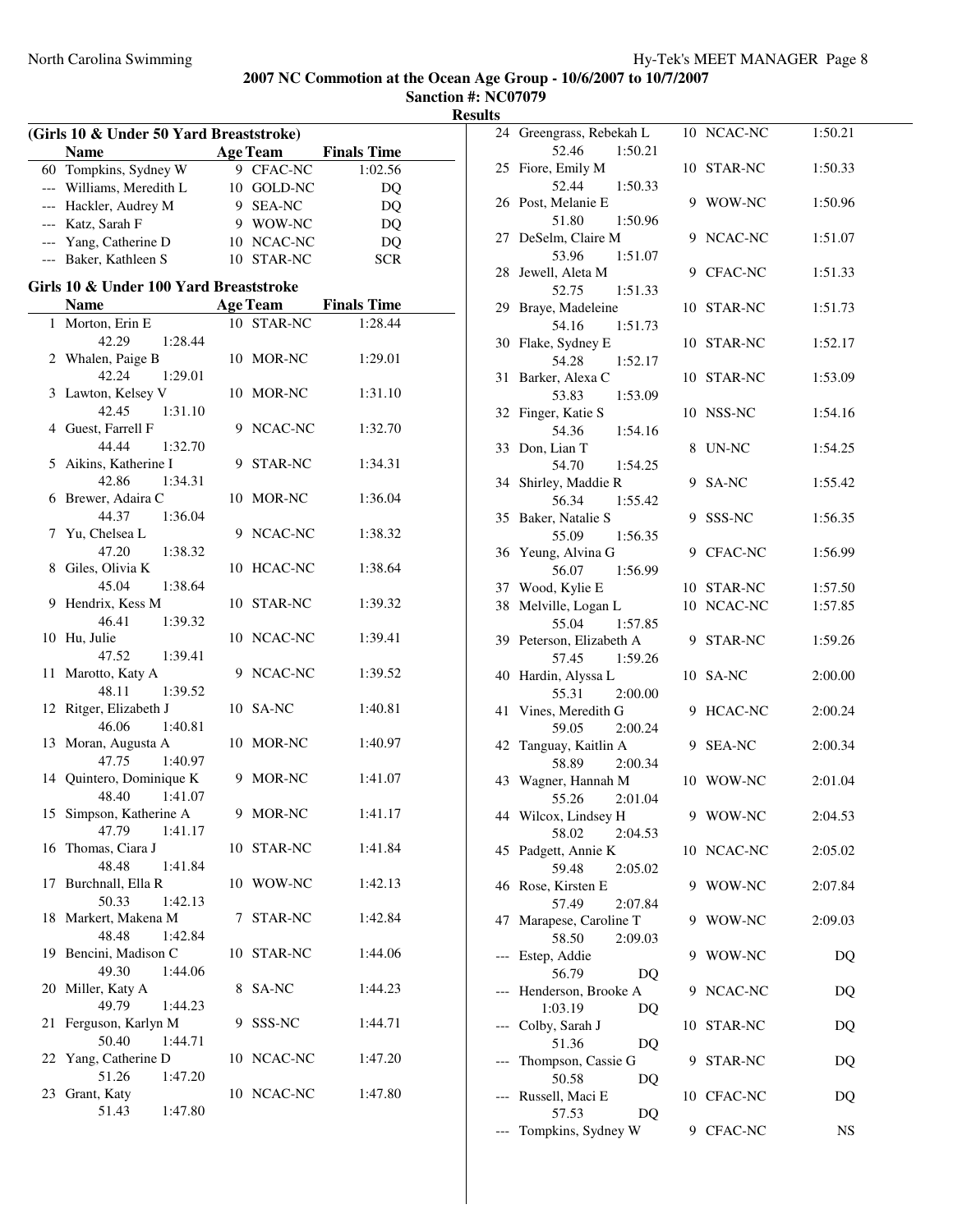**Sanction #: NC07079**

| (Girls 10 & Under 100 Yard Breaststroke) |                                    |    |                        |                    |  |
|------------------------------------------|------------------------------------|----|------------------------|--------------------|--|
|                                          | <b>Name</b>                        |    | <b>Age Team</b>        | <b>Finals Time</b> |  |
|                                          | Baker, Kathleen S                  |    | 10 STAR-NC             | <b>NS</b>          |  |
|                                          | Girls 10 & Under 50 Yard Butterfly |    |                        |                    |  |
|                                          | <b>Name</b>                        |    | <b>Age Team</b>        | <b>Finals Time</b> |  |
| 1                                        | House, Abby M                      |    | 10 SA-NC               | 33.69              |  |
|                                          | 2 Lawton, Kelsey V                 |    | 10 MOR-NC              | 35.02              |  |
|                                          | 3 White, Lexie G                   |    | 10 SA-NC               | 35.06              |  |
|                                          | 4 Hicks, Hannah L                  |    | 10 SA-NC               | 35.20              |  |
| 5                                        | Spang, Katie Y                     |    | 10 NCAC-NC             | 36.02              |  |
|                                          | 6 Guest, Farrell F                 |    | 9 NCAC-NC              | 36.48              |  |
|                                          | 7 Narayan, Abbey B                 |    | 10 WOW-NC              | 37.45              |  |
|                                          | 8 Jones, Kylie E                   |    | 10 STAR-NC             | 37.83              |  |
|                                          | 9 DeSelm, Claire M                 |    | 9 NCAC-NC              | 37.92              |  |
|                                          | 10 Bencini, Madison C              |    | 10 STAR-NC             | 38.90              |  |
|                                          | 11 Dean, Carly A                   |    | 10 SA-NC               | 39.01              |  |
|                                          | 12 Aikins, Katherine I             |    | 9 STAR-NC              | 39.08              |  |
|                                          | 13 Hannum, Meghan E                |    | 10 WOW-NC              | 39.92              |  |
|                                          | 14 Tomasko, Amanda R               |    | 10 MOR-NC              | 40.53              |  |
| 15                                       | Miller, Ryley A                    |    | 9 MOR-NC               | 40.76              |  |
|                                          | 16 Quintero, Dominique K           |    | 9 MOR-NC               | 40.77              |  |
| 17                                       | Simpson, Katherine A               |    | 9 MOR-NC               | 41.22              |  |
| 18                                       | Shirley, Maddie R                  |    | 9 SA-NC                | 41.35              |  |
|                                          | 19 Hu, Julie                       |    | 10 NCAC-NC             | 41.39              |  |
|                                          | 20 Giles, Olivia K                 |    | 10 HCAC-NC             | 41.57              |  |
|                                          | 21 Burchnall, Ella R               |    | 10 WOW-NC              | 41.96              |  |
|                                          | 22 Barker, Alexa C                 |    | 10 STAR-NC             | 42.41              |  |
|                                          | 23 Caison, Sarah E                 |    | 9 WOW-NC               | 42.94              |  |
|                                          | 24 Braye, Madeleine                |    | 10 STAR-NC             | 43.08              |  |
|                                          | 25 Finger, Katie S                 |    | 10 NSS-NC              | 43.17              |  |
|                                          | 26 Thomas, Ciara J                 |    | 10 STAR-NC             | 43.20              |  |
| 27                                       | Marotto, Katy A                    |    | 9 NCAC-NC              | 43.53              |  |
| 28                                       | Wood, Kylie E                      |    | 10 STAR-NC             | 43.70              |  |
|                                          | 29 Morrell, Mia C                  |    | 9 NCAC-NC              | 44.03              |  |
|                                          | 30 Hellard, Maggie O               |    | 9 SA-NC                | 44.25              |  |
| 31                                       | Hendrix, Kess M                    |    | 10 STAR-NC             | 44.41              |  |
| 32                                       | Wagner, Hannah M                   |    | 10 WOW-NC              | 44.45              |  |
| 33                                       | Moran, Augusta A                   |    | 10 MOR-NC              | 44.57              |  |
| 34                                       | Ritger, Elizabeth J                | 10 | SA-NC                  | 44.81              |  |
| 35                                       | Hager, Hannah N                    | 9  | CFAC-NC                | 45.15              |  |
| 36                                       | Pentony, Madison E                 | 9. | <b>HCAC-NC</b>         | 45.55              |  |
| 37                                       | Markert, Makena M                  | 7  | STAR-NC                | 46.06              |  |
| 38                                       | Ferguson, Karlyn M                 | 9. | SSS-NC                 | 46.13              |  |
|                                          | 39 Yang, Catherine D               |    | 10 NCAC-NC             | 46.22              |  |
| 40                                       | Flake, Sydney E                    |    | 10 STAR-NC             | 46.87              |  |
| 41                                       | Miles, CJ J                        |    | 10 UN-NC               | 46.88              |  |
| 42                                       | Miles, Kat E                       |    | 10 UN-NC               | 46.91              |  |
| 43                                       | Fersinger, Kate M                  | 10 | WOW-NC                 | 46.98              |  |
| 44                                       | Jewell, Aleta M                    | 9. | ${\rm CFAC\text{-}NC}$ | 47.17              |  |
| 45                                       | Bay, Clara E                       | 10 | WOW-NC                 | 47.60              |  |
|                                          | 46 Rose, Kirsten E                 | 9. | WOW-NC                 | 48.25              |  |
| 47                                       | Post, Melanie E                    | 9  | WOW-NC                 | 48.40              |  |
| 48                                       | Fiore, Emily M                     | 10 | STAR-NC                | 49.69              |  |
| 49                                       | Melville, Logan L                  | 10 | NCAC-NC                | 50.02              |  |
| 50                                       | Grant, Katy                        | 10 | NCAC-NC                | 50.45              |  |
| 51                                       | Miller, Katy A                     | 8  | SA-NC                  | 50.47              |  |
| 52                                       | Hardin, Alyssa L                   | 10 | SA-NC                  | 50.99              |  |
|                                          |                                    |    |                        |                    |  |

| 53 | High, Carter Leigh L     | 9  | WOW-NC         | 51.35   |
|----|--------------------------|----|----------------|---------|
|    | 54 Messineo, Victoria A  | 10 | WOW-NC         | 51.61   |
| 55 | Brown, Kelsey N          | 10 | SA-NC          | 51.77   |
|    | 56 Baker, Natalie S      | 9  | SSS-NC         | 54.67   |
|    | 57 Vines, Meredith G     | 9  | <b>HCAC-NC</b> | 54.97   |
|    | 58 Yu, Chelsea L         | 9  | NCAC-NC        | 55.26   |
|    | 59 Peterson, Elizabeth A | 9  | STAR-NC        | 56.19   |
| 60 | Estep, Addie             | 9  | WOW-NC         | 57.56   |
|    | 61 Padgett, Annie K      |    | 10 NCAC-NC     | 58.81   |
|    | 62 Arne, Gabrielle B     | 9  | WOW-NC         | 1:00.12 |
|    | 63 Henderson, Brooke A   | 9  | NCAC-NC        | 1:01.58 |
|    | 64 Davis, Morgan K       | 9  | STAR-NC        | 1:02.87 |
|    | --- Russell, Maci E      | 10 | <b>CFAC-NC</b> | DQ      |
|    | --- Wilcox, Lindsey H    | 9  | WOW-NC         | DO      |
|    | --- Thompson, Cassie G   | 9  | STAR-NC        | DQ      |
|    | --- Morton, Erin E       | 10 | STAR-NC        | NS      |
|    | --- Baker, Kathleen S    | 10 | STAR-NC        | NS      |

### **Girls 10 & Under 100 Yard Butterfly**

| <b>Name</b>          |         | <b>Age Team</b> | <b>Finals Time</b> |
|----------------------|---------|-----------------|--------------------|
| 1 House, Abby M      |         | 10 SA-NC        | 1:21.04            |
| 37.11                | 1:21.04 |                 |                    |
| 2 Spang, Katie Y     |         | 10 NCAC-NC      | 1:27.83            |
| 42.72                | 1:27.83 |                 |                    |
| 3 White, Lexie G     |         | 10 SA-NC        | 1:28.99            |
| 38.44 1:28.99        |         |                 |                    |
| 4 DeSelm, Claire M   |         | 9 NCAC-NC       | 1:34.08            |
| 41.46                | 1:34.08 |                 |                    |
| 5 Narayan, Abbey B   |         | 10 WOW-NC       | 1:34.65            |
| 40.69 1:34.65        |         |                 |                    |
| 6 Jones, Kylie E     |         | 10 STAR-NC      | 1:35.00            |
| 43.70                | 1:35.00 |                 |                    |
| 7 Shirley, Maddie R  |         | 9 SA-NC         | 1:35.38            |
| 43.50                | 1:35.38 |                 |                    |
| 8 Miles, Kat E       |         | 10 UN-NC        | 1:40.53            |
| 46.87 1:40.53        |         |                 |                    |
| 9 Braye, Madeleine   |         | 10 STAR-NC      | 1:42.14            |
| 46.68                | 1:42.14 |                 |                    |
| 10 Hellard, Maggie O |         | 9 SA-NC         | 1:42.97            |
| 45.83                | 1:42.97 |                 |                    |
| 11 Finger, Katie S   |         | 10 NSS-NC       | 1:46.48            |
| 43.56                | 1:46.48 |                 |                    |
| 12 Wagner, Hannah M  |         | 10 WOW-NC       | 1:52.03            |
| 44.48                | 1:52.03 |                 |                    |
| 13 Post, Melanie E   |         | 9 WOW-NC        | 1:52.55            |
| 50.63                | 1:52.55 | 9 NCAC-NC       |                    |
| --- Guest, Farrell F |         |                 | DQ                 |
| 38.59<br>Miles, CJ J | DQ      | 10 UN-NC        |                    |
| 48.88                | DO      |                 | DQ                 |
|                      |         |                 |                    |

### **Girls 10 & Under 100 Yard IM**

| <b>Name</b>        | <b>Age Team</b> | <b>Finals Time</b> |
|--------------------|-----------------|--------------------|
| 1 Hicks, Hannah L  | 10 SA-NC        | 1:15.63            |
| 34.53<br>1:15.63   |                 |                    |
| 2 Lawton, Kelsey V | 10 MOR-NC       | 1:16.06            |
| 35.34<br>1:16.06   |                 |                    |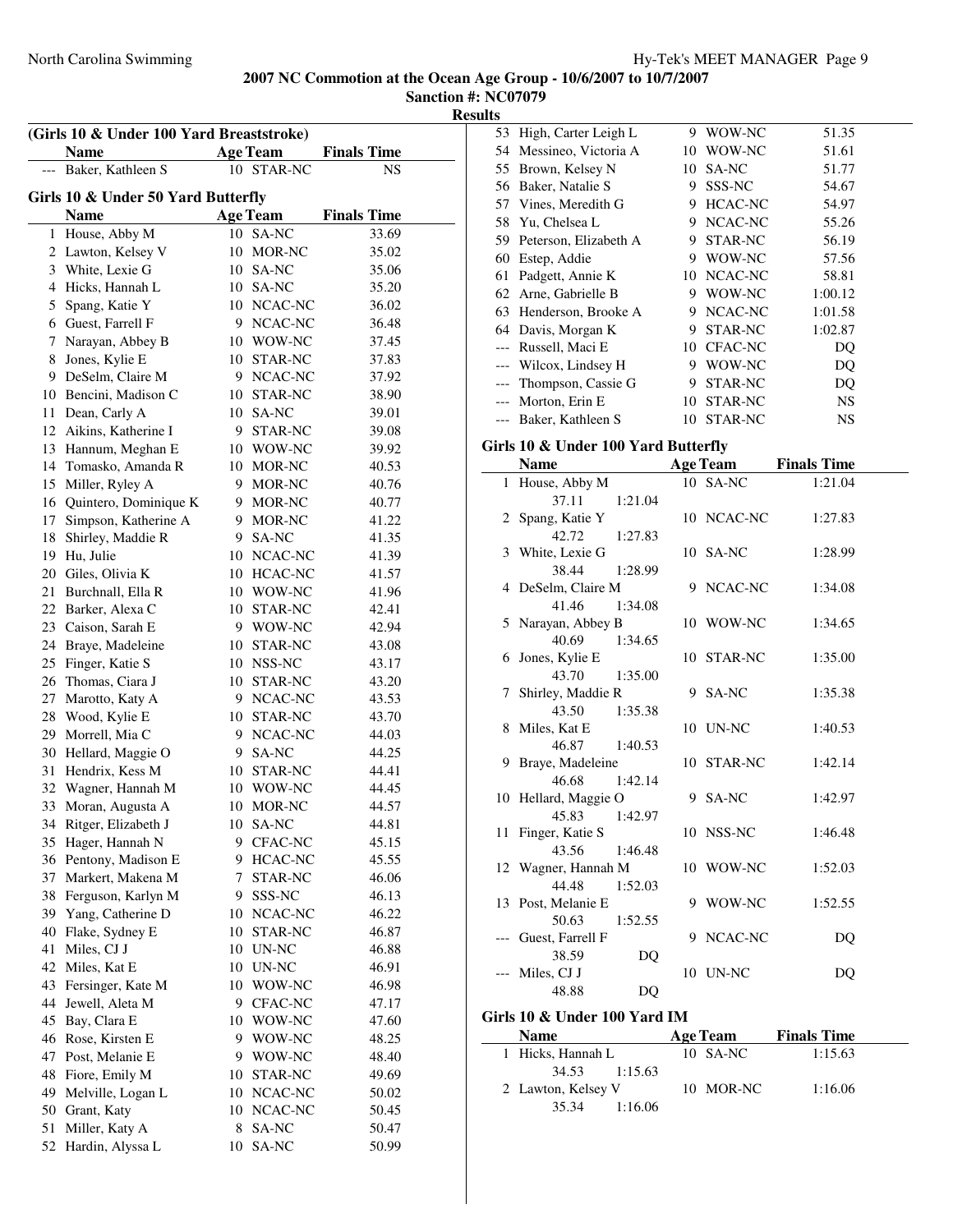| (Girls 10 & Under 100 Yard IM) |                                 |  |            |                             |
|--------------------------------|---------------------------------|--|------------|-----------------------------|
|                                | Name                            |  |            | <b>Age Team</b> Finals Time |
| 3                              | Brewer, Adaira C                |  | 10 MOR-NC  | 1:18.87                     |
|                                | 36.38<br>1:18.87                |  |            |                             |
| 4                              | Brem, Ashley M                  |  | 9 UN-NC    | 1:19.74                     |
|                                | 37.36<br>1:19.74                |  |            |                             |
| 5                              | Morton, Erin E                  |  | 10 STAR-NC | 1:21.71                     |
|                                | 38.58<br>1:21.71                |  |            |                             |
| 6                              | Whalen, Paige B                 |  | 10 MOR-NC  | 1:23.93                     |
|                                | 40.39<br>1:23.93                |  |            |                             |
|                                | 7 Guest, Farrell F              |  | 9 NCAC-NC  | 1:25.14                     |
|                                | 38.01<br>1:25.14                |  |            |                             |
| 8                              | Dean, Carly A                   |  | 10 SA-NC   | 1:25.32                     |
|                                | 39.63<br>1:25.32                |  |            |                             |
| 9                              | White, Lexie G                  |  | 10 SA-NC   | 1:25.58                     |
|                                | 37.03<br>1:25.58                |  |            |                             |
| 10                             | Hannum, Meghan E                |  | 10 WOW-NC  | 1:25.87                     |
|                                | 38.86<br>1:25.87                |  |            |                             |
| 11                             | Hu, Julie                       |  | 10 NCAC-NC | 1:26.82                     |
|                                | 41.38<br>1:26.82                |  |            |                             |
|                                | 12 Aikins, Katherine I          |  | 9 STAR-NC  | 1:27.71                     |
|                                | 40.07<br>1:27.71                |  |            |                             |
|                                | 13 Simpson, Katherine A         |  | 9 MOR-NC   | 1:28.58                     |
| 14                             | Jones, Kylie E                  |  | 10 STAR-NC | 1:28.67                     |
|                                | 40.85<br>1:28.67                |  |            |                             |
|                                | 15 Miles, CJ J                  |  | 10 UN-NC   | 1:28.76                     |
|                                | 41.79<br>1:28.76                |  |            |                             |
|                                | 16 Bencini, Madison C           |  | 10 STAR-NC | 1:28.78                     |
|                                | 40.90<br>1:28.78                |  |            |                             |
|                                | 17 Giles, Olivia K              |  | 10 HCAC-NC | 1:29.29                     |
|                                | 40.74<br>1:29.29                |  |            |                             |
| 18                             | Hendrix, Kess M                 |  | 10 STAR-NC | 1:30.84                     |
|                                | 43.81<br>1:30.84                |  |            |                             |
|                                | 19 DeSelm, Claire M             |  | 9 NCAC-NC  | 1:31.03                     |
|                                | 42.80<br>1:31.03                |  |            |                             |
|                                | 20 Miller, Ryley A              |  | 9 MOR-NC   | 1:31.04                     |
|                                | 42.46<br>1:31.04                |  |            |                             |
| 21                             | Hellard, Maggie O               |  | 9 SA-NC    | 1:31.11                     |
|                                | 42.82<br>1:31.11                |  |            |                             |
|                                | 22 Ritger, Elizabeth J<br>43.05 |  | 10 SA-NC   | 1:31.57                     |
| 23                             | 1:31.57<br>Tomasko, Amanda R    |  | 10 MOR-NC  | 1:31.76                     |
|                                | 41.65<br>1:31.76                |  |            |                             |
| 24                             | Moran, Augusta A                |  | 10 MOR-NC  | 1:31.84                     |
|                                | 42.86<br>1:31.84                |  |            |                             |
| 25                             | Thomas, Ciara J                 |  | 10 STAR-NC | 1:32.21                     |
|                                | 44.02<br>1:32.21                |  |            |                             |
| 26                             | Burchnall, Ella R               |  | 10 WOW-NC  | 1:32.59                     |
|                                | 43.78<br>1:32.59                |  |            |                             |
| 27                             | Shirley, Maddie R               |  | 9 SA-NC    | 1:32.74                     |
|                                | 42.10<br>1:32.74                |  |            |                             |
| 28                             | Yang, Catherine D               |  | 10 NCAC-NC | 1:33.71                     |
|                                | 43.17<br>1:33.71                |  |            |                             |
|                                | 29 Caison, Sarah E              |  | 9 WOW-NC   | 1:34.07                     |
|                                | 44.34<br>1:34.07                |  |            |                             |
| 30                             | Braye, Madeleine                |  | 10 STAR-NC | 1:34.16                     |
|                                | 44.40<br>1:34.16                |  |            |                             |

| 31 | Pentony, Madison E   | 9. | HCAC-NC        | 1:34.22 |
|----|----------------------|----|----------------|---------|
|    | 43.96<br>1:34.22     |    |                |         |
| 32 | Marotto, Katy A      | 9  | NCAC-NC        | 1:34.43 |
|    | 45.56<br>1:34.43     |    |                |         |
| 33 | Ferguson, Karlyn M   | 9  | SSS-NC         | 1:34.88 |
|    | 43.98<br>1:34.88     |    |                |         |
| 34 | Miller, Katy A       | 8  | SA-NC          | 1:35.28 |
|    | 11.40<br>1:35.28     |    |                |         |
| 35 | Finger, Katie S      | 10 | NSS-NC         | 1:35.78 |
|    | 44.73<br>1:35.78     |    |                |         |
| 36 | Miles, Kat E         |    | 10 UN-NC       | 1:36.53 |
|    | 45.91<br>1:36.53     |    |                |         |
|    | Jewell, Aleta M      | 9  | <b>CFAC-NC</b> |         |
| 37 |                      |    |                | 1:36.89 |
|    | 46.51<br>1:36.89     |    |                |         |
| 38 | Wagner, Hannah M     |    | 10 WOW-NC      | 1:37.61 |
|    | 44.01<br>1:37.61     |    |                |         |
| 39 | Yu, Chelsea L        | 9  | NCAC-NC        | 1:37.93 |
|    | 45.07<br>1:37.93     |    |                |         |
| 40 | Don, Lian T          | 8  | UN-NC          | 1:38.19 |
|    | 46.70<br>1:38.19     |    |                |         |
| 41 | Flake, Sydney E      |    | 10 STAR-NC     | 1:38.21 |
|    | 45.90<br>1:38.21     |    |                |         |
|    | 42 Grant, Katy       |    | 10 NCAC-NC     | 1:38.38 |
|    | 46.22<br>1:38.38     |    |                |         |
| 43 | Brown, Kelsey N      |    | 10 SA-NC       | 1:39.04 |
|    | 45.47<br>1:39.04     |    |                |         |
| 44 | Barker, Alexa C      |    | 10 STAR-NC     | 1:39.58 |
|    | 47.25<br>1:39.58     |    |                |         |
| 45 | Yeung, Alvina G      |    | 9 CFAC-NC      | 1:39.87 |
|    | 44.30<br>1:39.87     |    |                |         |
| 46 | Fiore, Emily M       |    | 10 STAR-NC     | 1:40.06 |
|    | 47.81<br>1:40.06     |    |                |         |
| 47 | Markert, Makena M    | 7  | STAR-NC        | 1:41.33 |
|    | 42.30<br>1:41.33     |    |                |         |
| 48 | Post, Melanie E      | 9  | WOW-NC         | 1:42.03 |
|    | 47.71<br>1:42.03     |    |                |         |
| 49 | High, Carter Leigh L | 9  | WOW-NC         | 1:42.45 |
|    | 45.98<br>1:42.45     |    |                |         |
| 50 | Thompson, Cassie G   | 9  | <b>STAR-NC</b> | 1:43.03 |
|    | 47.23 1:43.03        |    |                |         |
| 51 | Joliat, Lindsey D    |    | 10 SEA-NC      | 1:43.21 |
|    | 49.73<br>1:43.21     |    |                |         |
| 52 | Melville, Logan L    |    | 10 NCAC-NC     | 1:43.37 |
|    | 44.69<br>1:43.37     |    |                |         |
| 53 | Fersinger, Kate M    |    | 10 WOW-NC      | 1:44.24 |
|    | 45.39<br>1:44.24     |    |                |         |
| 54 | Estep, Addie         | 9  | WOW-NC         | 1:45.21 |
|    | 50.63<br>1:45.21     |    |                |         |
| 55 | Wood, Kylie E        | 10 | STAR-NC        | 1:47.12 |
|    | 50.94<br>1:47.12     |    |                |         |
| 56 | Brennan, Kate C      |    | 10 WOW-NC      | 1:47.70 |
|    | 49.03<br>1:47.70     |    |                |         |
| 57 | Baker, Natalie S     | 9. | SSS-NC         | 1:48.20 |
|    | 48.77<br>1:48.20     |    |                |         |
| 58 | Vines, Meredith G    | 9  | HCAC-NC        | 1:48.25 |
|    | 54.85<br>1:48.25     |    |                |         |
| 59 | Bay, Clara E         |    | 10 WOW-NC      | 1:51.24 |
|    | 49.35<br>1:51.24     |    |                |         |
|    |                      |    |                |         |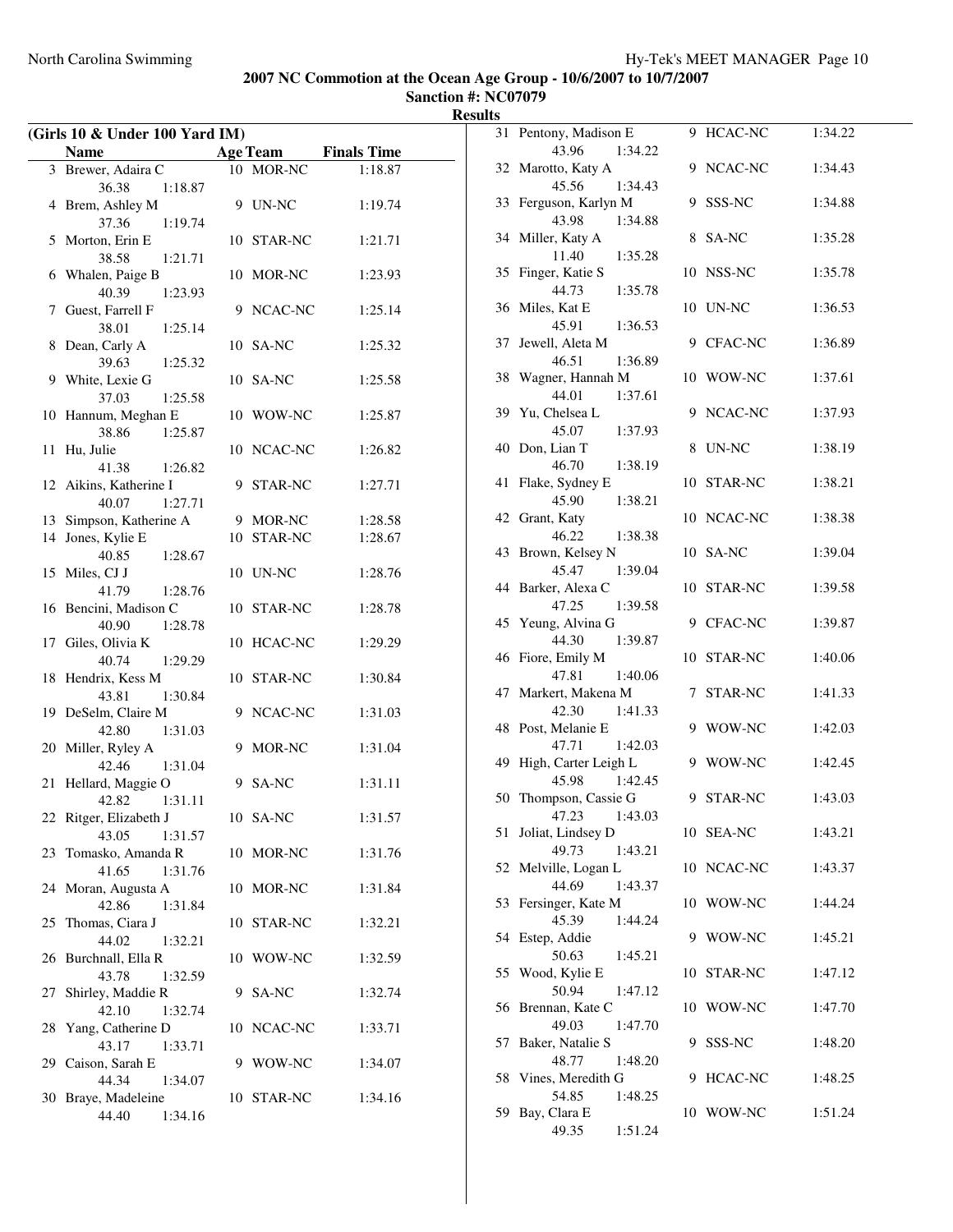**Sanction #: NC07079 Results**

| (Girls 10 & Under 100 Yard IM) |                                     |   |                 |                    |  |
|--------------------------------|-------------------------------------|---|-----------------|--------------------|--|
|                                | <b>Name</b>                         |   | <b>Age Team</b> | <b>Finals Time</b> |  |
|                                | 60 King, Celia A                    |   | 10 WOW-NC       | 1:51.85            |  |
|                                | 51.68<br>1:51.85                    |   |                 |                    |  |
|                                | 61 Messineo, Victoria A             |   | 10 WOW-NC       | 1:51.91            |  |
|                                | 50.78<br>1:51.91                    |   |                 |                    |  |
|                                | 62 Wilcox, Lindsey H                |   | 9 WOW-NC        | 1:54.07            |  |
|                                | 54.79 1:54.07                       |   |                 |                    |  |
|                                | 63 Ickes, Ashley M                  |   | 9 STAR-NC       | 1:55.41            |  |
|                                | 50.95<br>1:55.41                    |   |                 |                    |  |
|                                | 64 Tryer, Madison C                 |   | 10 WOW-NC       | 1:57.12            |  |
|                                | 52.75<br>1:57.12                    |   |                 |                    |  |
|                                | 65 Rose, Kirsten E                  |   | 9 WOW-NC        | 2:00.80            |  |
|                                | 53.30<br>2:00.80                    |   |                 |                    |  |
|                                | 66 Russell, Hannah M                |   | 9 WOW-NC        | 2:00.82            |  |
|                                | 58.83<br>2:00.82                    |   |                 |                    |  |
|                                | 67 Russell, Maci E                  |   | 10 CFAC-NC      | 2:05.11            |  |
|                                | 1:02.00<br>2:05.11                  |   |                 |                    |  |
|                                | --- Hager, Hannah N<br>44.10        |   | 9 CFAC-NC       | DQ                 |  |
|                                | DO                                  |   | 10 NCAC-NC      |                    |  |
|                                | --- Padgett, Annie K<br>49.61<br>DQ |   |                 | DQ                 |  |
|                                | --- Tompkins, Sydney W              |   | 9 CFAC-NC       | DQ                 |  |
|                                | 54.65<br>DQ                         |   |                 |                    |  |
|                                | Hardin, Alyssa L                    |   | 10 SA-NC        | DQ                 |  |
|                                | 52.37<br>DO                         |   |                 |                    |  |
|                                | --- Henderson, Brooke A             |   | 9 NCAC-NC       | DQ                 |  |
|                                | 58.93<br>DO                         |   |                 |                    |  |
|                                | Peterson, Elizabeth A               | 9 | <b>STAR-NC</b>  | DQ                 |  |
|                                | 56.47<br>DO                         |   |                 |                    |  |

## **Girls 10 & Under 200 Yard IM**

| <b>Name</b>                  |                                     | Age Team Finals Time                  |
|------------------------------|-------------------------------------|---------------------------------------|
|                              |                                     | 1 Brewer, Adaira C 10 MOR-NC 2:47.68  |
|                              | 35.50 1:17.76 2:10.89 2:47.68       |                                       |
| 2 Brem, Ashley M 9 UN-NC     |                                     | 2:49.79                               |
|                              | 37.62 1:20.72 2:11.05 2:49.79       |                                       |
| 3 House, Abby M 10 SA-NC     |                                     | 2:54.25                               |
|                              | 36.39 1:22.17 2:17.50 2:54.25       |                                       |
|                              |                                     | 4 Spang, Katie Y 10 NCAC-NC 2:56.64   |
|                              | 39.28 1:22.47 2:17.65 2:56.64       |                                       |
|                              |                                     | 5 Morton, Erin E 10 STAR-NC 2:56.72   |
|                              | 39.91 1:24.44 2:13.87 2:56.72       |                                       |
|                              |                                     | 6 Whalen, Paige B 10 MOR-NC 2:58.00   |
|                              | 41.20 1:29.00 2:17.45 2:58.00       |                                       |
| 7 Dean, Carly A              | 10 SA-NC                            | 3:02.90                               |
|                              | 42.60 1:29.65 2:23.25 3:02.90       |                                       |
| 8 Hannum, Meghan E 10 WOW-NC |                                     | 3:03.00                               |
|                              | 40.83 1:26.73 2:23.37 3:03.00       |                                       |
| 9 White, Lexie G             | 10 SA-NC                            | 3:05.44                               |
|                              | 37.32   1:23.83   2:28.27   3:05.44 |                                       |
| 10 Miles, CJ J               | 10 UN-NC                            | 3:06.34                               |
|                              | 45.65 1:28.94 2:26.42 3:06.34       |                                       |
|                              |                                     | 11 Narayan, Abbey B 10 WOW-NC 3:07.85 |
|                              | 40.26 1:27.46 2:25.44 3:07.85       |                                       |
|                              |                                     | 12 Jones, Kylie E 10 STAR-NC 3:08.26  |
|                              | 40.48 1:26.02 2:25.41 3:08.26       |                                       |

| 13 Quintero, Dominique K        |               |                                  | 9 MOR-NC 3:08.30                            |
|---------------------------------|---------------|----------------------------------|---------------------------------------------|
| 40.50 1:32.09                   |               | $2:25.23$ $3:08.30$              |                                             |
| 14 Hellard, Maggie O            |               | 9 SA-NC                          | 3:08.68                                     |
|                                 | 42.84 1:33.12 |                                  | 2:27.01 3:08.68                             |
| 15 Morrell, Mia C               |               |                                  | 9 NCAC-NC 3:13.44                           |
| 44.07 1:32.72                   |               | 2:32.42 3:13.44                  |                                             |
| 16 DeSelm, Claire M             |               |                                  | 9 NCAC-NC 3:14.34                           |
|                                 | 38.57 1:27.58 | $2:28.16$ $3:14.34$              |                                             |
| 17 Miller, Ryley A              |               |                                  | 9 MOR-NC 3:14.36                            |
|                                 | 40.48 1:35.08 | $2:31.67$ $3:14.36$              |                                             |
| 18 Tomasko, Amanda R            |               |                                  | 10 MOR-NC 3:15.58                           |
|                                 |               | 42.26 1:31.83 2:30.35 3:15.58    |                                             |
| 19 Markert, Makena M            |               |                                  | 7 STAR-NC 3:19.11                           |
| 45.95 1:35.54                   |               |                                  | $2:32.57$ $3:19.11$                         |
| 20 Jewell, Aleta M              |               |                                  | 9 CFAC-NC 3:21.67                           |
|                                 |               | 45.89 1:36.95 2:34.09 3:21.67    |                                             |
| 21 Brown, Kelsey N              |               |                                  | 10 SA-NC 3:24.89                            |
|                                 |               | 48.29 1:36.14 2:41.29 3:24.89    |                                             |
| 22 Hager, Hannah N              |               |                                  | 9 CFAC-NC 3:25.42                           |
|                                 |               | 44.50  1:33.71  2:36.22  3:25.42 |                                             |
| 23 Pentony, Madison E           |               |                                  | 9 HCAC-NC 3:26.27                           |
| 48.37 1:42.13                   |               | 2:44.74 3:26.27                  |                                             |
| 24 High, Carter Leigh L         |               |                                  | 9 WOW-NC 3:26.63                            |
| 49.56 1:41.97                   |               | $2:44.43$ $3:26.63$              |                                             |
|                                 |               |                                  | 25 Greengrass, Rebekah L 10 NCAC-NC 3:30.73 |
|                                 |               | 49.80 1:42.74 2:45.47 3:30.73    |                                             |
| 26 Yeung, Alvina G              |               |                                  | 9 CFAC-NC 3:33.57                           |
|                                 |               | 12.61 48.10 1:39.18 3:33.57      |                                             |
| --- Burchnall, Ella R 10 WOW-NC |               |                                  | DQ                                          |
|                                 |               | 41.26 1:29.77 2:26.82 DQ         |                                             |
| --- Rose, Kirsten E             |               | 9 WOW-NC                         | <b>NS</b>                                   |

#### **Girls 11-12 50 Yard Freestyle**

|    | Name                   |    | <b>Age Team</b> | <b>Finals Time</b> |
|----|------------------------|----|-----------------|--------------------|
| 1  | Marshall, Alexandra A  |    | 12 STAR-NC      | 26.38              |
| 2  | Johnson, Laura E       | 11 | <b>STAR-NC</b>  | 28.07              |
| 3  | Gorman, Ashley N       | 12 | STAR-NC         | 28.35              |
| 4  | Parker, Mary Grayson G | 12 | MOR-NC          | 28.40              |
| 5  | Linsley, Catherine M   | 11 | NCAC-NC         | 28.41              |
| 6  | Robertson, Sabrina L   | 11 | STAR-NC         | 28.71              |
| 7  | Whalen, Kelly C        | 12 | MOR-NC          | 28.94              |
| 8  | Nolte, Michaela L      |    | 12 NSS-NC       | 28.99              |
| 9  | Baker, Rachel T        | 12 | STAR-NC         | 29.17              |
| 10 | Van Noordt, Rachel R   | 12 | <b>CFAC-NC</b>  | 29.25              |
| 11 | Marotto, Amanda M      | 12 | NCAC-NC         | 29.52              |
| 12 | Brown, Carlie J        | 11 | MOR-NC          | 29.57              |
| 13 | Brown, Cameron M       | 11 | MOR-NC          | 29.68              |
| 14 | Johnston, Savannah E   | 11 | STAR-NC         | 29.82              |
| 15 | Harmon, Bailey E       | 12 | MOR-NC          | 29.87              |
| 16 | Brown, Madison K       | 12 | SA-NC           | 29.88              |
| 17 | Rowan, Madi M          | 12 | SA-NC           | 29.91              |
| 18 | Patterson, Hannah E    | 12 | <b>STAR-NC</b>  | 29.94              |
| 19 | Boston, Amy L          | 12 | SA-NC           | 29.97              |
| 20 | Ley, McKenzie W        | 12 | MOR-NC          | 29.98              |
| 21 | Nelms, Kendall L       | 12 | HCAC-NC         | 29.99              |
| 22 | Kayye, Annabelle E     | 12 | NCAC-NC         | 30.03              |
| 23 | Wrenn, Natalie M       | 12 | MOR-NC          | 30.09              |
| 24 | Bledsoe, Justine M     | 12 | WOW-NC          | 30.17              |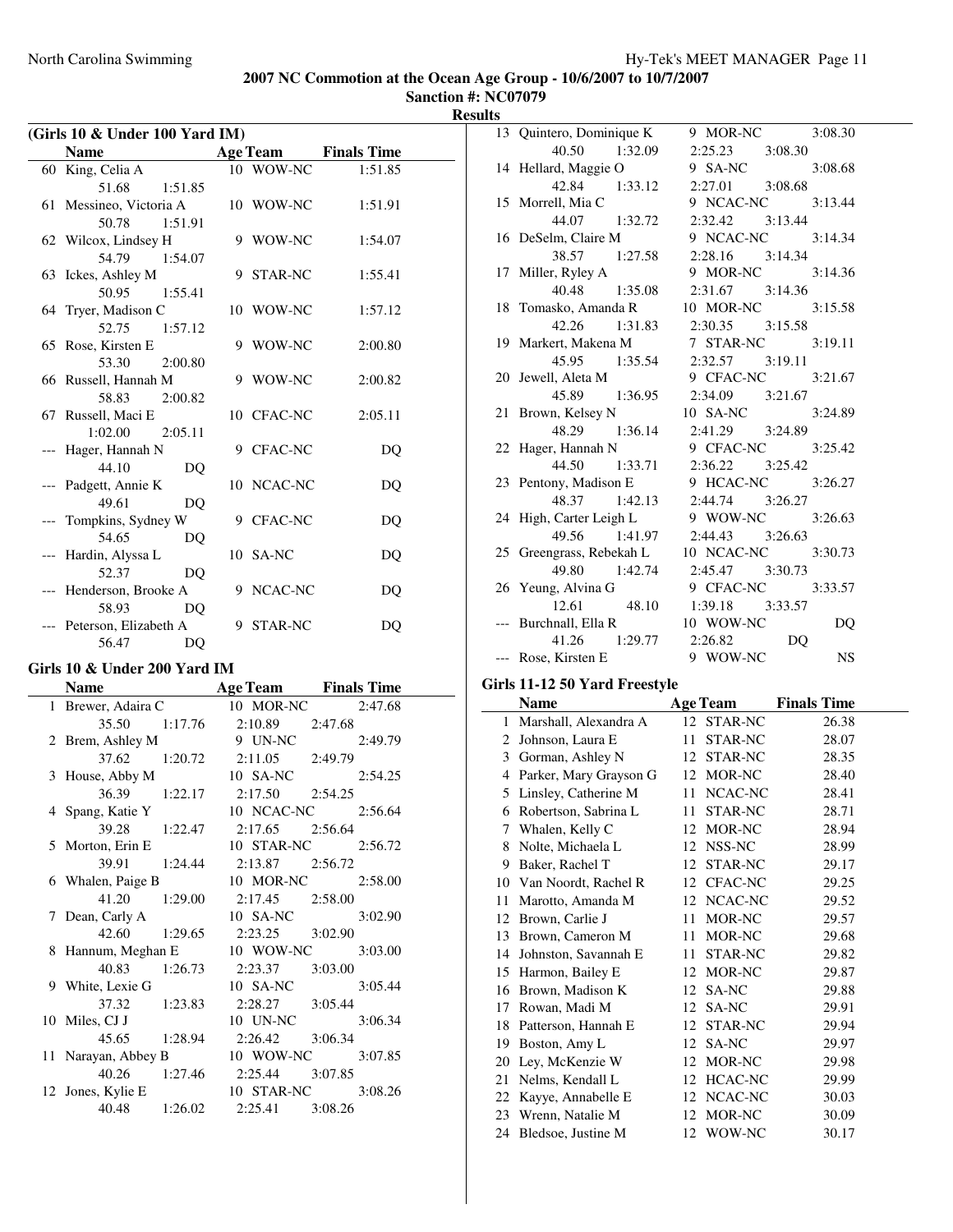| (Girls 11-12 50 Yard Freestyle) |                                           |          |                       |                    |  |
|---------------------------------|-------------------------------------------|----------|-----------------------|--------------------|--|
|                                 | <b>Name</b>                               |          | <b>Age Team</b>       | <b>Finals Time</b> |  |
| 25                              | Maxwell, Cara J                           | 12       | SA-NC                 | 30.22              |  |
| 26                              | Clark, Carolee E                          | 12       | NCAC-NC               | 30.39              |  |
| 27                              | Arose, Helena M                           | 12       | MOR-NC                | 30.46              |  |
| 28                              | Mumford, Ava-Taylor T                     |          | 12 HCAC-NC            | 30.56              |  |
| 29                              | Lee, Hannah A                             |          | 12 HCAC-NC            | 30.69              |  |
| 30                              | Musson, Rachel E                          |          | 11 NCAC-NC            | 30.76              |  |
| 31                              | Estep, Caroline M                         | 11       | WOW-NC                | 30.84              |  |
| 32                              | Dunbar, Molly A                           | 11       | HCAC-NC               | 30.88              |  |
| 33                              | Creatore, Marissa L                       |          | 11 NCAC-NC            | 30.93              |  |
| 34                              | Bennett, Olivia D                         |          | 12 GOLD-NC            | 30.94              |  |
| 35                              | Loyd, Shelby L                            | 11       | CFAC-NC               | 30.97              |  |
| 36                              | Houghtaling, Dani P                       | 11       | STAR-NC               | 31.00              |  |
| 37                              | Rezendes, Rebecca B                       | 11       | MOR-NC                | 31.11              |  |
| 38                              | Eiden, Cassandra M                        | 11       | MOR-NC                | 31.12              |  |
| 39                              | Shahady, Sarah N                          |          | 12 MOR-NC             | 31.42              |  |
| 40                              | McArdle, Gabrielle D                      | 11       | NSS-NC                | 31.47              |  |
| 41                              | Brooks, Mary Margaret M                   |          | 12 MOR-NC             | 31.73              |  |
| 42                              | Daniel, Jessica C                         | 11       | STAR-NC               | 31.86              |  |
| 43                              | Fischer, Charley M                        | 11       | STAR-NC               | 31.93              |  |
| 44                              | Don, Alannah L                            |          | 12 UN-NC              | 31.95              |  |
| 45                              | Merritt, Anna Kate K                      | 11       | NCAC-NC               | 32.01              |  |
| 46                              | Geis, Hayley A                            | 12       | STAR-NC               | 32.05              |  |
| 47                              | Greene, Meg E                             | 11       | SA-NC                 | 32.19              |  |
| 48                              | Karst, Mattilyn H                         | 12       | MOR-NC                | 32.41              |  |
| 49                              | Jahja, Maria                              | 11       | MOR-NC                | 32.52              |  |
| 50                              | Emma, Allison D                           | 12       |                       |                    |  |
| 51                              | Godwin, Kori L                            | 11       | CFAC-NC<br>SSS-NC     | 32.62<br>32.63     |  |
| $*52$                           |                                           |          |                       |                    |  |
| $*52$                           | Isenhour, Leah C<br>Patterson, Rachel E   | 11       | 12 GOLD-NC<br>STAR-NC | 32.68              |  |
| 54                              |                                           |          |                       | 32.68              |  |
|                                 | King, Elaine M                            | 11       | WOW-NC                | 33.07              |  |
| 55                              | Costley, Eleanor K<br>Spencer, Kate M     | 11       | NCAC-NC               | 33.19              |  |
| 56<br>57                        | Smith, Stephanie L                        | 11<br>11 | WOW-NC<br>WOW-NC      | 33.48              |  |
| 58                              | McGee, Emery E                            |          | 12 WOW-NC             | 33.49              |  |
| 59                              | McDaniels, Emily A                        | 11       | NCAC-NC               | 33.76<br>33.79     |  |
| 60                              | Garbade, Maggie J                         | 12       | CFAC-NC               | 33.82              |  |
|                                 |                                           |          |                       |                    |  |
| 61                              | Zakerin, Soraya A                         | 12       | NCAC-NC               | 34.45              |  |
| 62<br>63                        | Westmoreland, Cara L<br>Kolk, Christine A | 12<br>11 | WOW-NC                | 34.63<br>34.87     |  |
| $*64$                           |                                           |          | NCAC-NC               |                    |  |
| $*64$                           | Conger, Samantha A<br>Fry, Cassidy M      | 11<br>12 | NCAC-NC<br>SSS-NC     | 34.90<br>34.90     |  |
| 66                              | Whelan, Elizabeth S                       | 11       | STAR-NC               |                    |  |
| 67                              | Brown, Asia M                             | 12       | STAR-NC               | 34.94<br>35.19     |  |
|                                 |                                           | 12       |                       |                    |  |
| 68                              | Hestikind, Alden M                        |          | CFAC-NC<br>WOW-NC     | 35.51              |  |
| 69                              | Smith, Savannah H                         | 11       |                       | 35.72              |  |
| 70                              | Horton, Eliza F                           | 12       | WOW-NC                | 35.78              |  |
| 71                              | Thompson, Lydia G                         | 11       | STAR-NC               | 36.01              |  |
| 72                              | Blake, Anna J                             | 12       | <b>SEA-NC</b>         | 36.43              |  |
| 73                              | Oakley, Kyndall M                         | 11       | SA-NC                 | 36.81              |  |
| 74                              | Sugarman, Sarah R                         | 12       | HCAC-NC               | 36.95              |  |
| 75                              | Teschendorf, Kaleigh                      | 12       | SSS-NC                | 38.12              |  |
| 76                              | Wilson, Elise H                           | 11       | WOW-NC                | 38.31              |  |
| 77                              | Samuel, Savannah J                        | 11       | WOW-NC                | 38.85              |  |
| 78                              | Hulst, Courtney                           | 11       | SSS-NC                | 38.88              |  |
| 79                              | Paolicelli, Cara A                        | 11       | NCAC-NC               | 39.79              |  |
| 80                              | Stumph, Angela C                          | 12       | CFAC-NC               | 40.46              |  |

|                                | 81 Long, Abbey B                            |  | 12 CFAC-NC | 40.79                       |  |  |  |
|--------------------------------|---------------------------------------------|--|------------|-----------------------------|--|--|--|
|                                | 82 Woodruff, Ashlyn R                       |  | 12 STAR-NC | 41.64                       |  |  |  |
|                                | 83 Storniolo, Leah R                        |  | 11 WOW-NC  | 42.00                       |  |  |  |
|                                | 84 Hackler, Rachael A                       |  | 11 SEA-NC  | 44.88                       |  |  |  |
|                                | --- Tomkins, Anna C                         |  | 11 NCAC-NC | <b>NS</b>                   |  |  |  |
|                                | --- Page, Alison N                          |  | 12 MOR-NC  | NS                          |  |  |  |
| Girls 11-12 100 Yard Freestyle |                                             |  |            |                             |  |  |  |
|                                | <b>Name</b>                                 |  |            | <b>Age Team</b> Finals Time |  |  |  |
|                                | 1 Marshall, Alexandra A                     |  | 12 STAR-NC | 58.18                       |  |  |  |
|                                | 27.41<br>58.18                              |  |            |                             |  |  |  |
|                                | 2 Moore, Sara E                             |  | 11 WOW-NC  | 1:01.54                     |  |  |  |
|                                | 29.99<br>1:01.54                            |  |            |                             |  |  |  |
|                                | *3 Johnson, Laura E                         |  | 11 STAR-NC | 1:03.05                     |  |  |  |
|                                | 29.35<br>1:03.05                            |  |            |                             |  |  |  |
|                                | *3 Whalen, Kelly C                          |  | 12 MOR-NC  | 1:03.05                     |  |  |  |
|                                | 30.41<br>1:03.05                            |  |            |                             |  |  |  |
|                                | 5 Parker, Mary Grayson G                    |  | 12 MOR-NC  | 1:03.15                     |  |  |  |
|                                | 30.63<br>1:03.15<br>6 Gorman, Ashley N      |  | 12 STAR-NC | 1:03.68                     |  |  |  |
|                                | 29.81<br>1:03.68                            |  |            |                             |  |  |  |
|                                | 7 Nolte, Michaela L                         |  | 12 NSS-NC  | 1:03.70                     |  |  |  |
|                                | 30.58<br>1:03.70                            |  |            |                             |  |  |  |
|                                | 8 Baker, Rachel T                           |  | 12 STAR-NC | 1:04.36                     |  |  |  |
|                                | 30.12<br>1:04.36                            |  |            |                             |  |  |  |
|                                | 9 Liskiewicz, Rebecca K                     |  | 12 MOR-NC  | 1:04.40                     |  |  |  |
|                                | 31.49<br>1:04.40                            |  |            |                             |  |  |  |
|                                | 10 Harmon, Bailey E                         |  | 12 MOR-NC  | 1:04.64                     |  |  |  |
|                                | 31.27<br>1:04.64                            |  |            |                             |  |  |  |
|                                | 11 Brown, Madison K<br>31.66                |  | 12 SA-NC   | 1:04.77                     |  |  |  |
|                                | 1:04.77<br>12 Marotto, Amanda M             |  | 12 NCAC-NC | 1:05.08                     |  |  |  |
|                                | 31.21<br>1:05.08                            |  |            |                             |  |  |  |
|                                | 13 Kayye, Annabelle E                       |  | 12 NCAC-NC | 1:05.32                     |  |  |  |
|                                | 30.89<br>1:05.32                            |  |            |                             |  |  |  |
|                                | 14 Brown, Carlie J                          |  | 11 MOR-NC  | 1:05.52                     |  |  |  |
|                                | 1:05.52<br>32.16                            |  |            |                             |  |  |  |
|                                | 15 Brown, Cameron M                         |  | 11 MOR-NC  | 1:05.70                     |  |  |  |
|                                | 32.44<br>1:05.70                            |  |            |                             |  |  |  |
|                                | 16 Rowan, Madi M                            |  | 12 SA-NC   | 1:05.77                     |  |  |  |
|                                | 31.72<br>1:05.77                            |  |            |                             |  |  |  |
|                                | 17 Maxwell, Cara J<br>12.60<br>1:05.78      |  | 12 SA-NC   | 1:05.78                     |  |  |  |
|                                | 18 Musson, Rachel E                         |  | 11 NCAC-NC | 1:06.23                     |  |  |  |
|                                | 32.12<br>1:06.23                            |  |            |                             |  |  |  |
|                                | 19 Johnston, Savannah E                     |  | 11 STAR-NC | 1:06.52                     |  |  |  |
|                                | 31.76<br>1:06.52                            |  |            |                             |  |  |  |
|                                | *20 Mumford, Ava-Taylor T                   |  | 12 HCAC-NC | 1:07.24                     |  |  |  |
|                                | 32.45<br>1:07.24                            |  |            |                             |  |  |  |
| $*20$                          | Boston, Amy L                               |  | 12 SA-NC   | 1:07.24                     |  |  |  |
|                                | 32.49<br>1:07.24                            |  |            |                             |  |  |  |
|                                | *22 Van Noordt, Rachel R                    |  | 12 CFAC-NC | 1:07.52                     |  |  |  |
|                                | 33.26<br>1:07.52<br>*22 Rezendes, Rebecca B |  | 11 MOR-NC  | 1:07.52                     |  |  |  |
|                                | 32.10<br>1:07.52                            |  |            |                             |  |  |  |
|                                | 24 Bennett, Olivia D                        |  | 12 GOLD-NC | 1:07.53                     |  |  |  |
|                                | 32.70<br>1:07.53                            |  |            |                             |  |  |  |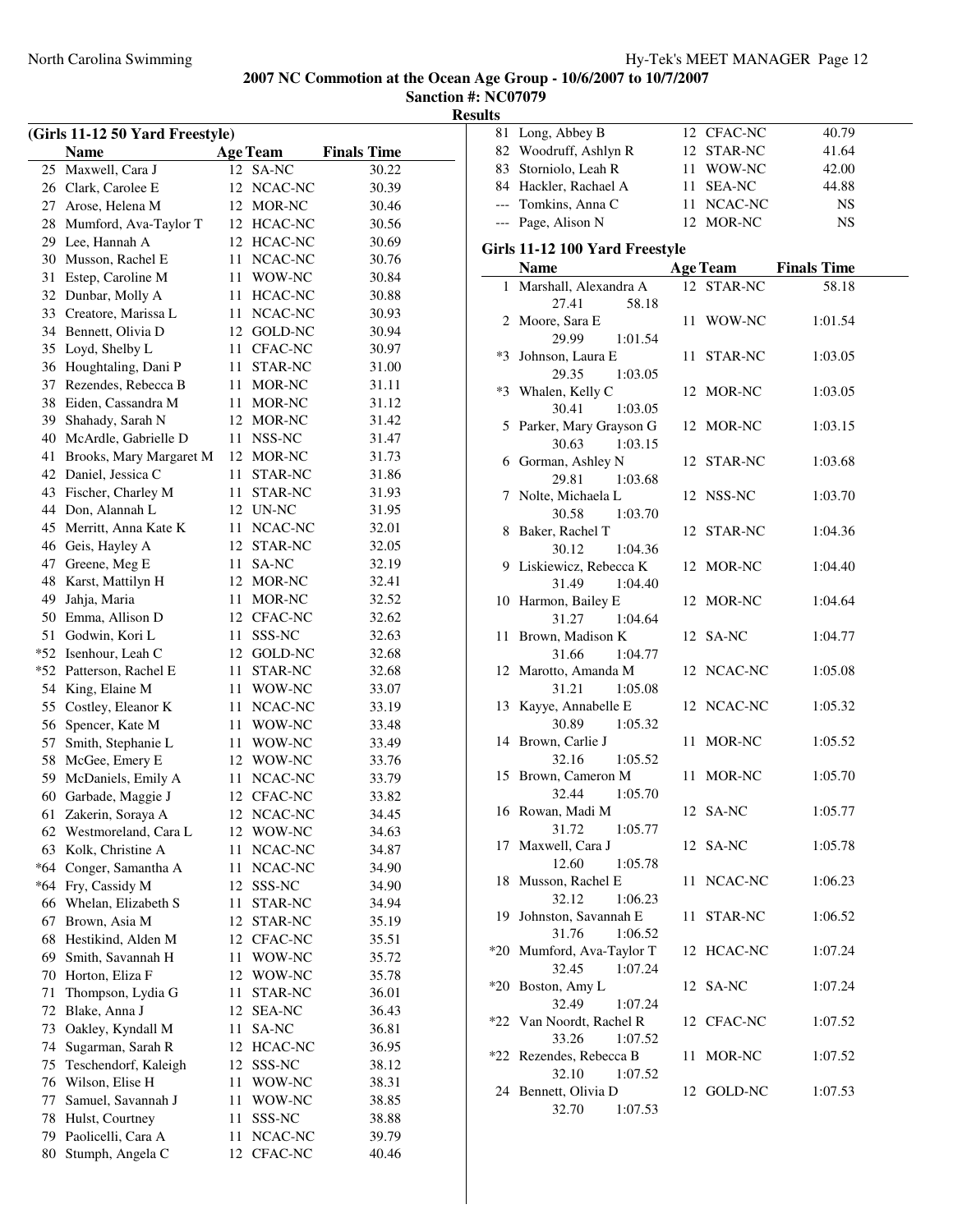| (Girls 11-12 100 Yard Freestyle) |                                             |    |            |                             |
|----------------------------------|---------------------------------------------|----|------------|-----------------------------|
|                                  | <b>Name</b>                                 |    |            | <b>Age Team</b> Finals Time |
|                                  | 25 Estep, Caroline M                        |    | 11 WOW-NC  | 1:07.56                     |
|                                  | 32.41<br>1:07.56                            |    |            |                             |
|                                  | 26 Joliat, Lauren O                         |    | 12 SEA-NC  | 1:07.63                     |
|                                  | 32.58<br>1:07.63                            |    |            |                             |
|                                  | 27 Arose, Helena M                          |    | 12 MOR-NC  | 1:07.86                     |
|                                  | 32.85<br>1:07.86                            |    |            |                             |
|                                  | 28 Patterson, Hannah E                      |    | 12 STAR-NC | 1:07.88                     |
|                                  | 32.19<br>1:07.88                            |    |            |                             |
|                                  | 29 Wrenn, Natalie M                         |    | 12 MOR-NC  | 1:07.97                     |
|                                  | 32.09<br>1:07.97                            |    |            |                             |
|                                  | 30 Nelms, Kendall L                         |    | 12 HCAC-NC | 1:08.01                     |
|                                  | 31.40<br>1:08.01                            |    |            |                             |
| 31                               | Dunbar, Molly A                             | 11 | HCAC-NC    | 1:08.27                     |
|                                  | 32.39<br>1:08.27<br>32 Clark, Carolee E     |    | 12 NCAC-NC | 1:08.46                     |
|                                  | 32.86<br>1:08.46                            |    |            |                             |
|                                  | 33 Eiden, Cassandra M                       |    | 11 MOR-NC  | 1:08.61                     |
|                                  | 1:08.61<br>33.07                            |    |            |                             |
|                                  | 34 Clapsaddle, Anna E                       |    | 12 MOR-NC  | 1:09.65                     |
|                                  | 33.53<br>1:09.65                            |    |            |                             |
|                                  | 35 Shahady, Sarah N                         |    | 12 MOR-NC  | 1:09.75                     |
|                                  | 33.85<br>1:09.75                            |    |            |                             |
|                                  | 36 McArdle, Gabrielle D                     |    | 11 NSS-NC  | 1:10.51                     |
|                                  | 33.83<br>1:10.51                            |    |            |                             |
|                                  | 37 Ley, McKenzie W                          |    | 12 MOR-NC  | 1:10.63                     |
|                                  | 33.20<br>1:10.63                            |    |            |                             |
|                                  | 38 Loyd, Shelby L                           |    | 11 CFAC-NC | 1:11.11                     |
|                                  | 34.08<br>1:11.11                            |    |            |                             |
| 39                               | Don, Alannah L                              |    | 12 UN-NC   | 1:11.34                     |
|                                  | 31.83<br>1:11.34                            |    |            |                             |
| 40                               | Houghtaling, Dani P                         |    | 11 STAR-NC | 1:11.48                     |
|                                  | 34.85<br>1:11.48                            |    |            |                             |
| 41                               | Karst, Mattilyn H                           |    | 12 MOR-NC  | 1:11.71                     |
|                                  | 34.38<br>1:11.71                            |    |            |                             |
|                                  | 42 Geis, Hayley A                           |    | 12 STAR-NC | 1:11.76                     |
|                                  | 34.02<br>1:11.76                            |    |            |                             |
|                                  | 43 Lee, Hannah A                            |    | 12 HCAC-NC | 1:12.58                     |
|                                  | 33.16<br>1:12.58                            |    |            |                             |
|                                  | 44 Merritt, Anna Kate K<br>35.70<br>1:13.76 |    | 11 NCAC-NC | 1:13.76                     |
|                                  | 45 Costley, Eleanor K                       |    | 11 NCAC-NC | 1:14.21                     |
|                                  | 36.25<br>1:14.21                            |    |            |                             |
|                                  | 46 Brooks, Mary Margaret M                  |    | 12 MOR-NC  | 1:14.31                     |
|                                  | 1:14.31<br>36.52                            |    |            |                             |
| 47                               | Jahja, Maria                                | 11 | MOR-NC     | 1:14.86                     |
|                                  | 35.19<br>1:14.86                            |    |            |                             |
|                                  | 48 Creatore, Marissa L                      |    | 11 NCAC-NC | 1:14.91                     |
|                                  | 35.39<br>1:14.91                            |    |            |                             |
| 49                               | King, Elaine M                              | 11 | WOW-NC     | 1:15.14                     |
|                                  | 36.01<br>1:15.14                            |    |            |                             |
|                                  | 50 Emma, Allison D                          |    | 12 CFAC-NC | 1:15.23                     |
|                                  | 35.43<br>1:15.23                            |    |            |                             |
| 51                               | Woods, Rachel E                             | 11 | MOR-NC     | 1:15.30                     |
|                                  | 35.83<br>1:15.30                            |    |            |                             |
| 52                               | Isenhour, Leah C                            |    | 12 GOLD-NC | 1:15.31                     |
|                                  | 36.35<br>1:15.31                            |    |            |                             |

|     | 53 Fischer, Charley M                    | 11 STAR-NC           | 1:16.04 |
|-----|------------------------------------------|----------------------|---------|
|     | 36.34<br>1:16.04                         |                      |         |
|     | 54 Zakerin, Soraya A                     | 12 NCAC-NC           | 1:16.34 |
| 55  | 36.11<br>1:16.34<br>Godwin, Kori L       | 11<br>SSS-NC         | 1:16.56 |
|     | 35.28<br>1:16.56                         |                      |         |
|     | 56 Greene, Meg E                         | 11<br>SA-NC          | 1:16.96 |
|     | 1:16.96<br>36.08                         |                      |         |
| 57  | Fry, Cassidy M                           | 12 SSS-NC            | 1:17.56 |
|     | 11.81<br>1:17.56                         |                      |         |
| *58 | Smith, Stephanie L                       | WOW-NC<br>11         | 1:18.70 |
|     | 36.86<br>1:18.70                         |                      |         |
| *58 | Brown, Asia M                            | 12 STAR-NC           | 1:18.70 |
|     | 37.58<br>1:18.70                         |                      |         |
| 60  | Whelan, Elizabeth S                      | STAR-NC<br>11        | 1:18.91 |
|     | 38.64<br>1:18.91                         |                      |         |
| 61  | Horton, Eliza F                          | 12 WOW-NC            | 1:18.94 |
|     | 36.98<br>1:18.94<br>62 Kolk, Christine A | NCAC-NC<br>11        | 1:19.10 |
|     | 37.27<br>1:19.10                         |                      |         |
|     | 63 Westmoreland, Cara L                  | 12 WOW-NC            | 1:19.84 |
|     | 37.46<br>1:19.84                         |                      |         |
|     | 64 Garbade, Maggie J                     | 12 CFAC-NC           | 1:20.82 |
|     | 38.54<br>1:20.82                         |                      |         |
| 65  | Conger, Samantha A                       | 11 NCAC-NC           | 1:21.55 |
|     | 37.27<br>1:21.55                         |                      |         |
|     | 66 Hestikind, Alden M                    | 12 CFAC-NC           | 1:21.73 |
|     | 38.47<br>1:21.73                         |                      |         |
| 67  | Spencer, Kate M                          | WOW-NC<br>11         | 1:23.31 |
|     | 38.58<br>1:23.31                         |                      |         |
| 68  | McGee, Emery E<br>37.49<br>1:24.09       | 12 WOW-NC            | 1:24.09 |
| 69  | Blake, Anna J                            | 12 SEA-NC            | 1:24.26 |
|     | 37.59<br>1:24.26                         |                      |         |
| 70  | Thompson, Lydia G                        | <b>STAR-NC</b><br>11 | 1:24.36 |
|     | 39.18<br>1:24.36                         |                      |         |
| 71  | Oakley, Kyndall M                        | 11 SA-NC             | 1:26.60 |
|     | 40.16<br>1:26.60                         |                      |         |
| 72  | Sugarman, Sarah R                        | 12 HCAC-NC           | 1:30.48 |
|     | 42.53 1:30.48                            |                      |         |
|     | 73 Woodruff, Ashlyn R                    | 12 STAR-NC           | 1:30.57 |
|     | 43.23<br>1:30.57                         |                      |         |
| 74  | Taylor, Margaret M                       | WOW-NC<br>11         | 1:30.63 |
| 75  | 40.98<br>1:30.63<br>Colby, Caroline M    | 12 STAR-NC           | 1:30.65 |
|     | 41.99<br>1:30.65                         |                      |         |
| 76  | Wilson, Elise H                          | WOW-NC<br>11         | 1:30.84 |
|     | 43.50<br>1:30.84                         |                      |         |
| 77  | Stumph, Angela C                         | 12 CFAC-NC           | 1:31.75 |
|     | 44.44<br>1:31.75                         |                      |         |
| 78  | Hulst, Courtney                          | SSS-NC<br>11         | 1:32.12 |
|     | 42.75<br>1:32.12                         |                      |         |
| 79. | Samuel, Savannah J                       | WOW-NC<br>11         | 1:33.67 |
|     | 47.13<br>1:33.67                         |                      |         |
| 80  | Paolicelli, Cara A                       | NCAC-NC<br>11        | 1:36.07 |
| 81  | 44.80<br>1:36.07<br>Long, Abbey B        | 12 CFAC-NC           | 1:38.67 |
|     | 45.17<br>1:38.67                         |                      |         |
|     |                                          |                      |         |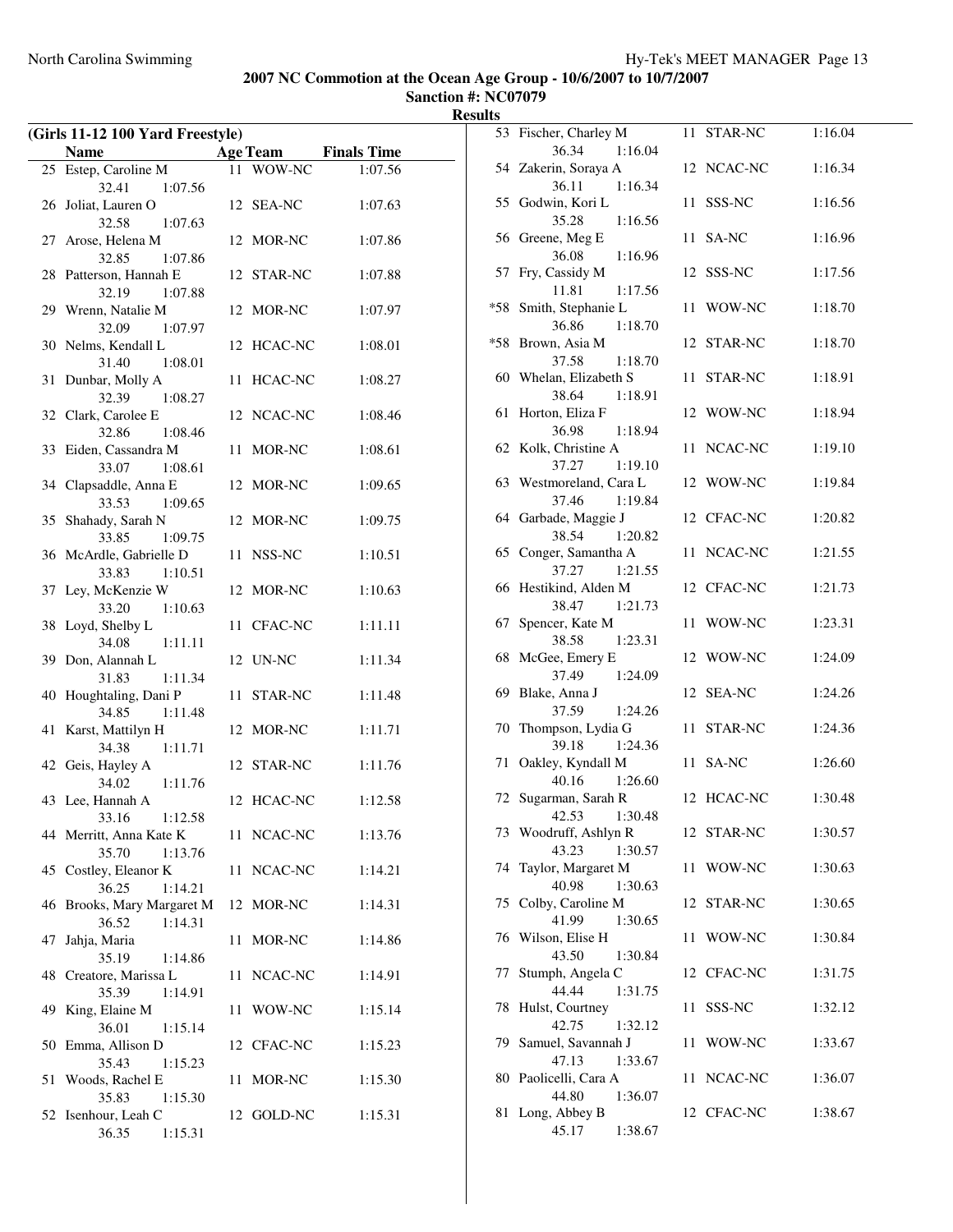**Sanction #: NC07079 Results**

| (Girls 11-12 100 Yard Freestyle) |                          |                 |                    |  |  |
|----------------------------------|--------------------------|-----------------|--------------------|--|--|
|                                  | Name                     | <b>Age Team</b> | <b>Finals Time</b> |  |  |
|                                  | 82 Hackler, Rachael A    | 11 SEA-NC       | 1:42.87            |  |  |
|                                  | 1:42.87<br>46.82         |                 |                    |  |  |
|                                  | 83 Dacey, Kaitlynn E     | GOLD-NC<br>11.  | 1:48.18            |  |  |
|                                  | 49.60<br>1:48.18         |                 |                    |  |  |
|                                  | --- Teschendorf, Kaleigh | 12 SSS-NC       | DO                 |  |  |
|                                  | 1:33.31<br>DO            |                 |                    |  |  |
|                                  | --- Page, Alison N       | 12 MOR-NC       | NS                 |  |  |
|                                  | --- Tomkins, Anna C      | 11 NCAC-NC      | <b>NS</b>          |  |  |
|                                  | --- McDaniels, Emily A   | 11 NCAC-NC      | NS                 |  |  |

### **Girls 11-12 200 Yard Freestyle**

|     | <b>Name</b>            | <b>Age Team</b> Finals Time |         |
|-----|------------------------|-----------------------------|---------|
| 1   | Whalen, Kelly C        | 12 MOR-NC                   | 2:12.26 |
|     | 30.82<br>1:04.86       | 1:39.90                     | 2:12.26 |
| 2   | Moore, Sara E          | 11 WOW-NC                   | 2:12.74 |
|     | 30.35<br>1:04.41       | 1:39.56                     | 2:12.74 |
| 3   | Liskiewicz, Rebecca K  | 12 MOR-NC                   | 2:15.84 |
|     | 30.89<br>1:05.21       | 1:40.91                     | 2:15.84 |
| 4   | Nolte, Michaela L      | 12 NSS-NC                   | 2:16.90 |
|     | 31.92<br>1:07.56       | 1:43.43                     | 2:16.90 |
| 5   | Brown, Carlie J        | 11 MOR-NC                   | 2:17.12 |
|     | 31.69<br>1:06.60       | 1:42.30                     | 2:17.12 |
| 6   | Parker, Mary Grayson G | 12 MOR-NC                   | 2:17.22 |
|     | 32.15<br>1:07.11       | 1:42.43                     | 2:17.22 |
| 7   | Brown, Madison K       | 12 SA-NC                    | 2:18.56 |
|     | 1:06.51<br>32.08       | 1:42.35                     | 2:18.56 |
| 8   | Boston, Amy L          | 12 SA-NC                    | 2:20.60 |
|     | 32.39<br>1:08.63       | 1:44.58                     | 2:20.60 |
| 9   | Harmon, Bailey E       | 12 MOR-NC                   | 2:21.15 |
|     | 32.15<br>1:07.38       | 1:44.31                     | 2:21.15 |
|     | 10 Gorman, Ashley N    | 12 STAR-NC                  | 2:21.39 |
|     | 30.66<br>1:05.77       | 1:42.86                     | 2:21.39 |
| *11 | Brown, Cameron M       | 11 MOR-NC                   | 2:21.40 |
|     | 31.90<br>1:07.16       | 1:44.62                     | 2:21.40 |
| *11 | Rowan, Madi M          | 12 SA-NC                    | 2:21.40 |
|     | 33.34<br>1:08.65       | 1:45.34                     | 2:21.40 |
| 13  | Maxwell, Cara J        | 12 SA-NC                    | 2:21.78 |
|     | 31.69<br>1:07.32       | 1:44.72                     | 2:21.78 |
| 14  | Marotto, Amanda M      | 12 NCAC-NC                  | 2:22.33 |
|     | 32.56<br>1:09.24       | 1:46.23                     | 2:22.33 |
| 15  | Musson, Rachel E       | 11 NCAC-NC                  | 2:22.56 |
|     | 32.81<br>1:09.07       | 1:46.19                     | 2:22.56 |
|     | 16 Dunbar, Molly A     | 11 HCAC-NC                  | 2:23.30 |
|     | 1:09.04<br>32.59       | 1:47.01                     | 2:23.30 |
| 17  | Clark, Carolee E       | 12 NCAC-NC                  | 2:23.98 |
|     | 32.54<br>1:09.15       | 1:47.12                     | 2:23.98 |
| 18  | Mumford, Ava-Taylor T  | 12 HCAC-NC                  | 2:24.10 |
|     | 1:08.79<br>32.02       | 1:46.95                     | 2:24.10 |
| 19  | Estep, Caroline M      | 11 WOW-NC                   | 2:24.52 |
|     | 33.10<br>1:10.18       | 1:48.15                     | 2:24.52 |
| 20  | Patterson, Hannah E    | 12 STAR-NC                  | 2:24.84 |
|     | 31.70<br>1:07.93       | 1:45.83                     | 2:24.84 |
| 21  | Eiden, Cassandra M     | 11 MOR-NC                   | 2:26.02 |
|     | 1:09.57<br>32.86       | 1:48.45                     | 2:26.02 |
| 22  | Clapsaddle, Anna E     | 12 MOR-NC                   | 2:26.15 |
|     | 33.96<br>1:11.25       | $1:49.13$ $2:26.15$         |         |

| 23 | Johnson, Laura E     | 11 STAR-NC<br>2:26.55   |
|----|----------------------|-------------------------|
|    | 32.26<br>1:09.44     | 1:48.54 2:26.55         |
| 24 | Nelms, Kendall L     | 12 HCAC-NC<br>2:26.80   |
|    | 31.99<br>1:09.34     | 1:48.53<br>2:26.80      |
| 25 | Johnston, Savannah E | 11 STAR-NC<br>2:27.69   |
|    | 32.63<br>1:09.40     | 2:27.69<br>1:49.69      |
| 26 | Shahady, Sarah N     | 12 MOR-NC<br>2:29.20    |
|    | 34.35<br>1:11.59     | 1:50.78<br>2:29.20      |
| 27 | Bennett, Olivia D    | 12 GOLD-NC<br>2:29.33   |
|    | 32.82<br>1:10.78     | 1:50.52<br>2:29.33      |
| 28 | Arose, Helena M      | 12 MOR-NC<br>2:30.01    |
|    | 34.76<br>1:13.12     | 1:51.41<br>2:30.01      |
| 29 | Ley, McKenzie W      | 12 MOR-NC<br>2:30.26    |
|    | 33.30<br>1:11.55     | 1:52.70<br>2:30.26      |
| 30 | Van Noordt, Rachel R | 12 CFAC-NC<br>2:30.39   |
|    | 1:13.42<br>34.13     | 1:54.02 2:30.39         |
| 31 | Loyd, Shelby L       | 11 CFAC-NC<br>2:30.60   |
|    | 34.03<br>1:12.29     | 1:53.66<br>2:30.60      |
| 32 | Wrenn, Natalie M     | 12 MOR-NC<br>2:31.12    |
|    | 32.80<br>1:10.60     | 1:51.04<br>2:31.12      |
| 33 | McArdle, Gabrielle D | 11 NSS-NC<br>2:31.25    |
|    | 35.24<br>1:13.89     | 1:53.09<br>2:31.25      |
| 34 | Rocque, Marqi N      | 11 MOR-NC<br>2:31.31    |
|    | 34.59<br>1:13.81     | 1:53.48<br>2:31.31      |
| 35 | Kershaw, Alexis S    | 2:33.97<br>11 STAR-NC   |
|    | 33.00<br>1:11.45     | 1:53.28<br>2:33.97      |
| 36 | Bledsoe, Justine M   | 12 WOW-NC<br>2:34.30    |
|    | 34.29<br>1:14.98     | 1:55.53<br>2:34.30      |
| 37 | Page, Alison N       | 12 MOR-NC<br>2:41.36    |
|    | 34.86<br>1:15.64     | 1:58.92<br>2:41.36      |
| 38 | Greene, Meg E        | 11 SA-NC<br>2:48.88     |
|    | 38.07<br>1:22.10     | 2:06.38<br>2:48.88      |
| 39 | Smith, Savannah H    | 11 WOW-NC<br>2:50.52    |
|    | 36.85<br>1:19.31     | 2:04.47<br>2:50.52      |
| 40 | Garbade, Maggie J    | 12 CFAC-NC<br>2:55.65   |
|    | 35.66<br>1:20.37     | 2:07.96<br>2:55.65      |
| 41 | Hulst, Courtney      | 11 SSS-NC<br>3:07.47    |
|    | 40.96<br>1:29.01     | 2:19.15 3:07.47         |
| 42 | Sugarman, Sarah R    | 12 HCAC-NC<br>3:09.12   |
|    | 41.16<br>1:28.51     | 2:18.44<br>3:09.12      |
| 43 | Stumph, Angela C     | 12 CFAC-NC<br>3:10.34   |
|    | 42.03<br>1:29.31     | 2:20.85<br>3:10.34      |
| 44 | Samuel, Savannah J   | 11 WOW-NC<br>3:30.01    |
|    | 44.28 1:37.99        | 2:34.36<br>3:30.01      |
|    | --- Boykin, Logan D  | 11 MOR-NC<br><b>SCR</b> |
|    |                      |                         |

#### **Girls 11-12 50 Yard Backstroke**

|    | <b>Name</b>             | <b>Age Team</b> | <b>Finals Time</b> |  |
|----|-------------------------|-----------------|--------------------|--|
|    | 1 Marshall, Alexandra A | 12 STAR-NC      | 31.24              |  |
|    | 2 Linsley, Catherine M  | 11 NCAC-NC      | 32.40              |  |
|    | 3 Harmon, Bailey E      | 12 MOR-NC       | 33.50              |  |
|    | 4 Baker, Rachel T       | 12 STAR-NC      | 33.52              |  |
|    | 5 Marotto, Amanda M     | 12 NCAC-NC      | 34.12              |  |
|    | 6 Ley, McKenzie W       | 12 MOR-NC       | 34.20              |  |
|    | Brown, Madison K        | 12 SA-NC        | 34.34              |  |
| 8  | Boston, Amy L           | 12 SA-NC        | 34.70              |  |
| 9  | Clapsaddle, Anna E      | 12 MOR-NC       | 34.75              |  |
| 10 | Bledsoe, Justine M      | 12 WOW-NC       | 34.78              |  |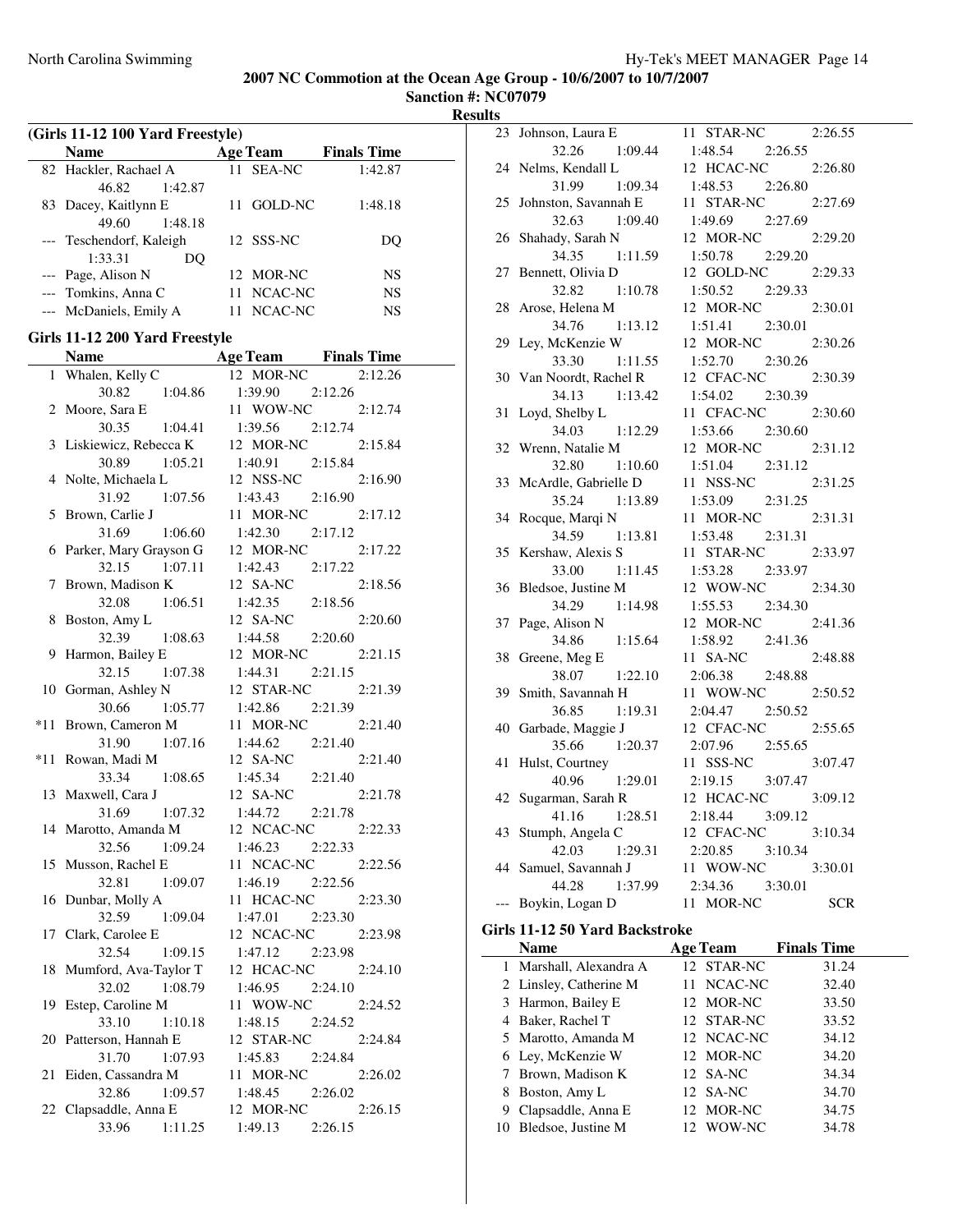| (Girls 11-12 50 Yard Backstroke) |                         |     |                 |                    |
|----------------------------------|-------------------------|-----|-----------------|--------------------|
|                                  | <b>Name</b>             |     | <b>Age Team</b> | <b>Finals Time</b> |
| 11                               | Kayye, Annabelle E      |     | 12 NCAC-NC      | 35.10              |
| 12                               | Parker, Mary Grayson G  | 12  | MOR-NC          | 35.11              |
| 13                               | Kershaw, Alexis S       | 11- | STAR-NC         | 35.53              |
| 14                               | Patterson, Hannah E     |     | 12 STAR-NC      | 35.73              |
| 15                               | Don, Alannah L          |     | 12 UN-NC        | 35.75              |
| 16                               | Johnson, Laura E        | 11  | STAR-NC         | 35.77              |
| 17                               | Clark, Carolee E        |     | 12 NCAC-NC      | 35.95              |
| 18                               | Mumford, Ava-Taylor T   |     | 12 HCAC-NC      | 36.25              |
| 19                               | Lee, Hannah A           |     | 12 HCAC-NC      | 36.29              |
| 20                               | Brooks, Mary Margaret M |     | 12 MOR-NC       | 36.71              |
| 21                               | Bennett, Olivia D       |     | 12 GOLD-NC      | 36.83              |
| 22                               | Estep, Caroline M       |     | 11 WOW-NC       | 37.24              |
| 23                               | Eiden, Cassandra M      | 11  | MOR-NC          | 37.28              |
|                                  | 24 Daniel, Jessica C    | 11  | STAR-NC         | 37.42              |
| 25                               | Karst, Mattilyn H       |     | 12 MOR-NC       | 37.57              |
| 26                               | King, Elaine M          |     | 11 WOW-NC       | 37.62              |
| 27                               | Jahja, Maria            | 11  | MOR-NC          | 37.78              |
| 28                               | Rezendes, Rebecca B     |     | 11 MOR-NC       | 37.92              |
| 29                               | Garbade, Maggie J       |     | 12 CFAC-NC      | 37.98              |
| 30                               | Greene, Meg E           | 11  | SA-NC           | 38.21              |
| 31                               | Rocque, Marqi N         | 11  | MOR-NC          | 38.28              |
| 32                               | Johnston, Savannah E    | 11  | <b>STAR-NC</b>  | 38.42              |
| 33                               | Rowan, Madi M           |     | 12 SA-NC        | 38.59              |
| 34                               | Emma, Allison D         |     | 12 CFAC-NC      | 38.72              |
| 35                               | McGee, Emery E          |     | 12 WOW-NC       | 38.94              |
| 36                               | Thompson, Lydia G       | 11  | STAR-NC         | 39.13              |
| 37                               | Creatore, Marissa L     | 11  | NCAC-NC         | 39.23              |
| 38                               | Costley, Eleanor K      | 11  | NCAC-NC         | 39.52              |
| 39                               | Oakley, Kyndall M       | 11  | SA-NC           | 39.65              |
| 40                               | Merritt, Anna Kate K    | 11  | NCAC-NC         | 39.86              |
| 41                               | Isenhour, Leah C        |     | 12 GOLD-NC      | 40.25              |
| 42                               | Smith, Stephanie L      | 11  | WOW-NC          | 40.28              |
| 43                               | Patterson, Rachel E     | 11  | STAR-NC         | 40.51              |
| 44                               | Geis, Hayley A          |     | 12 STAR-NC      | 41.04              |
| 45                               | Horton, Eliza F         |     | 12 WOW-NC       | 41.10              |
| 46                               | Woods, Rachel E         | 11  | MOR-NC          | 41.17              |
| 47                               | Spencer, Kate M         | 11  | WOW-NC          | 41.40              |
| 48                               | Brown, Asia M           | 12  | STAR-NC         | 41.68              |
| *49                              | Conger, Samantha A      | 11  | NCAC-NC         | 41.80              |
| *49                              | Blake, Anna J           | 12  | <b>SEA-NC</b>   | 41.80              |
| 51                               | Zakerin, Soraya A       | 12  | NCAC-NC         | 41.93              |
| 52                               | Westmoreland, Cara L    | 12  | WOW-NC          | 42.22              |
| 53                               | Smith, Savannah H       | 11  | WOW-NC          | 42.57              |
| 54                               | Stumph, Angela C        | 12  | <b>CFAC-NC</b>  | 42.78              |
| 55                               | Kolk, Christine A       | 11  | NCAC-NC         | 43.16              |
| 56                               | Wilson, Elise H         | 11  | WOW-NC          | 43.62              |
| 57                               | Whelan, Elizabeth S     | 11  | STAR-NC         | 45.08              |
| 58                               | Sugarman, Sarah R       | 12  | HCAC-NC         | 45.11              |
| 59                               | Woodruff, Ashlyn R      | 12  | STAR-NC         | 48.72              |
| 60                               | Taylor, Margaret M      | 11  | WOW-NC          | 49.87              |
| 61                               | Dacey, Kaitlynn E       | 11  | GOLD-NC         | 49.94              |
| 62                               | Paolicelli, Cara A      | 11  | NCAC-NC         | 54.13              |
| 63                               | Hackler, Rachael A      | 11  | <b>SEA-NC</b>   | 55.62              |
| 64                               | Long, Abbey B           |     | 12 CFAC-NC      | 56.31              |
| 65                               | Samuel, Savannah J      | 11  | WOW-NC          | 59.36              |
| ---                              | Teschendorf, Kaleigh    | 12  | SSS-NC          | DQ                 |

|    | --- Godwin, Kori L                            |    | 11 SSS-NC  | DQ                          |
|----|-----------------------------------------------|----|------------|-----------------------------|
|    | --- McDaniels, Emily A                        |    | 11 NCAC-NC | <b>NS</b>                   |
|    | --- Tomkins, Anna C                           |    | 11 NCAC-NC | <b>NS</b>                   |
|    | Girls 11-12 100 Yard Backstroke               |    |            |                             |
|    | <b>Name</b>                                   |    |            | <b>Age Team</b> Finals Time |
|    | 1 Linsley, Catherine M<br>33.83<br>1:08.78    |    | 11 NCAC-NC | 1:08.78                     |
|    | 2 Marshall, Alexandra A<br>33.04<br>1:09.39   |    | 12 STAR-NC | 1:09.39                     |
|    | 3 Harmon, Bailey E<br>35.43 1:11.84           |    | 12 MOR-NC  | 1:11.84                     |
|    | 4 Marotto, Amanda M<br>1:12.48<br>35.81       |    | 12 NCAC-NC | 1:12.48                     |
|    | 5 Baker, Rachel T<br>34.74<br>1:12.91         |    | 12 STAR-NC | 1:12.91                     |
|    | 6 Brown, Madison K<br>36.06<br>1:13.62        |    | 12 SA-NC   | 1:13.62                     |
|    | 7 Robertson, Sabrina L<br>37.13 1:14.47       |    | 11 STAR-NC | 1:14.47                     |
|    | 8 Brown, Carlie J<br>37.34<br>1:14.87         |    | 11 MOR-NC  | 1:14.87                     |
|    | 9 Ley, McKenzie W<br>35.86<br>1:14.96         |    | 12 MOR-NC  | 1:14.96                     |
|    | 10 Liskiewicz, Rebecca K<br>36.74<br>1:15.14  |    | 12 MOR-NC  | 1:15.14                     |
|    | 11 Parker, Mary Grayson G<br>38.10<br>1:15.31 |    | 12 MOR-NC  | 1:15.31                     |
|    | 12 Johnson, Laura E<br>36.46<br>1:15.40       |    | 11 STAR-NC | 1:15.40                     |
|    | 13 Boston, Amy L<br>36.84<br>1:15.45          |    | 12 SA-NC   | 1:15.45                     |
|    | 14 Clapsaddle, Anna E<br>37.41<br>1:15.94     |    | 12 MOR-NC  | 1:15.94                     |
|    | 15 Brown, Cameron M<br>37.00 1:16.07          |    | 11 MOR-NC  | 1:16.07                     |
|    | 16 Clark, Carolee E<br>36.93<br>1:16.10       |    | 12 NCAC-NC | 1:16.10                     |
|    | 17 Kershaw, Alexis S<br>36.84 1:16.12         |    | 11 STAR-NC | 1:16.12                     |
|    | 18 Kayye, Annabelle E<br>37.47<br>1:16.62     |    | 12 NCAC-NC | 1:16.62                     |
|    | 19 Gorman, Ashley N<br>37.09<br>1:17.23       |    | 12 STAR-NC | 1:17.23                     |
|    | 20 Mumford, Ava-Taylor T<br>1:17.26<br>37.27  |    | 12 HCAC-NC | 1:17.26                     |
| 21 | Musson, Rachel E<br>38.03<br>1:18.68          | 11 | NCAC-NC    | 1:18.68                     |
| 22 | Jahja, Maria<br>38.77<br>1:19.05              | 11 | MOR-NC     | 1:19.05                     |
|    | 23 Lee, Hannah A<br>37.41<br>1:19.25          |    | 12 HCAC-NC | 1:19.25                     |
|    | 24 Shahady, Sarah N<br>38.79<br>1:19.41       |    | 12 MOR-NC  | 1:19.41                     |
|    | 25 Eiden, Cassandra M<br>39.25<br>1:19.52     |    | 11 MOR-NC  | 1:19.52                     |
|    | 26 Van Noordt, Rachel R<br>38.57<br>1:19.60   |    | 12 CFAC-NC | 1:19.60                     |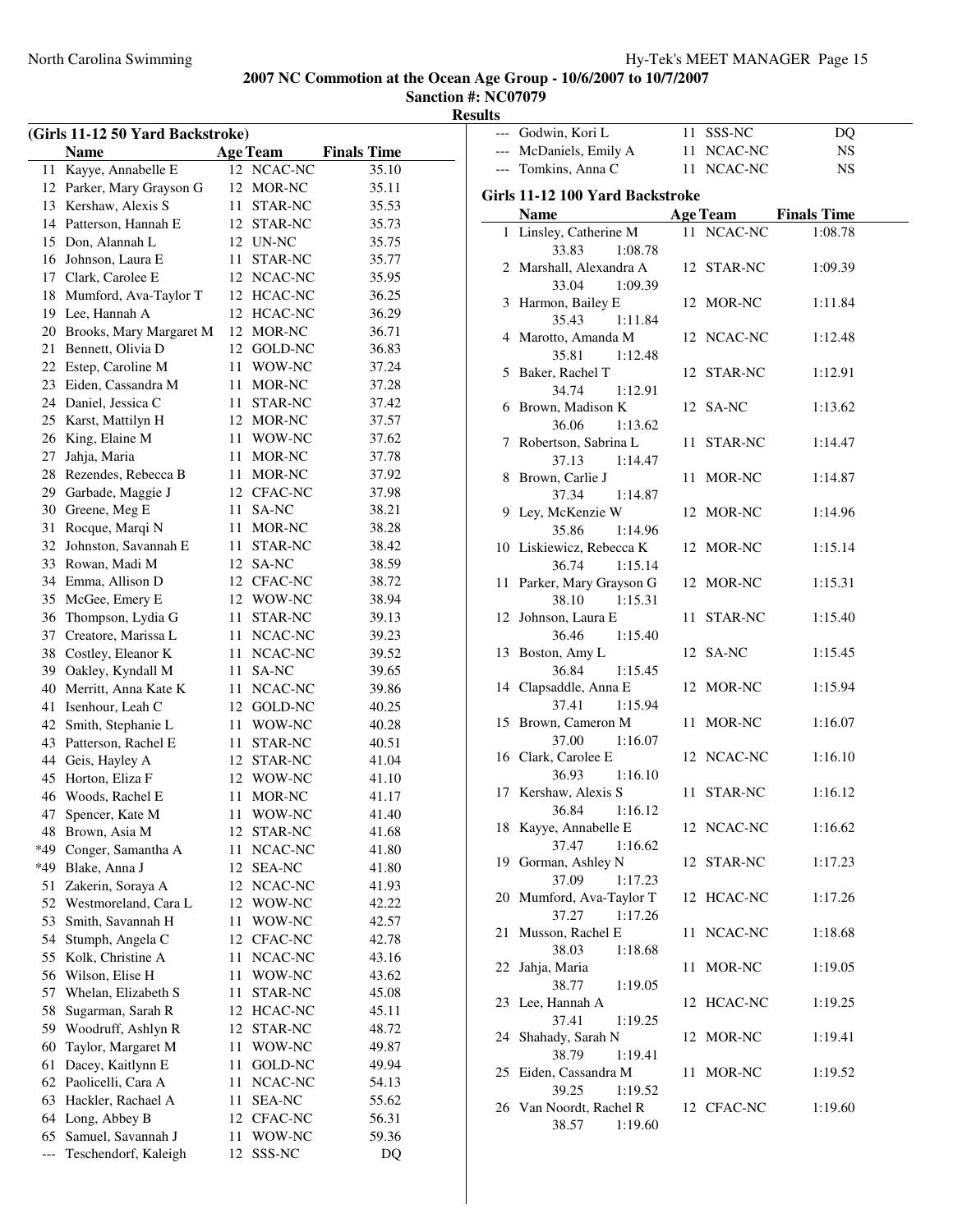|     | (Girls 11-12 100 Yard Backstroke)         |    |                 |                    |
|-----|-------------------------------------------|----|-----------------|--------------------|
|     | <b>Name</b>                               |    | <b>Age Team</b> | <b>Finals Time</b> |
|     | 27 Rowan, Madi M                          |    | 12 SA-NC        | 1:19.73            |
|     | 39.85<br>1:19.73                          |    |                 |                    |
|     | 28 Merritt, Anna Kate K                   |    | 11 NCAC-NC      | 1:19.74            |
|     | 38.75<br>1:19.74                          |    |                 |                    |
|     | 29 Rezendes, Rebecca B                    |    | 11 MOR-NC       | 1:19.81            |
|     | 1:19.79<br>1:19.81                        |    |                 |                    |
|     | 30 Patterson, Hannah E                    |    | 12 STAR-NC      | 1:19.94            |
|     | 38.18<br>1:19.94                          |    |                 |                    |
| 31  | Bennett, Olivia D                         |    | 12 GOLD-NC      | 1:20.07            |
|     | 39.14<br>1:20.07                          |    |                 |                    |
|     | 32 Karst, Mattilyn H                      |    | 12 MOR-NC       | 1:20.50            |
|     | 1:20.74<br>1:20.50                        |    |                 |                    |
| 33  | Loyd, Shelby L                            |    | 11 CFAC-NC      | 1:20.99            |
|     | 39.50<br>1:20.99                          |    |                 |                    |
| 34  | Rocque, Marqi N                           | 11 | MOR-NC          | 1:21.17            |
|     | 40.38<br>1:21.17                          |    |                 |                    |
| 35  | Brooks, Mary Margaret M                   |    | 12 MOR-NC       | 1:21.26            |
|     | 39.93<br>1:21.26                          |    |                 |                    |
|     | 36 Arose, Helena M<br>40.06               |    | 12 MOR-NC       | 1:21.63            |
|     | 1:21.63<br>*37 McDaniels, Emily A         |    | 11 NCAC-NC      | 1:22.02            |
|     | 40.88<br>1:22.02                          |    |                 |                    |
| *37 | King, Elaine M                            | 11 | WOW-NC          | 1:22.02            |
|     | 39.58<br>1:22.02                          |    |                 |                    |
|     | 39 Garbade, Maggie J                      |    | 12 CFAC-NC      | 1:22.52            |
|     | 41.21<br>1:22.52                          |    |                 |                    |
|     | 40 Don, Alannah L                         |    | 12 UN-NC        | 1:22.98            |
|     | 39.66<br>1:22.98                          |    |                 |                    |
| 41  | Johnston, Savannah E                      |    | 11 STAR-NC      | 1:23.26            |
|     | 39.87<br>1:23.26                          |    |                 |                    |
|     | 42 Costley, Eleanor K                     |    | 11 NCAC-NC      | 1:23.36            |
|     | 40.82<br>1:23.36                          |    |                 |                    |
| 43  | Isenhour, Leah C                          |    | 12 GOLD-NC      | 1:23.79            |
|     | 40.65<br>1:23.79                          |    |                 |                    |
| 44  | Houghtaling, Dani P<br>41.12              |    | 11 STAR-NC      | 1:24.06            |
|     | 1:24.06<br>45 Greene, Meg E               |    | 11 SA-NC        | 1:24.30            |
|     | 41.40 1:24.30                             |    |                 |                    |
|     | 46 Daniel, Jessica C                      |    | 11 STAR-NC      | 1:24.96            |
|     | 40.48<br>1:24.96                          |    |                 |                    |
|     | 47 Emma, Allison D                        |    | 12 CFAC-NC      | 1:25.20            |
|     | 41.84<br>1:25.20                          |    |                 |                    |
| 48  | Smith, Savannah H                         | 11 | WOW-NC          | 1:27.37            |
|     | 42.58<br>1:27.37                          |    |                 |                    |
|     | 49 Oakley, Kyndall M                      |    | 11 SA-NC        | 1:27.44            |
|     | 1:27.62<br>1:27.44                        |    |                 |                    |
|     | 50 Creatore, Marissa L                    |    | 11 NCAC-NC      | 1:27.49            |
|     | 43.26<br>1:27.49                          |    |                 |                    |
| 51  | Hestikind, Alden M                        |    | 12 CFAC-NC      | 1:28.20            |
|     | 42.91<br>1:28.20                          |    |                 |                    |
|     | *52 Zakerin, Soraya A<br>44.76<br>1:29.65 |    | 12 NCAC-NC      | 1:29.65            |
| *52 | Fischer, Charley M                        |    | 11 STAR-NC      | 1:29.65            |
|     | 43.25<br>1:29.65                          |    |                 |                    |
| 54  | Thompson, Lydia G                         |    | 11 STAR-NC      | 1:29.87            |
|     | 42.44<br>1:29.87                          |    |                 |                    |
|     |                                           |    |                 |                    |

|      | 55 Horton, Eliza F               |    | 12 WOW-NC  | 1:31.16                     |  |
|------|----------------------------------|----|------------|-----------------------------|--|
|      | 1:31.35<br>1:31.16               |    |            |                             |  |
|      | 56 Spencer, Kate M               |    | 11 WOW-NC  | 1:31.91                     |  |
|      | 43.65<br>1:31.91                 |    |            |                             |  |
|      | 57 Westmoreland, Cara L          |    | 12 WOW-NC  | 1:32.87                     |  |
|      | 45.26<br>1:32.87                 |    |            |                             |  |
|      | 58 Stumph, Angela C              |    | 12 CFAC-NC | 1:32.88                     |  |
|      |                                  |    |            |                             |  |
|      | 45.54 1:32.88                    |    |            |                             |  |
|      | 59 Blake, Anna J                 |    | 12 SEA-NC  | 1:36.36                     |  |
|      | 1:36.36<br>46.59                 |    |            |                             |  |
|      | 60 Kolk, Christine A             |    | 11 NCAC-NC | 1:36.57                     |  |
|      | 47.91<br>1:36.57                 |    |            |                             |  |
|      | 61 Whelan, Elizabeth S           |    | 11 STAR-NC | 1:37.19                     |  |
|      | 1:37.25<br>1:37.19               |    |            |                             |  |
|      | 62 Wilson, Elise H               |    | 11 WOW-NC  | 1:39.05                     |  |
|      | 48.93<br>1:39.05                 |    |            |                             |  |
|      | 63 Sugarman, Sarah R             |    | 12 HCAC-NC | 1:39.45                     |  |
|      | 47.19<br>1:39.45                 |    |            |                             |  |
|      | 64 Godwin, Kori L                |    | 11 SSS-NC  | 1:39.62                     |  |
|      | 46.60<br>1:39.62                 |    |            |                             |  |
|      | 65 Conger, Samantha A            |    | 11 NCAC-NC | 1:40.69                     |  |
|      | 47.64<br>1:40.69                 |    |            |                             |  |
|      | 66 Teschendorf, Kaleigh          |    | 12 SSS-NC  | 1:48.62                     |  |
|      | 50.84 1:48.62                    |    |            |                             |  |
|      |                                  |    |            |                             |  |
|      | 67 Paolicelli, Cara A            |    | 11 NCAC-NC | 1:54.25                     |  |
|      | 56.13<br>1:54.25                 |    |            |                             |  |
|      | 68 Hackler, Rachael A            |    | 11 SEA-NC  | 2:09.94                     |  |
|      | 59.76<br>2:09.94                 |    |            |                             |  |
|      | 69 Samuel, Savannah J            |    | 11 WOW-NC  | 2:10.93                     |  |
|      | 1:04.12<br>2:10.93               |    |            |                             |  |
|      | --- Long, Abbey B                |    | 12 CFAC-NC | DQ                          |  |
|      | 57.83<br>DQ                      |    |            |                             |  |
|      |                                  |    |            |                             |  |
|      | --- Smith, Stephanie L           |    | 11 WOW-NC  | DQ                          |  |
|      | 41.28                            |    |            |                             |  |
|      | DQ                               |    | 12 SSS-NC  |                             |  |
|      | --- Fry, Cassidy M               |    |            | DQ                          |  |
|      | 41.22<br>DQ                      |    |            | <b>NS</b>                   |  |
|      | --- Tomkins, Anna C              |    | 11 NCAC-NC |                             |  |
|      | Girls 11-12 50 Yard Breaststroke |    |            |                             |  |
|      | Name                             |    |            | <b>Age Team</b> Finals Time |  |
|      | 1 Gorman, Ashley N 12 STAR-NC    |    |            | 36.06                       |  |
|      | 2 Robertson, Sabrina L           | 11 | STAR-NC    | 36.32                       |  |
|      | 3 Whalen, Kelly C                | 12 | MOR-NC     | 36.72                       |  |
|      |                                  | 11 |            |                             |  |
| $*4$ | *4 Moore, Sara E                 |    | WOW-NC     | 37.26                       |  |
|      | Bledsoe, Justine M               | 12 | WOW-NC     | 37.26                       |  |
|      | 6 Lee, Hannah A                  | 12 | HCAC-NC    | 37.27                       |  |
| 7    | Johnson, Laura E                 | 11 | STAR-NC    | 37.77                       |  |
| 8    | Nolte, Michaela L                | 12 | NSS-NC     | 37.91                       |  |
| 9    | Shahady, Sarah N                 | 12 | MOR-NC     | 38.41                       |  |
| 10   | Wrenn, Natalie M                 | 12 | MOR-NC     | 38.51                       |  |
| 11   | Maxwell, Cara J                  | 12 | SA-NC      | 38.75                       |  |
| 12   | Don, Alannah L                   | 12 | UN-NC      | 38.87                       |  |
| 13   | Baker, Rachel T                  | 12 | STAR-NC    | 38.93                       |  |
|      | 14 Linsley, Catherine M          | 11 | NCAC-NC    | 39.17                       |  |
| 15   | Nelms, Kendall L                 | 12 | HCAC-NC    | 39.26                       |  |
|      | 16 Dunbar, Molly A               | 11 | HCAC-NC    | 39.40                       |  |
| 17   | Arose, Helena M                  | 12 | MOR-NC     | 39.55                       |  |
| 18   | Van Noordt, Rachel R             | 12 | CFAC-NC    | 39.65                       |  |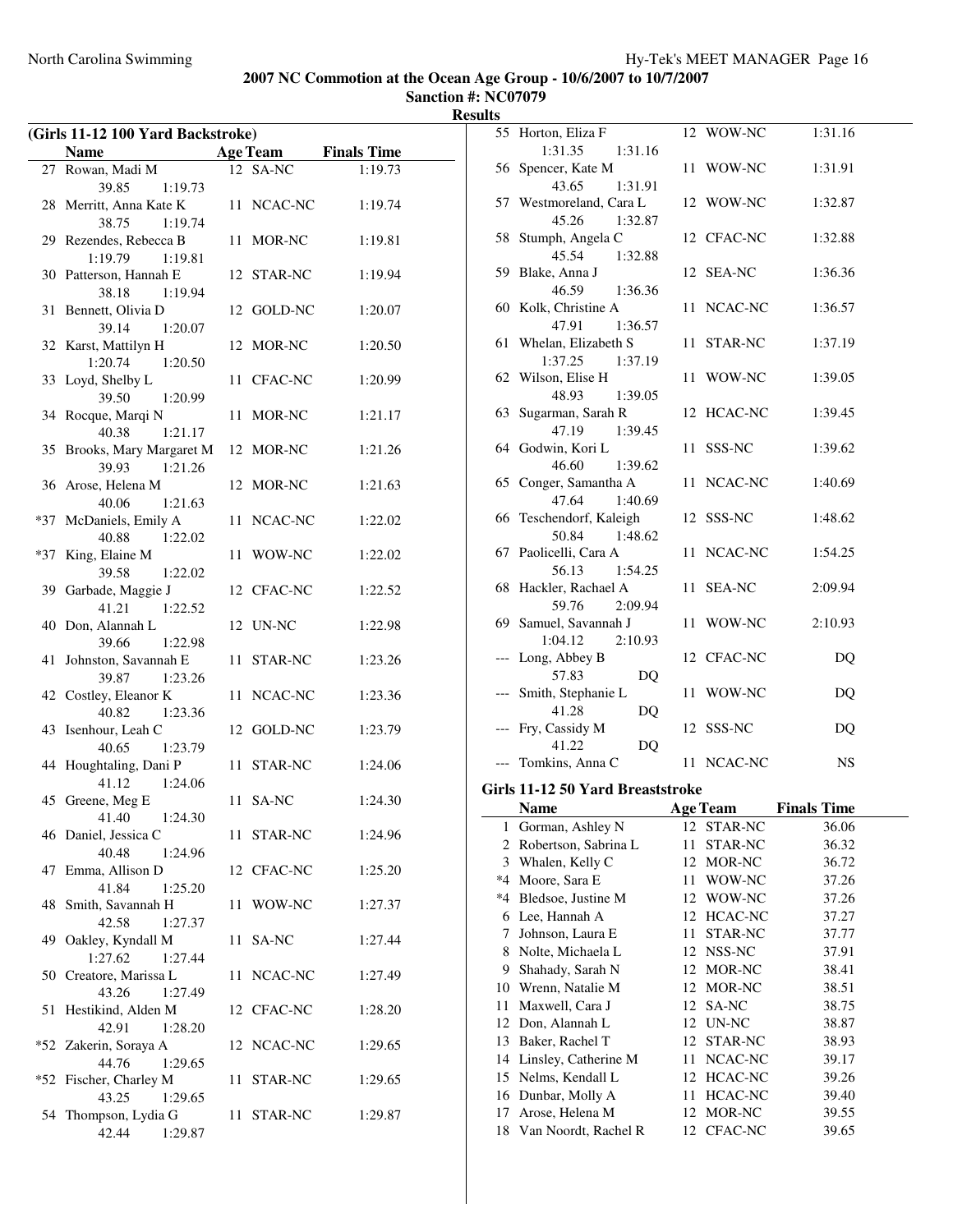**Sanction #: NC07079 Results**

|       | (Girls 11-12 50 Yard Breaststroke) |    |                 |                    |
|-------|------------------------------------|----|-----------------|--------------------|
|       | Name                               |    | <b>Age Team</b> | <b>Finals Time</b> |
| 19    | Joliat, Lauren O                   |    | 12 SEA-NC       | 40.11              |
| 20    | Brooks, Mary Margaret M            | 12 | MOR-NC          | 40.25              |
| 21    | Patterson, Rachel E                | 11 | STAR-NC         | 40.40              |
| 22    | Woods, Rachel E                    | 11 | MOR-NC          | 40.41              |
| 23    | Fischer, Charley M                 | 11 | STAR-NC         | 40.98              |
| 24    | Daniel, Jessica C                  | 11 | STAR-NC         | 41.18              |
| 25    | Loyd, Shelby L                     | 11 | CFAC-NC         | 41.25              |
| 26    | Creatore, Marissa L                | 11 | NCAC-NC         | 41.97              |
| 27    | McArdle, Gabrielle D               | 11 | NSS-NC          | 42.25              |
| 28    | Brown, Asia M                      | 12 | STAR-NC         | 42.73              |
|       | 29 Geis, Hayley A                  | 12 | STAR-NC         | 43.16              |
| 30    | Kershaw, Alexis S                  | 11 | STAR-NC         | 43.39              |
| 31    | Emma, Allison D                    | 12 | CFAC-NC         | 43.50              |
| 32    | Isenhour, Leah C                   | 12 | GOLD-NC         | 43.54              |
| 33    | Zakerin, Soraya A                  | 12 | NCAC-NC         | 43.69              |
| 34    | Houghtaling, Dani P                | 11 | STAR-NC         | 43.78              |
| 35    | Conger, Samantha A                 | 11 | NCAC-NC         | 44.02              |
| 36    | Smith, Stephanie L                 | 11 | WOW-NC          | 44.41              |
| 37    | Rocque, Marqi N                    | 11 | MOR-NC          | 44.61              |
| 38    | Kolk, Christine A                  | 11 | NCAC-NC         | 44.84              |
| 39    | Whelan, Elizabeth S                | 11 | STAR-NC         | 44.86              |
| 40    | Horton, Eliza F                    | 12 | WOW-NC          | 44.93              |
| 41    | Oakley, Kyndall M                  | 11 | SA-NC           | 45.56              |
| 42    | Merritt, Anna Kate K               | 11 | NCAC-NC         | 45.89              |
| 43    | Fry, Cassidy M                     | 12 | SSS-NC          | 46.03              |
| *44   | Colby, Caroline M                  | 12 | STAR-NC         | 46.14              |
| $*44$ | Thompson, Lydia G                  | 11 | STAR-NC         | 46.14              |
| 46    | Godwin, Kori L                     | 11 | SSS-NC          | 46.74              |
| 47    | Smith, Savannah H                  | 11 | WOW-NC          | 46.93              |
| 48    | Hestikind, Alden M                 | 12 | CFAC-NC         | 46.97              |
| 49    | McGee, Emery E                     | 12 | WOW-NC          | 48.27              |
| 50    | Hackler, Rachael A                 | 11 | <b>SEA-NC</b>   | 48.69              |
| 51    | Woodruff, Ashlyn R                 | 12 | <b>STAR-NC</b>  | 49.53              |
| 52    | Blake, Anna J                      | 12 | <b>SEA-NC</b>   | 50.54              |
| 53    | Samuel, Savannah J                 | 11 | WOW-NC          | 51.71              |
| 54    | Spencer, Kate M                    | 11 | WOW-NC          | 52.14              |
| 55    | Hulst, Courtney                    | 11 | SSS-NC          | 52.64              |
| 56    | Wilson, Elise H                    | 11 | WOW-NC          | 52.69              |
| 57    | Westmoreland, Cara L               | 12 | WOW-NC          | 52.89              |
| 58    | Taylor, Margaret M                 | 11 | WOW-NC          | 58.44              |
| 59    | Dacey, Kaitlynn E                  | 11 | GOLD-NC         | 1:02.06            |
|       | 60 Paolicelli, Cara A              | 11 | NCAC-NC         | 1:05.85            |
| ---   | Teschendorf, Kaleigh               | 12 | SSS-NC          | DQ                 |
| ---   | Long, Abbey B                      | 12 | <b>CFAC-NC</b>  | DQ                 |
| ---   | McDaniels, Emily A                 | 11 | NCAC-NC         | NS                 |
|       | --- Tomkins, Anna C                | 11 | NCAC-NC         | NS                 |
| ---   | Boykin, Logan D                    | 11 | MOR-NC          | <b>SCR</b>         |
|       | Girls 11-12 100 Yard Breaststroke  |    |                 |                    |

#### **Name Age Team Finals Time** 1 Gorman, Ashley N 12 STAR-NC 1:18.16 37.19 1:18.16 2 Whalen, Kelly C 12 MOR-NC 1:20.27 38.27 1:20.27 3 Moore, Sara E 11 WOW-NC 1:20.78 38.37 1:20.78

| LS. |                                                            |    |                |         |
|-----|------------------------------------------------------------|----|----------------|---------|
|     | 4 Bledsoe, Justine M                                       |    | 12 WOW-NC      | 1:20.86 |
|     | 38.53<br>1:20.86<br>5 Nolte, Michaela L                    |    | 12 NSS-NC      | 1:21.88 |
|     | 39.82<br>1:21.88<br>6 Johnson, Laura E<br>39.19<br>1:22.35 |    | 11 STAR-NC     | 1:22.35 |
| 7   | Kayye, Annabelle E<br>38.88<br>1:22.74                     |    | 12 NCAC-NC     | 1:22.74 |
|     | 8 Wrenn, Natalie M<br>39.61<br>1:22.84                     |    | 12 MOR-NC      | 1:22.84 |
|     | 9 Estep, Caroline M<br>1:23.54<br>40.00                    | 11 | WOW-NC         | 1:23.54 |
|     | 10 Baker, Rachel T<br>39.42<br>1:23.68                     |    | 12 STAR-NC     | 1:23.68 |
| 11  | Maxwell, Cara J<br>40.35<br>1:24.31                        |    | 12 SA-NC       | 1:24.31 |
|     | 12 Shahady, Sarah N<br>39.64<br>1:24.39                    |    | 12 MOR-NC      | 1:24.39 |
| 13  | Dunbar, Molly A<br>40.55<br>1:25.55                        | 11 | <b>HCAC-NC</b> | 1:25.55 |
| 14  | Harmon, Bailey E<br>41.60<br>1:26.69                       |    | 12 MOR-NC      | 1:26.69 |
|     | 15 Lee, Hannah A<br>40.63<br>1:27.85                       |    | 12 HCAC-NC     | 1:27.85 |
|     | 16 Arose, Helena M<br>41.77<br>1:28.14                     |    | 12 MOR-NC      | 1:28.14 |
|     | 17 Nelms, Kendall L<br>41.69<br>1:28.36                    |    | 12 HCAC-NC     | 1:28.36 |
|     | 18 Brooks, Mary Margaret M<br>43.11<br>1:28.61             |    | 12 MOR-NC      | 1:28.61 |
|     | 19 Johnston, Savannah E<br>1:29.14<br>41.37                |    | 11 STAR-NC     | 1:29.14 |
| 20  | Daniel, Jessica C<br>42.57<br>1:29.16                      | 11 | STAR-NC        | 1:29.16 |
| 21  | Fischer, Charley M<br>42.67 1:29.48                        | 11 | STAR-NC        | 1:29.48 |
|     | 22 Don, Alannah L<br>42.56<br>1:29.51                      |    | 12 UN-NC       | 1:29.51 |
|     | 23 McArdle, Gabrielle D<br>44.47 1:31.11                   |    | 11 NSS-NC      | 1:31.11 |
|     | 24 Kershaw, Alexis S<br>44.69<br>1:31.42                   |    | 11 STAR-NC     | 1:31.42 |
| 25  | Brown, Asia M<br>43.69<br>1:31.74                          |    | 12 STAR-NC     | 1:31.74 |
| 26  | Patterson, Rachel E<br>43.49<br>1:33.00                    | 11 | STAR-NC        | 1:33.00 |
| 27  | Conger, Samantha A<br>44.61<br>1:34.75                     |    | 11 NCAC-NC     | 1:34.75 |
| 28  | Geis, Hayley A<br>44.58<br>1:34.92                         |    | 12 STAR-NC     | 1:34.92 |
|     | 29 Creatore, Marissa L<br>45.86<br>1:35.88                 | 11 | NCAC-NC        | 1:35.88 |
| 30  | Emma, Allison D<br>44.90<br>1:36.62                        |    | 12 CFAC-NC     | 1:36.62 |
| 31  | Isenhour, Leah C<br>44.50<br>1:36.73                       |    | 12 GOLD-NC     | 1:36.73 |
|     | 32 Costley, Eleanor K<br>46.79<br>1:37.93                  |    | 11 NCAC-NC     | 1:37.93 |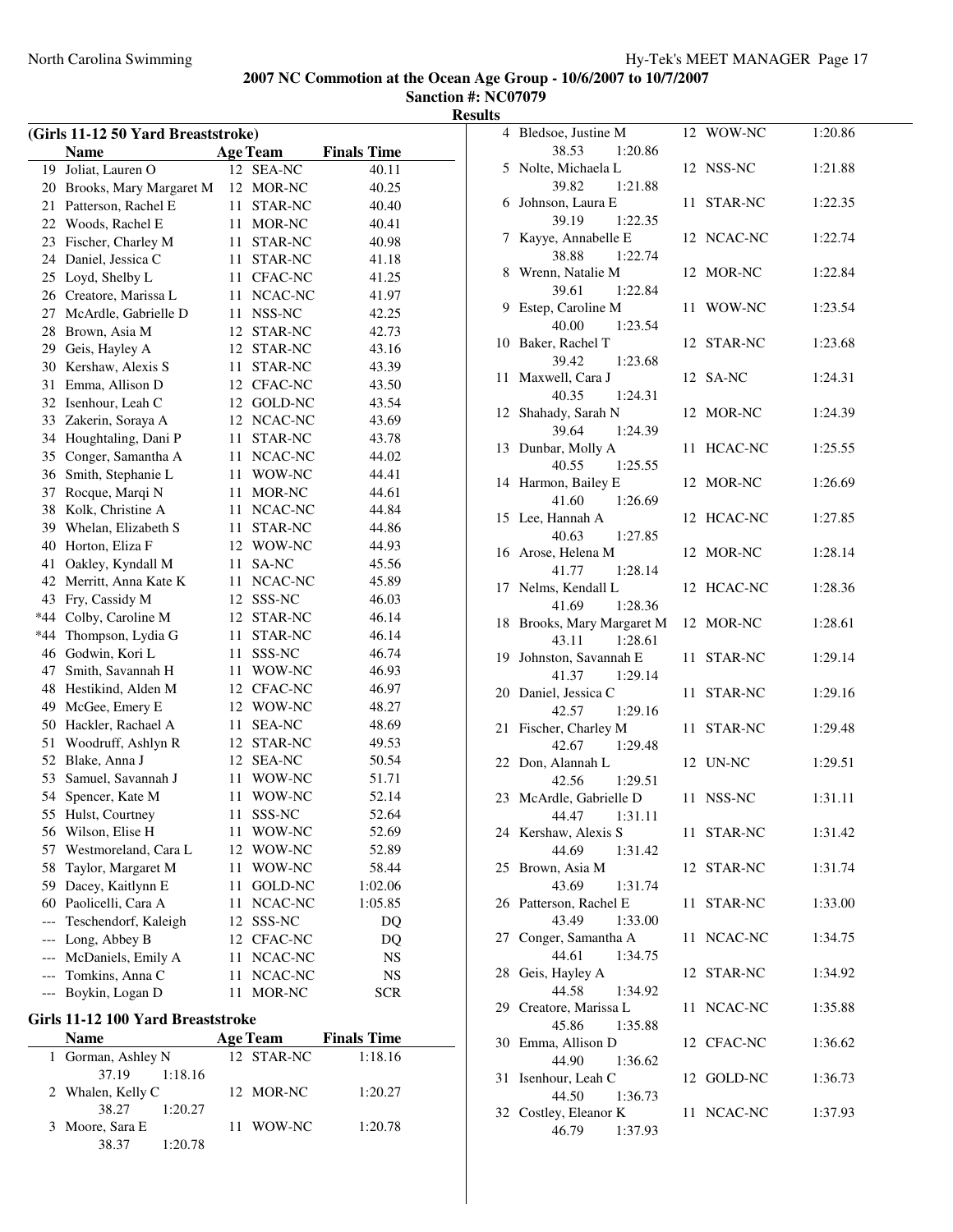|    | (Girls 11-12 100 Yard Breaststroke)      |    |                 |                    |
|----|------------------------------------------|----|-----------------|--------------------|
|    | <b>Name</b>                              |    | <b>Age Team</b> | <b>Finals Time</b> |
|    | 33 Fry, Cassidy M                        |    | 12 SSS-NC       | 1:38.14            |
|    | 48.61<br>1:38.14                         |    |                 |                    |
|    | 34 Zakerin, Soraya A                     |    | 12 NCAC-NC      | 1:38.70            |
|    | 47.56<br>1:38.70                         |    |                 |                    |
|    | 35 Whelan, Elizabeth S                   |    | 11 STAR-NC      | 1:39.12            |
|    | 46.98<br>1:39.12                         |    |                 |                    |
|    | 36 Kolk, Christine A                     |    | 11 NCAC-NC      | 1:39.16            |
|    | 45.53<br>1:39.16                         |    |                 |                    |
|    | 37 McDaniels, Emily A                    |    | 11 NCAC-NC      | 1:39.84            |
|    | 12.37<br>1:39.84                         |    |                 |                    |
|    | 38 Smith, Stephanie L                    |    | 11 WOW-NC       | 1:40.80            |
|    | 46.12<br>1:40.80                         |    |                 |                    |
| 39 | Smith, Savannah H                        |    | 11 WOW-NC       | 1:41.51            |
|    | 46.48<br>1:41.51                         |    |                 |                    |
| 40 | Thompson, Lydia G<br>47.26<br>1:41.89    |    | 11 STAR-NC      | 1:41.89            |
| 41 |                                          |    |                 |                    |
|    | Merritt, Anna Kate K<br>49.03<br>1:42.83 |    | 11 NCAC-NC      | 1:42.83            |
|    | 42 Hestikind, Alden M                    |    | 12 CFAC-NC      | 1:43.05            |
|    | 49.14<br>1:43.05                         |    |                 |                    |
|    | 43 Woodruff, Ashlyn R                    |    | 12 STAR-NC      | 1:43.98            |
|    | 48.92<br>1:43.98                         |    |                 |                    |
|    | 44 Hackler, Rachael A                    |    | 11 SEA-NC       | 1:45.49            |
|    | 49.66<br>1:45.49                         |    |                 |                    |
|    | 45 Oakley, Kyndall M                     |    | 11 SA-NC        | 1:47.62            |
|    | 49.35<br>1:47.62                         |    |                 |                    |
|    | 46 Storniolo, Leah R                     |    | 11 WOW-NC       | 1:48.41            |
|    | 51.00<br>1:48.41                         |    |                 |                    |
|    | 47 Blake, Anna J                         |    | 12 SEA-NC       | 1:51.59            |
|    | 51.51<br>1:51.59                         |    |                 |                    |
|    | 48 Godwin, Kori L                        |    | 11 SSS-NC       | 1:52.52            |
|    | 51.39<br>1:52.52                         |    |                 |                    |
|    | 49 Hulst, Courtney                       |    | 11 SSS-NC       | 1:52.73            |
|    | 53.62<br>1:52.73                         |    |                 |                    |
|    | 50 Samuel, Savannah J                    |    | 11 WOW-NC       | 1:57.74            |
|    | 53.70<br>1:57.74                         |    |                 |                    |
|    | Colby, Caroline M                        |    | 12 STAR-NC      | DQ                 |
|    | 48.28 DQ                                 |    |                 |                    |
|    | Long, Abbey B                            |    | 12 CFAC-NC      | DQ                 |
|    | 1:03.57<br>DQ                            |    |                 |                    |
|    | Horton, Eliza F                          |    | 12 WOW-NC       | DQ                 |
|    | 48.08<br>DQ                              |    |                 |                    |
|    | Tomkins, Anna C                          | 11 | NCAC-NC         | NS                 |
|    | Girls 11-12 50 Yard Butterfly            |    |                 |                    |
|    | Name                                     |    | <b>Age Team</b> | <b>Finals Time</b> |
| 1  | Marshall, Alexandra A                    |    | 12 STAR-NC      | 30.39              |
| 2  | Linsley, Catherine M                     | 11 | NCAC-NC         | 31.05              |
| 3  | Kayye, Annabelle E                       |    | 12 NCAC-NC      | 31.12              |
| 4  | Robertson, Sabrina L                     | 11 | STAR-NC         | 31.50              |
| 5  | Moore, Sara E                            | 11 | WOW-NC          | 32.03              |
| 6  | Daniel, Jessica C                        | 11 | STAR-NC         | 32.40              |
| 7  | Bledsoe, Justine M                       |    | 12 WOW-NC       | 32.67              |
| 8  | Nolte, Michaela L                        |    | 12 NSS-NC       | 32.99              |
| 9  | Brown, Madison K                         |    | 12 SA-NC        | 33.23              |
| 10 | Wrenn, Natalie M                         | 12 | MOR-NC          | 33.62              |
|    |                                          |    |                 |                    |
|    |                                          |    |                 |                    |

| 11    | Brown, Cameron M                         | 11  | MOR-NC         | 33.82 |
|-------|------------------------------------------|-----|----------------|-------|
| 12    | Kershaw, Alexis S                        | 11  | STAR-NC        | 33.93 |
| 13    | Brown, Carlie J                          | 11  | MOR-NC         | 34.05 |
| 14    | Johnson, Laura E                         | 11  | STAR-NC        | 34.08 |
| 15    | Rowan, Madi M                            | 12  | SA-NC          | 34.15 |
| 16    | Nelms, Kendall L                         |     | 12 HCAC-NC     | 34.49 |
| 17    | Musson, Rachel E                         | 11  | NCAC-NC        | 34.51 |
| 18    | Lee, Hannah A                            |     | 12 HCAC-NC     | 34.73 |
|       |                                          |     |                |       |
|       | 19 Van Noordt, Rachel R                  |     | 12 CFAC-NC     | 34.75 |
|       | 20 Liskiewicz, Rebecca K                 |     | 12 MOR-NC      | 34.95 |
| 21    | Eiden, Cassandra M                       | 11  | MOR-NC         | 34.98 |
| 22    | Mumford, Ava-Taylor T                    |     | 12 HCAC-NC     | 35.09 |
| 23    | Ley, McKenzie W                          |     | 12 MOR-NC      | 35.47 |
| 24    | Dunbar, Molly A                          | 11  | <b>HCAC-NC</b> | 35.64 |
| 25    | Bennett, Olivia D                        | 12  | GOLD-NC        | 35.73 |
| 26    | Clark, Carolee E                         | 12  | NCAC-NC        | 35.86 |
| 27    | Brooks, Mary Margaret M                  | 12  | MOR-NC         | 36.01 |
| 28    | Rocque, Marqi N                          | 11  | MOR-NC         | 36.08 |
| $*29$ | Shahady, Sarah N                         |     | 12 MOR-NC      | 36.09 |
| $*29$ | Marotto, Amanda M                        |     | 12 NCAC-NC     | 36.09 |
| 31    | Godwin, Kori L                           | 11  | SSS-NC         | 36.78 |
| 32    | Fischer, Charley M                       | 11  | <b>STAR-NC</b> | 36.94 |
| 33    | Costley, Eleanor K                       | 11  | NCAC-NC        | 37.12 |
| 34    |                                          |     |                |       |
|       | McArdle, Gabrielle D                     | 11  | NSS-NC         | 37.20 |
| 35    | King, Elaine M                           | 11  | WOW-NC         | 37.49 |
| 36    | Greene, Meg E                            | 11  | SA-NC          | 37.75 |
| 37    | Jahja, Maria                             | 11. | MOR-NC         | 38.11 |
| 38    | Creatore, Marissa L                      | 11  | NCAC-NC        | 38.25 |
| 39    | Merritt, Anna Kate K                     | 11  | NCAC-NC        | 38.28 |
| 40    | Rezendes, Rebecca B                      | 11  | MOR-NC         | 38.29 |
| 41    | Geis, Hayley A                           | 12  | STAR-NC        | 38.38 |
| 42    | Karst, Mattilyn H                        |     | 12 MOR-NC      | 38.59 |
| 43    | Johnston, Savannah E                     | 11  | STAR-NC        | 38.83 |
| 44    | Loyd, Shelby L                           | 11- | CFAC-NC        | 39.14 |
| 45    | McGee, Emery E                           | 12  | WOW-NC         | 39.37 |
| 46    | Spencer, Kate M                          | 11  | WOW-NC         | 40.15 |
| 47    | Isenhour, Leah C                         | 12  | <b>GOLD-NC</b> | 40.20 |
| 48    | Thompson, Lydia G                        | 11  | STAR-NC        | 40.28 |
| 49    | Hestikind, Alden M                       | 12  | <b>CFAC-NC</b> | 40.64 |
| 50    | Fry, Cassidy M                           | 12  | SSS-NC         | 41.20 |
| 51    |                                          | 12  | CFAC-NC        |       |
|       | Garbade, Maggie J<br>Whelan, Elizabeth S | 11  |                | 41.21 |
| 52    |                                          |     | STAR-NC        | 41.86 |
| 53    | Brown, Asia M                            | 12  | STAR-NC        | 42.43 |
| 54    | Emma, Allison D                          | 12  | CFAC-NC        | 42.68 |
| 55    | Patterson, Rachel E                      | 11  | STAR-NC        | 43.20 |
| 56    | Oakley, Kyndall M                        | 11  | SA-NC          | 43.38 |
| 57    | McDaniels, Emily A                       | 11  | NCAC-NC        | 43.52 |
| 58    | Conger, Samantha A                       | 11  | NCAC-NC        | 43.65 |
| 59    | Smith, Stephanie L                       | 11  | WOW-NC         | 43.99 |
| 60    | Zakerin, Soraya A                        | 12  | NCAC-NC        | 44.58 |
| 61    | Wilson, Elise H                          | 11  | WOW-NC         | 45.78 |
| 62    | Stumph, Angela C                         | 12  | CFAC-NC        | 48.25 |
| 63    | Smith, Savannah H                        | 11  | WOW-NC         | 48.59 |
| 64    | Colby, Caroline M                        | 12  | STAR-NC        | 49.70 |
| 65    | Teschendorf, Kaleigh                     | 12  | SSS-NC         | 51.71 |
| 66    | Storniolo, Leah R                        | 11  | WOW-NC         | 52.87 |
| 67    | Sugarman, Sarah R                        | 12  | HCAC-NC        | 53.53 |
| 68    | Hulst, Courtney                          | 11  | SSS-NC         | 57.28 |
|       |                                          |     |                |       |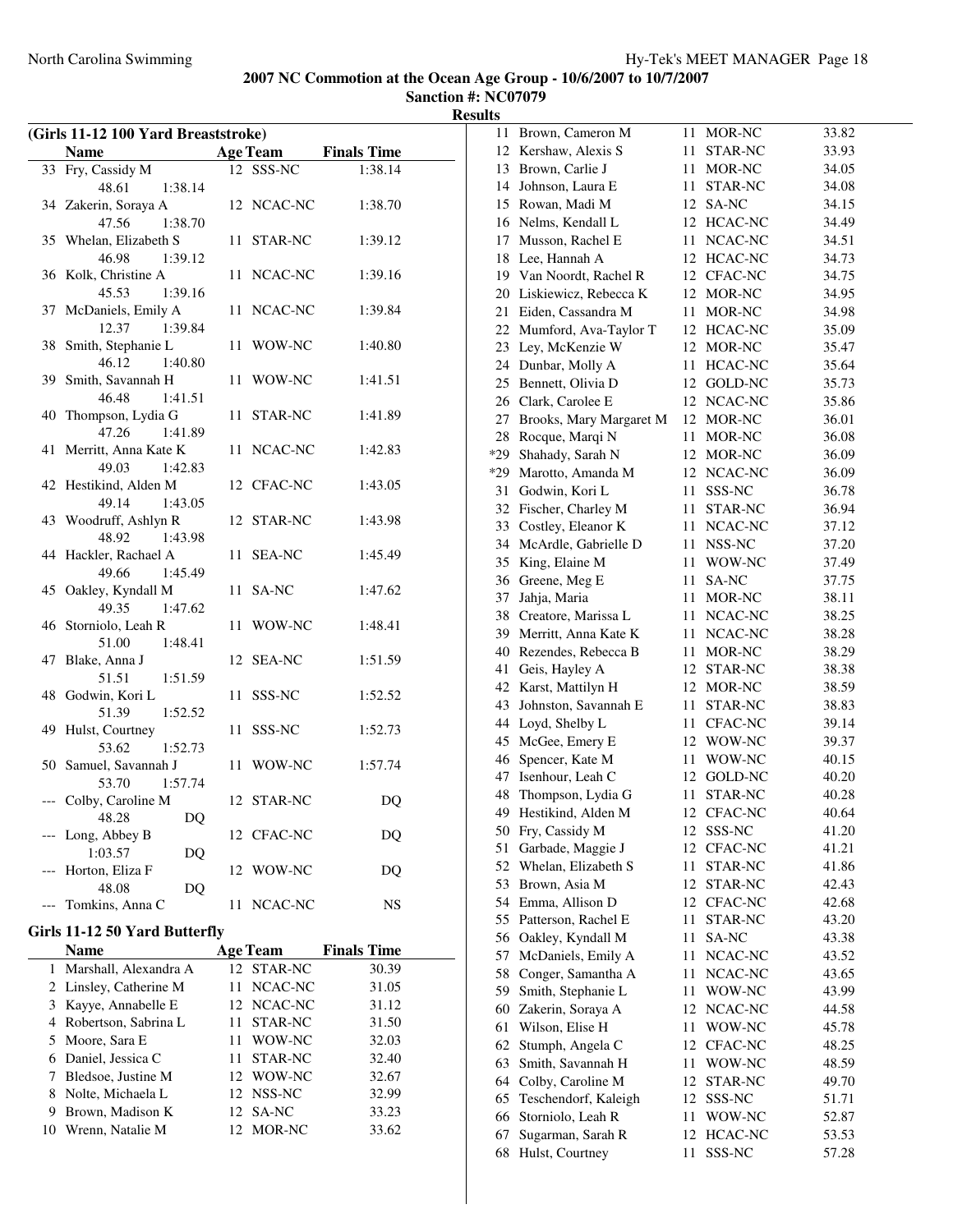**Sanction #: NC07079 Results**

 $\overline{\phantom{0}}$ 

|    | <b>Name</b><br>--- Kolk, Christine A         |    | <b>Age Team</b><br>11 NCAC-NC | <b>Finals Time</b><br>DQ    |
|----|----------------------------------------------|----|-------------------------------|-----------------------------|
|    | --- Tomkins, Anna C                          |    | 11 NCAC-NC                    | <b>NS</b>                   |
|    | --- Page, Alison N                           |    | 12 MOR-NC                     | <b>NS</b>                   |
|    |                                              |    |                               |                             |
|    | Girls 11-12 100 Yard Butterfly               |    |                               |                             |
|    | Name                                         |    |                               | <b>Age Team</b> Finals Time |
|    | 1 Kayye, Annabelle E<br>32.02<br>1:09.17     |    | 12 NCAC-NC                    | 1:09.17                     |
|    | 2 Linsley, Catherine M<br>32.47<br>1:09.49   |    | 11 NCAC-NC                    | 1:09.49                     |
|    | 3 Robertson, Sabrina L<br>33.32 1:10.50      |    | 11 STAR-NC                    | 1:10.50                     |
|    | 4 Brown, Carlie J<br>34.94<br>1:13.93        |    | 11 MOR-NC                     | 1:13.93                     |
|    | 5 Rowan, Madi M<br>34.84 1:14.31             |    | 12 SA-NC                      | 1:14.31                     |
|    | 6 Liskiewicz, Rebecca K<br>34.91 1:14.45     |    | 12 MOR-NC                     | 1:14.45                     |
|    | 7 Brown, Cameron M<br>34.33<br>1:14.47       |    | 11 MOR-NC                     | 1:14.47                     |
|    | 8 Musson, Rachel E<br>35.13                  |    | 11 NCAC-NC                    | 1:15.10                     |
|    | 1:15.10<br>9 Joliat, Lauren O                |    | 12 SEA-NC                     | 1:15.13                     |
|    | 35.37<br>1:15.13<br>10 Mumford, Ava-Taylor T |    | 12 HCAC-NC                    | 1:15.53                     |
|    | 1:15.53<br>33.92<br>11 Maxwell, Cara J       |    | 12 SA-NC                      | 1:17.27                     |
|    | 35.26<br>1:17.27<br>12 Daniel, Jessica C     |    | 11 STAR-NC                    | 1:17.95                     |
|    | 36.43 1:17.95<br>13 Brown, Madison K         |    | 12 SA-NC                      | 1:20.73                     |
|    | 36.96<br>1:20.73<br>14 Estep, Caroline M     |    | 11 WOW-NC                     | 1:20.78                     |
|    | 35.89<br>1:20.78<br>15 Kershaw, Alexis S     |    | 11 STAR-NC                    | 1:22.82                     |
|    | 37.69<br>1:22.82<br>16 Marotto, Amanda M     |    | 12 NCAC-NC                    | 1:22.86                     |
|    | 38.63<br>1:22.86<br>17 Houghtaling, Dani P   |    | 11 STAR-NC                    | 1:24.38                     |
| 18 | 10.89<br>1:24.38<br>Jahja, Maria             |    | 11 MOR-NC                     | 1:24.51                     |
|    | 38.62<br>1:24.51<br>19 Rezendes, Rebecca B   |    | 11 MOR-NC                     | 1:24.60                     |
| 20 | 38.77<br>1:24.60<br>King, Elaine M           |    | 11 WOW-NC                     | 1:26.06                     |
|    | 38.41<br>1:26.06                             |    |                               |                             |
| 21 | Page, Alison N<br>37.70<br>1:26.39           |    | 12 MOR-NC                     | 1:26.39                     |
|    | 22 Costley, Eleanor K<br>38.48<br>1:27.14    |    | 11 NCAC-NC                    | 1:27.14                     |
| 23 | Dacey, Kaitlynn E<br>1:01.37<br>1:27.33      |    | 11 GOLD-NC                    | 1:27.33                     |
|    | 24 Karst, Mattilyn H<br>39.68<br>1:27.40     |    | 12 MOR-NC                     | 1:27.40                     |
|    | 25 Godwin, Kori L<br>38.16<br>1:29.53        | 11 | SSS-NC                        | 1:29.53                     |

|     | 26 Hestikind, Alden M            | 12 CFAC-NC | 1:31.20                     |  |
|-----|----------------------------------|------------|-----------------------------|--|
|     | 41.42<br>1:31.20                 |            |                             |  |
|     | 27 Smith, Stephanie L            | 11 WOW-NC  | 1:34.31                     |  |
|     | 41.12 1:34.31                    |            |                             |  |
|     | 28 Fry, Cassidy M                | 12 SSS-NC  | 1:36.39                     |  |
|     | 44.63<br>1:36.39                 |            |                             |  |
| --- | Fischer, Charley M               | 11 STAR-NC | DQ                          |  |
|     | 40.55<br>DQ                      |            |                             |  |
|     | --- Boykin, Logan D              | 11 MOR-NC  | <b>SCR</b>                  |  |
|     | Girls 11-12 100 Yard IM          |            |                             |  |
|     | <b>Name</b>                      |            | <b>Age Team</b> Finals Time |  |
|     | 1 Marshall, Alexandra A          | 12 STAR-NC | 1:09.91                     |  |
|     | 30.86<br>1:09.91                 |            |                             |  |
|     | *2 Robertson, Sabrina L          | 11 STAR-NC | 1:10.47                     |  |
|     | 33.58<br>1:10.47                 |            |                             |  |
|     | *2 Linsley, Catherine M          | 11 NCAC-NC | 1:10.47                     |  |
|     | 32.08 1:10.47                    |            |                             |  |
|     | 4 Moore, Sara E                  | 11 WOW-NC  | 1:10.65                     |  |
|     | 1:10.65<br>32.79                 |            |                             |  |
| 5   | Kayye, Annabelle E               | 12 NCAC-NC | 1:11.68                     |  |
|     | 33.35<br>1:11.68                 |            |                             |  |
|     | 6 Whalen, Kelly C                | 12 MOR-NC  | 1:12.14                     |  |
|     | 34.79<br>1:12.14                 |            |                             |  |
|     | 7 Gorman, Ashley N               | 12 STAR-NC | 1:13.11                     |  |
|     | 35.58 1:13.11                    |            |                             |  |
|     | 8 Harmon, Bailey E               | 12 MOR-NC  | 1:13.57                     |  |
|     | 33.54<br>1:13.57                 |            |                             |  |
|     | 9 Bledsoe, Justine M             | 12 WOW-NC  | 1:14.61                     |  |
|     | 34.98<br>1:14.61                 |            |                             |  |
|     | 10 Brown, Carlie J               | 11 MOR-NC  | 1:15.06                     |  |
|     | 34.91<br>1:15.06                 |            |                             |  |
|     | 11 Nolte, Michaela L             | 12 NSS-NC  | 1:15.14                     |  |
|     | 35.92<br>1:15.14                 |            |                             |  |
|     | 12 Brown, Cameron M              | 11 MOR-NC  | 1:15.16                     |  |
|     | 35.08<br>1:15.16                 |            |                             |  |
|     | 13 Shahady, Sarah N<br>35.55     | 12 MOR-NC  | 1:15.78                     |  |
|     | 1:15.78<br>14 Clapsaddle, Anna E | 12 MOR-NC  | 1:15.83                     |  |
|     | 35.21<br>1:15.83                 |            |                             |  |
|     | 15 Van Noordt, Rachel R          | 12 CFAC-NC | 1:15.88                     |  |
|     | 34.39 1:15.88                    |            |                             |  |
|     | 16 Liskiewicz, Rebecca K         | 12 MOR-NC  | 1:15.92                     |  |
|     | 35.28<br>1:15.92                 |            |                             |  |
|     | 17 Wrenn, Natalie M              | 12 MOR-NC  | 1:16.16                     |  |
|     | 35.35<br>1:16.16                 |            |                             |  |
|     | 18 Parker, Mary Grayson G        | 12 MOR-NC  | 1:16.58                     |  |
|     | 35.04<br>1:16.58                 |            |                             |  |
|     | 19 Boston, Amy L                 | 12 SA-NC   | 1:16.59                     |  |
|     | 34.29<br>1:16.59                 |            |                             |  |
|     | 20 Dunbar, Molly A               | 11 HCAC-NC | 1:17.35                     |  |
|     | 36.83<br>1:17.35                 |            |                             |  |
|     | 21 Mumford, Ava-Taylor T         | 12 HCAC-NC | 1:17.36                     |  |
|     | 35.33<br>1:17.36                 |            |                             |  |
|     | 22 Eiden, Cassandra M            | 11 MOR-NC  | 1:17.43                     |  |
|     | 36.41<br>1:17.43                 |            |                             |  |
|     | 23 Patterson, Hannah E           | 12 STAR-NC | 1:17.65                     |  |

37.28 1:17.65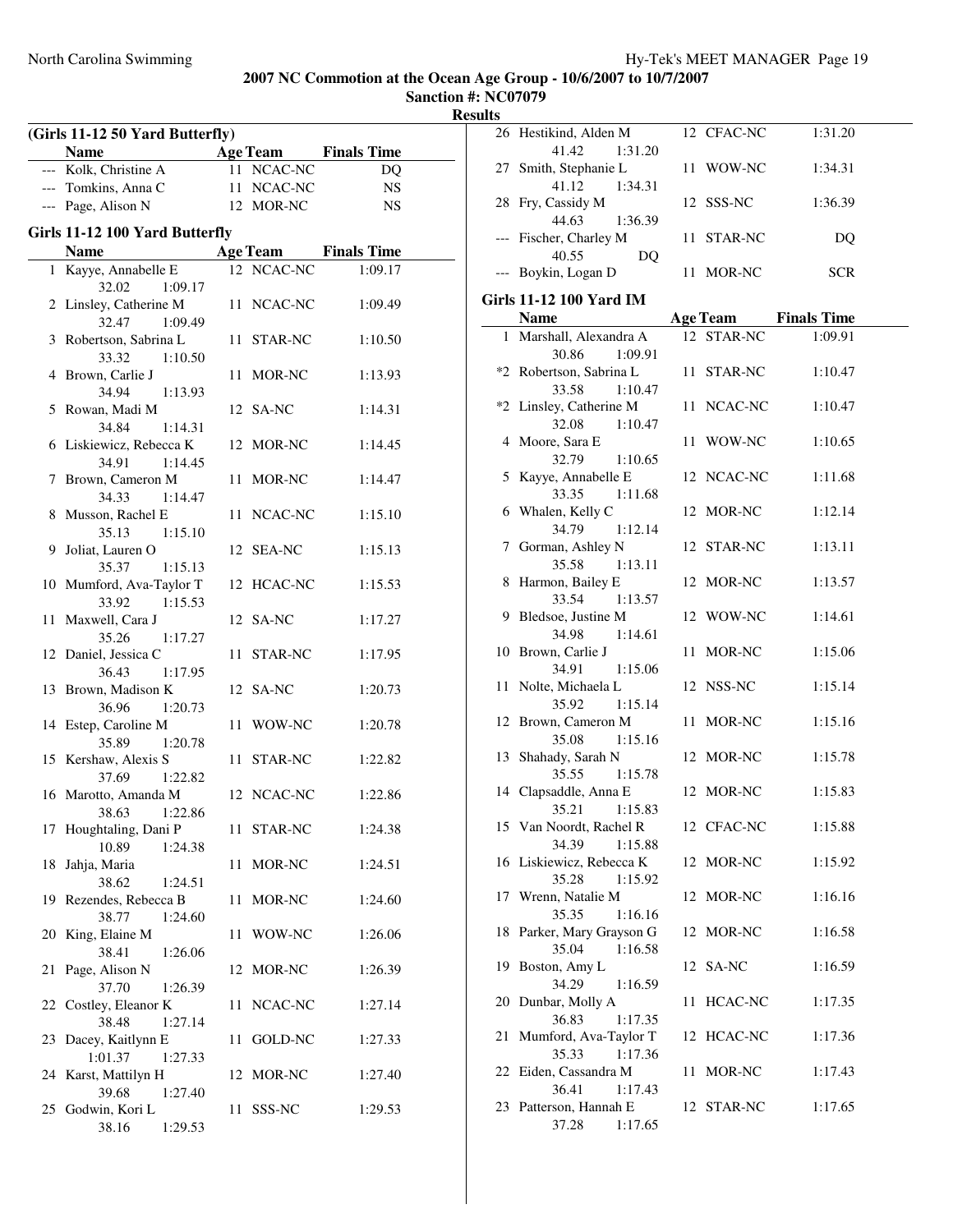**Sanction #: NC07079 Results**

 $\overline{a}$ 

|    | (Girls 11-12 100 Yard IM)           |    |            |                             |
|----|-------------------------------------|----|------------|-----------------------------|
|    | <b>Name</b>                         |    |            | <b>Age Team</b> Finals Time |
|    | 24 Nelms, Kendall L                 |    | 12 HCAC-NC | 1:17.66                     |
|    | 35.74<br>1:17.66                    |    |            |                             |
|    | 25 Lee, Hannah A                    |    | 12 HCAC-NC | 1:17.83                     |
|    | 35.29<br>1:17.83                    |    |            |                             |
|    | 26 Clark, Carolee E                 |    | 12 NCAC-NC | 1:18.20                     |
|    | 36.50<br>1:18.20                    |    |            |                             |
|    | 27 Loyd, Shelby L                   |    | 11 CFAC-NC | 1:18.38                     |
|    | 36.85<br>1:18.38                    |    |            |                             |
|    | 28 Ley, McKenzie W                  |    | 12 MOR-NC  | 1:19.26                     |
|    | 35.27<br>1:19.26                    |    |            |                             |
| 29 | Arose, Helena M                     |    | 12 MOR-NC  | 1:19.34                     |
|    | 37.94<br>1:19.34                    |    |            |                             |
| 30 | Bennett, Olivia D                   |    | 12 GOLD-NC | 1:19.44                     |
|    | 35.79<br>1:19.44                    |    |            |                             |
| 31 | Johnston, Savannah E                |    | 11 STAR-NC | 1:19.50                     |
|    | 37.75<br>1:19.50                    |    |            |                             |
|    | 32 Daniel, Jessica C                |    | 11 STAR-NC | 1:20.75                     |
|    | 37.17<br>1:20.75                    |    |            |                             |
|    | 33 McArdle, Gabrielle D             |    | 11 NSS-NC  | 1:21.18                     |
|    | 38.12<br>1:21.18                    |    |            |                             |
| 34 | Jahja, Maria                        |    | 11 MOR-NC  | 1:21.64                     |
|    | 39.39<br>1:21.64                    |    |            |                             |
|    | 35 Rezendes, Rebecca B              |    | 11 MOR-NC  | 1:21.87                     |
|    | 39.22<br>1:21.87                    |    |            |                             |
|    | 36 Woods, Rachel E                  |    | 11 MOR-NC  | 1:21.89                     |
|    | 39.10 1:21.89                       |    |            |                             |
|    | 37 Musson, Rachel E                 |    | 11 NCAC-NC | 1:21.94                     |
|    | 37.08<br>1:21.94                    |    |            |                             |
| 38 | Houghtaling, Dani P                 |    | 11 STAR-NC | 1:22.13                     |
|    | 36.82<br>1:22.13                    |    |            |                             |
| 39 | Rocque, Marqi N<br>38.47<br>1:22.63 |    | 11 MOR-NC  | 1:22.63                     |
| 40 | Brooks, Mary Margaret M             |    | 12 MOR-NC  | 1:22.95                     |
|    | 39.76<br>1:22.95                    |    |            |                             |
| 41 | McGee, Emery E                      |    | 12 WOW-NC  | 1:23.19                     |
|    | 38.11<br>1:23.19                    |    |            |                             |
|    | 42 Costley, Eleanor K               |    | 11 NCAC-NC | 1:23.56                     |
|    | 38.28 1:23.56                       |    |            |                             |
| 43 | King, Elaine M                      |    | 11 WOW-NC  | 1:23.76                     |
|    | 38.96<br>1:23.76                    |    |            |                             |
| 44 | Karst, Mattilyn H                   |    | 12 MOR-NC  | 1:24.04                     |
|    | 39.00<br>1:24.04                    |    |            |                             |
|    | 45 Patterson, Rachel E              |    | 11 STAR-NC | 1:24.13                     |
|    | 40.48<br>1:24.13                    |    |            |                             |
|    | 46 Geis, Hayley A                   |    | 12 STAR-NC | 1:24.20                     |
|    | 39.22<br>1:24.20                    |    |            |                             |
|    | 47 Fischer, Charley M               | 11 | STAR-NC    | 1:24.80                     |
|    | 40.37<br>1:24.80                    |    |            |                             |
|    | 48 Greene, Meg E                    |    | 11 SA-NC   | 1:24.82                     |
|    | 11.14<br>1:24.82                    |    |            |                             |
| 49 | Merritt, Anna Kate K                |    | 11 NCAC-NC | 1:25.93                     |
|    | 1:25.93<br>39.27                    |    |            |                             |
|    | 50 Zakerin, Soraya A                |    | 12 NCAC-NC | 1:26.11                     |
|    | 41.11<br>1:26.11                    |    |            |                             |
| 51 | Isenhour, Leah C                    |    | 12 GOLD-NC | 1:26.39                     |
|    | 40.77<br>1:26.39                    |    |            |                             |

|       | 52 Brown, Asia M                          | 12 STAR-NC                  | 1:26.74            |
|-------|-------------------------------------------|-----------------------------|--------------------|
| 53    | 42.70<br>1:26.74<br>Fry, Cassidy M        | SSS-NC<br>12                | 1:26.88            |
|       | 41.94<br>1:26.88                          |                             |                    |
|       | 54 Emma, Allison D                        | 12 CFAC-NC                  | 1:27.02            |
|       | 40.58<br>1:27.02                          |                             |                    |
|       | 55 Creatore, Marissa L                    | NCAC-NC<br>11               | 1:27.87            |
|       | 41.08<br>1:27.87                          |                             |                    |
|       | 56 Garbade, Maggie J                      | 12 CFAC-NC                  | 1:28.22            |
|       | 40.23<br>1:28.22<br>57 Conger, Samantha A | NCAC-NC<br>11               | 1:29.20            |
|       | 43.71<br>1:29.20                          |                             |                    |
|       | *58 Whelan, Elizabeth S                   | 11<br>STAR-NC               | 1:29.47            |
|       | 41.77<br>1:29.47                          |                             |                    |
| $*58$ | Oakley, Kyndall M                         | 11<br>SA-NC                 | 1:29.47            |
|       | 39.67<br>1:29.47                          |                             |                    |
|       | 60 Kolk, Christine A                      | NCAC-NC<br>11               | 1:29.88            |
|       | 42.84<br>1:29.88                          |                             |                    |
| 61    | Hestikind, Alden M                        | 12 CFAC-NC                  | 1:30.26            |
|       | 42.71<br>1:30.26                          |                             |                    |
|       | 62 Thompson, Lydia G<br>39.59<br>1:30.42  | 11<br>STAR-NC               | 1:30.42            |
| 63    | Spencer, Kate M                           | 11<br>WOW-NC                | 1:33.73            |
|       | 41.44<br>1:33.73                          |                             |                    |
|       | 64 Smith, Savannah H                      | WOW-NC<br>11                | 1:34.03            |
|       | 43.80<br>1:34.03                          |                             |                    |
|       | 65 Sugarman, Sarah R                      | HCAC-NC<br>12               | 1:40.70            |
|       | 47.18<br>1:40.70                          |                             |                    |
|       | 66 Hulst, Courtney                        | 11<br>SSS-NC                | 1:43.11            |
|       | 51.17<br>1:43.11<br>67 Dacey, Kaitlynn E  | 11<br>GOLD-NC               | 1:57.16            |
|       | 54.07<br>1:57.16                          |                             |                    |
| ---   | Stumph, Angela C                          | 12 CFAC-NC                  | DQ                 |
|       | 45.99<br>DQ                               |                             |                    |
| ---   | Wilson, Elise H                           | WOW-NC<br>11                | DQ                 |
|       | 44.62<br>DQ                               |                             |                    |
|       | --- McDaniels, Emily A                    | 11<br>NCAC-NC               | NS                 |
|       | --- Page, Alison N                        | 12 MOR-NC                   | NS                 |
| $---$ | Tomkins, Anna C                           | 11 NCAC-NC                  | NS<br><b>NS</b>    |
|       | Long, Abbey B<br>--- Boykin, Logan D      | 12 CFAC-NC<br>11 MOR-NC     | <b>SCR</b>         |
|       |                                           |                             |                    |
|       | Girls 11-12 200 Yard IM                   |                             |                    |
|       | <b>Name</b>                               | <b>Age Team</b> Finals Time |                    |
|       | 1 Moore, Sara E<br>33.32<br>1:11.61       | 11 WOW-NC<br>1:55.33        | 2:29.80<br>2:29.80 |
|       | 2 Whalen, Kelly C                         | 12 MOR-NC                   | 2:30.50            |
|       | 33.47<br>1:13.92                          | 1:57.19                     | 2:30.50            |
| 3     | Robertson, Sabrina L                      | 11 STAR-NC                  | 2:31.20            |
|       | 33.18<br>1:12.77                          | 1:57.61                     | 2:31.20            |
| 4     | Linsley, Catherine M                      | 11 NCAC-NC                  | 2:31.84            |
|       | 32.54<br>1:09.48                          | 1:56.98                     | 2:31.84            |
| 5     | Harmon, Bailey E                          | 12 MOR-NC                   | 2:35.97            |
|       | 34.12<br>1:12.11                          | 1:59.86                     | 2:35.97            |
|       | 6 Nolte, Michaela L                       | 12 NSS-NC                   | 2:38.56            |

7 Brown, Cameron M 11 MOR-NC 2:38.61 35.86 1:16.08 2:01.88 2:38.61 8 Wrenn, Natalie M 12 MOR-NC 2:39.22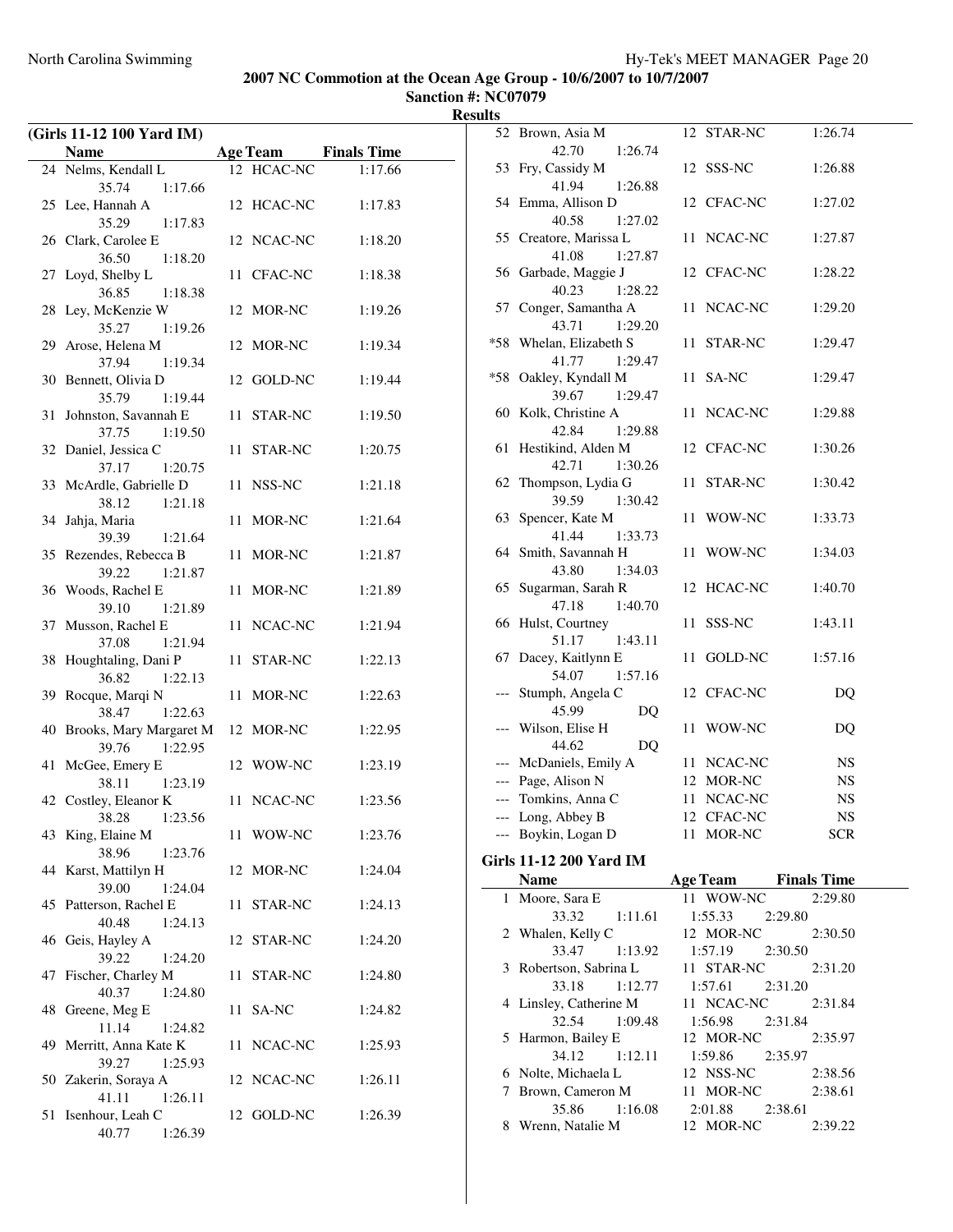**Sanction #: NC07079**

**Results**

|    | (Girls 11-12 200 Yard IM) |                             |           |
|----|---------------------------|-----------------------------|-----------|
|    | Name                      | <b>Age Team</b> Finals Time |           |
|    | 9 Liskiewicz, Rebecca K   | 12 MOR-NC                   | 2:39.35   |
|    | 10 Brown, Carlie J        | 11 MOR-NC                   | 2:40.81   |
|    | 35.67<br>1:16.37          | 2:03.86 2:40.81             |           |
|    | 11 Estep, Caroline M      | 11 WOW-NC                   | 2:41.06   |
|    | 12 Clapsaddle, Anna E     | 12 MOR-NC                   | 2:41.90   |
|    | 13 Parker, Mary Grayson G | 12 MOR-NC                   | 2:41.96   |
|    | 1:17.15<br>34.96          | 2:08.03 2:41.96             |           |
|    | 14 Maxwell, Cara J        | 12 SA-NC                    | 2:42.68   |
|    | 15 Dunbar, Molly A        | 11 HCAC-NC                  | 2:42.74   |
|    | 36.61<br>1:20.20          | 2:07.82 2:42.74             |           |
|    | 16 Patterson, Hannah E    | 12 STAR-NC                  | 2:42.87   |
|    | 17 Mumford, Ava-Taylor T  | 12 HCAC-NC 2:44.24          |           |
|    | 34.88 1:15.86             | 2:06.55 2:44.24             |           |
|    | 18 Arose, Helena M        | 12 MOR-NC                   | 2:44.61   |
|    | 37.76<br>1:20.32          |                             |           |
|    | 19 Clark, Carolee E       | $2:08.19$ $2:44.61$         |           |
|    |                           | 12 NCAC-NC 2:45.18          |           |
|    | 20 Boston, Amy L          | 12 SA-NC                    | 2:45.72   |
|    | 35.98 1:17.62             | 2:10.85 2:45.72             |           |
| 21 | Jahja, Maria              | 11 MOR-NC                   | 2:46.61   |
|    | 1:18.77<br>38.31          | 2:09.82 2:46.61             |           |
|    | 22 Eiden, Cassandra M     | 11 MOR-NC                   | 2:46.64   |
|    | 36.45<br>1:17.97          | 2:07.78 2:46.64             |           |
|    | 23 Kershaw, Alexis S      | 11 STAR-NC                  | 2:47.95   |
|    | 35.82 1:18.55             | 2:09.91 2:47.95             |           |
|    | 24 McArdle, Gabrielle D   | 11 NSS-NC                   | 2:49.51   |
|    | 38.12 1:21.15             | 2:12.05 2:49.51             |           |
|    | 25 Nelms, Kendall L       | 12 HCAC-NC                  | 2:49.89   |
|    | 35.89<br>1:20.22          | 2:10.38 2:49.89             |           |
|    | 26 Rezendes, Rebecca B    | 11 MOR-NC                   | 2:50.82   |
|    | 39.08 1:19.87             | 2:14.21<br>2:50.82          |           |
|    | 27 Loyd, Shelby L         | 11 CFAC-NC                  | 2:51.10   |
|    | 39.45 1:22.28             | $2:13.52$ $2:51.10$         |           |
|    | 28 Bennett, Olivia D      | 12 GOLD-NC                  | 2:52.47   |
|    | 35.95 1:19.57             | 2:13.42 2:52.47             |           |
|    | 29 Rocque, Marqi N        | 11 MOR-NC                   | 2:54.17   |
|    | 38.90 1:21.85             | $2:15.26$ $2:54.17$         |           |
|    | 30 King, Elaine M         | 11 WOW-NC                   | 3:03.29   |
|    | 1:25.30<br>41.02          | 2:20.34<br>3:03.29          |           |
|    | 31 Greene, Meg E          | 11 SA-NC                    | 3:12.41   |
|    | 41.82<br>1:29.99          | 2:29.54<br>3:12.41          |           |
|    | 32 Sugarman, Sarah R      | 12 HCAC-NC                  | 3:38.14   |
|    | 53.66<br>1:46.62          | 2:47.35<br>3:38.14          |           |
| 33 | Hulst, Courtney           | 11 SSS-NC                   | 3:42.61   |
|    | 57.49<br>1:55.12          | 2:56.25<br>3:42.61          |           |
|    | McGee, Emery E            | 12 WOW-NC                   | DQ        |
|    | 40.14<br>1:30.45          | 2:20.80<br>DQ               |           |
|    | Van Noordt, Rachel R      | 12 CFAC-NC                  | NS        |
|    | --- Garbade, Maggie J     | 12 CFAC-NC                  | NS        |
|    | 31.96                     |                             |           |
|    | Page, Alison N            | MOR-NC<br>12                | <b>NS</b> |

| Girls 9-12 500 Yard Freestyle           |                    |                                       |                    |         |
|-----------------------------------------|--------------------|---------------------------------------|--------------------|---------|
| <b>Name</b>                             |                    | <b>Example 2 Age Team</b> Finals Time |                    |         |
| 1 Whalen, Kelly C                       |                    | 12 MOR-NC                             |                    | 5:52.54 |
| 32.28                                   | 1:08.23            | $1:44.35$ $2:20.31$                   |                    |         |
| 2:57.37                                 | 3:33.07            | 4:08.84  4:44.02                      |                    |         |
| 5:19.84                                 | 5:52.54            |                                       |                    |         |
| 2 Liskiewicz, Rebecca K 12 MOR-NC       |                    |                                       |                    | 6:00.98 |
| 33.55                                   | 1:10.92            | 1:47.99 2:24.81                       |                    |         |
| 3:01.22                                 | 3:37.75            | 4:14.16                               | 4:50.72            |         |
| 5:26.63 6:00.98                         |                    |                                       |                    |         |
| 3 Hicks, Hannah L                       |                    | 10 SA-NC                              |                    | 6:04.86 |
| 33.90                                   |                    | $1:11.05$ $1:48.12$ $2:25.65$         |                    |         |
| 3:03.16                                 | 3:40.03            | 4:17.21                               | 4:55.04            |         |
| 5:30.94 6:04.86                         |                    |                                       |                    |         |
| 4 Moore, Sara E                         |                    | 11 WOW-NC                             |                    | 6:05.13 |
| $32.52$ 1:09.65                         |                    | 1:46.41 2:23.78                       |                    |         |
| 3:01.50                                 | 3:38.84            | 4:15.83  4:53.39                      |                    |         |
| 5:29.83 6:05.13                         |                    |                                       |                    |         |
| 5 Rowan, Madi M                         |                    | 12 SA-NC                              |                    | 6:09.82 |
| 33.73                                   |                    | $1:10.63$ $1:47.64$ $2:25.17$         |                    |         |
| 3:02.45                                 | 3:39.72            | 4:17.31                               | 4:54.99            |         |
| 5:32.65 6:09.82                         |                    |                                       |                    |         |
| 6 Brown, Madison K                      |                    | 12 SA-NC                              |                    | 6:17.05 |
| 34.41 1:12.35                           |                    | 1:50.91 2:29.64                       |                    |         |
| $3:08.27$ $3:46.63$                     |                    | 4:25.09 5:03.17                       |                    |         |
| 5:40.70                                 | 6:17.05            |                                       |                    |         |
| 7 Parker, Mary Grayson G 12 MOR-NC      |                    |                                       |                    | 6:17.07 |
| 34.23                                   | 1:12.58            | 1:50.35                               | 2:29.83            |         |
| 3:08.17                                 | 3:47.07            | 4:25.63                               | 5:05.25            |         |
| 5:42.12 6:17.07                         |                    |                                       |                    |         |
| 8 Boston, Amy L                         |                    | 12 SA-NC                              |                    | 6:17.14 |
| 34.89                                   | 1:12.86            | 1:51.25                               | 2:29.90            |         |
| 3:08.23                                 | 3:46.81            | 4:25.35                               | 5:03.25            |         |
| 5:41.81 6:17.14                         |                    |                                       |                    |         |
| 9 Maxwell, Cara J                       |                    | 12 SA-NC                              |                    | 6:23.65 |
| 34.69                                   |                    | 1:53.13                               |                    |         |
| 3:12.38                                 | 1:13.78<br>3:52.01 | 4:30.62                               | 2:32.58<br>5:09.95 |         |
| 5:46.59 6:23.65                         |                    |                                       |                    |         |
| 10 Clapsaddle, Anna E 12 MOR-NC 6:25.98 |                    |                                       |                    |         |
|                                         |                    |                                       |                    |         |
| 35.67                                   | 1:14.88<br>3:52.79 | 1:54.70<br>4:31.54                    | 2:33.91<br>5:10.22 |         |
| 3:13.54<br>5:48.50                      | 6:25.98            |                                       |                    |         |
| 11 Estep, Caroline M                    |                    | 11 WOW-NC                             |                    | 6:26.94 |
| 34.39                                   | 51.66              | 6:26.94                               |                    |         |
| 12 Musson, Rachel E                     |                    | 11 NCAC-NC                            |                    | 6:35.96 |
| 34.38                                   | 1:12.83            | 1:52.39                               | 2:33.09            |         |
| 3:13.77                                 | 3:54.51            | 4:36.24                               | 5:17.59            |         |
| 5:57.74                                 |                    |                                       |                    |         |
| 13 Marotto, Amanda M                    | 6:35.96            | 12 NCAC-NC                            |                    | 6:38.70 |
| 35.34                                   |                    |                                       |                    |         |
|                                         | 1:15.26            | 1:55.97 2:36.85<br>4:39.04 5:20.22    |                    |         |
| 3:16.95                                 | 3:58.01            |                                       |                    |         |
| 6:00.70                                 | 6:38.70            |                                       |                    |         |
| 14 Rocque, Marqi N                      |                    | 11 MOR-NC                             |                    | 6:44.51 |
| 37.04                                   | 1:18.49            | 2:00.63 2:42.67                       |                    |         |
| 3:23.31                                 | 4:03.58            | 4:45.33                               | 5:27.28            |         |
| 6:06.89                                 | 6:44.51            |                                       |                    |         |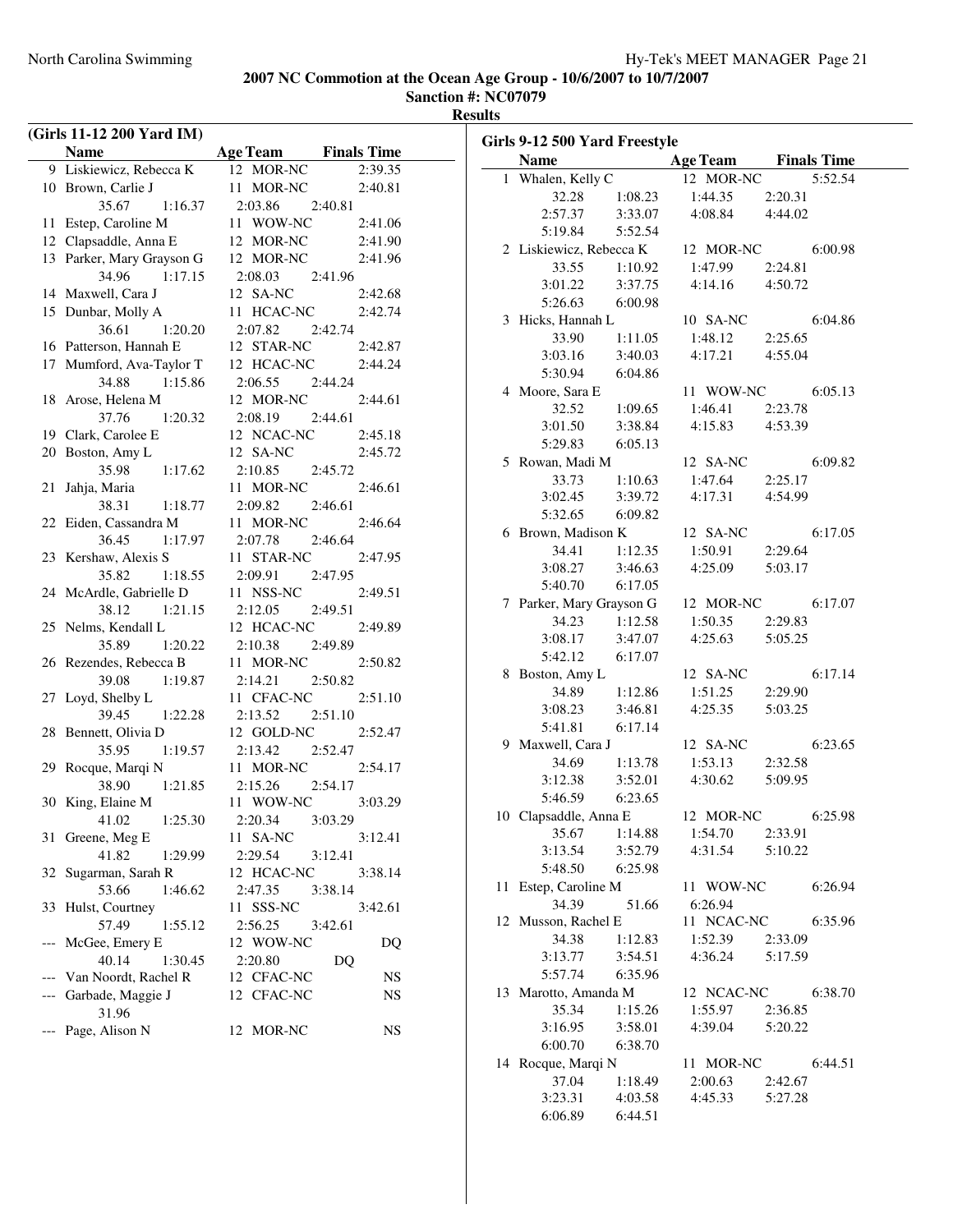**Sanction #: NC07079**

| (Girls 9-12 500 Yard Freestyle) |                                  |                       |                    |  |  |  |
|---------------------------------|----------------------------------|-----------------------|--------------------|--|--|--|
|                                 | <b>Name</b>                      | <b>Age Team</b>       | <b>Finals Time</b> |  |  |  |
| 15                              | Bledsoe, Justine M               | 12 WOW-NC             | 6:46.53            |  |  |  |
|                                 | 32.09<br>57.89                   | 6:46.53               |                    |  |  |  |
|                                 | 16 Whalen, Paige B               | 10 MOR-NC             | 6:48.50            |  |  |  |
|                                 | 37.18<br>1:18.95                 | 2:01.00               | 2:43.43            |  |  |  |
|                                 | 4:05.92<br>3:24.82               | 4:47.99               | 5:29.41            |  |  |  |
|                                 | 6:10.38<br>6:48.50               |                       |                    |  |  |  |
| 17                              | House, Abby M                    | 10 SA-NC              | 6:52.91            |  |  |  |
|                                 | 37.96<br>54.79                   | 6:52.91               |                    |  |  |  |
| 18                              | Brem, Ashley M                   | 9 UN-NC               | 7:10.12            |  |  |  |
|                                 | 19 Ley, McKenzie W               | 12 MOR-NC             | 7:11.66            |  |  |  |
|                                 | 36.29<br>1:18.80                 | 2:02.15               | 2:46.40            |  |  |  |
|                                 | 4:14.77<br>3:30.07               | 4:59.99               | 5:45.44            |  |  |  |
|                                 | 6:28.61<br>7:11.66               |                       |                    |  |  |  |
|                                 | 20 Narayan, Abbey B              | 10 WOW-NC             | 7:37.51            |  |  |  |
|                                 | 36.66<br>55.99                   | 7:37.51               |                    |  |  |  |
| 21                              | McGee, Emery E                   | 12 WOW-NC             | 7:43.63            |  |  |  |
|                                 | 38.97<br>55.48                   | 7:43.63               |                    |  |  |  |
|                                 | 22 Post, Melanie E               | 9 WOW-NC              | 8:14.35            |  |  |  |
|                                 | 37.33<br>54.47                   | 8:14.35               |                    |  |  |  |
|                                 | Page, Alison N                   | 12 MOR-NC             | NS                 |  |  |  |
|                                 | Boys 8 & Under 25 Yard Freestyle |                       |                    |  |  |  |
|                                 | <b>Name</b>                      | <b>Age Team</b>       | <b>Finals Time</b> |  |  |  |
|                                 | 1 Wiltsey, Curtis S              | SA-NC<br>8            | 16.53              |  |  |  |
|                                 | 2 Brennan, Sean P                | $7^{\circ}$<br>WOW-NC | 16.78              |  |  |  |
|                                 | 3 Morehead, JT T                 | 8 SA-NC               | 17.04              |  |  |  |
|                                 | 4 Werden, Jacob D                | 8 NCAC-NC             | 17.34              |  |  |  |
|                                 | 5 Messina, Anthony D             | 8 WOW-NC              | 17.78              |  |  |  |
|                                 | 6 Stilson, George R              | 8 CFAC-NC             | 17.96              |  |  |  |
|                                 | 7 Kranis, Anthony O              | 8 STAR-NC             | 19.06              |  |  |  |
|                                 | 8 Field, Carlos H                | 8 SSS-NC              | 19.10              |  |  |  |
|                                 | 9 Guest, Gordon S                | 7 NCAC-NC             | 19.19              |  |  |  |
|                                 | 10 Brown, Blake M                | 8 STAR-NC             | 19.47              |  |  |  |
| $*11$                           | Phipps, Carl H                   | 7 STAR-NC             | 20.47              |  |  |  |
| $*11$                           | Browning, Robert D               | 7 WOW-NC              | 20.47              |  |  |  |
| 13                              | Oakley, Evan A                   | 8 SA-NC               | 21.43              |  |  |  |
| 14                              | Hannum, Jake L                   | 8 WOW-NC              | 22.00              |  |  |  |
|                                 | 15 Post, Chris T                 | 6 WOW-NC              | 22.72              |  |  |  |
| 16                              | Browning, Mac M                  | 8<br>WOW-NC           | 22.87              |  |  |  |
| 17                              | Schild, Andrew B                 | 7<br>WOW-NC           | 23.12              |  |  |  |
| 18                              | Kranis, Justin M                 | 6<br>STAR-NC          | 23.28              |  |  |  |
| 19                              | Wiltsey, Kevin R                 | 6<br>SA-NC            | 24.65              |  |  |  |
| 20                              | Hastings, Lonnie S               | SA-NC<br>8            | 25.84              |  |  |  |
| 21                              | Setzer, Xander                   | 6<br>STAR-NC          | 28.72              |  |  |  |
| 22                              | Repovich, Collin L               | 6<br>CFAC-NC          | 29.59              |  |  |  |
| 23                              | Oh, Daniel                       | 6<br>CFAC-NC          | 31.79              |  |  |  |
| 24                              | Lampkin, Spencer                 | 6<br>WOW-NC           | 38.56              |  |  |  |
| 25                              | Bump, Jason L                    | 5<br>CFAC-NC          | 42.21              |  |  |  |

#### **Boys 8 & Under 50 Yard Freestyle**

÷

| <b>Name</b>          | <b>Age Team</b> | <b>Finals Time</b> |
|----------------------|-----------------|--------------------|
| 1 McPheters, Ian J   | 8 WOW-NC        | 34.61              |
| 2 Wiltsey, Curtis S  | 8 SA-NC         | 36.30              |
| 3 Messina, Anthony D | 8 WOW-NC        | 38.90              |
| 4 Werden, Jacob D    | 8 NCAC-NC       | 39.24              |

--- Armieri, Dallas P 8 NSS-NC NS

| .  |                     |    |                |           |
|----|---------------------|----|----------------|-----------|
|    | 5 Morehead, JT T    | 8  | <b>SA-NC</b>   | 40.24     |
| 6  | Fold, Andrew C      | 7  | SA-NC          | 40.89     |
| 7  | Stilson, George R   | 8  | <b>CFAC-NC</b> | 43.14     |
| 8  | Moore, Matthew D    | 7  | WOW-NC         | 43.39     |
| 9  | Kranis, Anthony O   | 8  | STAR-NC        | 43.75     |
| 10 | Field, Carlos H     | 8  | SSS-NC         | 44.52     |
| 11 | Brown, Blake M      | 8  | STAR-NC        | 45.19     |
|    | 12 Guest, Gordon S  | 7  | NCAC-NC        | 46.13     |
| 13 | Bledsoe, Jake T     | 7  | WOW-NC         | 47.66     |
|    | 14 Oakley, Evan A   | 8  | SA-NC          | 48.21     |
| 15 | Phipps, Carl H      | 7  | STAR-NC        | 49.27     |
|    | 16 Post, Chris T    | 6  | WOW-NC         | 52.06     |
| 17 | Hannum, Jake L      | 8  | WOW-NC         | 53.71     |
|    | 18 Wiltsey, Kevin R | 6. | SA-NC          | 59.30     |
| 19 | Hastings, Lonnie S  | 8  | SA-NC          | 1:02.24   |
|    | Armieri, Dallas P   | 8  | NSS-NC         | <b>NS</b> |
|    |                     |    |                |           |

### **Boys 8 & Under 100 Yard Freestyle**

| Name                |         | <b>Age Team</b> | <b>Finals Time</b> |  |
|---------------------|---------|-----------------|--------------------|--|
| 1 McPheters, Ian J  |         | 8 WOW-NC        | 1:18.95            |  |
| 36.59               | 1:18.95 |                 |                    |  |
| 2 Werden, Jacob D   |         | 8 NCAC-NC       | 1:22.52            |  |
| 38.43 1:22.52       |         |                 |                    |  |
| 3 Wiltsey, Curtis S |         | 8 SA-NC         | 1:25.89            |  |
| 40.69               | 1:25.89 |                 |                    |  |
| 4 Morehead, JT T    |         | 8 SA-NC         | 1:28.90            |  |
| 41.38               | 1:28.90 |                 |                    |  |
| 5 Fold, Andrew C    |         | 7 SA-NC         | 1:34.47            |  |
| 44.19               | 1:34.47 |                 |                    |  |
| 6 Kranis, Anthony O |         | 8 STAR-NC       | 1:38.68            |  |
| 45.82               | 1:38.68 |                 |                    |  |
| 7 Moore, Matthew D  |         | 7 WOW-NC        | 1:43.61            |  |
| 49.44               | 1:43.61 |                 |                    |  |
| 8 Field, Carlos H   |         | 8 SSS-NC        | 1:47.71            |  |
| 50.36               | 1:47.71 |                 |                    |  |
| 9 Oakley, Evan A    |         | 8 SA-NC         | 1:50.02            |  |
| 49.59               | 1:50.02 |                 |                    |  |
| 10 Hannum, Jake L   |         | 8 WOW-NC        | 2:11.42            |  |
| 1:00.08             | 2:11.42 |                 |                    |  |

#### **Boys 8 & Under 25 Yard Backstroke**

|    | <b>Name</b>          |   | <b>Age Team</b> | <b>Finals Time</b> |
|----|----------------------|---|-----------------|--------------------|
| 1  | Morehead, JT T       | 8 | SA-NC           | 20.53              |
|    | 2 Moore, Matthew D   | 7 | WOW-NC          | 20.68              |
| 3  | Werden, Jacob D      | 8 | NCAC-NC         | 21.06              |
| 4  | Brennan, Sean P      | 7 | WOW-NC          | 21.09              |
|    | 5 Messina, Anthony D | 8 | WOW-NC          | 21.12              |
| 6  | Fold, Andrew C       | 7 | SA-NC           | 21.19              |
| 7  | Kranis, Anthony O    | 8 | STAR-NC         | 22.00              |
| 8  | Stilson, George R    | 8 | CFAC-NC         | 22.91              |
| 9  | Phipps, Carl H       | 7 | STAR-NC         | 24.21              |
| 10 | Oakley, Evan A       | 8 | SA-NC           | 24.50              |
| 11 | Field, Carlos H      | 8 | SSS-NC          | 24.69              |
|    | 12 Bledsoe, Jake T   | 7 | WOW-NC          | 26.00              |
| 13 | Guest, Gordon S      |   | NCAC-NC         | 26.82              |
| 14 | Browning, Robert D   |   | WOW-NC          | 27.28              |
|    | 15 Kranis, Justin M  | 6 | STAR-NC         | 28.10              |
|    | 16 Browning, Mac M   | 8 | WOW-NC          | 28.13              |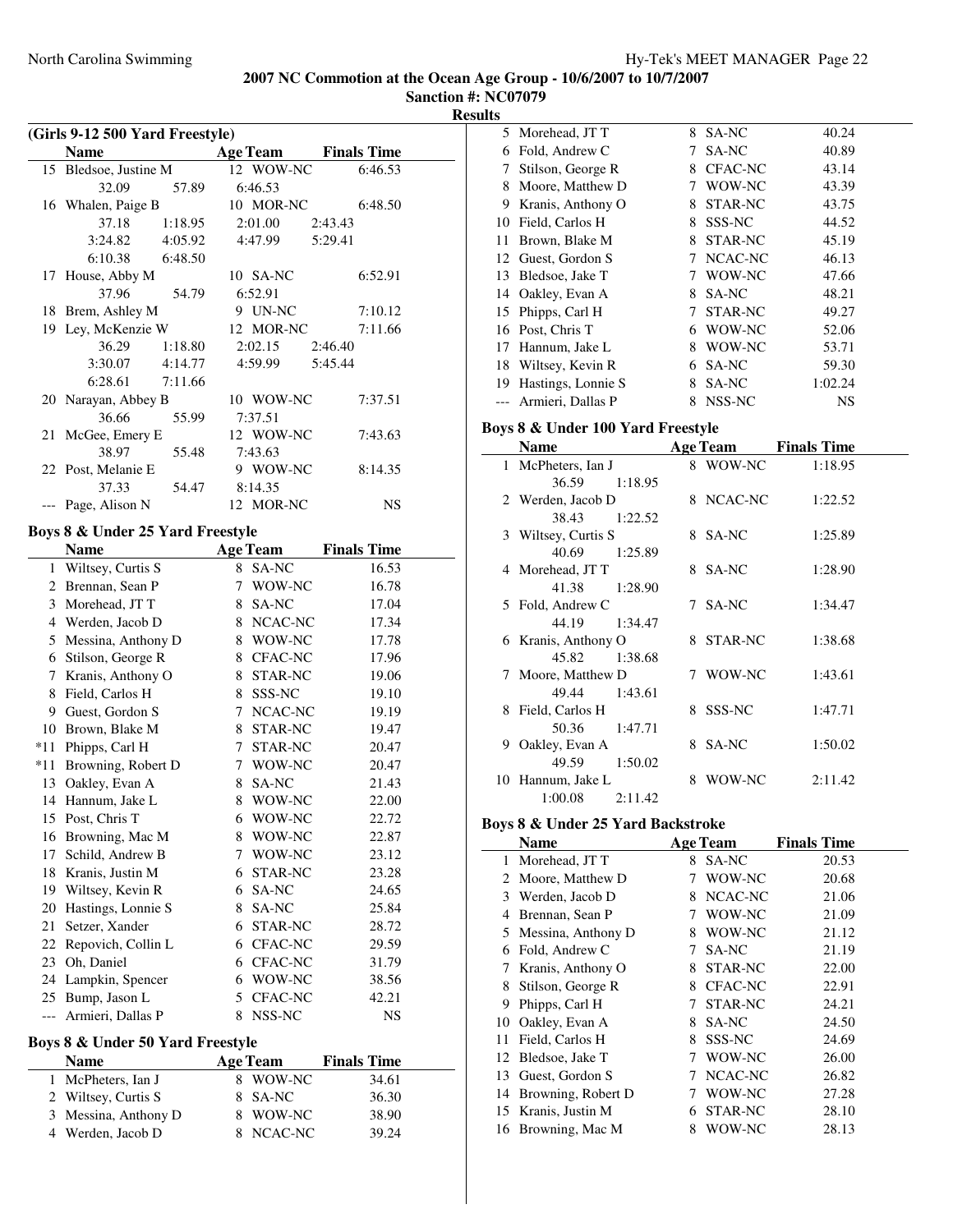**Sanction #: NC07079 Results**

| (Boys 8 & Under 25 Yard Backstroke) |                                             |    |                 |                    |  |  |  |
|-------------------------------------|---------------------------------------------|----|-----------------|--------------------|--|--|--|
|                                     | Name                                        |    | <b>Age Team</b> | <b>Finals Time</b> |  |  |  |
| 17                                  | Setzer, Xander                              | 6. | STAR-NC         | 28.97              |  |  |  |
| 18                                  | Hannum, Jake L                              | 8  | WOW-NC          | 29.71              |  |  |  |
| 19                                  | Wiltsey, Kevin R                            |    | 6 SA-NC         | 30.28              |  |  |  |
| 20                                  | Post, Chris T                               |    | 6 WOW-NC        | 33.69              |  |  |  |
| 21                                  | Repovich, Collin L                          |    | 6 CFAC-NC       | 36.25              |  |  |  |
| 22                                  | Bump, Jason L                               |    | 5 CFAC-NC       | 45.65              |  |  |  |
| 23                                  | Lampkin, Spencer                            |    | 6 WOW-NC        | 49.41              |  |  |  |
| $\overline{a}$                      | Hastings, Lonnie S                          | 8  | SA-NC           | DQ                 |  |  |  |
| $---$                               | Oh, Daniel                                  |    | 6 CFAC-NC       | DQ                 |  |  |  |
|                                     | Armieri, Dallas P                           | 8  | NSS-NC          | NS                 |  |  |  |
|                                     | Boys 8 & Under 25 Yard Breaststroke         |    |                 |                    |  |  |  |
|                                     | <b>Name</b>                                 |    | <b>Age Team</b> | <b>Finals Time</b> |  |  |  |
| 1                                   | McPheters, Ian J                            | 8  | WOW-NC          | 21.47              |  |  |  |
|                                     | 2 Brennan, Sean P                           | 7  | WOW-NC          | 24.43              |  |  |  |
| 3                                   | Kranis, Anthony O                           | 8  | STAR-NC         | 26.10              |  |  |  |
| 4                                   | Werden, Jacob D                             |    | 8 NCAC-NC       | 26.41              |  |  |  |
| 5                                   | Phipps, Carl H                              | 7  | STAR-NC         | 27.63              |  |  |  |
| 6                                   | Bledsoe, Jake T                             |    | 7 WOW-NC        | 27.72              |  |  |  |
| 7                                   | Moore, Matthew D                            |    | 7 WOW-NC        | 29.53              |  |  |  |
| 8                                   | Kranis, Justin M                            |    | 6 STAR-NC       | 33.06              |  |  |  |
| 9                                   | Guest, Gordon S                             |    | 7 NCAC-NC       | 33.53              |  |  |  |
| 10                                  | Post, Chris T                               |    | 6 WOW-NC        | 33.78              |  |  |  |
| 11                                  | Setzer, Xander                              |    | 6 STAR-NC       | 35.69              |  |  |  |
| 12                                  | Wiltsey, Kevin R                            |    | 6 SA-NC         | 48.59              |  |  |  |
| 13                                  | Bump, Jason L                               |    | 5 CFAC-NC       | 49.78              |  |  |  |
| $---$                               | Browning, Robert D                          |    | 7 WOW-NC        | DQ                 |  |  |  |
| ---                                 | Oh, Daniel                                  |    | 6 CFAC-NC       |                    |  |  |  |
|                                     | Repovich, Collin L                          |    | 6 CFAC-NC       | DQ<br>DQ           |  |  |  |
| ---<br>---                          | Hastings, Lonnie S                          | 8  | SA-NC           | DQ                 |  |  |  |
|                                     |                                             |    |                 |                    |  |  |  |
|                                     | <b>Boys 8 &amp; Under 25 Yard Butterfly</b> |    |                 |                    |  |  |  |
|                                     | <b>Name</b>                                 |    | <b>Age Team</b> | <b>Finals Time</b> |  |  |  |
| 1                                   | McPheters, Ian J                            | 8  | WOW-NC          | 17.53              |  |  |  |
|                                     | 2 Brennan, Sean P                           | 7  | WOW-NC          | 20.31              |  |  |  |
| 3                                   | Wiltsey, Curtis S                           |    | 8 SA-NC         | 20.34              |  |  |  |
| 4                                   | Messina, Anthony D                          |    | 8 WOW-NC        | 21.84              |  |  |  |
|                                     | 5 Stilson, George R                         |    | 8 CFAC-NC       | 22.03              |  |  |  |
|                                     | 6 Fold, Andrew C                            | 7  | SA-NC           | 22.94              |  |  |  |
| 7                                   | Bledsoe, Jake T                             | 7  | WOW-NC          | 24.25              |  |  |  |
| 8                                   | Oakley, Evan A                              | 8  | SA-NC           | 25.13              |  |  |  |
| 9                                   | Phipps, Carl H                              | 7  | STAR-NC         | 26.48              |  |  |  |
| 10                                  | Field, Carlos H                             | 8  | SSS-NC          | 29.09              |  |  |  |
| 11                                  | Guest, Gordon S                             | 7  | NCAC-NC         | 30.21              |  |  |  |
| 12                                  | Kranis, Justin M                            | 6  | STAR-NC         | 31.00              |  |  |  |
| 13                                  | Hannum, Jake L                              | 8  | WOW-NC          | 34.31              |  |  |  |
| 14                                  | Wiltsey, Kevin R                            | 6  | SA-NC           | 35.37              |  |  |  |
| 15                                  | Oh, Daniel                                  | 6  | CFAC-NC         | 45.48              |  |  |  |
| $---$                               | Bump, Jason L                               |    | 5 CFAC-NC       | DQ                 |  |  |  |
|                                     | Brown, Blake M                              | 8  | STAR-NC         | DQ                 |  |  |  |
| ---                                 | Repovich, Collin L                          | 6  | CFAC-NC         | DQ                 |  |  |  |
|                                     | Boys 8 & Under 100 Yard IM                  |    |                 |                    |  |  |  |
|                                     | <b>Name</b>                                 |    | <b>Age Team</b> | <b>Finals Time</b> |  |  |  |
| 1                                   | McPheters, Ian J                            |    | 8 WOW-NC        | 1:30.48            |  |  |  |
|                                     | 12.75<br>1:30.48                            |    |                 |                    |  |  |  |

|    | 2 Fold, Andrew C    |         |   | 7 SA-NC   | 1:41.68 |
|----|---------------------|---------|---|-----------|---------|
|    | 46.65               | 1:41.68 |   |           |         |
|    | 3 Wiltsey, Curtis S |         |   | 8 SA-NC   | 1:42.42 |
|    | 45.83               | 1:42.42 |   |           |         |
|    | 4 Morehead, JT T    |         |   | 8 SA-NC   | 1:42.54 |
|    | 47.71               | 1:42.54 |   |           |         |
|    | 5 Brennan, Sean P   |         |   | 7 WOW-NC  | 1:44.42 |
|    | 47.59               | 1:44.42 |   |           |         |
|    | 6 Stilson, George R |         |   | 8 CFAC-NC | 1:48.59 |
|    | 52.80               | 1:48.59 |   |           |         |
|    | 7 Moore, Matthew D  |         |   | 7 WOW-NC  | 1:52.89 |
|    | 51.38               | 1:52.89 |   |           |         |
| 8. | Brown, Blake M      |         |   | 8 STAR-NC | 1:54.19 |
|    | 57.90               | 1:54.19 |   |           |         |
| 9  | Post, Chris T       |         | 6 | WOW-NC    | 2:20.70 |
|    | 1:11.70             | 2:20.70 |   |           |         |

## **Boys 10 & Under 50 Yard Freestyle**

|    | <b>Name</b>           |    | <b>Age Team</b> | <b>Finals Time</b> |
|----|-----------------------|----|-----------------|--------------------|
| 1  | Sperling, Dash D      |    | 10 STAR-NC      | 30.06              |
|    | 2 Columbus, Paul P    |    | 10 WOW-NC       | 30.14              |
|    | 3 Countie, William M  |    | 9 MOR-NC        | 31.83              |
|    | 4 Ress, Justin A      |    | 10 MOR-NC       | 32.18              |
|    | 5 Fold, Nathan R      |    | 9 SA-NC         | 32.20              |
|    | 6 Morrell, Walker R   |    | 10 MOR-NC       | 32.35              |
| 7  | Sink, Jacob M         |    | 10 STAR-NC      | 32.53              |
| 8  | Short, Jimbo E        |    | 10 CFAC-NC      | 32.69              |
|    | 9 Molinatto, Ryan J   |    | 10 NSS-NC       | 32.81              |
| 10 | Zakerin, Bijan A      |    | 10 NCAC-NC      | 34.05              |
| 11 | Kawaguchi, Tosh A     |    | 10 MOR-NC       | 34.09              |
| 12 | Bullard, Michael H    |    | 10 WOW-NC       | 34.38              |
| 13 | Wedegaertner, Kurt T  |    | 10 MOR-NC       | 34.41              |
| 14 | Cobb, Collier C       |    | 9 MOR-NC        | 34.45              |
| 15 | Coleman, George E     |    | 10 WOW-NC       | 34.63              |
| 16 | Gyongyosi, Boldi      |    | 10 NCAC-NC      | 35.06              |
| 17 | Peterson, Cole R      |    | 9 STAR-NC       | 35.42              |
| 18 | Staab, Justin T       |    | 10 MOR-NC       | 35.63              |
|    | 19 Dozier, Jack M     |    | 9 NCAC-NC       | 35.87              |
|    | 20 Best, Jack R       |    | 9 WOW-NC        | 37.14              |
| 21 | Brown, Hardy M        |    | 9 STAR-NC       | 38.01              |
| 22 | Waren, Marshall H     |    | 9 WOW-NC        | 38.29              |
| 23 | Boyles, Jackson S     |    | 9 CFAC-NC       | 38.40              |
| 24 | Mathes, Ryan R        |    | 10 NCAC-NC      | 38.70              |
| 25 | Linsley, Tren T       |    | 9 NCAC-NC       | 38.72              |
|    | 26 Samuel, Raymond W  |    | 10 WOW-NC       | 38.97              |
| 27 | Lee, Jared A          |    | 10 HCAC-NC      | 40.01              |
| 28 | Teschendorf, Landon   |    | 10 SSS-NC       | 40.28              |
|    | 29 Bowling, Jackson T |    | 9 WOW-NC        | 40.93              |
| 30 | Young, Stevie C       |    | 10 CFAC-NC      | 41.51              |
| 31 | Stephenson, Carter A  | 9  | STAR-NC         | 41.89              |
| 32 | Fisher, Adam D        | 9. | SA-NC           | 41.91              |
| 33 | Kang, Joseph H        |    | 10 CFAC-NC      | 42.06              |
|    | 34 Mintz, Jordan D    |    | 9 HCAC-NC       | 43.76              |
|    | 35 Estep, Owen R      |    | 9 WOW-NC        | 44.16              |
| 36 | Wetherill, Isaac R    |    | 9 WOW-NC        | 45.04              |
| 37 | Garbutt, Jim A        |    | 9 NSS-NC        | 51.30              |
| 38 | Metcalf, Kyle A       | 10 | SSS-NC          | 52.81              |
| 39 | Oh, David             | 9  | <b>CFAC-NC</b>  | 53.80              |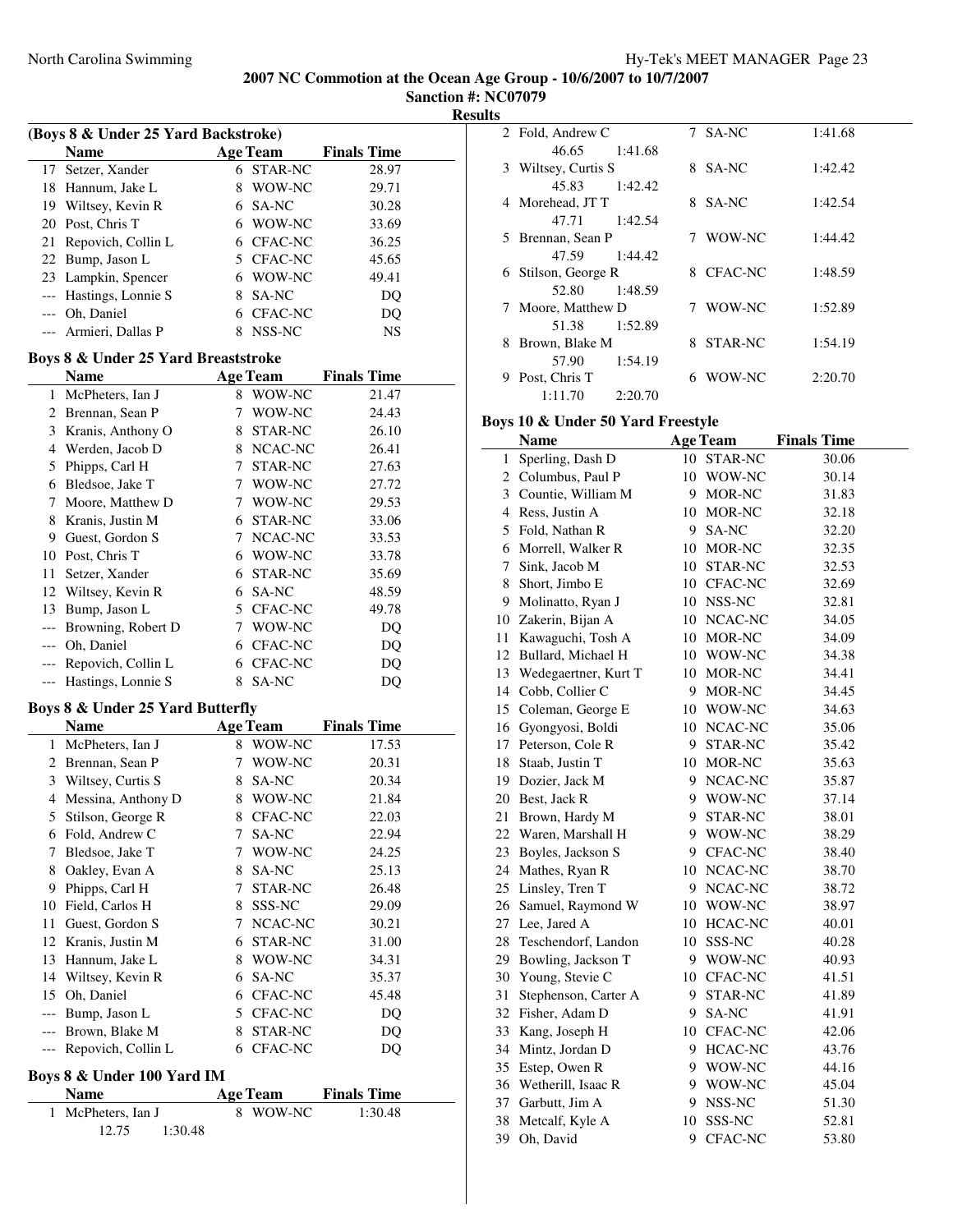**Sanction #: NC07079 Results**

| (Boys 10 & Under 50 Yard Freestyle) |                                    |   |                 |                    |  |
|-------------------------------------|------------------------------------|---|-----------------|--------------------|--|
|                                     | <b>Name</b>                        |   | <b>Age Team</b> | <b>Finals Time</b> |  |
|                                     | 40 Baric, Tommy J                  |   | 10 NCAC-NC      | 54.72              |  |
|                                     | --- Herrington, Ben T              |   | 9 SEA-NC        | <b>NS</b>          |  |
|                                     | --- Messina, Anthony D             |   | 8 WOW-NC        | NS                 |  |
|                                     | --- Little, Seth T                 |   | 9 STAR-NC       | NS                 |  |
|                                     |                                    |   |                 |                    |  |
|                                     | Boys 10 & Under 100 Yard Freestyle |   |                 |                    |  |
|                                     | <b>Name</b>                        |   | <b>Age Team</b> | <b>Finals Time</b> |  |
|                                     | 1 Columbus, Paul P                 |   | 10 WOW-NC       | 1:07.56            |  |
|                                     | 32.65<br>1:07.56                   |   |                 |                    |  |
|                                     | 2 Sperling, Dash D                 |   | 10 STAR-NC      | 1:08.89            |  |
|                                     | 33.78<br>1:08.89                   |   |                 |                    |  |
| 3                                   | Jewell, Nolan W                    |   | 10 CFAC-NC      | 1:10.00            |  |
|                                     | 11.12<br>1:10.00                   |   |                 |                    |  |
| 4                                   | McGugan, Henry M                   |   | 10 STAR-NC      | 1:10.65            |  |
|                                     | 34.87<br>1:10.65                   |   |                 |                    |  |
| 5                                   | Laatz, Justin M                    |   | 10 NCAC-NC      | 1:10.92            |  |
|                                     | 34.82<br>1:10.92                   |   |                 |                    |  |
|                                     | 6 Cairns, Noah A                   |   | 10 NCAC-NC      | 1:12.00            |  |
|                                     | 34.95<br>1:12.00                   |   |                 |                    |  |
| 7                                   | Ress, Justin A                     |   | 10 MOR-NC       | 1:12.32            |  |
|                                     | 34.56<br>1:12.32                   |   |                 |                    |  |
|                                     | 8 Cobb, Collier C                  |   | 9 MOR-NC        | 1:12.33            |  |
|                                     | 34.58<br>1:12.33                   |   |                 |                    |  |
| 9.                                  | Richardson, Andrzej H              |   | 10 UN-NC        | 1:13.81            |  |
|                                     | 35.05<br>1:13.81                   |   |                 |                    |  |
|                                     | 10 Fold, Nathan R                  |   | 9 SA-NC         | 1:14.16            |  |
|                                     | 35.88<br>1:14.16                   |   |                 |                    |  |
| 11                                  | Morrell, Walker R                  |   | 10 MOR-NC       | 1:14.50            |  |
|                                     | 35.84<br>1:14.50                   |   |                 |                    |  |
|                                     | 12 Short, Jimbo E                  |   | 10 CFAC-NC      | 1:14.61            |  |
|                                     | 35.91<br>1:14.61                   |   |                 |                    |  |
| 13                                  | Molinatto, Ryan J                  |   | 10 NSS-NC       | 1:15.80            |  |
|                                     | 37.08<br>1:15.80                   |   |                 |                    |  |
|                                     | 14 Kawaguchi, Tosh A               |   | 10 MOR-NC       | 1:15.97            |  |
|                                     | 10.23<br>1:15.97                   |   |                 |                    |  |
| 15                                  | Sink, Jacob M                      |   | 10 STAR-NC      | 1:16.75            |  |
|                                     | 35.01<br>1:16.75                   |   |                 |                    |  |
|                                     | 16 Bullard, Michael H              |   | 10 WOW-NC       | 1:17.09            |  |
|                                     | 36.18<br>1:17.09                   |   |                 |                    |  |
|                                     | 17 Coleman, George E               |   | 10 WOW-NC       | 1:18.48            |  |
|                                     | 37.62<br>1:18.48                   |   |                 |                    |  |
| 18                                  | Zakerin, Bijan A                   |   | 10 NCAC-NC      | 1:18.62            |  |
|                                     | 37.35<br>1:18.62                   |   |                 |                    |  |
| 19                                  | Staab, Justin T                    |   | 10 MOR-NC       | 1:19.41            |  |
|                                     | 11.14<br>1:19.41                   |   |                 |                    |  |
| 20                                  | Wedegaertner, Kurt T               |   | 10 MOR-NC       | 1:20.49            |  |
|                                     | 38.22<br>1:20.49                   |   |                 |                    |  |
| 21                                  | Gyongyosi, Boldi                   |   | 10 NCAC-NC      | 1:21.16            |  |
|                                     | 10.15<br>1:21.16                   |   |                 |                    |  |
|                                     | 22 Peterson, Cole R                |   | 9 STAR-NC       | 1:21.99            |  |
|                                     | 37.33<br>1:21.99                   |   |                 |                    |  |
| 23                                  | Boyles, Jackson S                  |   | 9 CFAC-NC       | 1:25.31            |  |
|                                     | 40.82<br>1:25.31                   |   |                 |                    |  |
|                                     | 24 Linsley, Tren T                 | 9 | NCAC-NC         | 1:25.38            |  |
|                                     | 39.34<br>1:25.38                   |   |                 |                    |  |
|                                     |                                    |   |                 |                    |  |

| 25    | Dozier, Jack M      | 9  | NCAC-NC        | 1:27.01  |
|-------|---------------------|----|----------------|----------|
|       | 40.57<br>1:27.01    |    |                |          |
| 26    | Mathes, Ryan R      | 10 | NCAC-NC        | 1:28.54  |
|       | 41.49<br>1:28.54    |    |                |          |
| 27    | Lee, Jared A        | 10 | HCAC-NC        | 1:28.66  |
|       | 42.03<br>1:28.66    |    |                |          |
| 28    | Gunson, Nathanael H | 10 | SA-NC          | 1:28.92  |
|       | 42.40<br>1:28.92    |    |                |          |
| 29    | Brown, Hardy M      | 9  | STAR-NC        | 1:29.79  |
|       | 39.88<br>1:29.79    |    |                |          |
| 30    | Samuel, Raymond W   | 10 | WOW-NC         | 1:31.78  |
|       | 42.98<br>1:31.78    |    |                |          |
| 31    | Waren, Marshall H   | 9  | WOW-NC         | 1:31.86  |
|       | 43.60<br>1:31.86    |    |                |          |
| 32    | Best, Jack R        | 9  | WOW-NC         | 1:34.89  |
|       | 42.99<br>1:34.89    |    |                |          |
| 33    | Young, Stevie C     |    | 10 CFAC-NC     | 1:35.31  |
|       | 45.19<br>1:35.31    |    |                |          |
| 34    | Teschendorf, Landon | 10 | SSS-NC         | 1:36.50  |
|       | 42.59<br>1:36.50    |    |                |          |
| 35    | Mintz, Jordan D     | 9  | HCAC-NC        | 1:36.51  |
|       | 47.41<br>1:36.51    |    |                |          |
| 36    | Metcalf, Kyle A     | 10 | SSS-NC         | 1:37.07  |
|       | 43.40<br>1:37.07    |    |                |          |
| 37    | Fisher, Adam D      | 9  | SA-NC          | 1:37.58  |
|       | 44.63<br>1:37.58    |    |                |          |
| 38    | Estep, Owen R       | 9  | WOW-NC         | 1:38.77  |
|       | 44.00<br>1:38.77    |    |                |          |
| 39    | Bowling, Jackson T  | 9  | WOW-NC         | 1:40.89  |
|       | 43.51<br>1:40.89    |    |                |          |
| 40    | Wetherill, Isaac R  | 9  | WOW-NC         | 1:46.56  |
|       | 48.74<br>1:46.56    |    |                |          |
| 41    | Bradshaw, Nathan H  | 10 | WOW-NC         | 1:51.60  |
|       | 1:51.60<br>49.70    |    |                |          |
| 42    | Varker, Logan E     | 9  | STAR-NC        | 1:57.67  |
|       | 56.17<br>1:57.67    |    |                |          |
| 43    | Baric, Tommy J      | 10 | NCAC-NC        | 2:00.77  |
|       | 55.77<br>2:00.77    |    |                |          |
| $---$ | LU, Ben F           | 9  | WOW-NC         | X2:00.52 |
|       | 53.84<br>2:00.52    |    |                |          |
| $---$ | Little, Seth T      | 9  | <b>STAR-NC</b> | NS       |
|       | Herrington, Ben T   | 9  | <b>SEA-NC</b>  | NS       |
|       |                     |    |                |          |

# **Boys 10 & Under 200 Yard Freestyle**

| <b>Name</b>        |         | <b>Age Team</b>     |         | <b>Finals Time</b> |
|--------------------|---------|---------------------|---------|--------------------|
| 1 Columbus, Paul P |         | 10 WOW-NC           |         | 2:25.25            |
| 32.34              | 1:09.39 | 1:47.82             | 2:25.25 |                    |
| 2 Jewell, Nolan W  |         | 10 CFAC-NC          |         | 2:29.58            |
| 34.87              | 1:13.27 | 1:52.63             | 2:29.58 |                    |
| 3 Cairns, Noah A   |         | 10 NCAC-NC          |         | 2:31.79            |
| 34.91 1:14.19      |         | $1:53.91$ $2:31.79$ |         |                    |
| 4 Ress, Justin A   |         | 10 MOR-NC           |         | 2:32.30            |
| 34.49              | 1:13.62 | 1:53.22             | 2:32.30 |                    |
| 5 Cobb, Collier C  |         | 9 MOR-NC            |         | 2:35.82            |
| 35.92              | 1:16.53 | 1:57.52             | 2:35.82 |                    |
| 6 Laatz, Justin M  |         | 10 NCAC-NC          |         | 2:38.76            |
| 35.69              | 1:15.65 | 1:57.63             | 2:38.76 |                    |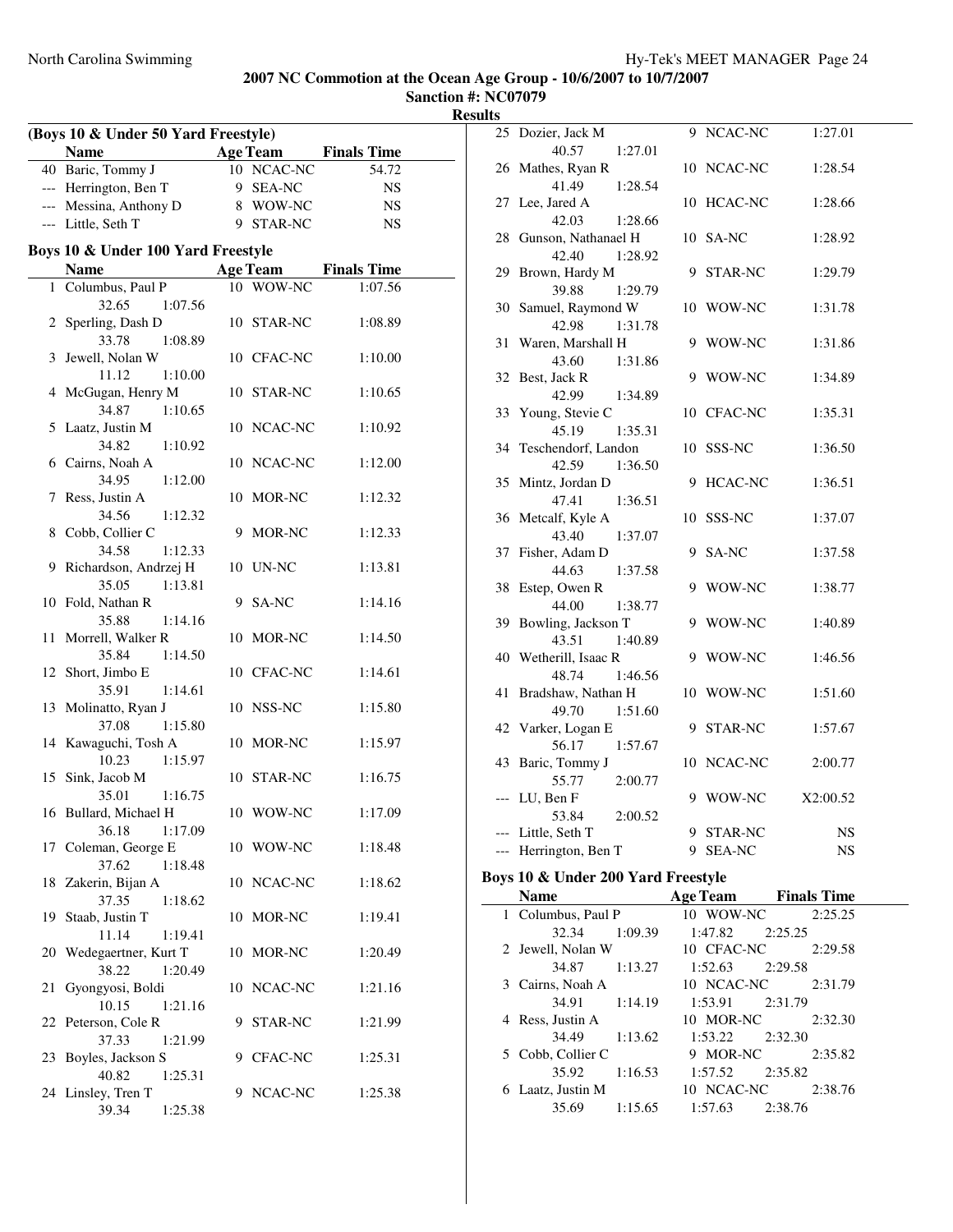**Sanction #: NC07079 Results**

J.

| (Boys 10 & Under 200 Yard Freestyle) |                                    |                     |                    |  |  |
|--------------------------------------|------------------------------------|---------------------|--------------------|--|--|
|                                      | <b>Name</b>                        | <b>Age Team</b>     | <b>Finals Time</b> |  |  |
|                                      | 7 Fold, Nathan R                   | 9 SA-NC             | 2:39.31            |  |  |
|                                      | 36.11<br>1:17.69                   | 1:59.58             | 2:39.31            |  |  |
| 8                                    | Boyles, Jackson S                  | 9 CFAC-NC           | 2:57.25            |  |  |
|                                      | 41.03                              | $1:25.82$ $2:13.89$ | 2:57.25            |  |  |
|                                      | 9 Waren, Marshall H                | 9 WOW-NC            | 3:07.74            |  |  |
|                                      | 39.52<br>1:25.30                   | 2:16.62             | 3:07.74            |  |  |
|                                      | 10 Samuel, Raymond W               | 10 WOW-NC           | 3:09.06            |  |  |
|                                      | 1:30.79<br>2:21.77                 | 3:09.39             | 3:09.06            |  |  |
|                                      | 11 Best, Jack R                    | 9 WOW-NC            | 3:14.22            |  |  |
|                                      | 1:31.60<br>42.35                   | $2:25.67$ $3:14.22$ |                    |  |  |
|                                      | 12 Mintz, Jordan D                 | 9 HCAC-NC           | 3:27.21            |  |  |
|                                      | 45.86<br>1:39.47                   | $2:33.12$ $3:27.21$ |                    |  |  |
|                                      | Boys 10 & Under 50 Yard Backstroke |                     |                    |  |  |
|                                      | <b>Name</b>                        | <b>Age Team</b>     | <b>Finals Time</b> |  |  |
| $\mathbf{1}$                         | Columbus, Paul P                   | 10 WOW-NC           | 36.54              |  |  |
|                                      | 2 Ress, Justin A                   | 10 MOR-NC           | 36.65              |  |  |
|                                      | 3 Morrell, Walker R                | 10 MOR-NC           | 36.99              |  |  |
| 4                                    | Fold, Nathan R                     | SA-NC<br>9.         | 37.31              |  |  |
| 5                                    | McGugan, Henry M                   | 10 STAR-NC          | 37.50              |  |  |
|                                      | 6 Molinatto, Ryan J                | 10 NSS-NC           | 38.18              |  |  |

7 Richardson, Andrzej H 10 UN-NC 38.19 8 Laatz, Justin M 10 NCAC-NC 38.23 9 Coleman, George E 10 WOW-NC 38.45 10 Wedegaertner, Kurt T 10 MOR-NC 38.50 11 Kawaguchi, Tosh A 10 MOR-NC 38.96 12 Short, Jimbo E 10 CFAC-NC 40.11 13 Dozier, Jack M 9 NCAC-NC 41.97 14 Cobb, Collier C 9 MOR-NC 41.99 15 Zakerin, Bijan A 10 NCAC-NC 42.13 16 Sink, Jacob M 10 STAR-NC 42.27 17 Staab, Justin T 10 MOR-NC 42.49 18 Best, Jack R 9 WOW-NC 42.80 19 Gyongyosi, Boldi 10 NCAC-NC 43.00 20 Bullard, Michael H 10 WOW-NC 43.19 21 Peterson, Cole R 9 STAR-NC 43.30 22 Brown, Hardy M 9 STAR-NC 44.32 23 Linsley, Tren T 9 NCAC-NC 44.65 24 Mathes, Ryan R 10 NCAC-NC 45.48 25 Waren, Marshall H 9 WOW-NC 46.41 26 Boyles, Jackson S 9 CFAC-NC 49.11 27 Lee, Jared A 10 HCAC-NC 49.27 28 Gunson, Nathanael H 10 SA-NC 49.47 29 Bowling, Jackson T 9 WOW-NC 49.90 30 Teschendorf, Landon 10 SSS-NC 49.95 31 Bradshaw, Nathan H 10 WOW-NC 50.97 32 Young, Stevie C 10 CFAC-NC 51.43 33 Fisher, Adam D 9 SA-NC 51.53 34 Estep, Owen R 9 WOW-NC 52.12 35 Metcalf, Kyle A 10 SSS-NC 52.32 36 Wetherill, Isaac R 9 WOW-NC 53.86 37 Oh, David 9 CFAC-NC 58.22 38 LU, Ben F 9 WOW-NC 1:01.77 39 Varker, Logan E 9 STAR-NC 1:09.71 --- Baric, Tommy J 10 NCAC-NC DQ --- Moser, Mark S 10 WOW-NC DQ

|    | --- Mintz, Jordan D                                             | 9 HCAC-NC              | DQ                 |  |
|----|-----------------------------------------------------------------|------------------------|--------------------|--|
|    | --- Little, Seth T                                              | 9 STAR-NC              | <b>NS</b>          |  |
|    | Boys 10 & Under 100 Yard Backstroke                             |                        |                    |  |
|    | <b>Name</b>                                                     | <b>Age Team</b>        | <b>Finals Time</b> |  |
|    | 1 Silver, Tyler A                                               | 9 MOR-NC               | 1:15.54            |  |
|    | 37.57<br>1:15.54<br>2 Richardson, Andrzej H<br>1:18.49<br>38.71 | 10 UN-NC               | 1:18.49            |  |
|    | 3 Columbus, Paul P<br>39.24<br>1:19.47                          | 10 WOW-NC              | 1:19.47            |  |
|    | 4 Morrell, Walker R<br>39.18<br>1:20.25                         | 10 MOR-NC              | 1:20.25            |  |
|    | 5 Countie, William M<br>39.95<br>1:21.37                        | 9 MOR-NC               | 1:21.37            |  |
|    | 6 Jewell, Nolan W<br>40.92<br>1:22.12                           | 10 CFAC-NC             | 1:22.12            |  |
|    | 7 Kawaguchi, Tosh A<br>40.89<br>1:22.68                         | 10 MOR-NC              | 1:22.68            |  |
|    | 8 Laatz, Justin M<br>41.14 1:22.79                              | 10 NCAC-NC             | 1:22.79            |  |
|    | 9 Sperling, Dash D<br>41.93<br>1:22.83                          | 10 STAR-NC             | 1:22.83            |  |
|    | 10 Molinatto, Ryan J<br>41.35<br>1:23.05                        | 10 NSS-NC              | 1:23.05            |  |
|    | 11 Wedegaertner, Kurt T<br>40.20<br>1:23.08                     | 10 MOR-NC              | 1:23.08            |  |
|    | 12 Cairns, Noah A<br>40.98<br>1:23.21                           | 10 NCAC-NC             | 1:23.21            |  |
|    | 13 Ress, Justin A<br>40.36<br>1:23.31                           | 10 MOR-NC              | 1:23.31            |  |
|    | 14 Coleman, George E<br>41.20<br>1:24.36                        | 10 WOW-NC              | 1:24.36            |  |
|    | 15 Fold, Nathan R<br>42.68<br>1:24.59                           | 9 SA-NC                | 1:24.59            |  |
|    | 16 Short, Jimbo E<br>42.20 1:25.90                              | 10 CFAC-NC             | 1:25.90            |  |
|    | 17 Bullard, Michael H<br>44.50<br>1:30.47                       | 10 WOW-NC              | 1:30.47            |  |
|    | 18 Zakerin, Bijan A<br>45.77<br>1:31.80                         | 10 NCAC-NC             | 1:31.80            |  |
|    | 19 Peterson, Cole R<br>43.31<br>1:31.96                         | 9 STAR-NC              | 1:31.96            |  |
|    | 20 Gyongyosi, Boldi<br>45.40<br>1:32.57                         | 10 NCAC-NC             | 1:32.57            |  |
| 21 | Best, Jack R<br>45.38<br>1:32.61                                | 9 WOW-NC               | 1:32.61            |  |
|    | 22 Dozier, Jack M<br>45.07<br>1:34.34                           | 9 NCAC-NC              | 1:34.34            |  |
|    | 23 Brown, Hardy M<br>1:35.10<br>1:35.00<br>24 Linsley, Tren T   | 9 STAR-NC<br>9 NCAC-NC | 1:35.00<br>1:35.94 |  |
|    | 44.20<br>1:35.94<br>25 Staab, Justin T                          | 10 MOR-NC              | 1:36.37            |  |
|    | 1:36.44<br>1:36.37<br>26 Waren, Marshall H<br>50.06<br>1:39.68  | 9 WOW-NC               | 1:39.68            |  |
|    |                                                                 |                        |                    |  |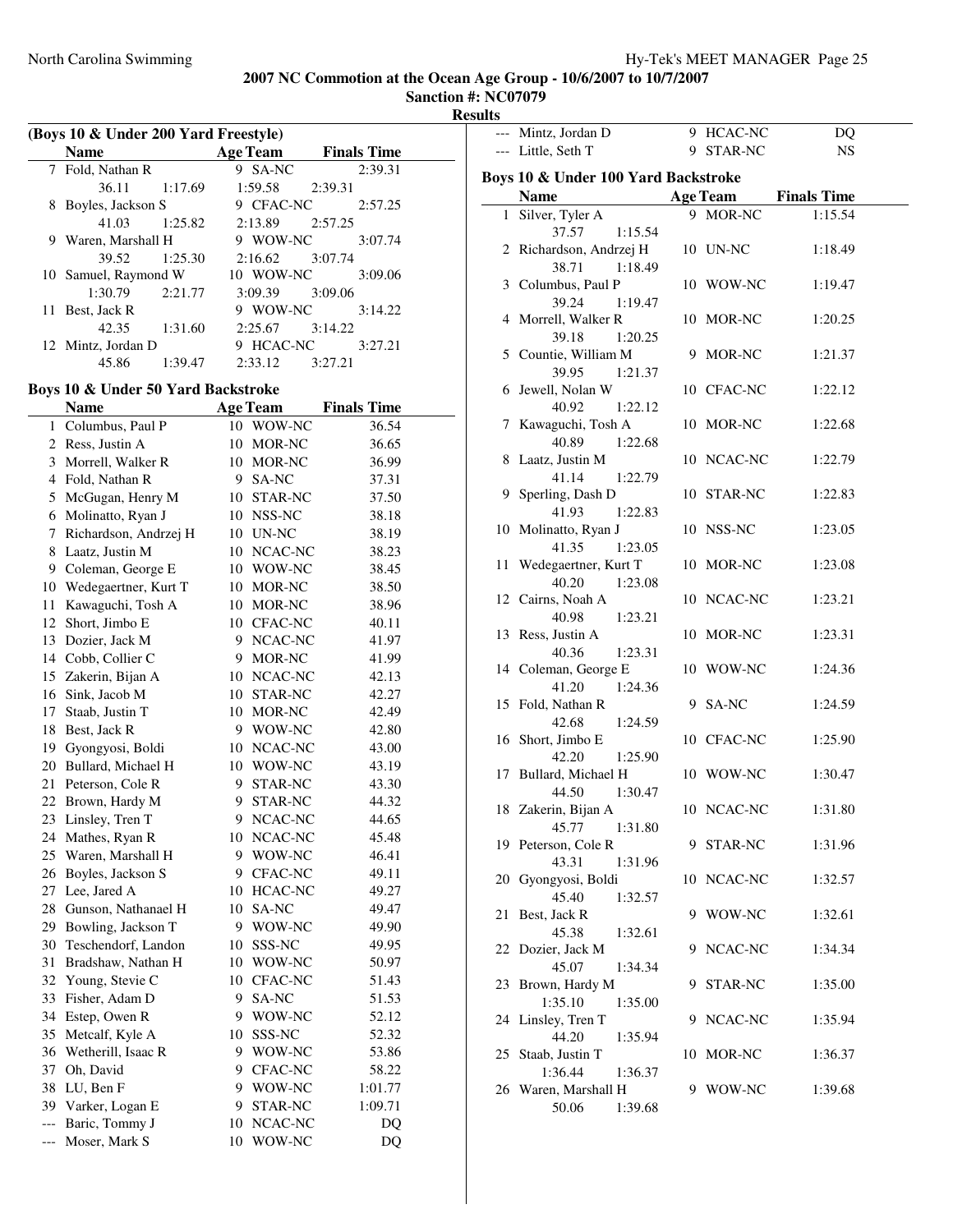**Sanction #: NC07079 Results**

 $\overline{\phantom{a}}$ 

| (Boys 10 & Under 100 Yard Backstroke) |                                      |    |                 |                    |  |
|---------------------------------------|--------------------------------------|----|-----------------|--------------------|--|
|                                       | <b>Name</b>                          |    | <b>Age Team</b> | <b>Finals Time</b> |  |
|                                       | 27 Young, Stevie C                   |    | 10 CFAC-NC      | 1:42.66            |  |
|                                       | 1:42.65<br>1:42.66                   |    |                 |                    |  |
|                                       | 28 Fisher, Adam D                    |    | 9 SA-NC         | 1:43.45            |  |
|                                       | 50.61<br>1:43.45                     |    |                 |                    |  |
|                                       | 29 Mathes, Ryan R                    | 10 | NCAC-NC         | 1:46.53            |  |
|                                       | 48.33<br>1:46.53                     |    |                 |                    |  |
|                                       | 30 Mintz, Jordan D                   | 9  | <b>HCAC-NC</b>  | 1:48.54            |  |
|                                       | 52.20<br>1:48.54                     |    |                 |                    |  |
| 31                                    | Samuel, Raymond W                    |    | 10 WOW-NC       | 1:48.59            |  |
|                                       | 1:48.77<br>1:48.59                   |    |                 |                    |  |
|                                       | 32 Kang, Joseph H                    |    | 10 CFAC-NC      | 1:48.82            |  |
|                                       | 50.05<br>1:48.82                     |    |                 |                    |  |
|                                       | 33 Teschendorf, Landon               |    | 10 SSS-NC       | 1:50.00            |  |
|                                       | 52.55<br>1:50.00                     |    |                 |                    |  |
|                                       | 34 Boyles, Jackson S                 |    | 9 CFAC-NC       | 1:50.78            |  |
|                                       | 1:50.70<br>1:50.78                   |    |                 |                    |  |
|                                       | 35 Metcalf, Kyle A                   |    | 10 SSS-NC       | 1:51.76            |  |
|                                       | 50.98<br>1:51.76                     |    |                 |                    |  |
|                                       | 36 Lee, Jared A                      | 10 | <b>HCAC-NC</b>  | 1:54.23            |  |
|                                       | 56.03<br>1:54.23                     |    |                 |                    |  |
|                                       | 37 Baric, Tommy J                    |    | 10 NCAC-NC      | 1:58.58            |  |
|                                       | 56.02<br>1:58.58                     |    |                 |                    |  |
|                                       | Boys 10 & Under 50 Yard Breaststroke |    |                 |                    |  |
|                                       | <b>Name</b>                          |    | <b>Age Team</b> | <b>Finals Time</b> |  |
| 1                                     | Sink, Jacob M                        |    | 10 STAR-NC      | 41.15              |  |
|                                       | 2 Morrell, Walker R                  |    | 10 MOR-NC       | 41.60              |  |
| 3                                     | Sperling, Dash D                     |    | 10 STAR-NC      | 41.99              |  |
|                                       | 4 Richardson, Andrzej H              |    | 10 UN-NC        | 42.09              |  |
| 5                                     | Coleman, George E                    |    | 10 WOW-NC       | 42.27              |  |
|                                       | 6 Cairns, Noah A                     |    | 10 NCAC-NC      | 44.33              |  |
| 7                                     | Zakerin, Bijan A                     |    | 10 NCAC-NC      | 44.73              |  |
| 8                                     | Gyongyosi, Boldi                     |    | 10 NCAC-NC      | 45.30              |  |
|                                       | 9 Kawaguchi, Tosh A                  |    | 10 MOR-NC       | 45.92              |  |
|                                       | 10 McGugan, Henry M                  |    | 10 STAR-NC      | 45.98              |  |
| 11                                    | Wedegaertner, Kurt T                 |    | 10 MOR-NC       | 45.99              |  |
|                                       | 12 Laatz, Justin M                   |    | 10 NCAC-NC      | 46.13              |  |
|                                       | 13 Molinatto, Ryan J                 |    | 10 NSS-NC       | 46.24              |  |
| 14                                    | Estep, Owen R                        | 9  | WOW-NC          | 48.15              |  |
| 15                                    | Cobb, Collier C                      | 9  | MOR-NC          | 48.64              |  |
| 16                                    | Peterson, Cole R                     | 9. | STAR-NC         | 48.71              |  |
| 17                                    | Brown, Hardy M                       | 9. | STAR-NC         | 49.40              |  |
| 18                                    | Bullard, Michael H                   | 10 | WOW-NC          | 49.54              |  |
| 19                                    | Lee, Jared A                         | 10 | HCAC-NC         | 50.26              |  |
| 20                                    | Dozier, Jack M                       | 9  | NCAC-NC         | 51.37              |  |
| 21                                    | Mathes, Ryan R                       |    | 10 NCAC-NC      | 52.58              |  |
| 22                                    | Bowling, Jackson T                   |    | 9 WOW-NC        | 54.91              |  |
| 23                                    | Gunson, Nathanael H                  | 10 | SA-NC           | 56.02              |  |
| 24                                    | Linsley, Tren T                      |    | 9 NCAC-NC       | 56.88              |  |
| 25                                    | Metcalf, Kyle A                      | 10 | SSS-NC          | 59.34              |  |
| 26                                    | Baric, Tommy J                       | 10 | NCAC-NC         | 1:00.04            |  |
| 27                                    | Teschendorf, Landon                  | 10 | SSS-NC          | 1:06.53            |  |
| 28                                    | Bradshaw, Nathan H                   |    | 10 WOW-NC       | 1:07.44            |  |
| 29                                    | Young, Stevie C                      | 10 | CFAC-NC         | 1:08.39            |  |
| 30                                    | Moser, Mark S                        | 10 | WOW-NC          | 1:11.02            |  |
| 31                                    | Fisher, Adam D                       | 9. | SA-NC           | 1:25.63            |  |

|              | --- Wetherill, Isaac R                  |    | 9 WOW-NC        | DQ                 |
|--------------|-----------------------------------------|----|-----------------|--------------------|
|              | --- Samuel, Raymond W                   |    | 10 WOW-NC       | DQ                 |
| $---$        | Stephenson, Carter A                    |    | 9 STAR-NC       | DQ                 |
|              | --- Oh, David                           |    | 9 CFAC-NC       | DQ                 |
|              | --- LU, Ben F                           |    | 9 WOW-NC        | DQ                 |
|              | --- Varker, Logan E                     |    | 9 STAR-NC       | DQ                 |
|              | --- Herrington, Ben T                   |    | 9 SEA-NC        | <b>NS</b>          |
|              | --- Little, Seth T                      |    | 9 STAR-NC       | <b>NS</b>          |
|              | Boys 10 & Under 100 Yard Breaststroke   |    |                 |                    |
|              | <b>Name</b>                             |    | <b>Age Team</b> | <b>Finals Time</b> |
| $\mathbf{1}$ | Coleman, George E                       |    | 10 WOW-NC       | 1:30.41            |
|              | 43.02<br>1:30.41                        |    |                 |                    |
| 2            | Sperling, Dash D                        |    | 10 STAR-NC      | 1:30.57            |
|              | 13.04<br>1:30.57                        |    |                 |                    |
| 3            | Sink, Jacob M                           |    | 10 STAR-NC      | 1:30.60            |
|              | 4 Morrell, Walker R                     |    | 10 MOR-NC       | 1:34.20            |
|              | 43.97<br>1:34.20                        |    |                 |                    |
|              | 5 Richardson, Andrzej H                 |    | 10 UN-NC        | 1:34.39            |
|              | 10.89<br>1:34.39                        |    |                 |                    |
|              | 6 Countie, William M                    |    | 9 MOR-NC        | 1:35.76            |
|              | 44.87<br>1:35.76                        |    |                 |                    |
| 7            | Cairns, Noah A                          |    | 10 NCAC-NC      | 1:36.30            |
|              | 46.53<br>1:36.30                        |    |                 |                    |
| 8            | Jewell, Nolan W                         |    | 10 CFAC-NC      | 1:37.77            |
|              | 47.36<br>1:37.77                        |    |                 |                    |
| 9            | Wedegaertner, Kurt T                    |    | 10 MOR-NC       | 1:37.89            |
|              | 46.51<br>1:37.89                        |    |                 |                    |
|              | 10 Zakerin, Bijan A                     |    | 10 NCAC-NC      | 1:38.82            |
|              | 46.76<br>1:38.82                        |    |                 |                    |
| 11           | Gyongyosi, Boldi                        |    | 10 NCAC-NC      | 1:39.08            |
|              | 45.76<br>1:39.08                        |    |                 |                    |
| 12           | Molinatto, Ryan J                       |    | 10 NSS-NC       | 1:41.19            |
|              | 46.84<br>1:41.19                        |    |                 |                    |
| 13           | Kawaguchi, Tosh A                       |    | 10 MOR-NC       | 1:42.10            |
|              | 49.14<br>1:42.10                        |    |                 |                    |
|              | 14 Cobb, Collier C<br>1:44.01           | 9  | MOR-NC          | 1:44.01            |
|              | 48.64                                   | 9  | STAR-NC         |                    |
|              | 15 Peterson, Cole R<br>49.95<br>1:44.86 |    |                 | 1:44.86            |
|              | 16 Brown, Hardy M                       |    | 9 STAR-NC       | 1:46.12            |
|              | 50.73<br>1:46.12                        |    |                 |                    |
| 17           | Short, Jimbo E                          |    | 10 CFAC-NC      | 1:47.75            |
|              | 51.25<br>1:47.75                        |    |                 |                    |
| 18           | Estep, Owen R                           |    | 9 WOW-NC        | 1:48.45            |
|              | 49.10<br>1:48.45                        |    |                 |                    |
|              | 19 Lee, Jared A                         | 10 | HCAC-NC         | 1:49.85            |
|              | 54.51<br>1:49.85                        |    |                 |                    |
| 20           | Dozier, Jack M                          | 9  | NCAC-NC         | 1:51.68            |
|              | 51.07<br>1:51.68                        |    |                 |                    |
| 21           | Mathes, Ryan R                          |    | 10 NCAC-NC      | 1:57.48            |
|              | 55.67<br>1:57.48                        |    |                 |                    |
| 22           | Stephenson, Carter A                    | 9. | STAR-NC         | 1:57.70            |
|              | 55.95<br>1:57.70                        |    |                 |                    |
| 23           | Samuel, Raymond W                       |    | 10 WOW-NC       | 1:58.05            |
|              | 54.93<br>1:58.05                        |    |                 |                    |
|              | 24 Wetherill, Isaac R                   | 9. | WOW-NC          | 2:04.04            |
|              | 57.00<br>2:04.04                        |    |                 |                    |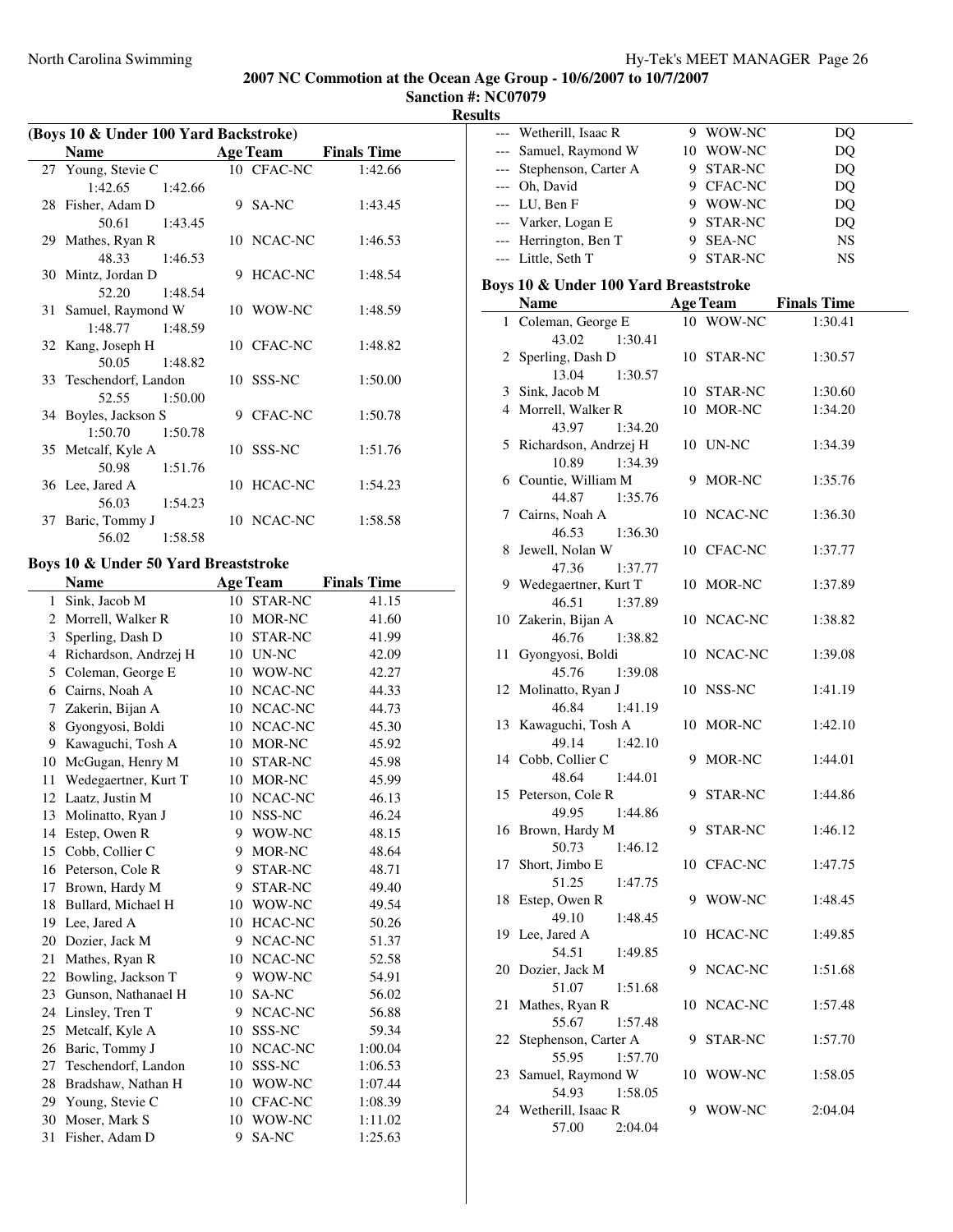**Sanction #: NC07079 Results**

| Re: |  |
|-----|--|
|     |  |

|    | (Boys 10 & Under 100 Yard Breaststroke) |                     |                    |  |  |  |
|----|-----------------------------------------|---------------------|--------------------|--|--|--|
|    | Name                                    | <b>Age Team</b>     | <b>Finals Time</b> |  |  |  |
|    | 25 Linsley, Tren T                      | 9 NCAC-NC           | 2:05.28            |  |  |  |
|    | 59.60<br>2:05.28                        |                     |                    |  |  |  |
|    | 26 Baric, Tommy J                       | 10 NCAC-NC          | 2:09.23            |  |  |  |
|    | 2:09.23<br>59.79                        |                     |                    |  |  |  |
| 27 | Kang, Joseph H                          | 10 CFAC-NC          | 2:15.19            |  |  |  |
|    | 58.19<br>2:15.19                        |                     |                    |  |  |  |
|    | --- Metcalf, Kyle A                     | 10 SSS-NC           | DO                 |  |  |  |
|    | 1:01.47<br>DQ                           |                     |                    |  |  |  |
|    | --- Oh, David                           | <b>CFAC-NC</b><br>9 | DQ                 |  |  |  |
|    | 1:13.49<br>DQ                           |                     |                    |  |  |  |
|    | --- Boyles, Jackson S                   | CFAC-NC<br>9        | DO                 |  |  |  |
|    | 57.97<br>DQ                             |                     |                    |  |  |  |
|    | --- Garbutt, Jim A                      | NSS-NC<br>9         | DQ                 |  |  |  |
|    | --- Little, Seth T                      | STAR-NC<br>9        | NS                 |  |  |  |
|    | --- Herrington, Ben T                   | <b>SEA-NC</b><br>9  | NS                 |  |  |  |

# **Boys 10 & Under 50 Yard Butterfly**

|       | <b>Name</b>           |    | <b>Age Team</b> | <b>Finals Time</b> |
|-------|-----------------------|----|-----------------|--------------------|
| 1     | Silver, Tyler A       | 9  | MOR-NC          | 31.72              |
| 2     | Sperling, Dash D      | 10 | STAR-NC         | 34.34              |
| 3     | Short, Jimbo E        | 10 | <b>CFAC-NC</b>  | 36.56              |
| 4     | Sink, Jacob M         | 10 | STAR-NC         | 36.81              |
| 5     | Kawaguchi, Tosh A     | 10 | MOR-NC          | 37.28              |
| 6     | Morrell, Walker R     | 10 | MOR-NC          | 37.65              |
| 7     | Fold, Nathan R        | 9  | SA-NC           | 37.97              |
| 8     | Richardson, Andrzej H | 10 | UN-NC           | 38.27              |
| 9     | Laatz, Justin M       | 10 | NCAC-NC         | 38.93              |
| 10    | Staab, Justin T       | 10 | MOR-NC          | 39.33              |
| 11    | Countie, William M    | 9  | MOR-NC          | 39.36              |
| 12    | Ress, Justin A        | 10 | MOR-NC          | 39.92              |
| 13    | Peterson, Cole R      | 9  | STAR-NC         | 40.37              |
| 14    | Cobb, Collier C       | 9  | MOR-NC          | 40.50              |
| 15    | Molinatto, Ryan J     | 10 | NSS-NC          | 40.69              |
| 16    | Gyongyosi, Boldi      | 10 | NCAC-NC         | 40.78              |
| 17    | Cairns, Noah A        | 10 | NCAC-NC         | 41.39              |
| 18    | Dozier, Jack M        | 9  | NCAC-NC         | 42.05              |
| 19    | Wedegaertner, Kurt T  | 10 | MOR-NC          | 42.31              |
| 20    | Brown, Hardy M        | 9  | STAR-NC         | 44.09              |
| 21    | Waren, Marshall H     | 9  | WOW-NC          | 44.42              |
| 22    | Samuel, Raymond W     | 10 | WOW-NC          | 44.83              |
| 23    | Zakerin, Bijan A      | 10 | NCAC-NC         | 45.38              |
| 24    | Lee, Jared A          | 10 | <b>HCAC-NC</b>  | 46.78              |
| 25    | Mathes, Ryan R        | 10 | NCAC-NC         | 49.13              |
| 26    | Linsley, Tren T       | 9  | NCAC-NC         | 49.71              |
| 27    | Young, Stevie C       | 10 | CFAC-NC         | 51.37              |
| 28    | Best, Jack R          | 9  | WOW-NC          | 51.48              |
| 29    | Fisher, Adam D        | 9  | SA-NC           | 52.83              |
| 30    | Stephenson, Carter A  | 9  | STAR-NC         | 53.07              |
| 31    | Boyles, Jackson S     | 9  | <b>CFAC-NC</b>  | 54.75              |
| 32    | Bowling, Jackson T    | 9  | WOW-NC          | 55.19              |
| 33    | Estep, Owen R         | 9  | WOW-NC          | 57.11              |
| 34    | Teschendorf, Landon   | 10 | SSS-NC          | 58.62              |
| 35    | Kang, Joseph H        | 10 | CFAC-NC         | 59.79              |
| 36    | Baric, Tommy J        | 10 | NCAC-NC         | 1:10.79            |
| $---$ | Mintz, Jordan D       | 9  | <b>HCAC-NC</b>  | DQ                 |
| $---$ | Oh, David             | 9  | <b>CFAC-NC</b>  | DQ                 |

|    | --- Herrington, Ben T                      |  | 9 SEA-NC        | NS                              |  |  |
|----|--------------------------------------------|--|-----------------|---------------------------------|--|--|
|    | Boys 10 & Under 100 Yard Butterfly         |  |                 |                                 |  |  |
|    | <b>Name</b>                                |  | <b>Age Team</b> | <b>Finals Time</b>              |  |  |
| 1  | Sperling, Dash D                           |  | 10 STAR-NC      | 1:20.25                         |  |  |
|    | 37.34<br>1:20.25                           |  |                 |                                 |  |  |
|    | 2 Fold, Nathan R                           |  | 9 SA-NC         | 1:25.01                         |  |  |
|    | 39.98<br>1:25.01                           |  |                 |                                 |  |  |
| 3  | Short, Jimbo E                             |  | 10 CFAC-NC      | 1:28.09                         |  |  |
|    | 38.62<br>1:28.09                           |  |                 |                                 |  |  |
|    | 4 Staab, Justin T                          |  | 10 MOR-NC       | 1:33.05                         |  |  |
|    | 42.68<br>1:33.05                           |  |                 |                                 |  |  |
| 5  | Jewell, Nolan W                            |  | 10 CFAC-NC      | 1:33.44                         |  |  |
|    | 45.45<br>1:33.44<br>6 Waren, Marshall H    |  | 9 WOW-NC        | 1:51.21                         |  |  |
|    | 47.34<br>1:51.21                           |  |                 |                                 |  |  |
|    | 7 Stephenson, Carter A                     |  | 9 STAR-NC       | 1:56.18                         |  |  |
|    | 49.78<br>1:56.18                           |  |                 |                                 |  |  |
|    |                                            |  |                 |                                 |  |  |
|    | Boys 10 & Under 100 Yard IM<br><b>Name</b> |  |                 |                                 |  |  |
| 1  | Sperling, Dash D                           |  | 10 STAR-NC      | Age Team Finals Time<br>1:18.67 |  |  |
|    | 37.20<br>1:18.67                           |  |                 |                                 |  |  |
|    | 2 Ress, Justin A                           |  | 10 MOR-NC       | 1:20.58                         |  |  |
|    | 37.61<br>1:20.58                           |  |                 |                                 |  |  |
|    | 3 Cairns, Noah A                           |  | 10 NCAC-NC      | 1:21.49                         |  |  |
|    | 40.18<br>1:21.49                           |  |                 |                                 |  |  |
|    | 4 Richardson, Andrzej H                    |  | 10 UN-NC        | 1:22.44                         |  |  |
|    | 1:22.44<br>10.66                           |  |                 |                                 |  |  |
|    | 5 McGugan, Henry M                         |  | 10 STAR-NC      | 1:22.81                         |  |  |
|    | 11.06<br>1:22.81                           |  |                 |                                 |  |  |
|    | 6 Columbus, Paul P                         |  | 10 WOW-NC       | 1:22.86                         |  |  |
|    | 38.25<br>1:22.86                           |  |                 |                                 |  |  |
| 7  | Jewell, Nolan W<br>40.38<br>1:23.37        |  | 10 CFAC-NC      | 1:23.37                         |  |  |
| 8  | Molinatto, Ryan J                          |  | 10 NSS-NC       | 1:23.97                         |  |  |
|    | 39.96<br>1:23.97                           |  |                 |                                 |  |  |
|    | 9 Morrell, Walker R                        |  | 10 MOR-NC       | 1:24.11                         |  |  |
|    | 38.53<br>1:24.11                           |  |                 |                                 |  |  |
|    | 10 Kawaguchi, Tosh A                       |  | 10 MOR-NC       | 1:25.53                         |  |  |
|    | 38.98 1:25.53                              |  |                 |                                 |  |  |
| 11 | Wedegaertner, Kurt T                       |  | 10 MOR-NC       | 1:26.43                         |  |  |
|    | 39.59<br>1:26.43                           |  |                 |                                 |  |  |
|    | 12 Zakerin, Bijan A                        |  | 10 NCAC-NC      | 1:26.93                         |  |  |
|    | 41.29<br>1:26.93                           |  | 10 NCAC-NC      |                                 |  |  |
| 13 | Gyongyosi, Boldi<br>40.97<br>1:27.90       |  |                 | 1:27.90                         |  |  |
| 14 | Sink, Jacob M                              |  | 10 STAR-NC      | 1:28.26                         |  |  |
|    | 40.35<br>1:28.26                           |  |                 |                                 |  |  |
| 15 | Short, Jimbo E                             |  | 10 CFAC-NC      | 1:29.67                         |  |  |
|    | 39.57<br>1:29.67                           |  |                 |                                 |  |  |
|    | 16 Coleman, George E                       |  | 10 WOW-NC       | 1:29.83                         |  |  |
|    | 41.35<br>1:29.83                           |  |                 |                                 |  |  |
|    | 17 Peterson, Cole R                        |  | 9 STAR-NC       | 1:30.40                         |  |  |
|    | 40.60<br>1:30.40                           |  |                 |                                 |  |  |
| 18 | Staab, Justin T                            |  | 10 MOR-NC       | 1:30.67                         |  |  |
|    | 42.61<br>1:30.67                           |  |                 |                                 |  |  |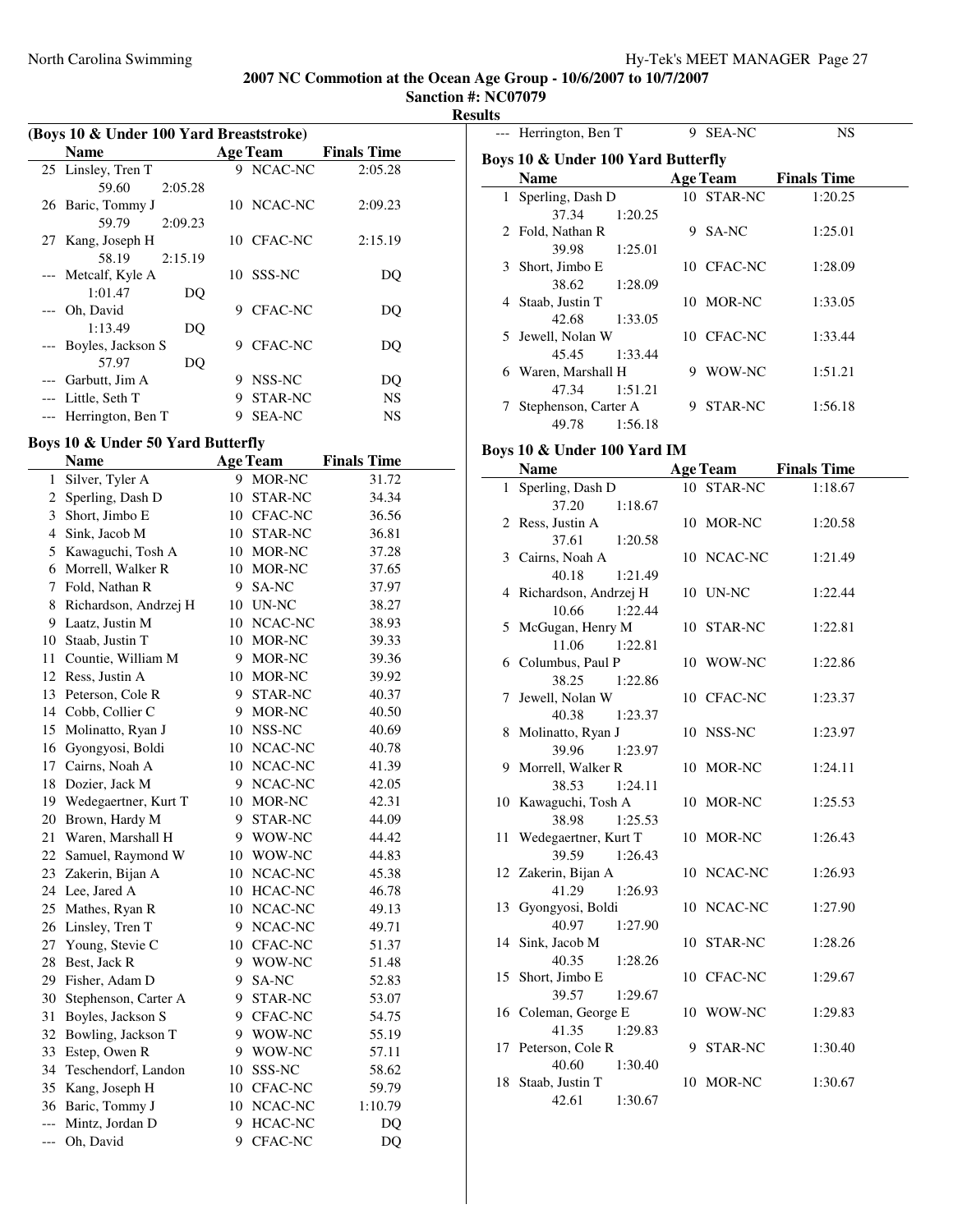**Sanction #: NC07079 Results**

| (Boys 10 & Under 100 Yard IM) |                             |   |                 |                             |
|-------------------------------|-----------------------------|---|-----------------|-----------------------------|
|                               | <b>Name</b>                 |   |                 | <b>Age Team</b> Finals Time |
|                               | 19 Bullard, Michael H       |   | 10 WOW-NC       | 1:32.53                     |
|                               | 45.36<br>1:32.53            |   |                 |                             |
| 20                            | Dozier, Jack M              |   | 9 NCAC-NC       | 1:34.92                     |
|                               | 43.87<br>1:34.92            |   |                 |                             |
| 21                            | Brown, Hardy M              |   | 9 STAR-NC       | 1:36.50                     |
|                               | 12.44<br>1:36.50            |   |                 |                             |
|                               | 22 Linsley, Tren T          |   | 9 NCAC-NC       | 1:37.84                     |
|                               | 43.80<br>1:37.84            |   |                 |                             |
|                               | 23 Mathes, Ryan R           |   | 10 NCAC-NC      | 1:39.16                     |
|                               | 45.65<br>1:39.16            |   |                 |                             |
|                               | 24 Gunson, Nathanael H      |   | 10 SA-NC        | 1:40.43                     |
|                               | 45.37<br>1:40.43            |   |                 |                             |
|                               | 25 Lee, Jared A             |   | 10 HCAC-NC      | 1:40.54                     |
|                               | 48.65<br>1:40.54            |   |                 |                             |
| 26                            | Estep, Owen R               | 9 | WOW-NC          | 1:45.23                     |
|                               | 52.47<br>1:45.23            |   |                 |                             |
| 27                            | Samuel, Raymond W           |   | 10 WOW-NC       | 1:46.85                     |
|                               | 52.74<br>1:46.85            |   |                 |                             |
| 28                            | Stephenson, Carter A        |   | 9 STAR-NC       | 1:47.14                     |
|                               | 50.09<br>1:47.14            |   |                 |                             |
|                               | 29 Wetherill, Isaac R       | 9 | WOW-NC          | 2:01.09                     |
|                               | 57.44<br>2:01.09            |   |                 |                             |
| 30                            | Baric, Tommy J              |   | 10 NCAC-NC      | 2:02.10                     |
|                               | 56.34<br>2:02.10            |   |                 |                             |
|                               | 31 Fisher, Adam D           |   | 9 SA-NC         | 2:08.57                     |
|                               | 48.58<br>2:08.57            |   |                 |                             |
|                               | --- Young, Stevie C         |   | 10 CFAC-NC      | DQ                          |
|                               | 54.16<br>DQ                 |   |                 |                             |
|                               | Boyles, Jackson S           |   | 9 CFAC-NC       | DQ                          |
|                               | 50.75<br>DQ                 |   |                 |                             |
| ---                           | Oh, David                   |   | 9 CFAC-NC       | DQ                          |
|                               | 1:03.85<br>DQ               |   |                 |                             |
|                               | --- Herrington, Ben T       |   | 9 SEA-NC        | NS                          |
|                               | --- Little, Seth T          |   | 9 STAR-NC       | <b>NS</b>                   |
|                               | Boys 10 & Under 200 Yard IM |   |                 |                             |
|                               | <b>Name</b>                 |   | <b>Age Team</b> | <b>Finals Time</b>          |
| 1                             | Silver, Tyler A             | 9 | MOR-NC          | 2:41.14                     |
|                               | 33.81<br>1:14.62            |   | 2:06.42         | 2:41.14                     |
| 2                             | Richardson, Andrzej H       |   | 10 UN-NC        | 2:51.51                     |
|                               | 39.19<br>1:23.48            |   | 2:12.98         | 2:51.51                     |
| 3                             | Columbus, Paul P            |   | 10 WOW-NC       | 2:51.99                     |
|                               | 40.17<br>1:22.27            |   | 2:16.61         | 2:51.99                     |
| 4                             | Cairns, Noah A              |   | 10 NCAC-NC      | 2:52.49                     |
|                               | 40.92<br>1:25.06            |   | 2:15.50         | 2:52.49                     |
| 5                             | Jewell, Nolan W             |   | 10 CFAC-NC      | 2:55.39                     |
|                               | 42.89<br>1:25.94            |   | 2:17.84         | 2:55.39                     |
| 6                             | Laatz, Justin M             |   | 10 NCAC-NC      | 2:58.63                     |
|                               | 41.74<br>1:25.39            |   | 2:20.18         | 2:58.63                     |
|                               |                             |   |                 |                             |

7 Fold, Nathan R 9 SA-NC 3:01.41 40.27 1:25.23 2:22.41 3:01.41<br>
, Justin T 10 MOR-NC 8 Staab, Justin T 10 MOR-NC 3:15.89 42.74 1:32.67 2:33.41 3:15.89 --- Ress, Justin A 10 MOR-NC DQ 39.74 1:23.76 2:16.83 DQ

|       | <b>Boys 11-12 50 Yard Freestyle</b> |                 |            |                    |  |
|-------|-------------------------------------|-----------------|------------|--------------------|--|
|       | <b>Name</b>                         | <b>Age Team</b> |            | <b>Finals Time</b> |  |
| 1     | Hannum, Zach P                      |                 | 12 WOW-NC  | 26.29              |  |
|       | 2 Johnson, Scott A                  |                 | 12 MOR-NC  | 26.67              |  |
|       | 3 Craig, David A                    |                 | 12 MOR-NC  | 26.88              |  |
|       | 4 Strosnider, Sam K                 |                 | 12 NCAC-NC | 27.04              |  |
|       | 5 Morrell, Justin S                 |                 | 12 NCAC-NC | 27.62              |  |
|       | 6 Plaskonos, Henry M                |                 | 12 MOR-NC  | 27.75              |  |
| 7     | Tyson, Sam W                        | 12 SA-NC        |            | 28.27              |  |
|       | 8 Thomas, Jacob A                   |                 | 12 STAR-NC | 29.03              |  |
|       | 9 Pritchett, Collins C              |                 | 12 STAR-NC | 29.30              |  |
|       | 10 Guest, Conor C                   |                 | 12 NCAC-NC | 29.63              |  |
| 11    | Hodges, Kyle H                      |                 | 12 CFAC-NC | 30.15              |  |
|       | 12 Suber, Bryce W                   |                 | 11 WOW-NC  | 31.11              |  |
|       | 13 Harmon, Clay H                   |                 | 12 MOR-NC  | 31.42              |  |
|       | 14 Young, Stephen D                 |                 | 11 NCAC-NC | 31.86              |  |
|       | 15 Zhang, Eugene G                  |                 | 11 SSS-NC  | 32.17              |  |
|       | 16 Shannon, Michael C               |                 | 11 CFAC-NC | 32.28              |  |
|       | 17 Baker, Ryan C                    |                 | 12 SSS-NC  | 32.58              |  |
|       | 18 Murphy, Connor J                 |                 | 11 NCAC-NC | 32.78              |  |
|       | 19 Little, Caleb R                  |                 | 11 STAR-NC | 33.11              |  |
|       | 20 Sullivan, Fallon F               |                 | 11 HCAC-NC | 33.92              |  |
|       | 21 Marshall, Aidan L                |                 | 11 NCAC-NC | 36.04              |  |
|       | 22 Wetherill, Richard E             |                 | 11 WOW-NC  | 36.08              |  |
|       | 23 Russell, Davis K                 |                 | 11 WOW-NC  | 37.48              |  |
|       |                                     |                 |            |                    |  |
|       | 24 Wilcox, Alex R                   |                 | 11 WOW-NC  | 37.63              |  |
|       | 25 Wubbenhorst, Jeffrey S           |                 | 11 NSS-NC  | 39.70              |  |
|       | 26 Brashear, Tristan M              |                 | 11 WOW-NC  | 39.81              |  |
|       | 27 Daley, Joe J                     |                 | 12 CFAC-NC | 40.21              |  |
|       | 28 Henderson, Nick R                |                 | 11 NCAC-NC | 40.31              |  |
|       | --- Craig, Steven R                 |                 | 11 MOR-NC  | <b>NS</b>          |  |
| $---$ | Hodges, Greyson J                   |                 | 12 CFAC-NC | NS                 |  |
| ---   | Phipps, Jackson E                   |                 | 12 STAR-NC | NS                 |  |
|       | Boys 11-12 100 Yard Freestyle       |                 |            |                    |  |
|       | <b>Name</b>                         | <b>Age Team</b> |            | <b>Finals Time</b> |  |
| 1     | Johns, Travis J                     |                 | 12 WOW-NC  | 52.94              |  |
|       | 25.50<br>52.94                      |                 |            |                    |  |
| 2     | Hannum, Zach P                      |                 | 12 WOW-NC  | 57.19              |  |
|       | 27.51<br>57.19                      |                 |            |                    |  |
|       | 3 Osada, Koya                       |                 | 11 NCAC-NC | 58.22              |  |
|       | 28.02<br>58.22                      |                 |            |                    |  |
|       | 4 Craig, David A                    |                 | 12 MOR-NC  | 59.69              |  |
|       | 28.63<br>59.69                      |                 |            |                    |  |
|       | 5 Strosnider, Sam K                 |                 | 12 NCAC-NC | 59.76              |  |
|       | 28.40<br>59.76                      |                 |            |                    |  |
| 6     | Johnson, Scott A                    |                 | 12 MOR-NC  | 1:00.74            |  |
|       | 29.80<br>1:00.74                    |                 |            |                    |  |
| 7     | Plaskonos, Henry M                  |                 | 12 MOR-NC  | 1:00.93            |  |
|       | 29.45<br>1:00.93                    |                 |            |                    |  |
| 8     | High, Joseph A                      | 11              | WOW-NC     | 1:03.22            |  |
|       | 30.26<br>1:03.22                    |                 |            |                    |  |
| 9     | Tyson, Sam W                        | 12 SA-NC        |            | 1:03.58            |  |
|       | 30.23<br>1:03.58                    |                 |            |                    |  |
|       | 10 Thomas, Jacob A                  |                 | 12 STAR-NC | 1:04.14            |  |
|       | 11.08<br>1:04.14                    |                 |            |                    |  |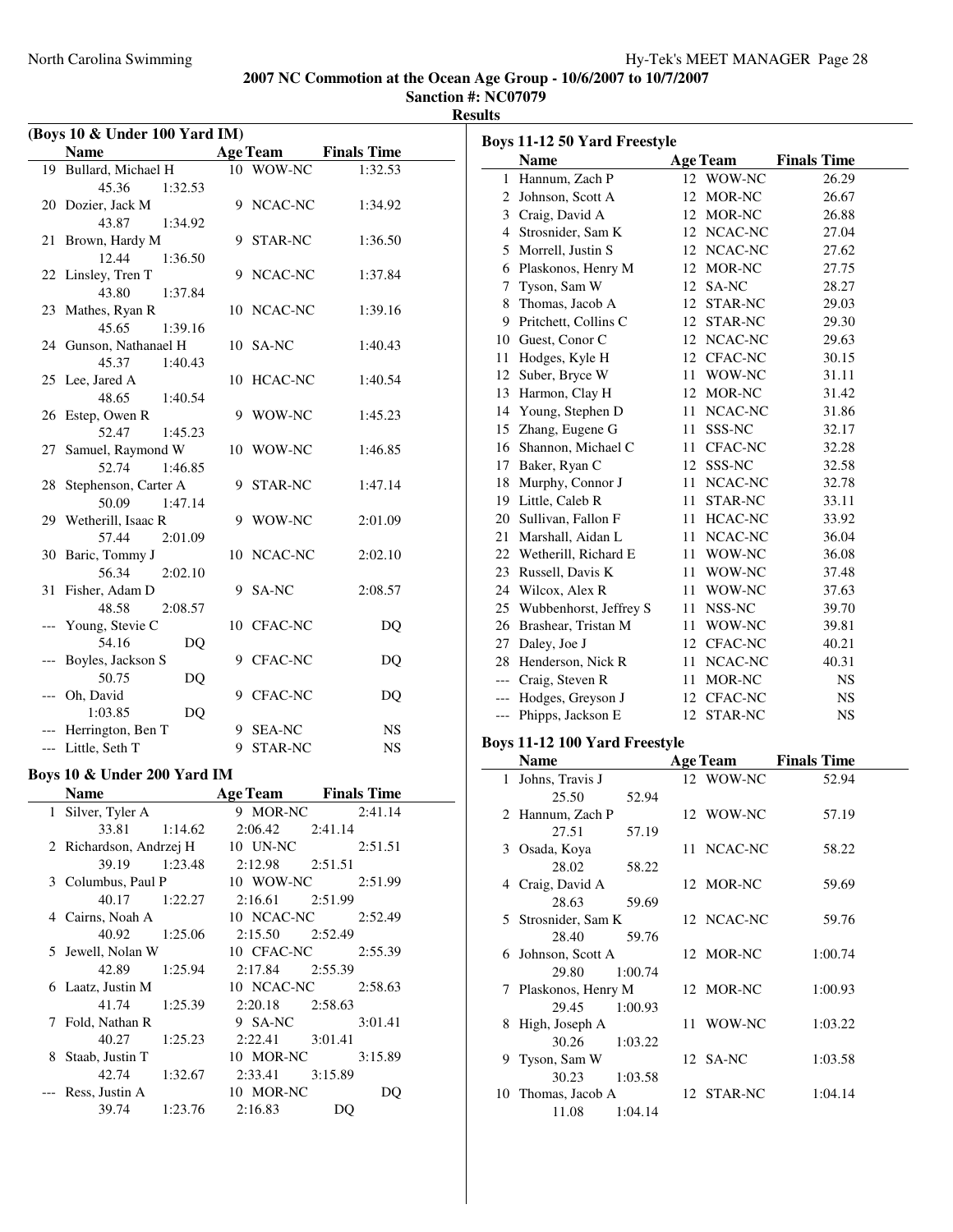**Sanction #: NC07079 Results**

| (Boys 11-12 100 Yard Freestyle) |                                         |      |                      |                    |
|---------------------------------|-----------------------------------------|------|----------------------|--------------------|
|                                 | <b>Name</b>                             |      | <b>Age Team</b>      | <b>Finals Time</b> |
| 11                              | Harmon, Clay H                          |      | 12 MOR-NC            | 1:05.52            |
|                                 | 32.00<br>1:05.52                        |      |                      |                    |
|                                 | 12 Guest, Conor C                       |      | 12 NCAC-NC           | 1:05.56            |
|                                 | 30.88<br>1:05.56                        |      |                      |                    |
| 13                              | Jaulin, Madison L                       | 11   | SA-NC                | 1:07.43            |
|                                 | 32.46<br>1:07.43                        |      |                      |                    |
| 14                              | Hellard, Isaac T                        | 11   | SA-NC                | 1:08.67            |
|                                 | 33.79<br>1:08.67                        |      |                      |                    |
| 15                              | Phipps, Jackson E                       |      | 12 STAR-NC           | 1:08.70            |
|                                 | 31.99<br>1:08.70                        |      |                      |                    |
| 16                              | Tatich, Kyle A                          | 11   | SA-NC                | 1:08.81            |
|                                 | 32.71<br>1:08.81                        |      |                      |                    |
| 17                              | Brady, Ryan M                           | 11   | NCAC-NC              | 1:09.34            |
|                                 | 33.03<br>1:09.34                        |      |                      |                    |
| 18                              | Hodges, Kyle H                          |      | 12 CFAC-NC           | 1:09.95            |
|                                 | 33.47<br>1:09.95                        |      |                      |                    |
|                                 | 19 Zhang, Eugene G                      | 11   | SSS-NC               | 1:11.79            |
|                                 | 34.60<br>1:11.79                        |      |                      |                    |
| 20                              | Murphy, Connor J                        |      | 11 NCAC-NC           | 1:12.13            |
|                                 | 34.69<br>1:12.13                        |      |                      |                    |
| 21                              | Young, Stephen D                        | 11   | NCAC-NC              | 1:14.66            |
|                                 | 34.81<br>1:14.66<br>22 Little, Caleb R  |      | STAR-NC              | 1:16.09            |
|                                 | 35.99<br>1:16.09                        | 11   |                      |                    |
| 23                              | Sullivan, Fallon F                      | 11   | HCAC-NC              | 1:16.95            |
|                                 | 35.52<br>1:16.95                        |      |                      |                    |
|                                 | 24 Varker, William L                    | 11 - | STAR-NC              | 1:19.57            |
|                                 | 37.02<br>1:19.57                        |      |                      |                    |
| 25                              | Marshall, Aidan L                       | 11   | NCAC-NC              | 1:22.15            |
|                                 | 38.95<br>1:22.15                        |      |                      |                    |
| 26                              | Brashear, Tristan M                     |      | 11 WOW-NC            | 1:22.63            |
|                                 | 1:24.31<br>1:22.63                      |      |                      |                    |
| 27                              | Russell, Davis K                        | 11   | WOW-NC               | 1:24.14            |
|                                 | 38.87<br>1:24.14                        |      |                      |                    |
| 28                              | Wilcox, Alex R                          | 11   | WOW-NC               | 1:24.40            |
|                                 | 38.91<br>1:24.40                        |      |                      |                    |
| 29.                             | Wetherill, Richard E                    | 11   | WOW-NC               | 1:28.03            |
|                                 | 1:28.83<br>1:28.03                      |      |                      |                    |
| 30                              | Henderson, Nick R                       | 11   | NCAC-NC              | 1:31.05            |
|                                 | 41.64<br>1:31.05                        |      |                      |                    |
| 31                              | Wubbenhorst, Jeffrey S                  | 11   | NSS-NC               | 1:34.25            |
| ---                             | 1:34.38<br>1:34.25<br>Bradshaw, Isaac G |      | 12 WOW-NC            | DQ                 |
|                                 | 43.03<br>DQ                             |      |                      |                    |
| ---                             | Wooten, William O                       |      | 12 STAR-NC           | NS                 |
|                                 | --- Craig, Steven R                     |      | 11 MOR-NC            | NS                 |
|                                 | --- Pritchett, Collins C                |      | 12 STAR-NC           | NS                 |
| $---$                           | Hodges, Greyson J                       |      | 12 CFAC-NC           | NS                 |
|                                 |                                         |      |                      |                    |
|                                 | Boys 11-12 200 Yard Freestyle           |      |                      |                    |
|                                 | <b>Name</b>                             |      | <b>Age Team</b>      | <b>Finals Time</b> |
| 1                               | Johns, Travis J<br>26.20<br>55.30       |      | 12 WOW-NC<br>1:25.07 | 1:54.80<br>1:54.80 |
|                                 |                                         |      |                      |                    |

2 Hannum, Zach P 12 WOW-NC 2:04.92 28.23 59.66 1:32.12 2:04.92

| 3        | Osada, Koya                              | 11 NCAC-NC<br>2:05.75                      |
|----------|------------------------------------------|--------------------------------------------|
|          | 28.11<br>1:00.22                         | 1:33.47 2:05.75                            |
| 4        | Craig, David A                           | 12 MOR-NC<br>2:09.30                       |
|          | 29.10<br>1:01.87                         | 1:35.99 2:09.30                            |
|          | 5 Strosnider, Sam K                      | 12 NCAC-NC<br>2:10.17                      |
|          | 30.57 1:04.92                            | $1:37.65$ $2:10.17$                        |
|          | 6 McPheters, Matthew S                   | 12 WOW-NC<br>2:10.60                       |
|          | 29.98 1:03.82<br>7 Johnson, Scott A      | 1:38.31 2:10.60<br>12 MOR-NC<br>2:11.01    |
|          | 29.88 1:04.15                            | $1:39.00$ $2:11.01$                        |
|          | 8 Zhou, Allen S                          | 12 NCAC-NC<br>2:15.44                      |
|          | 32.20<br>1:07.43                         | 1:42.56 2:15.44                            |
|          | 9 Plaskonos, Henry M                     | 12 MOR-NC<br>2:16.24                       |
|          | 32.05 1:06.37                            | $1:43.01$ $2:16.24$                        |
|          | 10 High, Joseph A                        | 11 WOW-NC<br>2:16.29                       |
|          | 1:06.32<br>32.14                         | 1:42.34 2:16.29                            |
| 11       | Linker, Adam K                           | 12 MOR-NC<br>2:17.12                       |
|          | 32.46<br>1:07.97                         | 1:43.00 2:17.12                            |
|          | 12 Tyson, Sam W                          | 12 SA-NC<br>2:17.77                        |
|          | 32.59<br>1:09.02                         | $1:44.45$ $2:17.77$                        |
|          | 13 Jaulin, Madison L                     | 11 SA-NC<br>2:20.44                        |
|          | 32.44 1:07.77                            | 1:44.48 2:20.44                            |
|          | 14 Harmon, Clay H                        | 12 MOR-NC<br>2:20.57                       |
|          | 32.91<br>1:08.89<br>15 Hellard, Isaac T  | 1:45.47 2:20.57<br>11 SA-NC<br>2:22.16     |
|          | 32.85<br>1:09.25                         | 1:46.26 2:22.16                            |
|          | 16 Setzer, Gage G                        | 11 STAR-NC<br>2:23.93                      |
|          | 31.67 1:06.81                            | 1:45.02 2:23.93                            |
|          | 17 Tatich, Kyle A                        | 2:29.33                                    |
|          | 33.70 1:12.10                            | 11 SA-NC 2<br>1:51.57 2:29.33              |
|          |                                          |                                            |
|          | 18 Zhang, Eugene G                       | 11 SSS-NC<br>2:38.33                       |
|          | 33.49<br>1:13.00                         | 1:55.40 2:38.33                            |
|          | 19 Sullivan, Fallon F                    | 11 HCAC-NC<br>2:47.19                      |
|          |                                          | 35.64 1:18.44 2:03.55 2:47.19              |
|          | --- Craig, Steven R                      | 11 MOR-NC<br><b>NS</b>                     |
|          | <b>Boys 11-12 50 Yard Backstroke</b>     |                                            |
|          | <b>Name</b>                              | <b>Age Team</b> Finals Time                |
|          | 1 Johnson, Scott A                       | 12 MOR-NC<br>30.63                         |
|          | 2 Guest, Conor C                         | 12 NCAC-NC<br>33.46                        |
| 3        | Zhou, Allen S                            | NCAC-NC<br>33.97<br>12                     |
| 4        | Linker, Adam K                           | 12<br>MOR-NC<br>34.88                      |
| 5        | Setzer, Gage G                           | 11<br>35.72<br>STAR-NC                     |
| 6        | Suber, Bryce W                           | 11<br>WOW-NC<br>35.78                      |
| 7        | Tyson, Sam W                             | 12<br>SA-NC<br>36.25                       |
| 8        | Tatich, Kyle A                           | 11<br>SA-NC<br>36.72                       |
| 9        | Hodges, Kyle H                           | 12<br>CFAC-NC<br>37.09                     |
| 10       | Young, Stephen D                         | 11<br>NCAC-NC<br>38.42                     |
| 11<br>12 | Murphy, Connor J                         | 11<br>NCAC-NC<br>38.55<br>11               |
| 13       | Sullivan, Fallon F<br>Phipps, Jackson E  | HCAC-NC<br>40.77<br>12<br>STAR-NC<br>40.93 |
| 14       | Little, Caleb R                          | 11<br>STAR-NC<br>40.97                     |
| 15       | Wilcox, Alex R                           | 11<br>WOW-NC<br>41.15                      |
| 16       | Marshall, Aidan L                        | 11<br>NCAC-NC<br>41.75                     |
| 17       | Wetherill, Richard E                     | 11<br>WOW-NC<br>41.82                      |
| 18       | Varker, William L                        | 11<br>STAR-NC<br>46.44                     |
| 19<br>20 | Bradshaw, Isaac G<br>Brashear, Tristan M | 12<br>WOW-NC<br>46.88<br>WOW-NC<br>47.52   |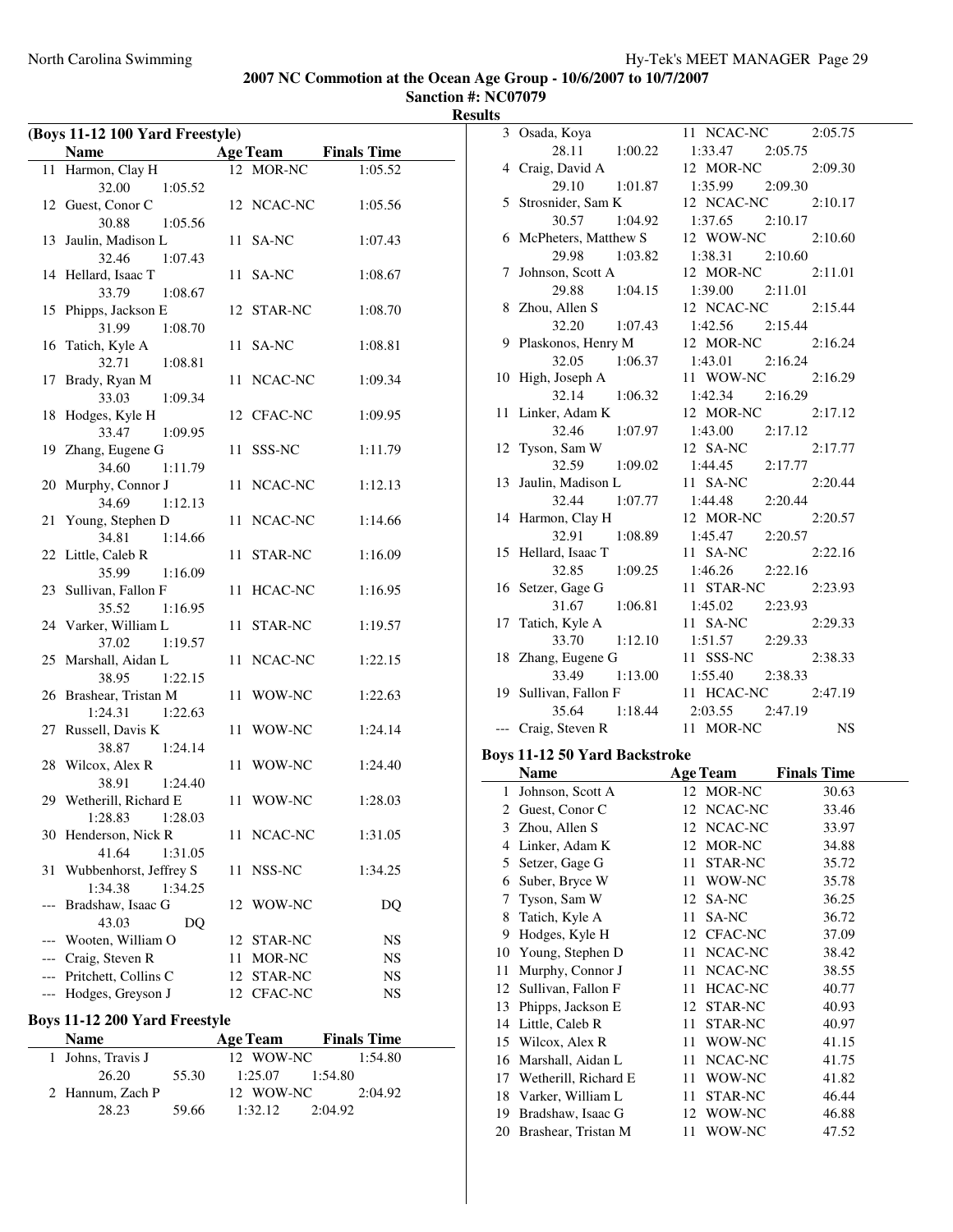**Sanction #: NC07079 Results**

|    | (Boys 11-12 50 Yard Backstroke)<br><b>Name</b>       | <b>Age Team</b> | <b>Finals Time</b>   |
|----|------------------------------------------------------|-----------------|----------------------|
|    | 21 Wubbenhorst, Jeffrey S                            | 11 NSS-NC       | 49.72                |
|    | 22 Henderson, Nick R                                 | 11 NCAC-NC      | 51.81                |
|    | --- Jaulin, Madison L                                | 11 SA-NC        | <b>NS</b>            |
|    | --- Hodges, Greyson J                                | 12 CFAC-NC      | <b>NS</b>            |
|    | --- Pritchett, Collins C                             | 12 STAR-NC      | NS                   |
|    |                                                      |                 |                      |
|    | <b>Boys 11-12 100 Yard Backstroke</b><br><b>Name</b> |                 | Age Team Finals Time |
|    | 1 Johns, Travis J                                    | 12 WOW-NC       | 59.42                |
|    | 28.74<br>59.42                                       |                 |                      |
|    | 2 Osada, Koya<br>31.91<br>1:05.15                    | 11 NCAC-NC      | 1:05.15              |
|    | 3 Hannum, Zach P<br>31.82<br>1:05.66                 | 12 WOW-NC       | 1:05.66              |
|    | 4 McPheters, Matthew S                               | 12 WOW-NC       | 1:06.58              |
|    | 32.66<br>1:06.58                                     |                 |                      |
|    | 5 Strosnider, Sam K                                  | 12 NCAC-NC      | 1:08.33              |
|    | 33.20<br>1:08.33                                     |                 |                      |
|    | 6 Morrell, Justin S<br>33.48<br>1:08.79              | 12 NCAC-NC      | 1:08.79              |
| 7  | Johnson, Scott A                                     | 12 MOR-NC       | 1:12.50              |
|    | 35.83<br>1:12.50                                     |                 |                      |
|    | 8 Guest, Conor C                                     | 12 NCAC-NC      | 1:12.51              |
|    | 35.20<br>1:12.51                                     |                 |                      |
|    | 9 High, Joseph A                                     | 11 WOW-NC       | 1:12.66              |
|    | 35.42<br>1:12.66                                     |                 |                      |
|    | 10 Setzer, Gage G                                    | 11 STAR-NC      | 1:13.84              |
|    | 36.10<br>1:13.84                                     |                 |                      |
| 11 | Jaulin, Madison L                                    | 11 SA-NC        | 1:14.11              |
|    | 36.35<br>1:14.11                                     |                 |                      |
|    | 12 Thomas, Jacob A<br>36.64<br>1:14.50               | 12 STAR-NC      | 1:14.50              |
|    | 13 Hellard, Isaac T                                  | 11 SA-NC        | 1:16.21              |
|    | 37.20<br>1:16.21                                     |                 |                      |
|    | 14 Tyson, Sam W                                      | 12 SA-NC        | 1:16.63              |
|    | 36.62<br>1:16.63                                     |                 |                      |
|    | 15 Pritchett, Collins C                              | 12 STAR-NC      | 1:17.00              |
|    |                                                      |                 |                      |
|    | 38.38<br>1:17.00<br>16 Tatich, Kyle A                | 11 SA-NC        | 1:17.92              |
|    | 37.82<br>1:17.92                                     |                 |                      |
| 17 | Suber, Bryce W                                       | 11 WOW-NC       | 1:18.62              |
|    | 38.37<br>1:18.62                                     |                 |                      |
| 18 | Zhang, Eugene G                                      | 11 SSS-NC       | 1:22.52              |
|    | 40.89<br>1:22.52                                     |                 |                      |
|    | 19 Young, Stephen D                                  | 11 NCAC-NC      | 1:23.39              |
|    | 41.63<br>1:23.39                                     |                 |                      |
| 20 | Murphy, Connor J                                     | 11 NCAC-NC      | 1:23.78              |
|    | 40.46<br>1:23.78                                     |                 |                      |
|    | Shannon, Michael C                                   | 11 CFAC-NC      | 1:24.23              |
| 21 | 40.56<br>1:24.23                                     |                 |                      |
|    |                                                      |                 |                      |
| 22 | Hodges, Kyle H<br>40.16<br>1:24.84                   | 12 CFAC-NC      | 1:24.84              |
|    |                                                      |                 |                      |
| 23 | Sullivan, Fallon F                                   | 11 HCAC-NC      | 1:29.56              |
|    | 44.01<br>1:29.56                                     |                 |                      |
|    | 24 Wilcox, Alex R                                    | 11 WOW-NC       | 1:30.76              |
|    | 1:30.89<br>1:30.76                                   |                 |                      |

|         |                                        |                                                                                                                                                                                                       | 1:31.90                                                                                                    |
|---------|----------------------------------------|-------------------------------------------------------------------------------------------------------------------------------------------------------------------------------------------------------|------------------------------------------------------------------------------------------------------------|
| 45.37   |                                        |                                                                                                                                                                                                       |                                                                                                            |
|         |                                        |                                                                                                                                                                                                       | 1:32.43                                                                                                    |
| 44.12   |                                        |                                                                                                                                                                                                       |                                                                                                            |
|         |                                        |                                                                                                                                                                                                       | 1:50.33                                                                                                    |
| 53.59   |                                        |                                                                                                                                                                                                       |                                                                                                            |
|         |                                        |                                                                                                                                                                                                       | 1:55.24                                                                                                    |
| 1:55.24 |                                        |                                                                                                                                                                                                       |                                                                                                            |
|         |                                        |                                                                                                                                                                                                       | 1:58.71                                                                                                    |
| 57.30   |                                        |                                                                                                                                                                                                       |                                                                                                            |
|         |                                        |                                                                                                                                                                                                       | DO                                                                                                         |
| 43.53   | DQ                                     |                                                                                                                                                                                                       |                                                                                                            |
|         |                                        |                                                                                                                                                                                                       | NS                                                                                                         |
| 2:01.46 |                                        |                                                                                                                                                                                                       |                                                                                                            |
|         |                                        |                                                                                                                                                                                                       | NS                                                                                                         |
| 2:01.06 |                                        |                                                                                                                                                                                                       |                                                                                                            |
|         | 29 Daley, Joe J<br>--- Little, Caleb R | 25 Marshall, Aidan L<br>1:31.90<br>26 Wetherill, Richard E<br>1:32.43<br>27 Henderson, Nick R<br>1:50.33<br>28 Wubbenhorst, Jeffrey S<br>1:55.24<br>1:58.71<br>Phipps, Jackson E<br>Hodges, Greyson J | 11 NCAC-NC<br>11 WOW-NC<br>11 NCAC-NC<br>11 NSS-NC<br>12 CFAC-NC<br>11 STAR-NC<br>12 STAR-NC<br>12 CFAC-NC |

#### **Boys 11-12 50 Yard Breaststroke**

|       | <b>Name</b>            |    | <b>Age Team</b> | <b>Finals Time</b> |
|-------|------------------------|----|-----------------|--------------------|
| 1     | Thomas, Jacob A        |    | 12 STAR-NC      | 33.68              |
| 2     | Craig, David A         | 12 | MOR-NC          | 35.97              |
| 3     | Zhou, Allen S          | 12 | NCAC-NC         | 36.93              |
| 4     | McPheters, Matthew S   | 12 | WOW-NC          | 36.94              |
| 5     | Harmon, Clay H         | 12 | MOR-NC          | 37.54              |
| 6     | Setzer, Gage G         | 11 | STAR-NC         | 39.05              |
| 7     | Marshall, Aidan L      | 11 | NCAC-NC         | 39.44              |
| 8     | Linker, Adam K         | 12 | MOR-NC          | 39.50              |
| 9     | Plaskonos, Henry M     | 12 | MOR-NC          | 39.93              |
| 10    | Suber, Bryce W         | 11 | WOW-NC          | 41.98              |
| 11    | Murphy, Connor J       | 11 | NCAC-NC         | 43.37              |
| 12    | Zhang, Eugene G        | 11 | SSS-NC          | 44.43              |
| 13    | Phipps, Jackson E      | 12 | STAR-NC         | 44.50              |
| 14    | Brady, Ryan M          | 11 | NCAC-NC         | 44.52              |
| 15    | Little, Caleb R        | 11 | STAR-NC         | 44.86              |
| 16    | Russell, Davis K       | 11 | WOW-NC          | 48.74              |
| 17    | Young, Stephen D       | 11 | NCAC-NC         | 49.60              |
| 18    | Varker, William L      | 11 | STAR-NC         | 50.19              |
| 19    | Henderson, Nick R      | 11 | NCAC-NC         | 50.95              |
| 20    | Wilcox, Alex R         | 11 | WOW-NC          | 51.27              |
| 21    | Wubbenhorst, Jeffrey S | 11 | NSS-NC          | 57.93              |
| $---$ | Brashear, Tristan M    | 11 | WOW-NC          | DQ                 |
| ---   | Craig, Steven R        | 11 | MOR-NC          | <b>NS</b>          |
|       | Wooten, William O      | 12 | STAR-NC         | NS                 |
|       | Hodges, Kyle H         | 12 | <b>CFAC-NC</b>  | <b>NS</b>          |
| $---$ | Hodges, Greyson J      | 12 | <b>CFAC-NC</b>  | NS                 |

### **Boys 11-12 100 Yard Breaststroke**

|   | <b>Name</b>       |         | <b>Age Team</b> | <b>Finals Time</b> |  |
|---|-------------------|---------|-----------------|--------------------|--|
|   | 1 Thomas, Jacob A |         | 12 STAR-NC      | 1:14.97            |  |
|   | 35.87             | 1:14.97 |                 |                    |  |
|   | 2 Osada, Koya     |         | 11 NCAC-NC      | 1:16.69            |  |
|   | 36.68             | 1:16.69 |                 |                    |  |
|   | 3 Craig, David A  |         | 12 MOR-NC       | 1:18.96            |  |
|   | 37.39             | 1:18.96 |                 |                    |  |
|   | 4 Harmon, Clay H  |         | 12 MOR-NC       | 1:19.10            |  |
|   | 38.27             | 1:19.10 |                 |                    |  |
| 5 | Zhou, Allen S     |         | 12 NCAC-NC      | 1:20.66            |  |
|   | 38.85             | 1:20.66 |                 |                    |  |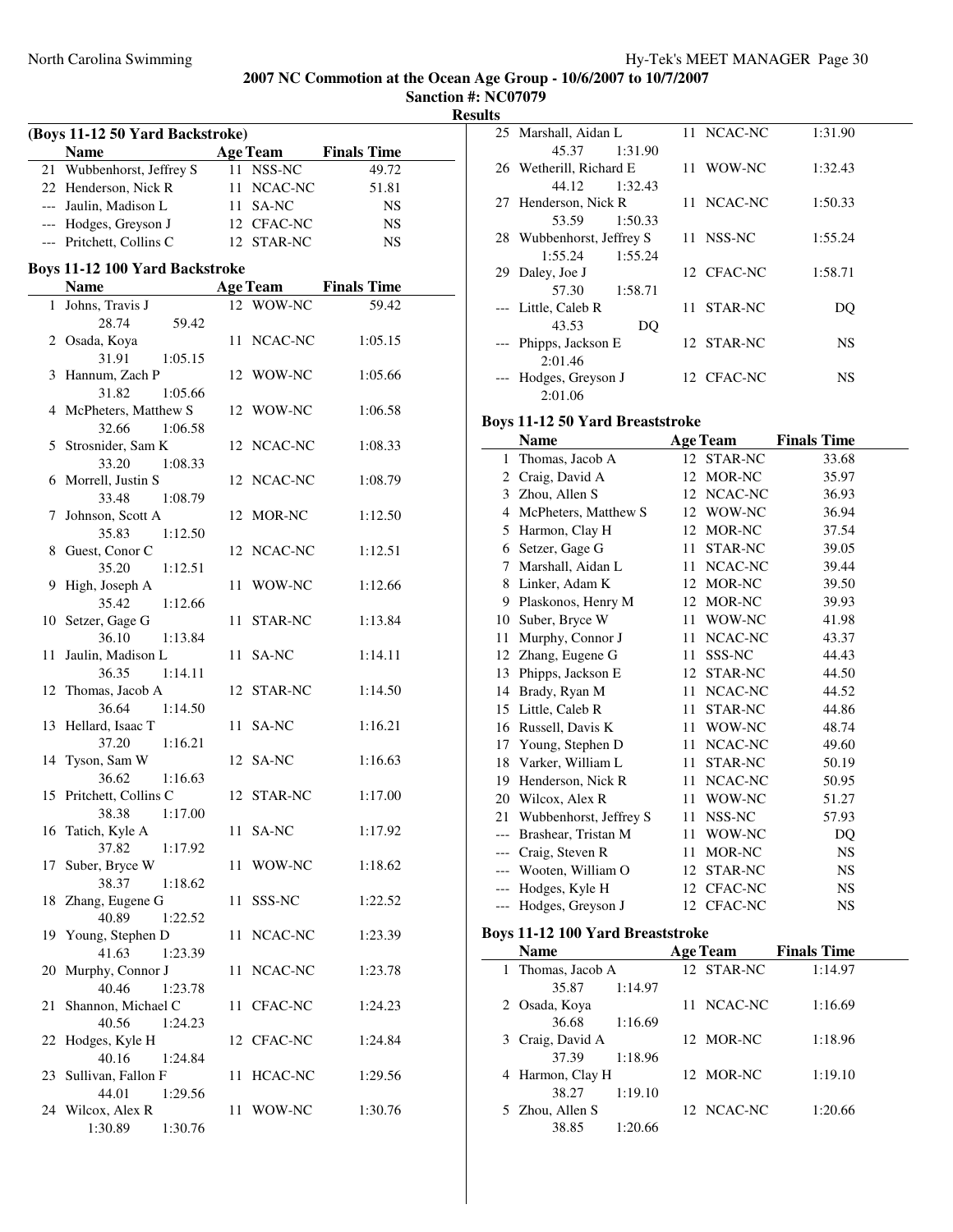**Sanction #: NC07079 Results**

| (Boys 11-12 100 Yard Breaststroke) |                                     |    |                 |                    |  |
|------------------------------------|-------------------------------------|----|-----------------|--------------------|--|
|                                    | <b>Name</b>                         |    | <b>Age Team</b> | <b>Finals Time</b> |  |
|                                    | 6 Linker, Adam K                    |    | 12 MOR-NC       | 1:23.44            |  |
|                                    | 39.59<br>1:23.44                    |    |                 |                    |  |
| 7                                  | Plaskonos, Henry M                  |    | 12 MOR-NC       | 1:25.42            |  |
|                                    | 41.44<br>1:25.42                    |    |                 |                    |  |
| 8                                  | Setzer, Gage G                      |    | 11 STAR-NC      | 1:25.59            |  |
|                                    | 41.01<br>1:25.59                    |    |                 |                    |  |
| 9                                  | High, Joseph A                      |    | 11 WOW-NC       | 1:27.13            |  |
|                                    | 42.64<br>1:27.13                    |    |                 |                    |  |
|                                    | 10 Marshall, Aidan L                |    | 11 NCAC-NC      | 1:28.64            |  |
|                                    | 42.57<br>1:28.64                    |    |                 |                    |  |
| 11                                 | Murphy, Connor J                    | 11 | NCAC-NC         | 1:35.73            |  |
|                                    | 45.34<br>1:35.73                    |    |                 |                    |  |
|                                    | 12 Zhang, Eugene G                  | 11 | SSS-NC          | 1:36.18            |  |
|                                    | 45.50<br>1:36.18                    |    |                 |                    |  |
|                                    | 13 Baker, Ryan C<br>49.28           |    | 12 SSS-NC       | 1:42.31            |  |
|                                    | 1:42.31<br>14 Russell, Davis K      |    |                 |                    |  |
|                                    | 49.79<br>1:45.54                    | 11 | WOW-NC          | 1:45.54            |  |
| 15                                 | Shannon, Michael C                  |    | 11 CFAC-NC      | 1:46.34            |  |
|                                    | 50.04<br>1:46.34                    |    |                 |                    |  |
| 16                                 | Hodges, Kyle H                      |    | 12 CFAC-NC      | 1:47.58            |  |
|                                    | 50.06<br>1:47.58                    |    |                 |                    |  |
|                                    | 17 Henderson, Nick R                |    | 11 NCAC-NC      | 1:53.07            |  |
|                                    | 1:53.07<br>54.01                    |    |                 |                    |  |
|                                    | 18 Young, Stephen D                 |    | 11 NCAC-NC      | 1:56.67            |  |
|                                    | 55.48<br>1:56.67                    |    |                 |                    |  |
|                                    | Wubbenhorst, Jeffrey S              |    | 11 NSS-NC       | DQ                 |  |
|                                    | 53.81<br>DQ                         |    |                 |                    |  |
|                                    | --- Phipps, Jackson E               |    | 12 STAR-NC      | <b>NS</b>          |  |
|                                    | --- Hodges, Greyson J               |    | 12 CFAC-NC      | <b>NS</b>          |  |
|                                    | --- Craig, Steven R                 |    | 11 MOR-NC       | NS.                |  |
|                                    | --- Wooten, William O               |    | 12 STAR-NC      | <b>NS</b>          |  |
|                                    | <b>Boys 11-12 50 Yard Butterfly</b> |    |                 |                    |  |
|                                    | <b>Name</b>                         |    | <b>Age Team</b> | <b>Finals Time</b> |  |
|                                    | 1 Johns, Travis J                   |    | 12 WOW-NC       | 26.09              |  |
|                                    | 2 Osada, Koya                       |    | 11 NCAC-NC      | 29.25              |  |
| 3                                  | Tyson, Sam W                        |    | 12 SA-NC        | 29.91              |  |
| 4                                  | Morrell, Justin S                   | 12 | NCAC-NC         | 30.12              |  |
| 5                                  | McPheters, Matthew S                | 12 | WOW-NC          | 30.54              |  |
| 6                                  | Thomas, Jacob A                     | 12 | STAR-NC         | 30.61              |  |
| 7                                  | Johnson, Scott A                    | 12 | MOR-NC          | 31.90              |  |
| 8                                  | Strosnider, Sam K                   | 12 | NCAC-NC         | 32.40              |  |
| 9                                  | Linker, Adam K                      | 12 | MOR-NC          | 32.73              |  |
| 10                                 | Plaskonos, Henry M                  | 12 | MOR-NC          | 32.94              |  |
| 11                                 | Tatich, Kyle A                      | 11 | SA-NC           | 33.28              |  |
| 12                                 | Guest, Conor C                      | 12 | NCAC-NC         | 33.46              |  |
| 13                                 | Zhou, Allen S                       | 12 | NCAC-NC         | 33.51              |  |
| 14                                 | Hellard, Isaac T                    | 11 | SA-NC           | 33.87              |  |
| 15                                 | Setzer, Gage G                      | 11 | STAR-NC         | 34.10              |  |
| 16                                 | Murphy, Connor J                    | 11 | NCAC-NC         | 35.75              |  |
| 17                                 | Jaulin, Madison L                   | 11 | SA-NC           | 36.22              |  |
| 18                                 | Suber, Bryce W                      | 11 | WOW-NC          | 37.40              |  |
| 19                                 | Shannon, Michael C                  | 11 | CFAC-NC         | 38.26              |  |
| 20                                 | Hodges, Kyle H                      | 12 | CFAC-NC         | 38.97              |  |
| 21                                 | Little, Caleb R                     | 11 | STAR-NC         | 39.03              |  |

|   | 22 Young, Stephen D                  | 11 | NCAC-NC         | 40.59                       |  |
|---|--------------------------------------|----|-----------------|-----------------------------|--|
|   | 23 Zhang, Eugene G                   | 11 | SSS-NC          | 41.17                       |  |
|   | 24 Baker, Ryan C                     |    | 12 SSS-NC       | 41.21                       |  |
|   | 25 Sullivan, Fallon F                |    | 11 HCAC-NC      | 41.44                       |  |
|   | 26 Wilcox, Alex R                    |    | 11 WOW-NC       | 41.97                       |  |
|   | 27 Wetherill, Richard E              |    | 11 WOW-NC       | 43.31                       |  |
|   | 28 Russell, Davis K                  |    | 11 WOW-NC       | 49.62                       |  |
|   | 29 Henderson, Nick R                 |    | 11 NCAC-NC      | 51.50                       |  |
|   | 30 Wubbenhorst, Jeffrey S            |    | 11 NSS-NC       | 54.25                       |  |
|   | 31 Daley, Joe J                      |    | 12 CFAC-NC      | 57.15                       |  |
|   | 32 Brashear, Tristan M               |    | 11 WOW-NC       | 1:00.35                     |  |
|   | --- Marshall, Aidan L                |    | 11 NCAC-NC      | DQ                          |  |
|   | --- Wooten, William O                |    | 12 STAR-NC      | <b>NS</b>                   |  |
|   | --- Hodges, Greyson J                |    | 12 CFAC-NC      | NS                          |  |
|   | --- Pritchett, Collins C             |    | 12 STAR-NC      | NS                          |  |
|   | --- Phipps, Jackson E                |    |                 |                             |  |
|   |                                      |    | 12 STAR-NC      | NS                          |  |
|   | <b>Boys 11-12 100 Yard Butterfly</b> |    |                 |                             |  |
|   | <b>Name</b>                          |    | <b>Age Team</b> | <b>Finals Time</b>          |  |
| 1 | Johns, Travis J                      |    | 12 WOW-NC       | 59.75                       |  |
|   | 28.34<br>59.75                       |    |                 |                             |  |
|   | 2 Osada, Koya                        | 11 | NCAC-NC         | 1:05.48                     |  |
|   | 30.44<br>1:05.48                     |    |                 |                             |  |
|   | 3 Hannum, Zach P                     |    | 12 WOW-NC       | 1:08.57                     |  |
|   | 31.43<br>1:08.57                     |    |                 |                             |  |
|   | 4 Tyson, Sam W                       |    | 12 SA-NC        | 1:09.61                     |  |
|   | 31.42<br>1:09.61                     |    |                 |                             |  |
| 5 | Strosnider, Sam K                    |    | 12 NCAC-NC      | 1:10.14                     |  |
|   | 33.15<br>1:10.14                     |    |                 |                             |  |
| 6 | Thomas, Jacob A                      |    | 12 STAR-NC      | 1:11.23                     |  |
|   | 32.94<br>1:11.23                     |    |                 |                             |  |
| 7 | McPheters, Matthew S                 |    | 12 WOW-NC       | 1:12.26                     |  |
|   | 33.85<br>1:12.26                     |    |                 |                             |  |
| 8 | Guest, Conor C                       |    | 12 NCAC-NC      | 1:13.00                     |  |
|   | 32.65<br>1:13.00                     |    |                 |                             |  |
|   | 9 Setzer, Gage G                     | 11 | STAR-NC         | 1:14.74                     |  |
|   | 34.48<br>1:14.74                     |    |                 |                             |  |
|   | 10 High, Joseph A                    | 11 | WOW-NC          | 1:15.17                     |  |
|   | 35.69<br>1:15.17                     |    |                 |                             |  |
|   | 11 Hellard, Isaac T                  |    | 11 SA-NC        | 1:15.76                     |  |
|   | 35.51<br>1:15.76                     |    |                 |                             |  |
|   | 12 Tatich, Kyle A                    |    | 11 SA-NC        | 1:16.11                     |  |
|   | 35.09<br>1:16.11                     |    |                 |                             |  |
|   | 13 Pritchett, Collins C              |    | 12 STAR-NC      | 1:16.87                     |  |
|   | 34.39<br>1:16.87                     |    |                 |                             |  |
|   | 14 Jaulin, Madison L                 |    | 11 SA-NC        | 1:25.90                     |  |
|   | 11.42<br>1:25.90                     |    |                 |                             |  |
|   | 15 Brady, Ryan M                     |    | 11 NCAC-NC      | 1:27.90                     |  |
|   | 40.02<br>1:27.90                     |    |                 |                             |  |
|   | --- Wooten, William O                |    | 12 STAR-NC      | NS                          |  |
|   |                                      |    |                 |                             |  |
|   | <b>Boys 11-12 100 Yard IM</b>        |    |                 |                             |  |
|   | <b>Name</b>                          |    |                 | <b>Age Team</b> Finals Time |  |
| 1 | Johns, Travis J                      |    | 12 WOW-NC       | 59.94                       |  |
|   | 27.61<br>59.94                       |    |                 |                             |  |
|   | 2 Hannum, Zach P                     |    | 12 WOW-NC       | 1:06.84                     |  |
|   | 30.76<br>1:06.84                     |    |                 |                             |  |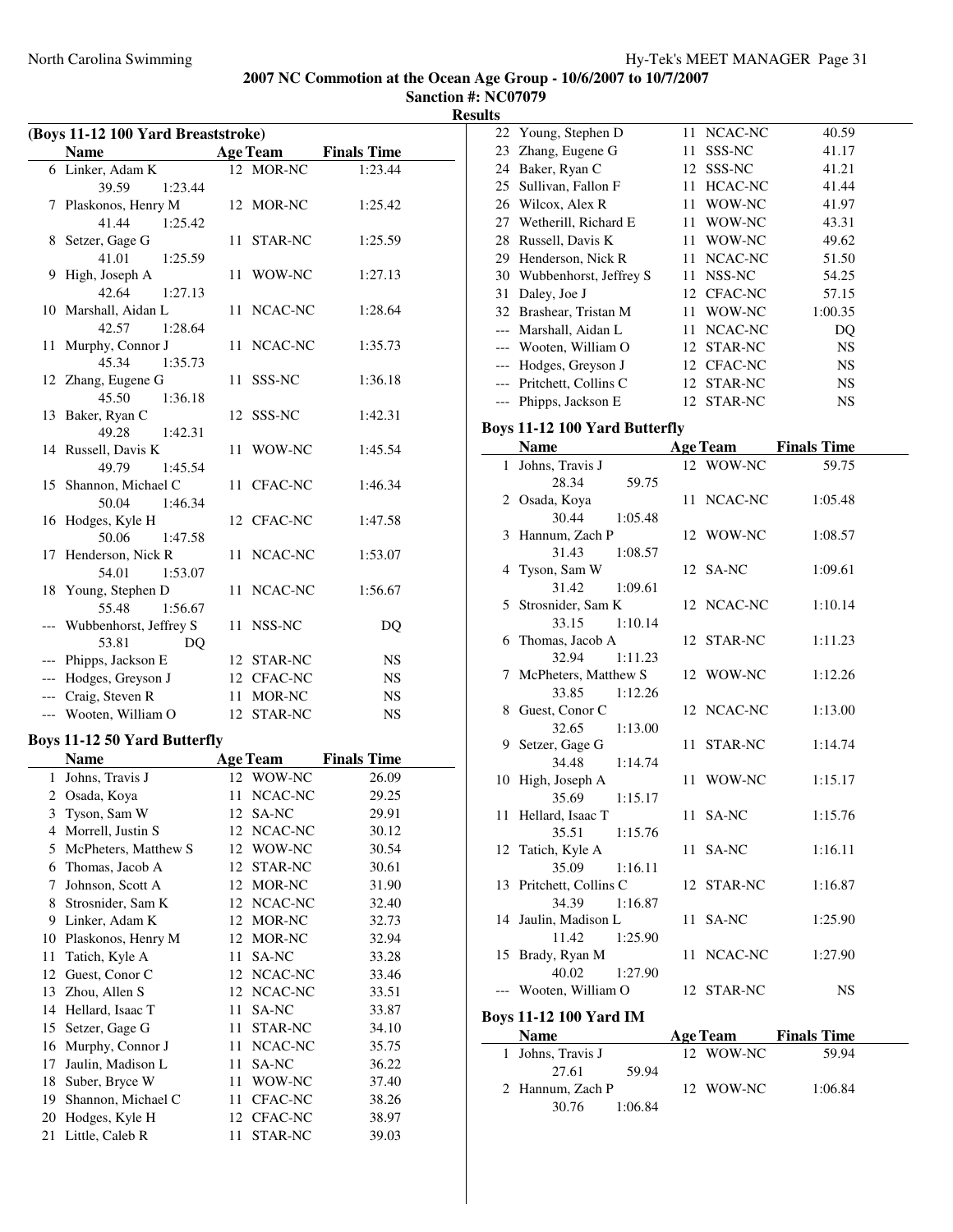**Sanction #: NC07079 Results**

|       | (Boys 11-12 100 Yard IM)                    |    |            |                      |
|-------|---------------------------------------------|----|------------|----------------------|
|       | <b>Name</b>                                 |    |            | Age Team Finals Time |
|       | 3 Osada, Koya                               |    | 11 NCAC-NC | 1:06.85              |
|       | 10.83<br>1:06.85                            |    |            |                      |
|       | 4 Craig, David A                            |    | 12 MOR-NC  | 1:08.43              |
|       | 32.63<br>1:08.43                            |    |            |                      |
|       | 5 McPheters, Matthew S<br>1:08.63<br>32.10  |    | 12 WOW-NC  | 1:08.63              |
|       | 6 Thomas, Jacob A                           |    | 12 STAR-NC | 1:08.83              |
|       | 31.39<br>1:08.83                            |    |            |                      |
|       | 7 Strosnider, Sam K                         |    | 12 NCAC-NC | 1:09.86              |
|       | 32.20<br>1:09.86                            |    |            |                      |
|       | 8 Zhou, Allen S                             |    | 12 NCAC-NC | 1:11.17              |
|       | 1:11.17<br>34.25                            |    |            |                      |
|       | 9 Plaskonos, Henry M<br>34.83<br>1:13.16    |    | 12 MOR-NC  | 1:13.16              |
|       | 10 Guest, Conor C                           |    | 12 NCAC-NC | 1:13.91              |
|       | 33.94<br>1:13.91                            |    |            |                      |
| 11    | Johnson, Scott A                            |    | 12 MOR-NC  | 1:14.02              |
|       | 33.66<br>1:14.02                            |    |            |                      |
|       | 12 Linker, Adam K                           |    | 12 MOR-NC  | 1:14.45              |
|       | 35.47<br>1:14.45<br>13 High, Joseph A       |    |            |                      |
|       | 35.40<br>1:14.58                            |    | 11 WOW-NC  | 1:14.58              |
|       | 14 Harmon, Clay H                           |    | 12 MOR-NC  | 1:17.32              |
|       | 38.12<br>1:17.32                            |    |            |                      |
|       | 15 Hellard, Isaac T                         |    | 11 SA-NC   | 1:17.92              |
|       | 36.39<br>1:17.92                            |    |            |                      |
|       | 16 Murphy, Connor J<br>37.85<br>1:23.37     |    | 11 NCAC-NC | 1:23.37              |
|       | 17 Zhang, Eugene G                          |    | 11 SSS-NC  | 1:23.85              |
|       | 39.91<br>1:23.85                            |    |            |                      |
| 18    | Phipps, Jackson E                           |    | 12 STAR-NC | 1:24.10              |
|       | 39.53<br>1:24.10                            |    |            |                      |
|       | 19 Little, Caleb R                          |    | 11 STAR-NC | 1:24.51              |
|       | 40.04<br>1:24.51<br>20 Marshall, Aidan L    |    | 11 NCAC-NC | 1:27.45              |
|       | 43.29<br>1:27.45                            |    |            |                      |
| 21    | Sullivan, Fallon F                          |    | 11 HCAC-NC | 1:29.66              |
|       | 42.25 1:29.66                               |    |            |                      |
|       | 22 Young, Stephen D                         |    | 11 NCAC-NC | 1:29.80              |
|       | 39.60<br>1:29.80<br>23 Wilcox, Alex R       |    | 11 WOW-NC  | 1:33.22              |
|       | 41.29<br>1:33.22                            |    |            |                      |
| 24    | Russell, Davis K                            | 11 | WOW-NC     | 1:33.73              |
|       | 44.28<br>1:33.73                            |    |            |                      |
|       | 25 Varker, William L                        |    | 11 STAR-NC | 1:34.36              |
|       | 46.39<br>1:34.36                            |    |            |                      |
|       | 26 Wetherill, Richard E<br>44.73<br>1:39.47 |    | 11 WOW-NC  | 1:39.47              |
| 27    | Henderson, Nick R                           |    | 11 NCAC-NC | 1:45.24              |
|       | 50.53<br>1:45.24                            |    |            |                      |
|       | 28 Wubbenhorst, Jeffrey S                   |    | 11 NSS-NC  | 1:46.81              |
|       | 50.24<br>1:46.81                            |    |            |                      |
| $---$ | Hodges, Kyle H<br>38.75                     |    | 12 CFAC-NC | DQ                   |
|       | DQ<br>Brady, Ryan M                         |    | 11 NCAC-NC | DQ                   |
|       | 37.73<br>DQ                                 |    |            |                      |
|       |                                             |    |            |                      |

| աւտ |                                      |                               |           |
|-----|--------------------------------------|-------------------------------|-----------|
|     | --- Hodges, Greyson J<br>12.31       | $\overline{12}$ CFAC-NC       | NS        |
|     | --- Craig, Steven R                  | 11 MOR-NC                     | <b>NS</b> |
|     | --- Wooten, William O 12 STAR-NC     |                               | <b>NS</b> |
|     | 11.55                                |                               |           |
|     |                                      |                               |           |
|     | <b>Boys 11-12 200 Yard IM</b>        |                               |           |
|     | <b>Name</b>                          | <b>Age Team</b> Finals Time   |           |
|     | 1 Johns, Travis J                    | 12 WOW-NC                     | 2:08.88   |
|     | 28.41<br>1:01.04                     | 1:39.64 2:08.88               |           |
|     | 2 Osada, Koya<br>30.60 1:05.98       | 11 NCAC-NC                    | 2:23.09   |
|     |                                      | 1:50.23<br>2:23.09            |           |
|     | 3 Hannum, Zach P                     | 12 WOW-NC                     | 2:23.97   |
|     | 32.15<br>1:07.55                     | 1:52.49<br>2:23.97            |           |
|     | 4 McPheters, Matthew S               | 12 WOW-NC                     | 2:27.04   |
|     | 33.01<br>1:09.21                     | 1:55.06<br>2:27.04            |           |
|     | 5 Craig, David A                     | 12 MOR-NC                     | 2:29.14   |
|     | 34.14<br>1:12.31<br>6 High, Joseph A | $1:56.51$ $2:29.14$           |           |
|     | 34.49 1:12.75                        | 11 WOW-NC                     | 2:30.61   |
|     | 7 Morrell, Justin S                  | 1:57.56 2:30.61<br>12 NCAC-NC | 2:32.88   |
|     | 32.16 1:10.07                        | 1:58.83 2:32.88               |           |
|     | 8 Linker, Adam K                     | 12 MOR-NC                     | 2:34.09   |
|     | 34.27<br>1:14.94                     | 1:59.79 2:34.09               |           |
|     | 9 Zhou, Allen S                      | 12 NCAC-NC                    | 2:34.53   |
|     | 35.16<br>1:14.30                     | 2:00.43 2:34.53               |           |
|     | 10 Setzer, Gage G                    | 11 STAR-NC                    | 2:38.03   |
|     | 34.49<br>1:14.62                     | 2:01.22 2:38.03               |           |
|     | 11 Plaskonos, Henry M                | 12 MOR-NC                     | 2:38.05   |
|     | 34.66<br>1:16.06                     | 2:04.00<br>2:38.05            |           |
|     | 12 Guest, Conor C                    | 12 NCAC-NC                    | 2:40.65   |
|     | 33.94<br>1:13.41                     | 2:02.18 2:40.65               |           |
|     | 13 Jaulin, Madison L                 | 11 SA-NC                      | 2:40.71   |
|     | 37.17<br>1:18.03                     | 2:04.44<br>2:40.71            |           |
|     | 14 Hellard, Isaac T                  | 11 SA-NC                      | 2:41.77   |
|     | 34.80<br>1:15.71                     | 2:05.20 2:41.77               |           |
|     | 15 Harmon, Clay H                    | 12 MOR-NC                     | 2:42.12   |
|     | 39.15<br>1:20.81                     | 2:03.64<br>2:42.12            |           |
|     | 16 Tatich, Kyle A                    | 11 SA-NC                      | 2:49.57   |
|     | 37.18<br>1:18.52                     | 2:49.57<br>2:11.26            |           |
| 17  | Suber, Bryce W                       | 11 WOW-NC                     | 2:51.20   |
|     | 38.08<br>1:19.53                     | 2:12.54<br>2:51.20            |           |
| 18  | Baker, Ryan C                        | 12 SSS-NC                     | 3:04.88   |
|     | 39.49<br>1:26.73                     | 2:24.34<br>3:04.88            |           |
|     | 19 Sullivan, Fallon F                | 11 HCAC-NC                    | 3:09.57   |
|     | 42.11<br>1:28.15                     | 2:26.59<br>3:09.57            |           |
|     | 20 Brashear, Tristan M               | 11 WOW-NC                     | 3:46.65   |
|     | 55.21<br>1:49.72                     | 3:01.11<br>3:46.65            |           |
| 21  | Daley, Joe J                         | 12 CFAC-NC                    | 4:03.95   |
|     | 54.72<br>1:49.75                     | 3:11.19<br>4:03.95            |           |
|     | Craig, Steven R                      | 11 MOR-NC                     | NS        |
|     | Wooten, William O                    | 12 STAR-NC                    | NS        |
|     |                                      |                               |           |